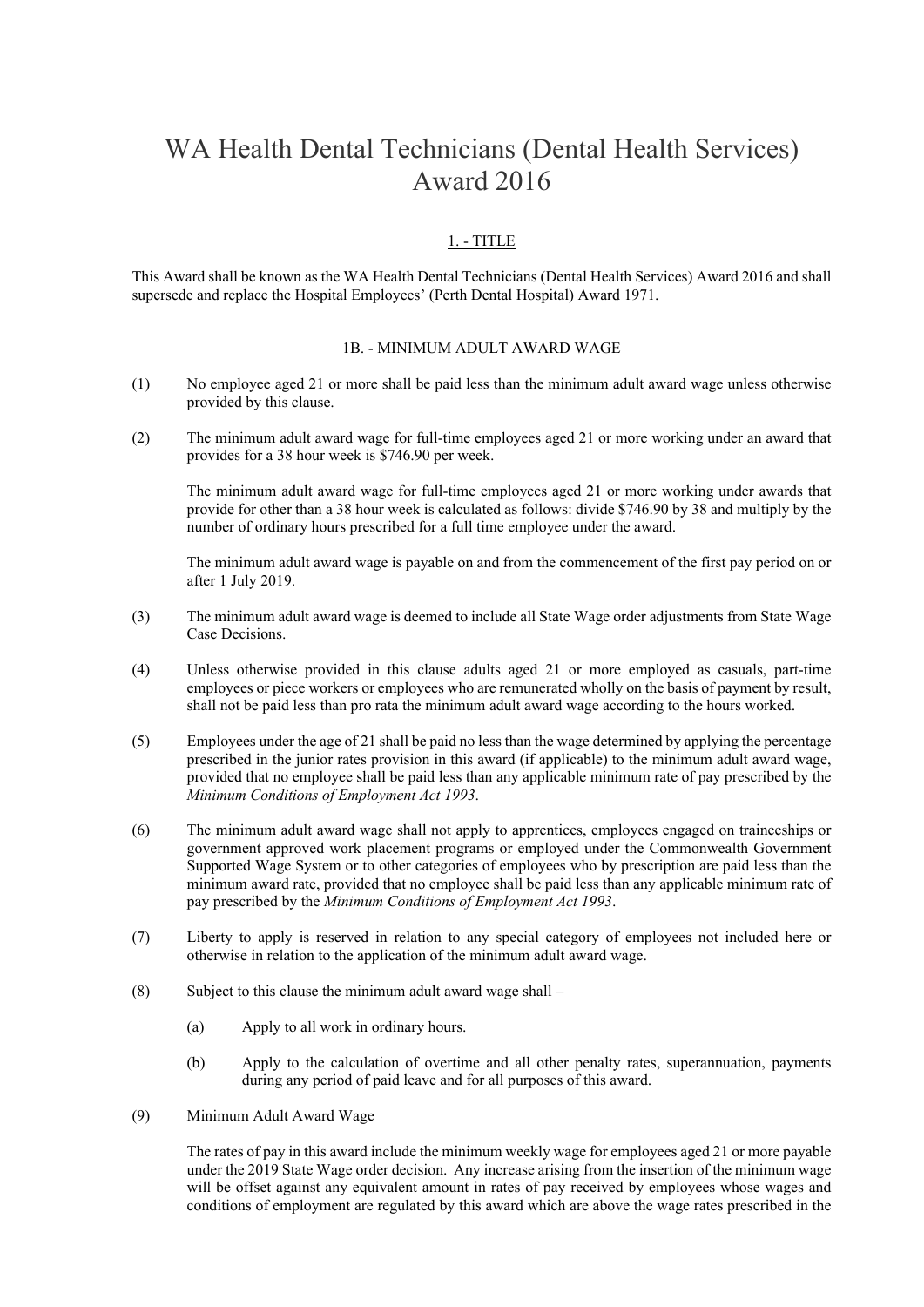award. Such above award payments include wages payable pursuant to enterprise agreements, consent awards or award variations to give effect to enterprise agreements and over award arrangements. Absorption which is contrary to the terms of an agreement is not required.

Increases under previous State Wage Case Principles or under the current Statement of Principles, excepting those resulting from enterprise agreements, are not to be used to offset the minimum wage.

- (10) Adult Apprentices
	- (a) Notwithstanding the provisions of this clause, the minimum adult apprentice wage for a fulltime apprentice aged 21 years or more working under an award that provides for a 38 hour week is \$638.20 per week.
	- (b) The minimum adult apprentice wage for a full-time apprentice aged 21 years or more working under an award that provides for other than a 38 hour week is calculated as follows: divide \$638.20 by 38 and multiply by the number of ordinary hours prescribed for a full time apprentice under the award.
	- (c) The minimum adult apprentice wage is payable on and from the commencement of the first pay period on or after 1 July 2019.
	- (d) Adult apprentices aged 21 years or more employed on a part-time basis shall not be paid less than pro rata the minimum adult apprentice wage according to the hours worked.
	- (e) The rates paid in the paragraphs above to an apprentice 21 years of age or more are payable on superannuation and during any period of paid leave prescribed by this award.
	- (f) Where in this award an additional rate is expressed as a percentage, fraction or multiple of the ordinary rate of pay, it shall be calculated upon the rate prescribed in this award for the actual year of apprenticeship.

# 2. - ARRANGEMENT

# 1. Title

- 1B. Minimum Adult Award Wage
- 2. Arrangement
- 3. Area of Operation
- 4. Scope
- 5. Term of Award
- 6. Definitions
- 7. Certificate of Service
- 8. Contract of Service
- 9. Part-Time Employment
- 10. Casual Employment
- 11. Wages
- 12. Purchased Leave 44/52 Salary Arrangement
- 13. Purchased Leave Deferred Salary Arrangement
- 14. Salary Packaging Arrangement
- 15. Supported Wage
- 16. Apprentices
- 17. Annual Increments
- 18. Higher Duties Allowance
- 19. Hours
- 20 Shift Work Allowance
- 21. Overtime Allowance
- 22. Annual Leave
- 23. Public Holidays
- 24. Long Service Leave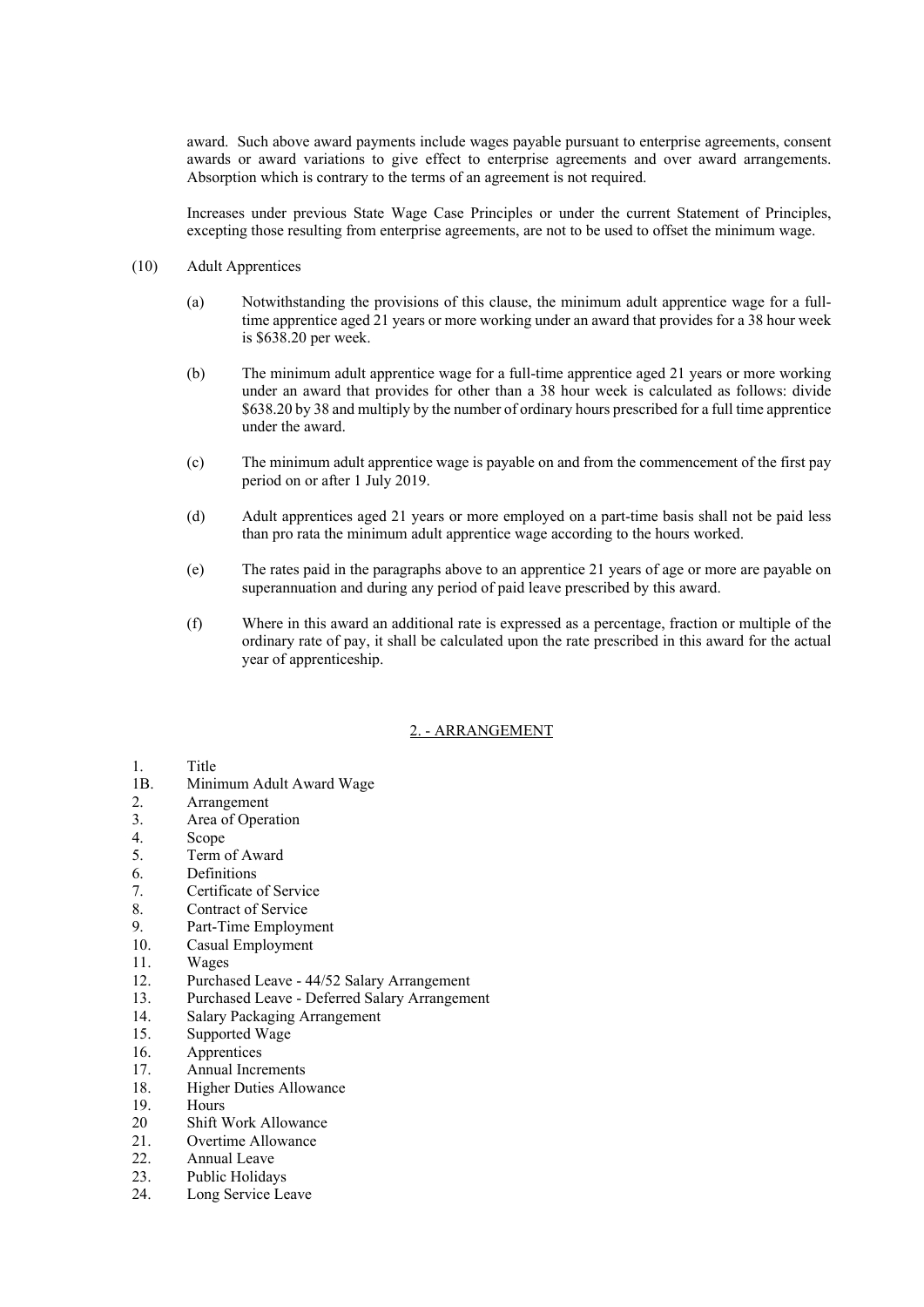- 25. Sick Leave
- 26. Carers Leave
- 27. Parental Leave
- 28. Leave Without Pay
- 29. Study Assistance
- 30. Short Leave
- 31. Bereavement Leave
- 32. Cultural/Ceremonial Leave
- 33. Blood/Plasma Donors Leave
- 34. Emergency Service Leave
- 35. Union Facilities For Union Representatives
- 36. Leave to Attend Association Business
- 37. Trade Union Training Leave
- 38. Defence Force Reserves Leave
- 39. Witness and Jury Service
- 40. Disturbance Allowance
- 41. Motor Vehicle Allowance
- 42. Property Allowance
- 43. Protective Clothing Allowance
- 44. Relieving Allowance
- 45. Removal Allowance
- 46. Transfer Allowance
- 47. Travelling Allowance
- 48. Weekend Absence from Residence
- 49. Preservation of Rights
- 50. Keeping of and Access to Employment Records
- 51. Notification of Change
- 52. Right of Entry and Inspection by Authorised Representatives
- 53. Copies of Award
- 54. Access to Information and Resources
- 55. Establishment of Consultative Mechanisms
- 56. Dispute Settlement Procedure
- Schedule A Respondent Employer
- Schedule B Wages
- Schedule C Motor Vehicle Allowance
- Schedule D Clause 21. Overtime Allowance
- Schedule E Travelling, Transfer and Relieving Allowance
- Schedule F Shift Work Allowance
- Schedule G Named Union Party

# 3. - AREA OF OPERATION

This Award shall apply throughout the State of Western Australia.

# 4. - SCOPE

This Award shall apply to Dental Technicians who are members of or eligible to be members of the Civil Service Association of Western Australia Incorporated, employed by the Employer in the classifications prescribed in "Schedule B – Wages" within Dental Health Services (an administrative entity of the Employer as at the date of registration).

# 5. - TERM OF AWARD

This Award has effect on and from the date of registration until such time as it is cancelled or replaced.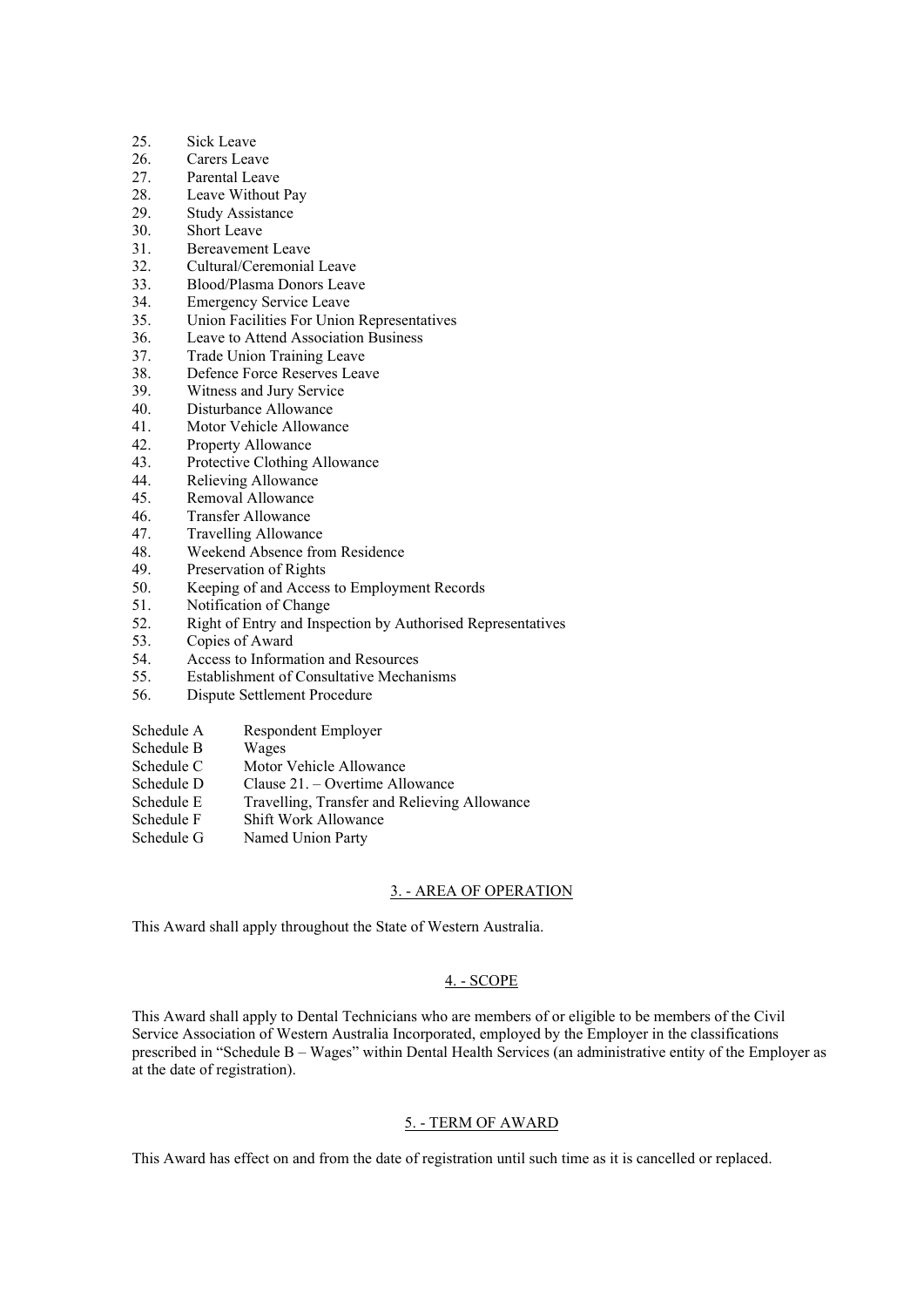#### 6. - DEFINITIONS

"Apprentice" means an apprentice under the *Vocational Education and Training Act 1996* (WA) as amended from time to time.

"Board of Reference" means a Board of Reference established under the provisions of Section 48 of the *Industrial Relations Act 1979.* 

"Casual employee" means an employee engaged by the hour for a period not exceeding one calendar month in any period of engagement, or any employee employed as a casual on an hourly rate of pay by agreement between the Association and the employer.

"De facto partner" means a relationship (other than a legal marriage) between two persons of either different sexes or the same sex, who live together in a marriage-like relationship, as provided for by the *Interpretation Act 1984* (WA) as amended from time to time.

"Dental Technician" means a person employed within the government health industry who is involved in the construction of dentures, crowns, bridges, orthodontic appliances, cast metal frameworks and other dental appliances. A dental technician also repairs and modifies these appliances and possesses an approved qualification in Dental

Technology to Level 5 within the Australian Qualification Framework (the Diploma of Dental Technology or equivalent).

"Dental Technician Advanced Level 1" means a Dental Technician (as defined);

- (i) who has satisfied all the requirements as a Dental Technician Level 4, or who has had equivalent training according to the employer;
- (ii) who is engaged in all aspects of crown and bridge work, or cast metal dentures, or orthodontics or advanced complete and partial denture construction; and
- (iii) who has satisfied the employer by a practical trade test that he/she possesses a particular skill in which he/she seeks advancement.

"Dental Technician Advanced Level 2" means a Dental Technician (as defined); who in addition to meeting the requirements for a Dental Technician Advanced Level 1, has satisfied the employer by a theoretical trade test that he/she possesses a particular skill in which he/she seeks advancement.

"Employer" means the North Metropolitan Health Service.

"Fixed term employee" means an employee who is employed on a full time or part-time basis on a contract of service of specified duration.

"Fortnightly wage rate" means the authorised weekly wage rate multiplied by two.

"Headquarters" means the place in which the principal work of an employee is carried out, as defined by the employer.

"Metropolitan area" means that area within a radius of 50 kilometres from the Perth city railway station.

"One working day" shall equate to seven hours and thirty six minutes.

"Partner" means a person who is either a spouse or de facto partner.

"Part-time employment" means regular and continuing employment of less than 38 hours per week.

"Spouse" means a person who is lawfully married to that person.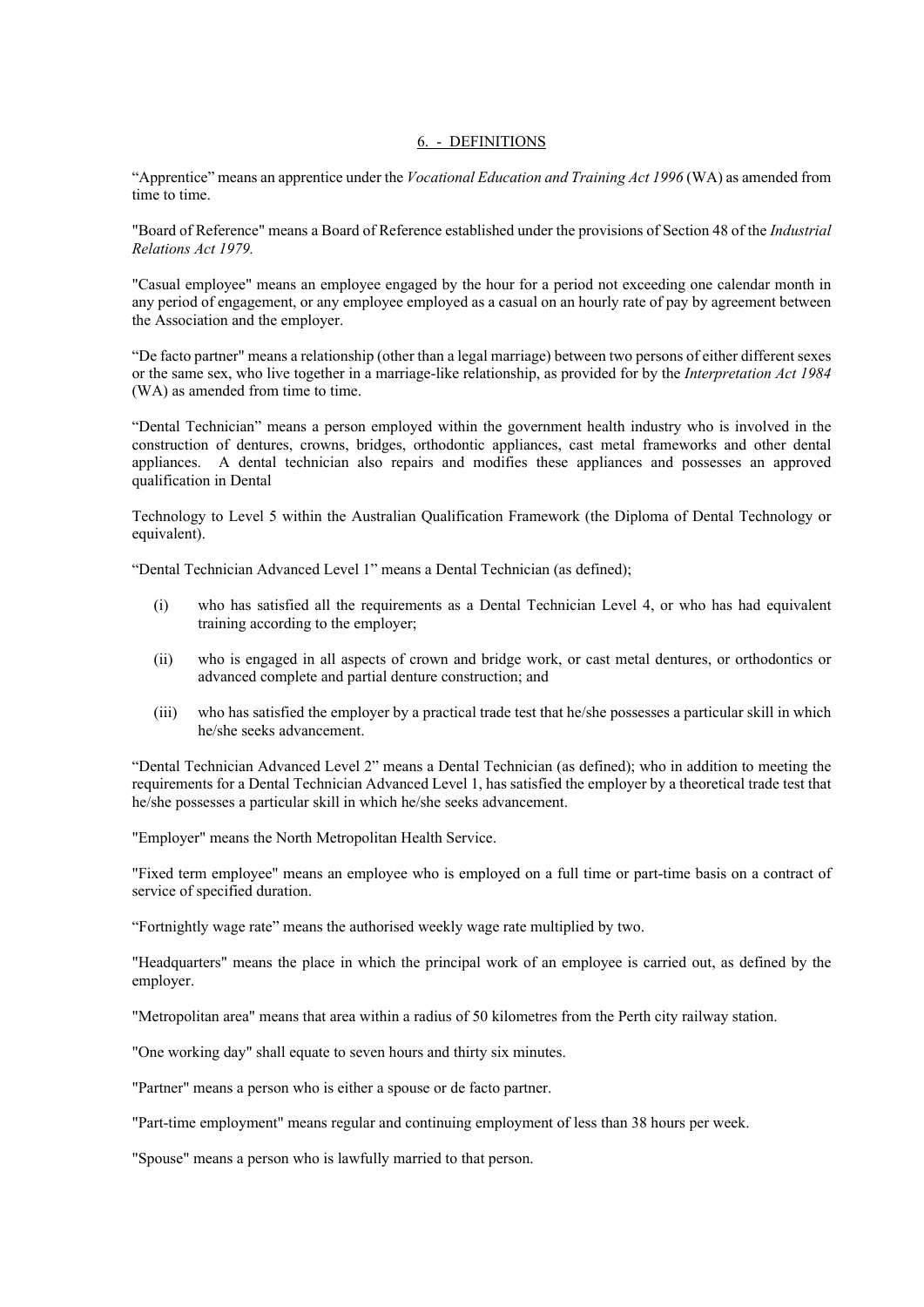"Trade Test" shall mean a test set by Dental Health Services, comprising of practical and/or theoretical components.

"The Association" means the Civil Service Association of Western Australia Incorporated.

"Union" means the Civil Service Association of Western Australia Incorporated.

"WAIRC" means the Western Australian Industrial Relations Commission.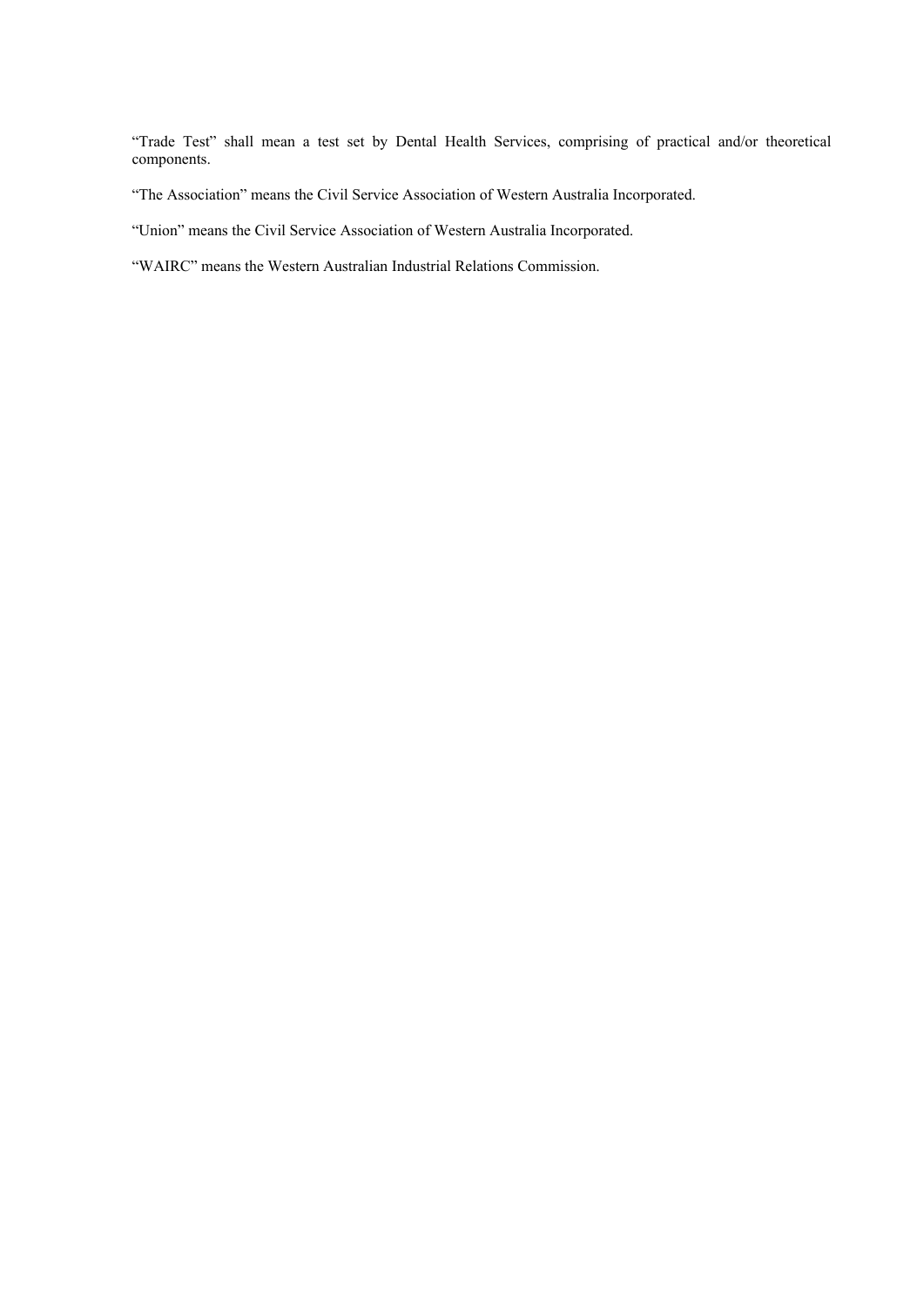# 7. - CERTIFICATE OF SERVICE

On request, the employer shall issue a Certificate of Service containing full information as to the period of service, and nature of duties performed by the employee to the employee on redundancy, retirement, resignation or where contracts of service expire through the effluxion of time.

### 8. - CONTRACT OF SERVICE

(1) (a) Every employee appointed to the employ of an employer shall be on probation for a period not exceeding six months, unless otherwise determined by the employer.

> However, employees appointed from the Public Sector who have at least six months' continuous satisfactory service immediately prior to their permanent appointment will not be required to serve a probationary period.

- (b) At any time during the period of probation the employer may annul the appointment and terminate the services of the employee by the giving of one week's notice by either party or payment in lieu thereof, by either party.
- (c) As soon as possible following the expiry of the period of probation the employer shall:
	- (i) confirm the appointment; or
	- (ii) extend the period of probation for up to six months;
	- (iii) allow the probationary employment to lapse.
- (d) Where the employer extends the period of probationary employment the contract of employment may be terminated as set out in paragraph (b) of this subclause.
- (e) The employer may summarily dismiss an employee deemed guilty of gross misconduct or neglect of duty and the employee shall not be entitled to any notice or payment in lieu of notice.
- (2) (a) No employee shall leave the employ of an employer until the expiration of one month's written notice of the employee's intention to do so, without the approval of the employer. An employee who fails to give the required notice shall forfeit a sum of \$500.00. Such monies may be withheld from monies due on termination.
	- (b) One month's written notice shall be given by the employer to an employee whose services are no longer required. Provided that the employer may pay the employee one month's wage in lieu of the said notice.
	- (c) Notwithstanding any of the other provisions contained in this clause a lesser period of notice may be negotiated between the employer and the employee.
	- (d) The employer may summarily dismiss an employee deemed guilty of gross misconduct or neglect of duty and the employee shall not be entitled to any notice or payment in lieu of notice.
	- (e) An employee having attained the age of 55 years shall be entitled to retire from the employ of the employer.
- (3) (a) A part-time employee shall be entitled to the same wage, leave and other conditions prescribed in this award for full-time employees, with payment for paid leave being in the proportion to which the employee's weekly hours bear to the weekly hours of an employee engaged full time in that class of work.
	- (b) The provisions of subclause (2) of this clause shall also apply in respect to part time employees.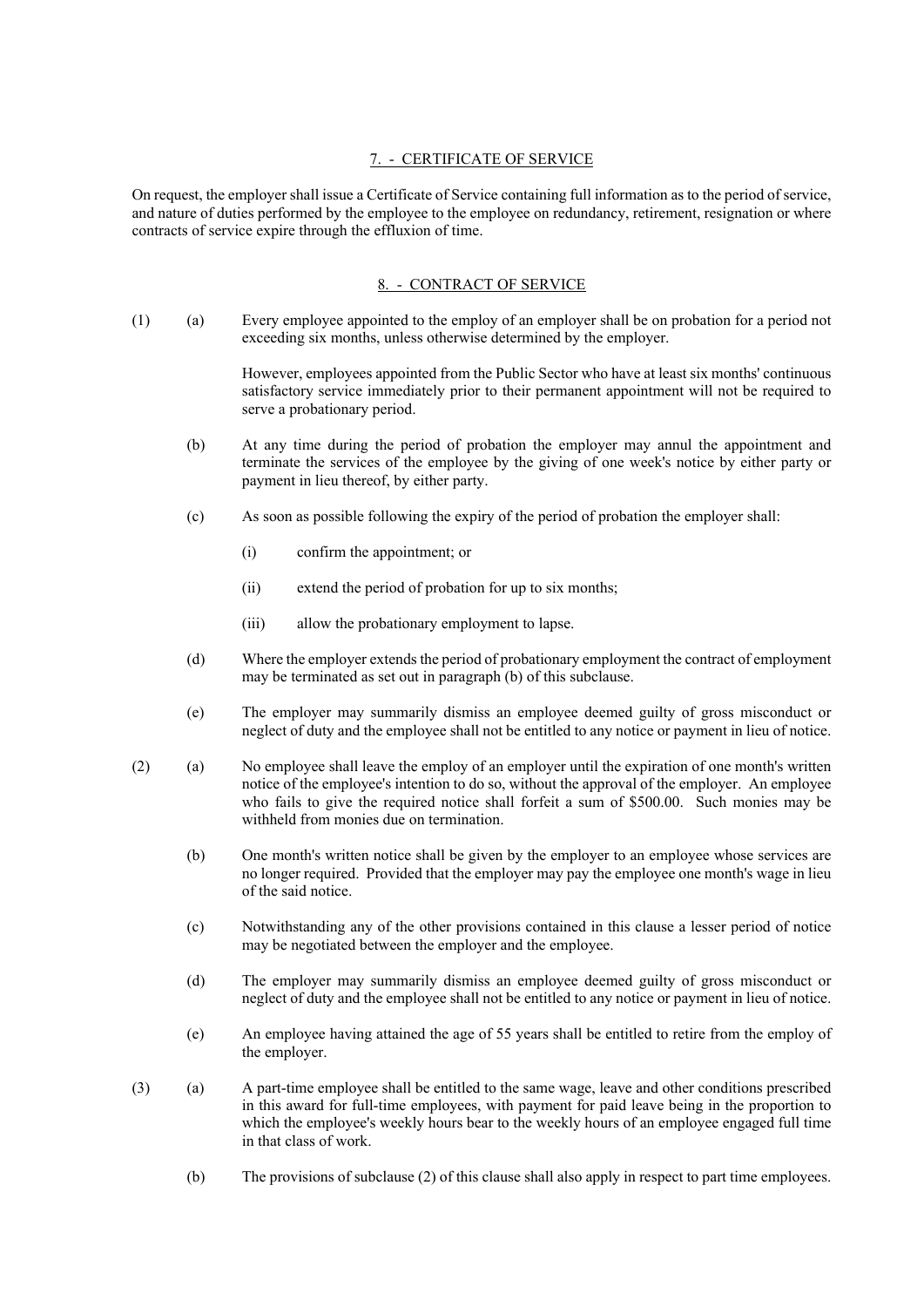- (4) (a) Notwithstanding the other provisions contained in this clause an employer may employ employees for a fixed term.
	- (b) Employees appointed for a fixed term shall be advised in writing of the terms of the appointment and such advice shall specify the dates of commencement and termination of employment.
	- (c) The provisions of paragraphs (a), (b), (c) and (d) of subclause (2) of this clause shall also apply in respect to fixed term employees.

# 9. - PART-TIME EMPLOYMENT

- (1) (a) Each permanent part-time arrangement shall be confirmed by the employer in writing and should include the following specifications:
	- (i) the agreed period of the arrangement; and
	- (ii) the hours to be worked daily and weekly by the employee , including starting and finishing times, which shall hereinafter be referred to as "ordinary working hours".
	- (b) The employer shall give an employee one (1) months' notice of any proposed variation to that employee's ordinary working hours, provided that the employer shall not vary the employee's total weekly hours of duty without the employee's prior written consent, a copy of which shall be forwarded to the Association.
	- (c) Notwithstanding paragraph (b) of this subclause whenever agreement in writing is reached for a temporary variation to an employee's ordinary working hours:
		- (i) Time worked up to 7 hours and thirty six minutes on any day is not to be regarded as overtime but an extension of the contract hours for that day and should be paid at the normal rate of pay.
		- (ii) Additional days worked, up to a total of five days per week, are also regarded as an extension of the contract and should be paid at the normal rate of pay.
- (2) The provisions of Clause 21. Overtime of this Award shall apply to all time worked outside the ordinary working hours prescribed by paragraph (a) (ii) of subclause (1) of this clause unless an arrangement pursuant to paragraph (c) of subclause (1) of this clause is in place.
- (3) Nothing in this clause prevents the employer and the employee agreeing to other such arrangements as is approved by the employer, in accordance with subclause (4) of Clause 19. - Hours of this Award.
- (4) (a) An employee who is employed on a part-time basis shall be paid a proportion of the appropriate full-time wage dependent upon time worked. The wage shall be calculated in accordance with the following formula:

Hours Worked per Fortnight x Full-time Fortnightly Wage 76 1

- (b) An employee shall be entitled to annual increments as prescribed in Clause 17. Annual Increments of this Award.
- (5) Employees are entitled to the holidays prescribed in Clause 23. Public Holidays of this Award without variation of the employee's fortnightly wage provided the holidays occur on a day which is normally worked.
- (6) (a) An employee shall be granted leave in accordance with Clause 22. Annual Leave of this Award. Payment to an employee proceeding on annual leave shall be calculated having regard for any variations to the employee's ordinary working hours during the accrual period. Payment in such instances shall be calculated as follows: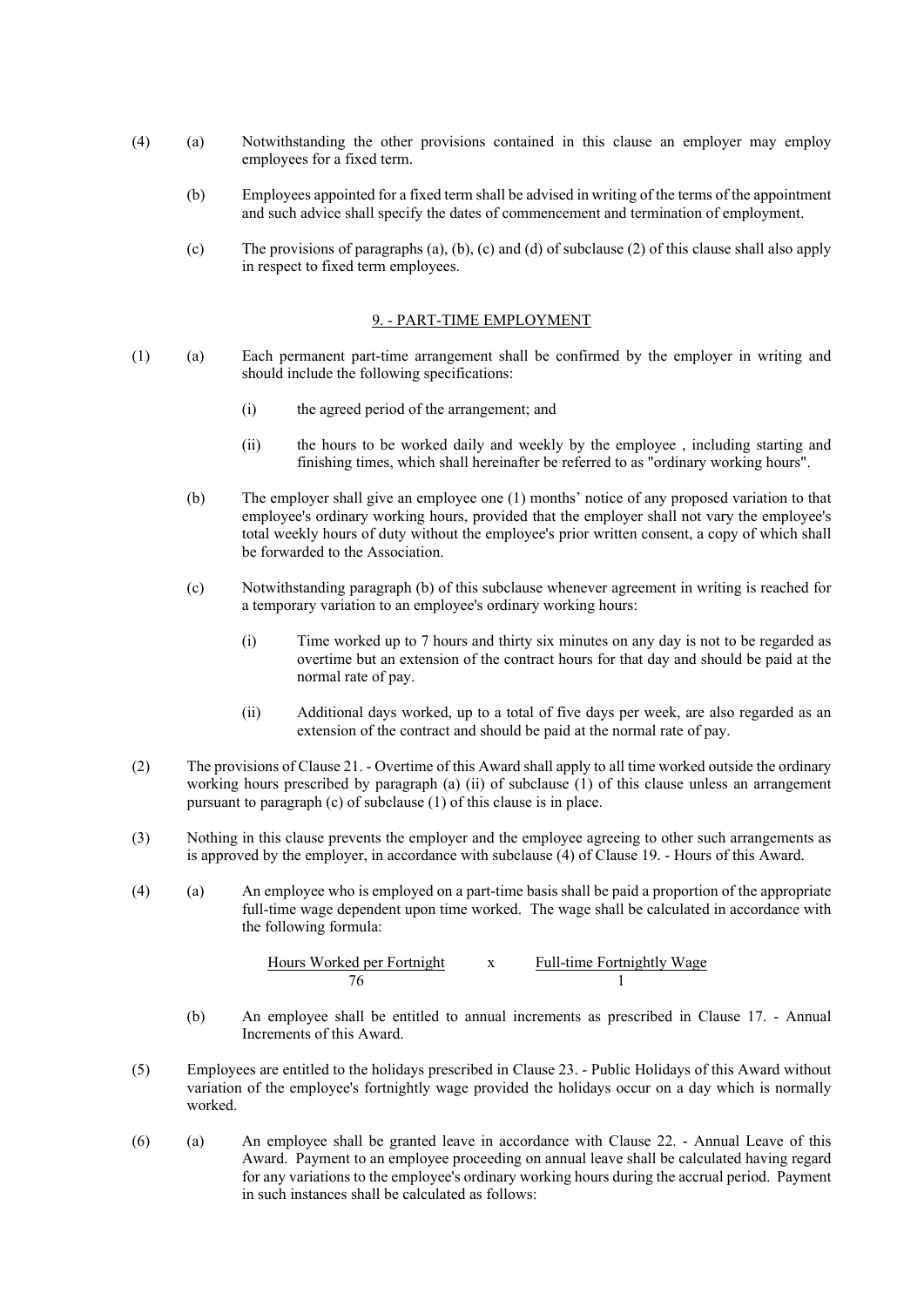(i) Where accrued annual leave only is being taken, the ordinary hours worked by the employee over the accrual period shall be averaged to achieve the average hours worked per fortnight. This average is then applied to the following formula to achieve an average fortnightly rate of pay:

| <b>Average Fortnightly Hours Worked</b> | Fortnightly Wage |
|-----------------------------------------|------------------|
|                                         |                  |

- (ii) Subject to paragraph (iv) of this subclause, annual leave taken entirely in advance shall be paid according to the wage the employee would have received had the employee not proceeded on leave.
- (iii) Subject to paragraph (iv) of this subclause, annual leave which combines both accrued and leave taken in advance, shall be calculated as follows:

the accrued portion of leave shall be paid at the rate achieved by averaging the hours worked during the accrual period; and

the portion of leave which is being taken in advance shall be paid according to the wage the employee would have received had the employee not proceeded on leave.

- (iv) Payment for annual leave taken in advance pursuant to paragraph (ii) and (iii) of this subclause, shall be subject to financial reconciliation either at the end of the calendar year or when the employee ceases employment to take account of any variations in the hours worked by the employee subsequent to the employee proceeding on annual leave. This may require further payment by the employer to the employee, or repayment by the employee to the employer. In all instances the reconciliation should be based on the appropriate fortnightly wage at the time the leave was taken. An employee taking annual leave in advance shall be advised of the requirements of this section prior to the employee proceeding on such leave.
- (7) Credits provided in Clause 25. Sick Leave of this Award shall accrue to the employee provided that where an employee is employed for less than 76 hours per fortnight, the credits shall be pro rated according to the number of hours worked each fortnight. Payment made for sick leave granted in respect of part-time service shall be calculated in accordance with the formula set out in paragraph (a) of subclause (4) of this clause.
- (8) An employee shall proceed on long service leave for 13 weeks after ten years continuous service. Payment made for long service leave granted to an employee in respect of such part-time service shall be adjusted according to the hours worked by the employee during that part-time service, subject to the following:
	- (a) If an employee consistently worked on a part-time basis for a regular number of hours during the whole of the employee's qualifying service, the employee shall continue to be paid the wage determined on that basis during the long service leave.
	- (b) If an employee has worked a varying number of weekly hours during the period of qualifying service, the payment for long service leave granted in respect of part-time service should be calculated on a wage which bears to the full-time wage of the position occupied by the employee when taking leave the same proportion that the hours worked when employed part-time bears to the normal weekly hours of a full-time employee.
- (9) Subject to Clauses 37. Trade Union Training Leave and 38. Defence Force Reserves Leave of this Award, part-time employees shall receive the same entitlement as full-time employees, but payment shall only be made for those hours that would normally have been worked but for the leave.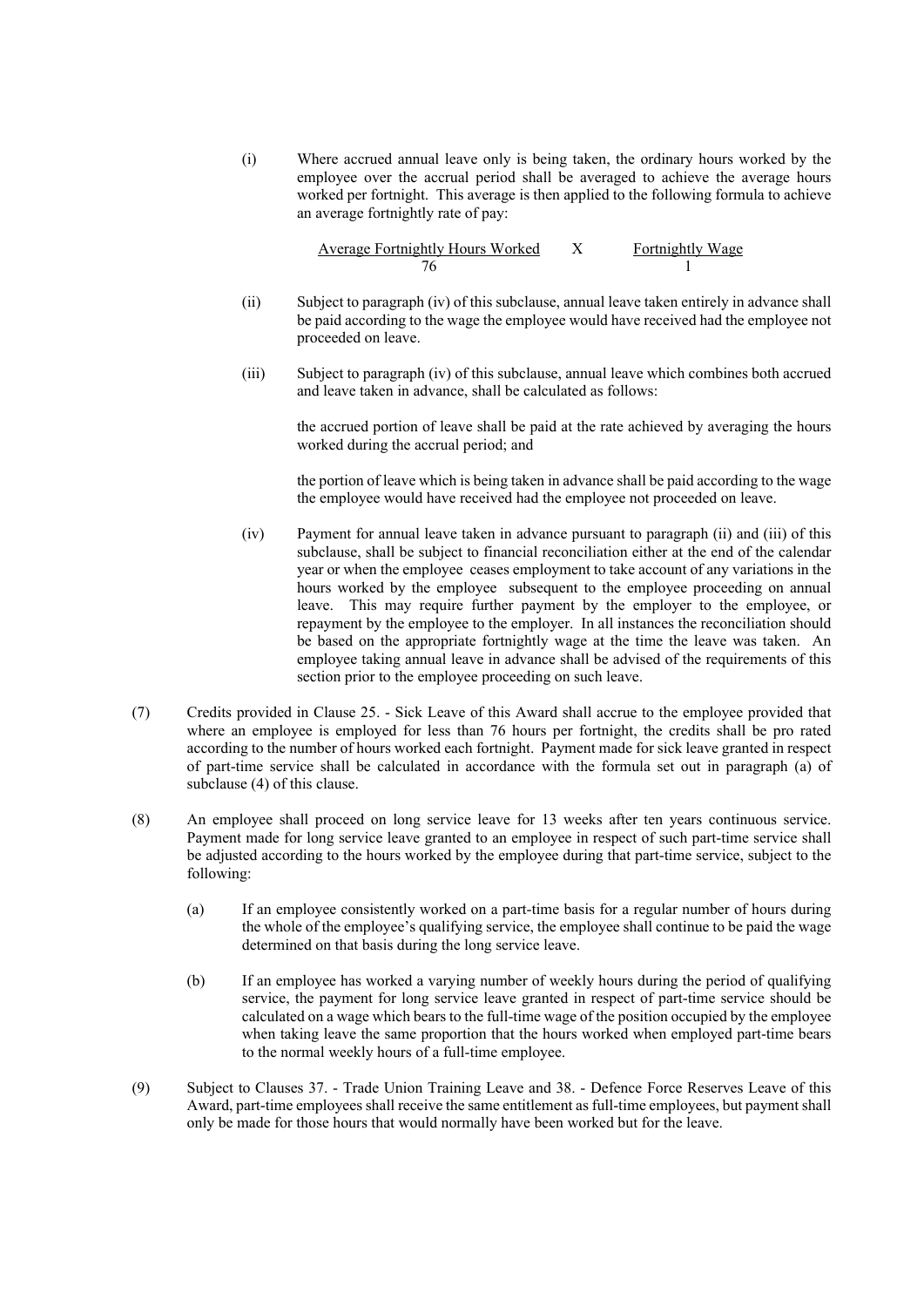(10) Subject to Clause 30. - Short Leave of this Award, part-time employees are eligible for short leave on a pro-rata basis calculated in accordance with the following formula:

| Hours Worked Per Fortnight | 22.8 Hours |
|----------------------------|------------|
|                            |            |

- (11) Subject to Clause 29. Study Assistance of this Award, part-time employees are entitled to study leave on the same basis as full-time employees.
- (12) Right of Reversion of Employees
	- (a) Where a full-time employee is permitted to work part-time for a specified period no greater than 12 months, that employee has a right, (upon written application) to revert to full-time hours in that position, or a position of equal classification, as soon as is deemed practicable by the employer, but no later than the expiry of the agreed period.
	- (b) Where a full-time employee is permitted to work part-time for a period greater than 12 months that employee may apply to revert to full-time hours in the position previously occupied before becoming part-time or a position of equal classification but only as soon as deemed practicable by the employer. This should not prevent the transfer of said employee to another full-time position in a classification commensurable to that of their previous full-time position.
- (13) The number or proportion of part-time Dental Technicians shall not exceed any number or proportion that may be agreed in writing between the Civil Service Association and the employer.

#### 10. - CASUAL EMPLOYMENT

- (1) Wage
	- (a) A casual employee shall be paid for each hour worked at the appropriate classification contained in Clause 11. - Wages of this Award in accordance with the following formula:

Fortnightly Wage 76

With the addition of twenty percent in lieu of annual leave, sick leave, long service leave and payment for public holidays.

- (2) Conditions of Employment
	- (a) Conditions of employment, leave and allowances provided under the provisions of this Award shall not apply to a casual employee with the exception of bereavement and carer's leave. However, where expenses are directly and necessarily incurred by a casual employee in the ordinary performance of their duties, he/she shall be entitled to reimbursement in accordance with the provisions of this Award.
	- (b) Nothing in this clause shall confer "permanent" or "fixed term contract" employee status to a casual employee.
	- (c) The employment of a casual employee may be terminated at any time by the casual employee or the employer giving to the other, one hour's prior notice. In the event of an employer or casual employee failing to give the required notice, one hour's wage shall be paid or forfeited.
	- (d) The provisions of Clause 21. Overtime Allowance of this Award do not apply to casual employees who are paid by the hour for each hour worked. Additional hours are paid at the normal casual rate.
	- (e) A casual employee shall be informed that their employment is casual and that they have no entitlement to paid leave, with the exception of bereavement leave before they are engaged.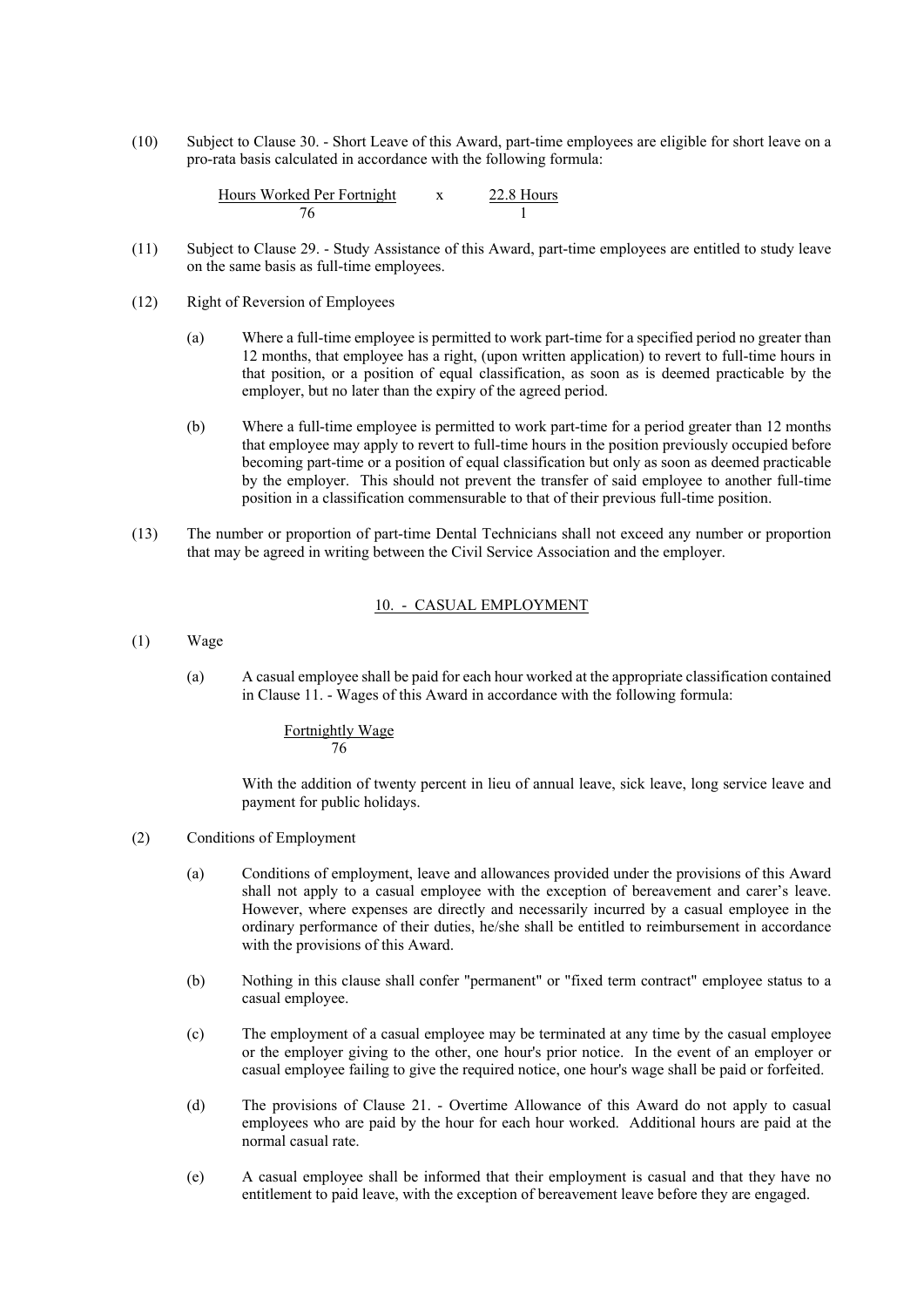### (3) Caring Responsibilities

- (a) Subject to the evidentiary and notice requirements in Clause 26 Carers Leave of this Award, a casual employee shall be entitled to not be available to attend work or to leave work if they need to care for members of their immediate family or household who are sick and require care and support, or who require care due to an unexpected emergency, or the birth of a child.
- (b) The employer and the casual employee shall agree on the period for which the casual employee will be entitled to not be available to attend work. In the absence of agreement, the employee is entitled to not be available to attend work for up to 48 hours (i.e. two days) per occasion. The casual employee is not entitled to any payment for the period of non-attendance.
- (c) An employer must not fail to re-engage a casual employee because the casual employee accessed the entitlements provided for in this subclause. The rights of an employer to engage or not engage a casual employee are otherwise not affected.

#### 11. - WAGES

- (1) The weekly base rate of pay applicable to Dental Technicians and Apprentice Dental Technicians are those contained in Schedule B –Wages of this Award.
- (2) Payment Of Wages
	- (a) Wages shall be paid fortnightly but, where the usual pay day falls on a public holiday, payment shall be made on the previous working day.
	- (b) The hourly rate shall be computed as one seventy-sixth of the fortnight's wages.
	- (c) The hourly rate referred to in paragraph (b) of this subclause shall only be applied to an average of no more than 38 hours per week worked as ordinary hours under this Award.
	- (d) Wages shall be paid by direct funds transfer to the credit of an account nominated by the employee at a bank, building society or credit union approved by the Under Treasurer or an Accountable Employee.
	- (e) Provided that where such form of payment is impracticable or where some exceptional circumstances exist, and by agreement between the employer and the Association, payment by cheque may be made.
- (3) (a) Apprentice: The weekly rate of wage shall be a percentage of the tradesperson's rate as under:

| Four Year Term                     | $\frac{0}{0}$                                                                                                                                                                                           |
|------------------------------------|---------------------------------------------------------------------------------------------------------------------------------------------------------------------------------------------------------|
| 1 <sup>st</sup> year of employment | 42                                                                                                                                                                                                      |
|                                    | 55                                                                                                                                                                                                      |
|                                    | 75                                                                                                                                                                                                      |
| 4 <sup>th</sup> year of employment | 88                                                                                                                                                                                                      |
| Three and a Half Year Term         |                                                                                                                                                                                                         |
| $1st$ six months                   | 42                                                                                                                                                                                                      |
| Next year                          | 55                                                                                                                                                                                                      |
| Next following year                | 75                                                                                                                                                                                                      |
| Final Year                         | 88                                                                                                                                                                                                      |
|                                    |                                                                                                                                                                                                         |
|                                    | 55                                                                                                                                                                                                      |
|                                    | 75                                                                                                                                                                                                      |
|                                    |                                                                                                                                                                                                         |
|                                    | 2 <sup>nd</sup> year of employment<br>3rd year of employment<br>(iii) Three Year Term<br>1 <sup>st</sup> year of employment<br>2 <sup>nd</sup> year of employment<br>3 <sup>rd</sup> year of employment |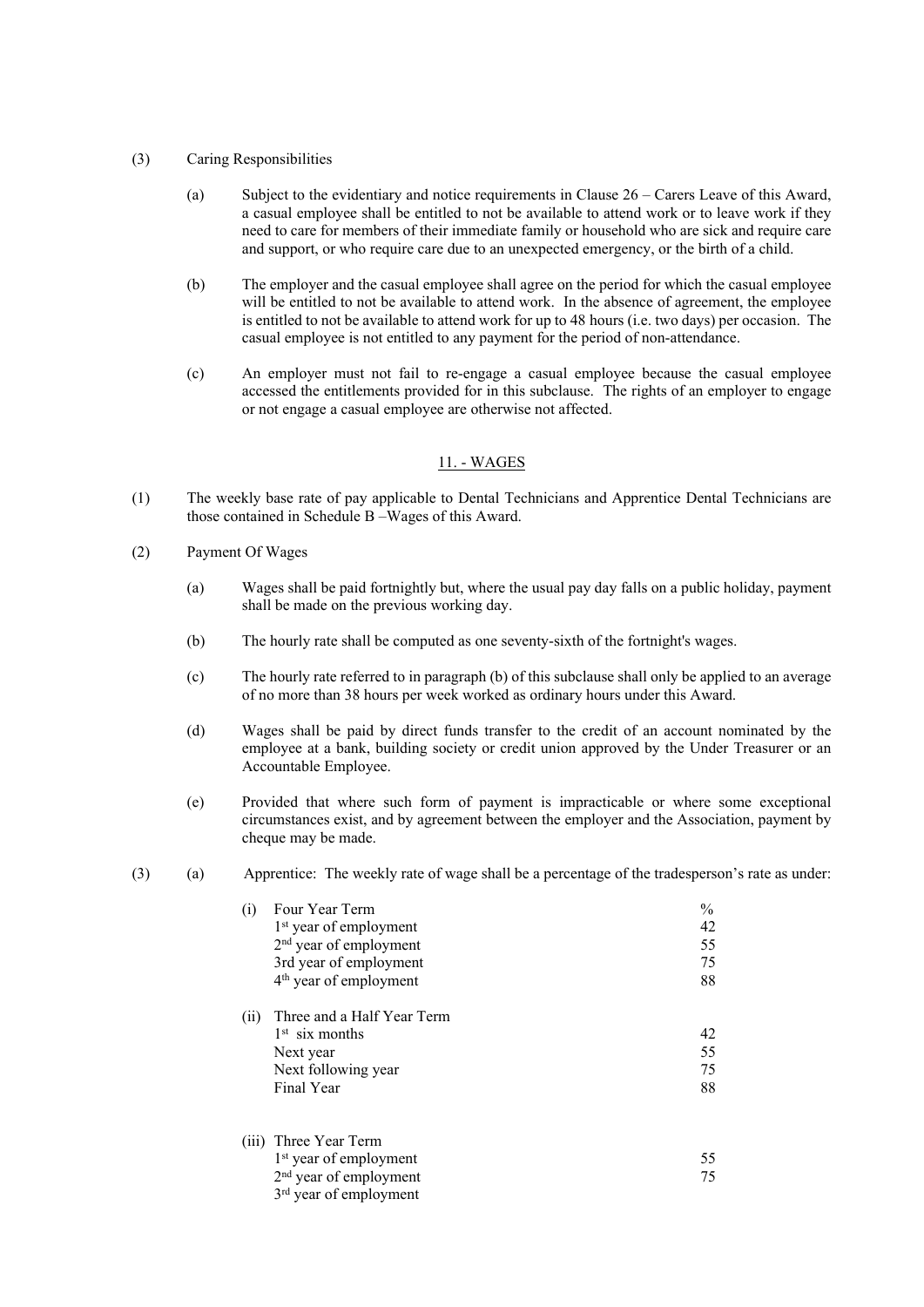#### and thereafter 88

For the purposes of this part, "Tradesperson's Rate" means the total wage prescribed in Schedule B - Wages for a Dental Technician Year 1.

- (4) Arbitrated Safety Net Adjustments
	- (a) The rates of pay in this Award include arbitrated safety net adjustments available since December 1993, under the Arbitrated Safety Net Adjustment Principle.
	- (b) These arbitrated safety net adjustments may be offset against any equivalent amount in the rate of pay received by employees since 1 November 1991 above the rate prescribed in the Award, except where such absorption is contrary to the terms of an industrial agreement.
	- (c) Increases in rates of pay otherwise made under the State Wage Case Principles, excepting those resulting from enterprise agreements, are not to be used to offset arbitrated safety net adjustments.
- (5) Special Allowances

The employer shall not be prohibited from granting special allowances based on additional duties and responsibilities undertaken by an employee due to expertise and knowledge of the employee.

(6) Amalgamation of Wage Classes

In allocating wages or wage ranges the employer may amalgamate any two or more levels or, allocate specific wage points from a level or levels prescribed by this Award.

#### 12. - PURCHASED LEAVE - 44/52 SALARY ARRANGEMENT

- (1) The employer and an employee may agree to enter into an arrangement whereby the employee can purchase up to eight (8) weeks additional leave.
- (2) The employer will assess each application for a 44/52 salary arrangement on its merits and give consideration to the personal circumstances of the employee seeking the arrangement.
- (3) Where an employee is applying for purchased leave of between five (5) and eight (8) weeks the employer will give priority access to those employees with carer responsibilities.
- (4) Access to this entitlement will be subject to the employee having satisfied the agency's accrued leave management policy.
- (5) The employee can agree to take a reduced wage spread over the 52 weeks of the year and receive the following amounts of purchased leave:

| <b>Number of Weeks' Salary</b> | <b>Number of Weeks'</b> |
|--------------------------------|-------------------------|
| <b>Spread Over 52 Weeks</b>    | <b>Purchased Leave</b>  |
| 44 weeks                       | 8 weeks                 |
| 45 weeks                       | 7 weeks                 |
| 46 weeks                       | 6 weeks                 |
| 47 weeks                       | 5 weeks                 |
| 48 weeks                       | 4 weeks                 |
| 49 weeks                       | 3 weeks                 |
| 50 weeks                       | 2 weeks                 |
| 51 weeks                       | 1 week                  |

(6) The purchased leave will not be able to be accrued. The employee is to be entitled to pay in lieu of the purchased leave not taken. In the event that the employee is unable to take such purchased leave, his/her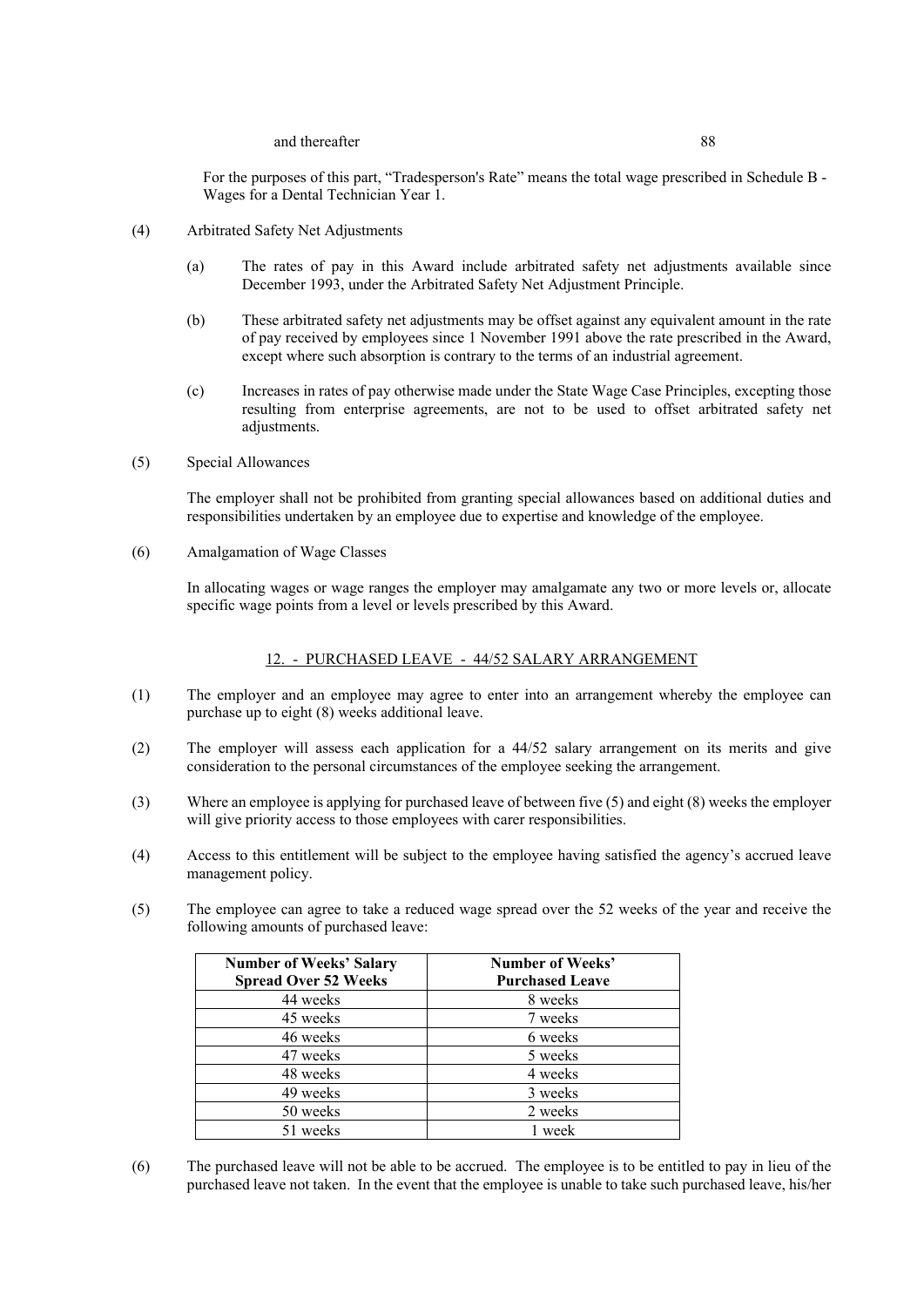wage will be adjusted on the last pay period in January to take account of the fact that time worked during the year was not included in the wage.

- (7) Where an employee who is in receipt of an allowance provided for in Clause 18. Higher Duties Allowance of this Award proceeds on any period of additional purchased leave the employee shall not be entitled to receive payment of the allowance for any period of additional purchased leave. When not on a period of purchased leave the employee shall receive the full entitlement to Higher Duties Allowance in accordance with Clause 18 – Higher Duties Allowance of this Award.
- (8) In the event that a part-time employee's ordinary working hours are varied during the year, the wage paid for such leave taken will be adjusted on the last pay in January to take into account any variations to the employee's ordinary working hours during the previous year.

#### 13. - PURCHASED LEAVE - DEFERRED SALARY ARRANGEMENT

- (1) With the written agreement of the employer, an employee may elect to receive, over a four-year period, 80% of the wage they would otherwise be entitled to receive in accordance with this Award.
- (2) The employer will assess each application for deferred salary on its merits and give consideration to the personal circumstances of the employee seeking the leave.
- (3) On completion of the fourth year, an employee will be entitled to 12 months leave and will receive an amount equal to 80% of the wage they were otherwise entitled to in the fourth year of deferment.
- (4) Where an employee completes four (4) years of deferred salary service and is not required to attend duty in the following year, the period of non-attendance shall not constitute a break in service and shall count as service on a pro-rata basis for all purposes.
- (5) An employee may withdraw from this arrangement prior to completing a four-year period by written notice. The employee will receive a lump sum payment of salary forgone to that time but will not be entitled to equivalent absence from duty.
- (6) The employer will ensure that superannuation arrangements and taxation effects are fully explained to the employee by the relevant Authority. The employer will put any necessary arrangements into place.

Variation of the Arrangements

- (7) As an alternative to subclause (5) of this clause, and only by mutual agreement of the employer and the employee, the provisions of the deferred arrangement may be varied subject to the following:
	- (a) the term of the arrangement will not extend beyond that contemplated by this clause,
	- (b) the variation will not result in any consequential monetary or related gain or loss to either the employer or the employee, and
	- (c) the percentage of salary to apply during the 12 months leave as specified in subclause 3 of this clause will be calculated as 80% of the average ordinary prescribed hours worked over the previous four years.

# 14. - SALARY PACKAGING ARRANGEMENT

(1) An employee may, by agreement with the employer, enter into a salary packaging arrangement in accordance with this clause and Australian Taxation Office requirements.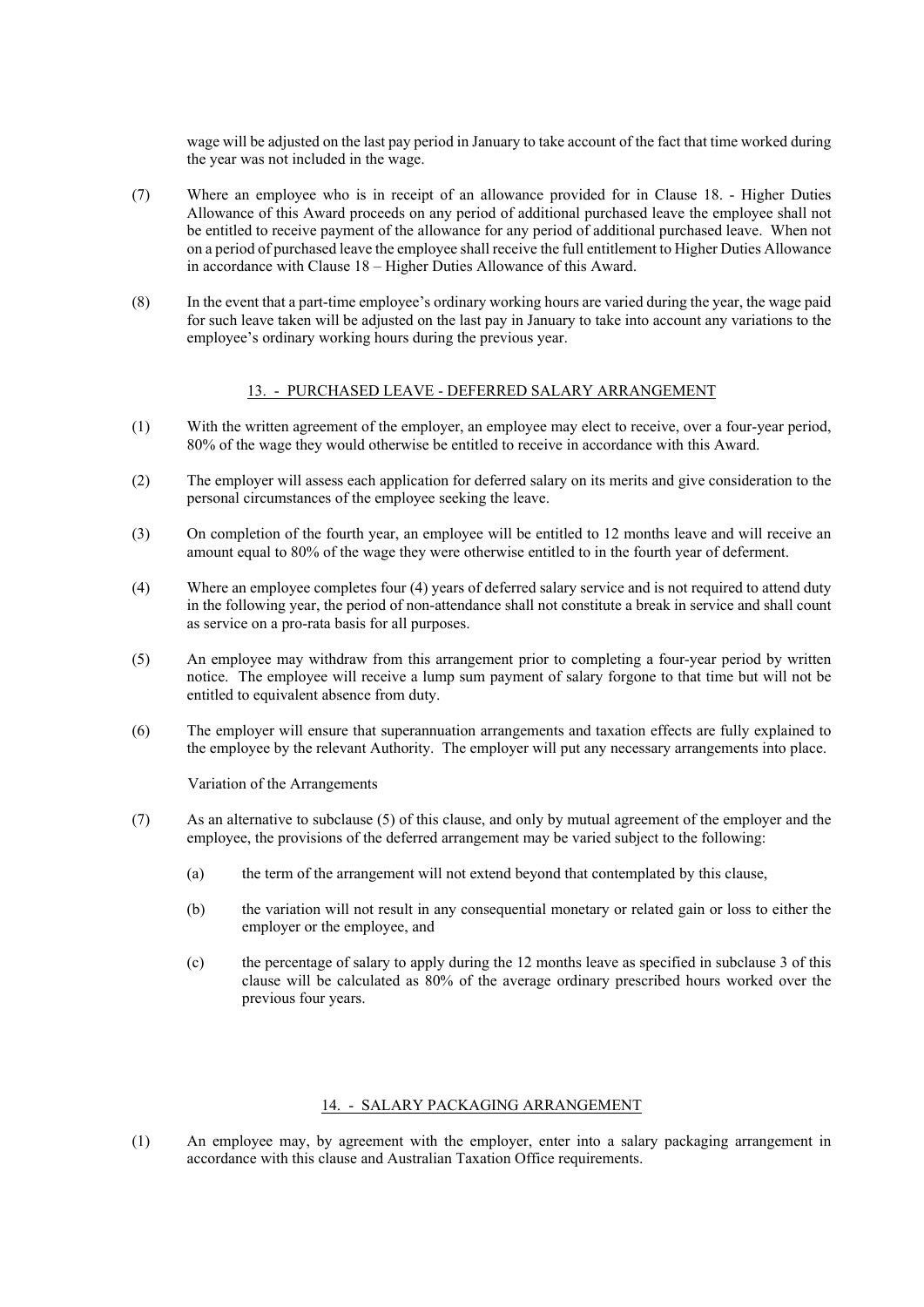- (2) Salary packaging is an arrangement whereby the entitlements and benefits under this Award, contributing toward the Total Employment Cost (TEC), (as defined in subclause (3) of this clause) of an employee, can be reduced by and substituted with another or other benefits.
- (3) The TEC for salary packaging purposes is calculated by adding the following entitlements and benefits:
	- (a) the base salary;
	- (b) other cash allowances;
	- (c) non cash benefits;
	- (d) any Fringe Benefit Tax liabilities currently paid; and
	- (e) any variable components.
- (4) Where an employee enters into a salary packaging arrangement the employee will be required to enter into a separate written agreement with the employer setting out the terms and conditions of the salary packaging arrangement.
- (5) Notwithstanding any salary packaging arrangement, the salary rate as specified in this Award, is the basis for calculating wage related entitlements specified in the Award.
- (6) Compulsory Employer Superannuation Guarantee contributions are to be calculated in accordance with applicable federal and state legislation. Compulsory employer contributions made to superannuation schemes established under the *State Superannuation Act 2000* (WA) are calculated on the gross (prepackaged) salary amount regardless of whether an employee participates in a salary packaging arrangement with their employer.
- (7) A salary packaging arrangement cannot increase the costs to the employer of employing an individual.
- (8) A salary packaging arrangement is to provide that the amount of any taxes, penalties or other costs for which the employer or employee is or may become liable for and are related to the salary packaging arrangement, shall be borne in full by the employee.
- (9) In the event of any increase in taxes, penalties or costs relating to a salary packaging arrangement, the employee may vary or cancel that salary packaging arrangement.

# 15. - SUPPORTED WAGE

(1) Employees Eligible for a Supported Wage

This clause defines the conditions that will apply to employees who, because of the effects of a disability, are eligible for a supported wage under the terms of this clause. In the context of this clause, the following definitions will apply:

"Disability Support Pension" means the Commonwealth pension scheme to provide income security for persons with a disability as provided under the *Social Security Act 1991*, as amended from time to time, or any successor to that scheme; and

"Assessment Instrument" means the form provided for under the Supported Wage System that records the assessment of the productive capacity of the person to be employed under the Supported Wage System.

(2) Eligibility Criteria

Employees covered by this clause will be those who are unable to perform the range of duties to the competence level required within the class of work for which the employee is engaged under this Award, because of the effects of a disability on their productive capacity and who meet the impairment criteria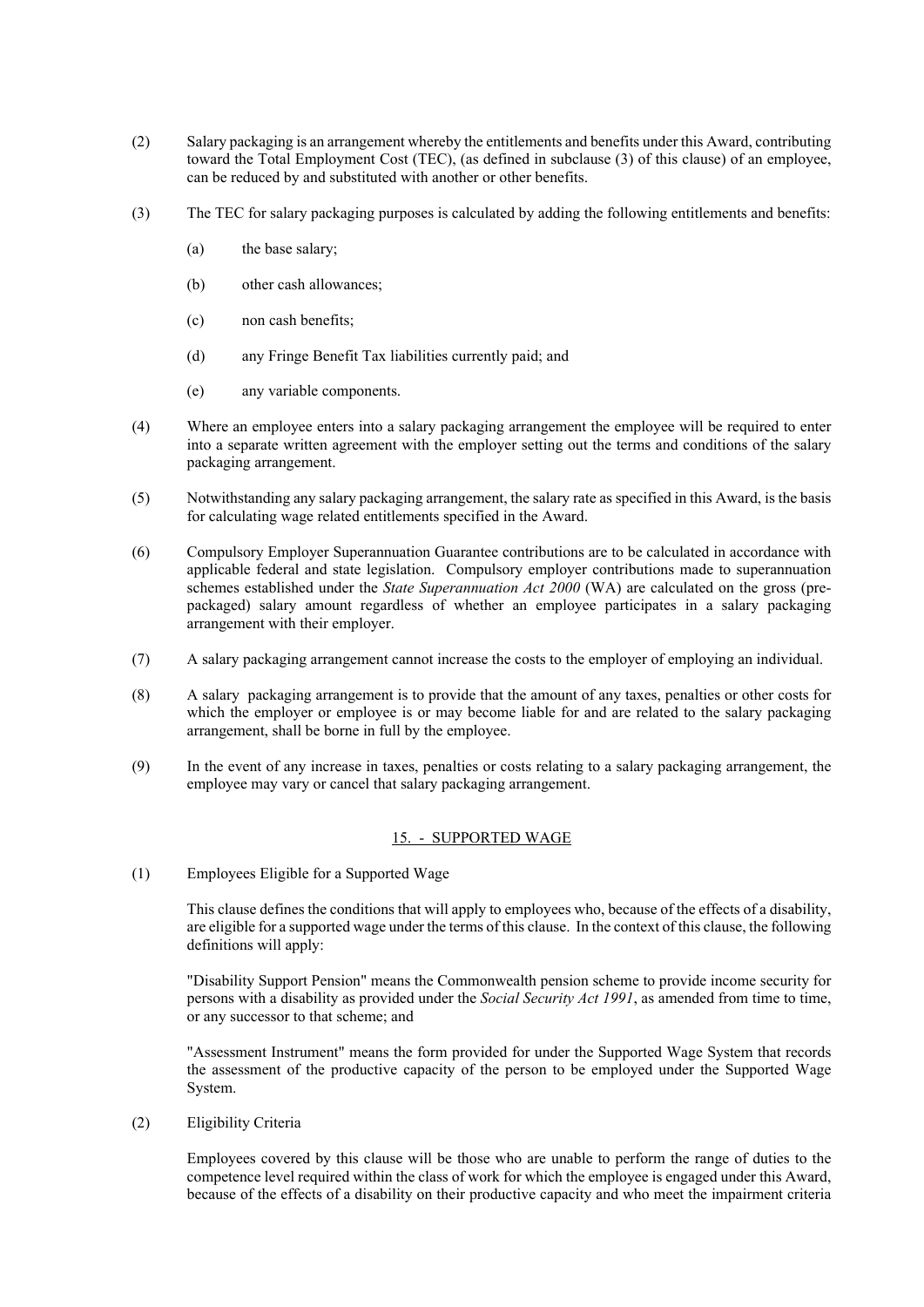for receipt of a Disability Support Pension. (This clause does not apply to any existing employee who has a claim against the employer, which is subject to the provisions of workers' compensation legislation, or any provision of the Award relating to the rehabilitation of employees who are injured in the course of their current employment).

(3) Supported Wage Rates

Employees to whom this clause applies shall be paid the applicable percentage of the minimum rate of pay prescribed by the Award for the class of work, which the person is performing according to the following schedule:

| Assessed Capacity (clause 16.5) | % of Prescribed Award Rate |
|---------------------------------|----------------------------|
| $10\%*$                         | 10%                        |
| 20%                             | 20%                        |
| 30%                             | 30%                        |
| 40%                             | 40%                        |
| 50%                             | 50%                        |
| 60%                             | 60%                        |
| 70%                             | 70%                        |
| 80%                             | 80%                        |
| 90%                             | 90%                        |

(Provided that the minimum amount payable shall be not less than \$61 per week).

\*Where a person's assessed capacity is 10%, they shall receive a high degree of assistance and support.

(4) Assessment of Capacity

For the purpose of establishing the percentage of the Award rate to be paid to the employees, the productive capacity of the employee will be assessed in accordance with the Supported Wage System and documented in an assessment instrument by either:

- (a) the employer and the union, in consultation with the employee, or if desired by any of these; or
- (b) the employer and an accredited Assessor from a panel agreed by the parties to the Award and the employee.
- (5) Lodgement of Assessment Instruments

All assessment instruments under the conditions of this clause, including the appropriate percentage of the Award wage rate to be paid to the employee, shall be lodged by the employer with the Registrar of the Commission.

All assessment instruments shall be agreed and signed by the parties to the assessment, provided that where the union is not a party to the assessment, it shall be referred by the Registrar to the union by certified mail and shall take effect unless an objection is notified to the Registrar within 10 working days.

(6) Review of Assessment

The assessment of the applicable percentage should be subject to annual review or earlier on the basis of a reasonable request for such a review. The process of review shall be in accordance with the procedures for assessing capacity under the Supported Wage System.

(7) Other Terms and Conditions of Employment

Where an assessment has been made, the applicable percentage shall apply to the wage rate only. Employees covered by the provisions of this clause will be entitled to the same terms and conditions of employment as all other employees covered by the Award paid on a pro rata basis.

(8) Workplace Adjustment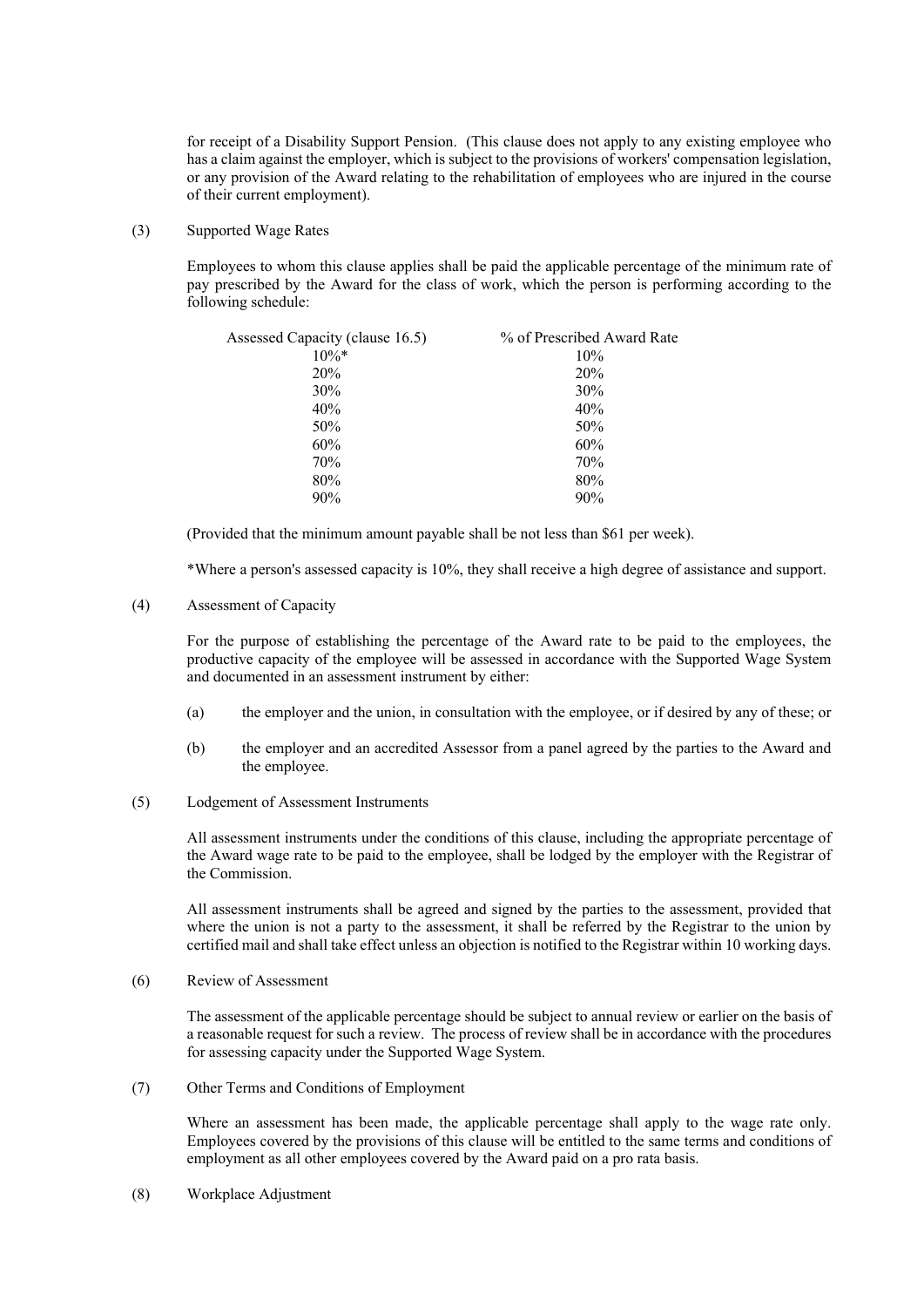An employer wishing to employ a person under the provisions of this clause shall take reasonable steps to make changes in the workplace to enhance the employee's capacity to do the job. Changes may involve re design of job duties, working time arrangements and work organisation in consultation with other employees in the area.

(9) Trial Period

In order for an adequate assessment of the employee's capacity to be made, an employer may employ a person under the provisions of this clause for a trial period not exceeding 12 weeks, except that in some cases additional work adjustment time (not exceeding 4 weeks) may be needed.

During the trial period the assessment of capacity shall be undertaken and the proposed wage rate for a continuing employment relationship shall be determined.

The minimum amount payable to the employee during the trial period shall be no less than \$61 per week.

Work trials should include induction or training as appropriate to the job being trialled.

Where the employer and employee wish to establish a continuing employment relationship following the completion of the trial period, a further contract of employment shall be entered into based on the outcome of assessment under subclause (5) of this clause.

# 16. - APPRENTICES

# (1) Apprenticeships

- (a) Apprentices may be taken in the ratio of one apprentice for every two or fraction of two (the fraction being not less than one) Dental Technicians and shall not be taken in excess of that ratio unless –
	- (i) The Union agrees; or
	- (ii) The WAIRC so determines.
- (b) Where an apprentice has a rostered day off duty as prescribed in "Clause 19. Hours" and that day falls within a period of block release an alternative rostered day off shall be arranged at a mutually convenient time.
- (c) If, through no fault of their own, an apprentice fails to attend a period of training in any week, fortnight or year as prescribed that period shall be made up as agreed between the apprentice, Employer and training authority.
- (d) An apprentice shall be released to attend vocational classes or classes of instruction in accordance with the *Vocational Education and Training Act 1996* (WA), *the Vocational Education and Training (General) Regulations 2009* (WA), or the Training Contract as the case requires. Apprentices shall be paid the ordinary wages they would otherwise have been paid during the period they are released from work.
- (e) The provisions of this Award shall be read in conjunction with the *Vocational Education and Training Act 1996* (WA) and *the Vocational Education and Training (General) Regulations 2009* (WA) as amended from time to time.

# 17. - ANNUAL INCREMENTS

(1) Employees shall proceed to the maximum of their wage range by annual increments, after 12 months continuous service at each increment point, unless there is an adverse report on the employee's performance or conduct which recommends the non-payment of an annual increment.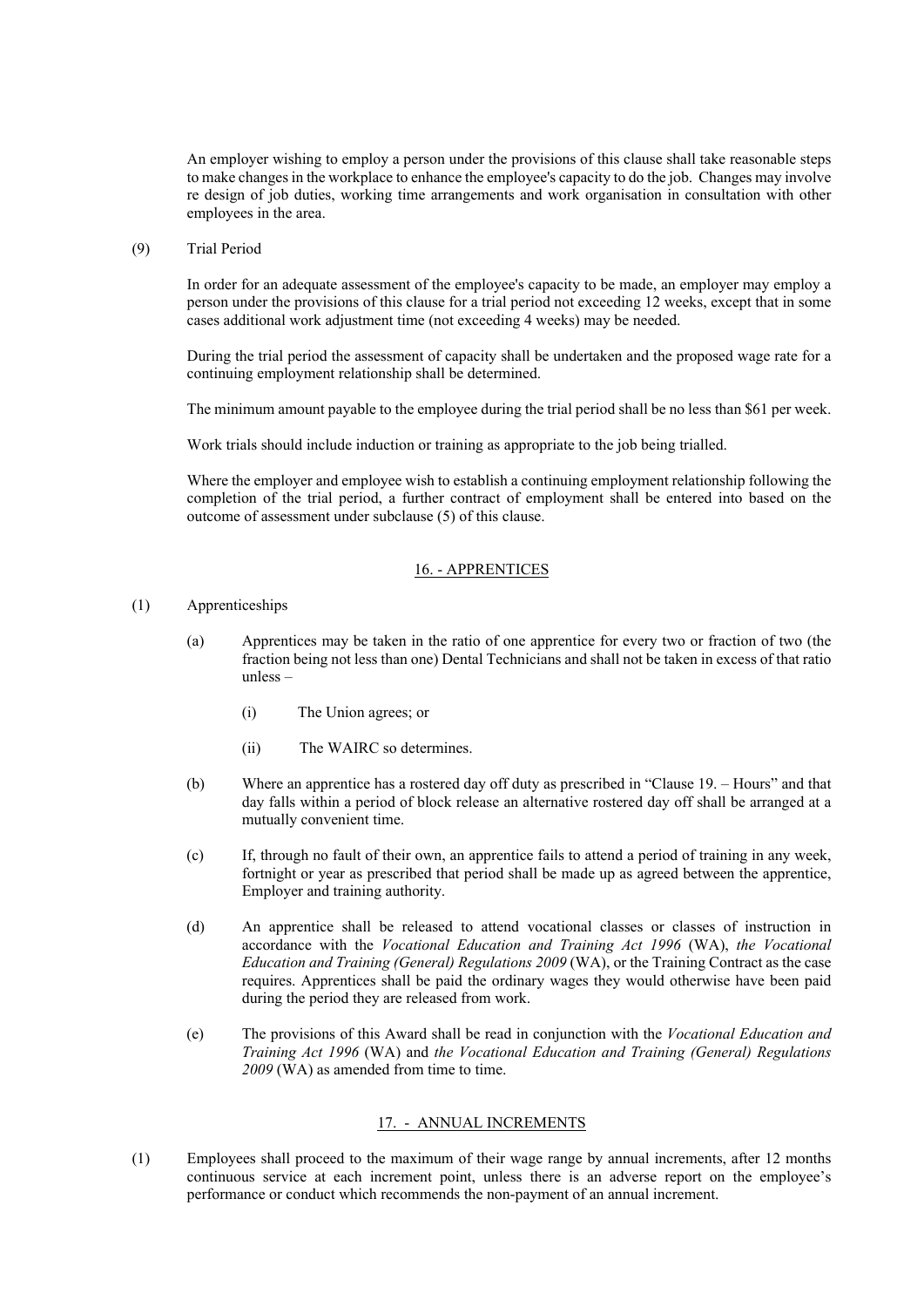- (2) The following process shall apply where a report on an employee's performance or conduct recommends the non-payment of an annual increment:
	- (a) The employee will be shown the report prior to completing 12 months continuous service since their last incremental advance.
	- (b) The employee will be provided with an opportunity to comment in writing.
	- (c) The employee's comments will be considered immediately by the employer and a decision made as to whether to approve the payment of the increment or withhold payment for a specific period.
	- (d) Where the increment is withheld, the employer before the expiry of the specified period will complete a further report and the above provisions will apply.
- (3) The non-payment of an increment will not change the normal anniversary date of any further increment payments.
- (4) For the purposes of this clause "continuous service", except where an increment is payable according to age, shall not include:
	- (a) any period exceeding 14 calendar days during which an employee is absent on leave without pay. In the case of leave without pay which exceeds 14 calendar days the entire period of such leave without pay is excised in full;
	- (b) any period which exceeds six months in one continuous period during which an employee is absent on workers' compensation. Provided that only that portion of such continuous absence which exceeds six months shall not count as "continuous service":
	- (c) any period which exceeds three months in one continuous period during which an employee is absent on sick leave without pay. Provided that only that portion of such continuous absence which exceeds three months shall not count as "continuous service".

# 18. - HIGHER DUTIES ALLOWANCE

(1) An employee who is directed by the employer to act in an office which is classified higher than the employee's own substantive office and who performs the full duties and accepts the full responsibility of the higher office for a continuous period of five (5) consecutive working days or more, shall, subject to the provisions of this clause, be paid an allowance equal to the difference between the employee's own wage and the wage the employee would receive if the employee was permanently appointed to the office in which the employee is so directed to act.

Provided that where the hours of duty of an employee performing shift work are greater than 7 hours and 36 minutes per day as provided for in paragraph (3)(a) of Clause 20 – Shift Work Allowance of this Award the allowance shall be payable after the completion of 38 consecutive working hours in the higher classified position. This period shall not include any time worked as overtime.

- (2) Where the full duties of a higher office are temporarily performed by two (2) or more employees they shall each be paid an allowance as determined by the employer.
- (3) An employee who is directed to act in a higher classified office but who is not required to carry out the full duties of the position and/or accept the full responsibilities, shall be paid such proportion of the allowance provided for in subclause (1) of this clause as the duties and responsibilities performed bear to the full duties and responsibilities of the higher office. Provided that the employee shall be informed, prior to the commencement of acting in the higher classified office, of the duties to be carried out, the responsibilities to be accepted and the allowance to be paid.

The allowance paid may be adjusted during the period of higher duties.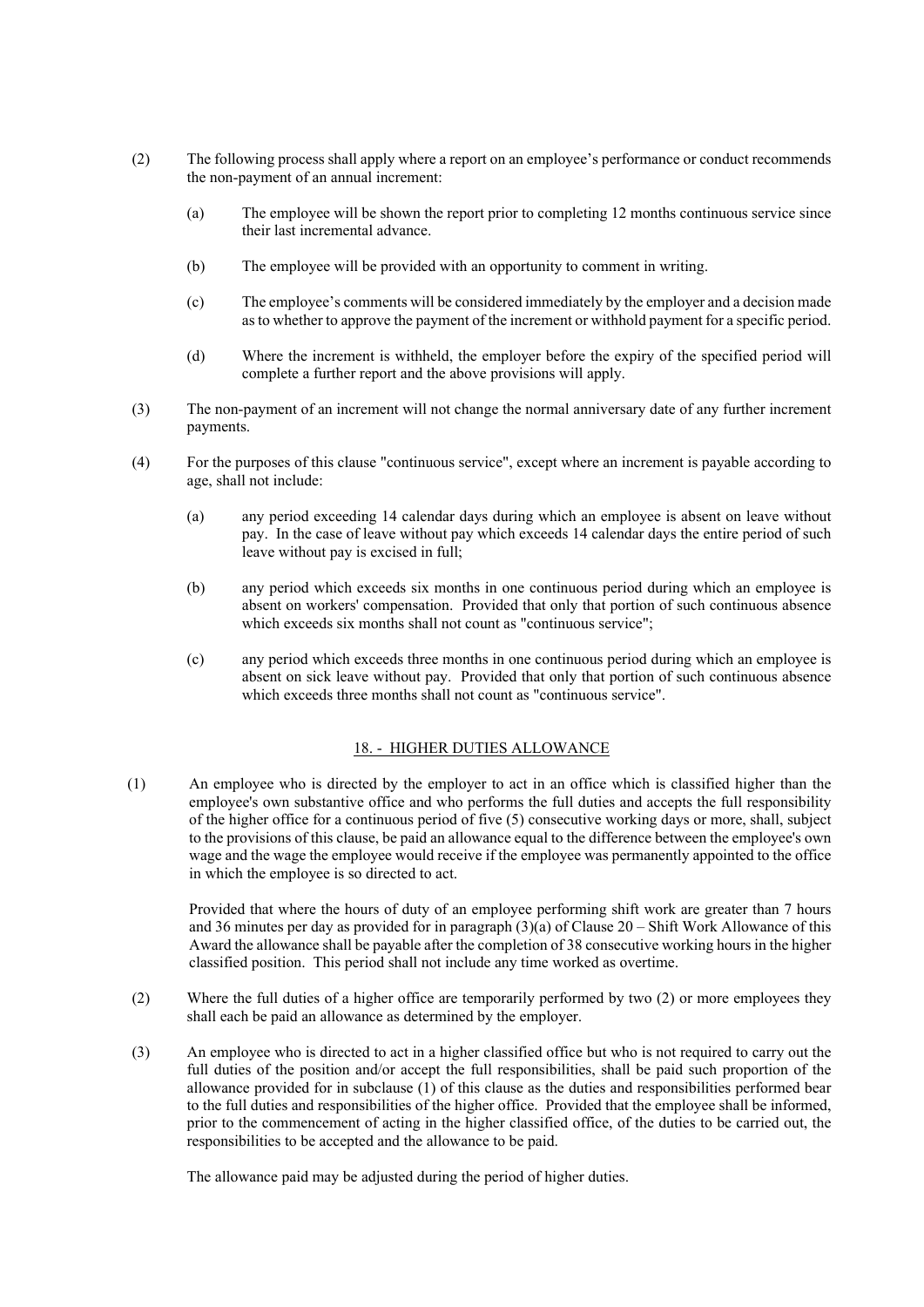- (4) Where an employee who has qualified for payment of higher duties allowance under this clause is required to act in another office or other offices classified higher than the employee's own for periods less than five consecutive working days without any break in acting service, such employee shall be paid a higher duties allowance for such periods: provided that payment shall be made at the highest rate the employee has been paid during the term of continuous acting or at the rate applicable to the office in which the employee is currently acting - whichever is the lesser.
- (5) Where an employee is directed to act in an office which has an incremental range of salaries such an employee shall be entitled to receive an increase in the higher duties allowance equivalent to the annual increment the employee would have received had the employee been permanently appointed to such office; provided that acting service with allowances for acting in offices for the same classification or higher than the office during the eighteen (18) months preceding the commencement of such acting shall aggregate as qualifying service towards such an increase in the allowance.
- (6) Where an employee who is in receipt of an allowance granted under this clause and has been so for a continuous period of twelve (12) months or more, proceeds on -
	- (a) a period of normal annual leave; or
	- (b) a period of any other approved leave of absence of not more than four (4) weeks, the employee shall continue to receive the allowance for the period of leave, provided that this subclause shall also apply to an employee who has been in receipt of an allowance for less than twelve (12) months if during the employee's absence no other employee acts in the office in which the employee was acting immediately prior to proceeding on leave and the employee resumes in the office immediately on return from leave.
- (7) For the purpose of this clause the expression "normal annual leave" shall mean the annual period of recreation leave as referred to in Clause 22. - Annual Leave of this Award and shall include any public holidays and leave in lieu accrued during the preceding twelve (12) months taken in conjunction with such annual leave.
- (8) Where employees in receipt of an allowance granted under this clause and proceeds on:
	- (a) a period of annual leave in excess of the normal, such employees shall only receive payment of such allowance for the period of normal annual leave and,
	- (b) a period of any other approved leave of absence of more than four (4) weeks, such employees shall not be entitled to receive payment of such allowance for the whole or any part of the period of such leave.

# 19. - HOURS

- (1) Except as otherwise provided in this clause, the ordinary hours of work shall be 38 hours per week to be worked as determined by the employer between the hours of 7.00 am and 6.00 pm on five days per week Monday to Friday.
- (2) (a) Employees shall be entitled to a meal break between 12.00 noon and 2.00 pm which shall not be less than 30 minutes nor greater than 90 minutes in duration. An employee shall not be required to work for more than five (5) hours on any day without taking a meal break.
	- (b) In the event of an emergency an employer may defer the taking of a meal break.
	- (c) For the purposes of this clause a standard meal break shall be 45 minutes in duration.
- (3) The employer may vary the ordinary hours of attendance observed so as to make provision for
	- (a) the attendance of employees for ordinary duty on a Saturday, Sunday, or Public Holiday as prescribed in Clause 23. - Public Holidays of this Award;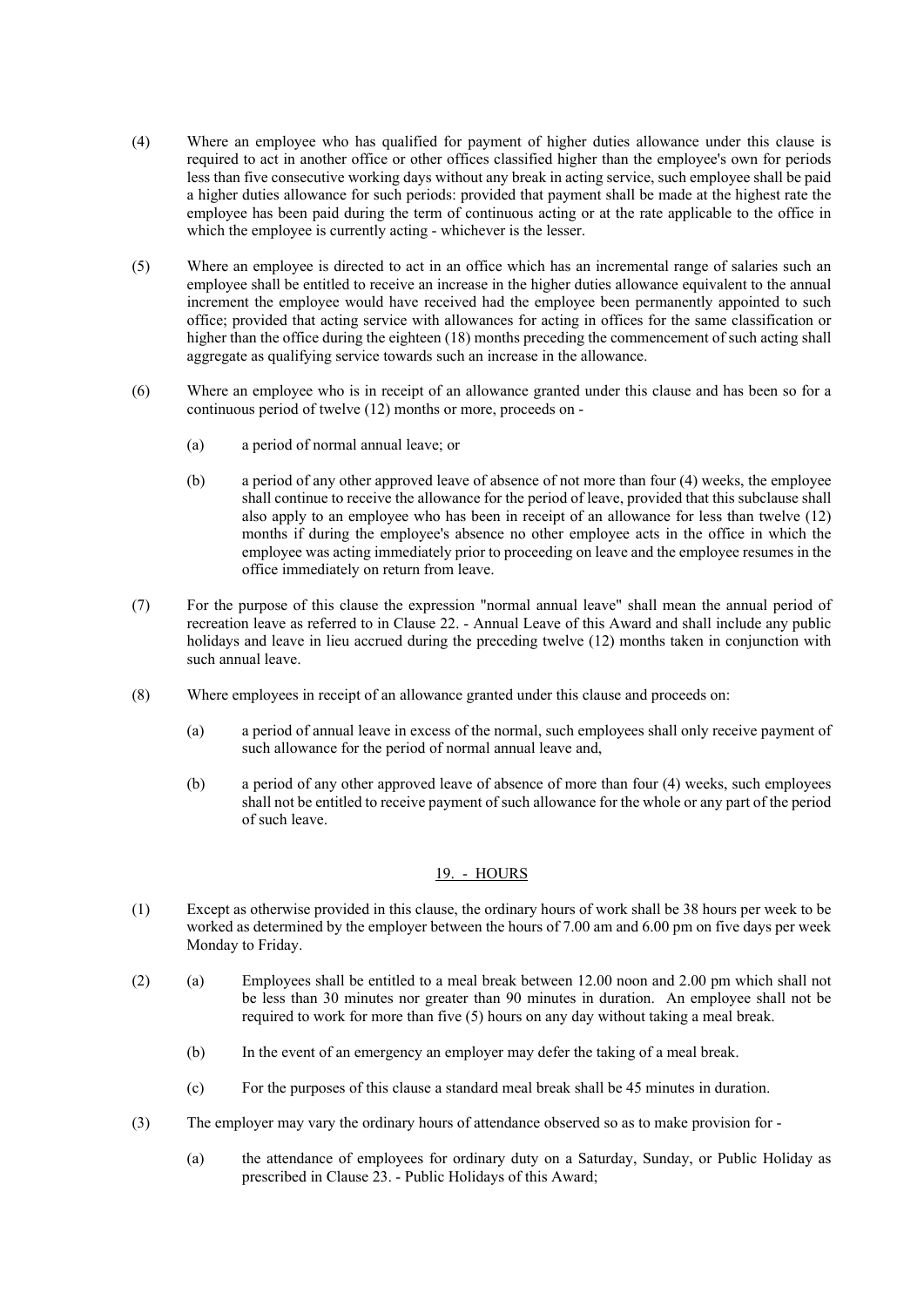- (b) the performance of shift work including work on Saturdays, Sundays, and Public Holidays as prescribed in Clause 20. - Shift Work Allowance of this Award;
- (c) the disposal of public business or the nature of the duties of an employee or class of employees.

Provided that where the ordinary hours of duty are so varied they shall not prescribe ordinary working hours in excess of 152 in a four week period. This provision is subject to subclause (2)(a) of this clause.

(4) Notwithstanding the provisions of paragraph (a) of this subclause, where it is considered necessary to provide for more economic operations the employer may authorise the operation of alternative working arrangements.

Such alternative working arrangements shall be either -

- (a) the operation of flexitime as specified in subclause (6) of this clause; or
- (b) the operation of a nine day fortnight as specified in subclause (7) of this clause; or
- (c) such other arrangement as is considered appropriate by the employer.
- (5) (a) Where an employee is required to relieve in another position which is subject to a different working arrangement the employee relieving shall observe the working arrangement applicable to the position in which the relief is being carried out.
	- (b) A period of relief to be carried out in a position subject to a nine day fortnight shall not commence or cease on the substantive occupant's rostered day off.

In respect to the provisions contained in subclause (5) of this clause any period of relief which results in the employee incurring a debit or credit of hours outside of 76 hours a fortnight shall be adjusted upon return to the substantive position subject to consultation with the employer.

#### (6) Flexitime Arrangements

(a) In accordance with subclause (4)(a) of this clause employees may select their own starting and finishing times within the following periods:

7.00 am to 9.30 am

12.00 noon to 2.00 pm

3.30 pm to 6.00 pm

- (b) (i) A flexitime roster shall be maintained by the employer who will indicate the minimum staffing and other requirements in respect to starting and finishing times, lunch break coverage and flexileave.
	- (ii) The flexitime roster shall be made available to all affected employees no later than three days prior to the settlement period described in subclause  $(6)(h)(i)$  of this clause.
	- (iii) The flexitime roster shall be prepared in consultation with the affected employees, subject to the employer retaining the right to determine hours to suit operational needs.
	- (iv) Subject to four weeks' notice being given, the employer may withdraw the authorisation of a flexitime roster.
- (c) Employees must work in the following periods:

9.30 am to 12.00 noon

2.00 pm to 3.30 pm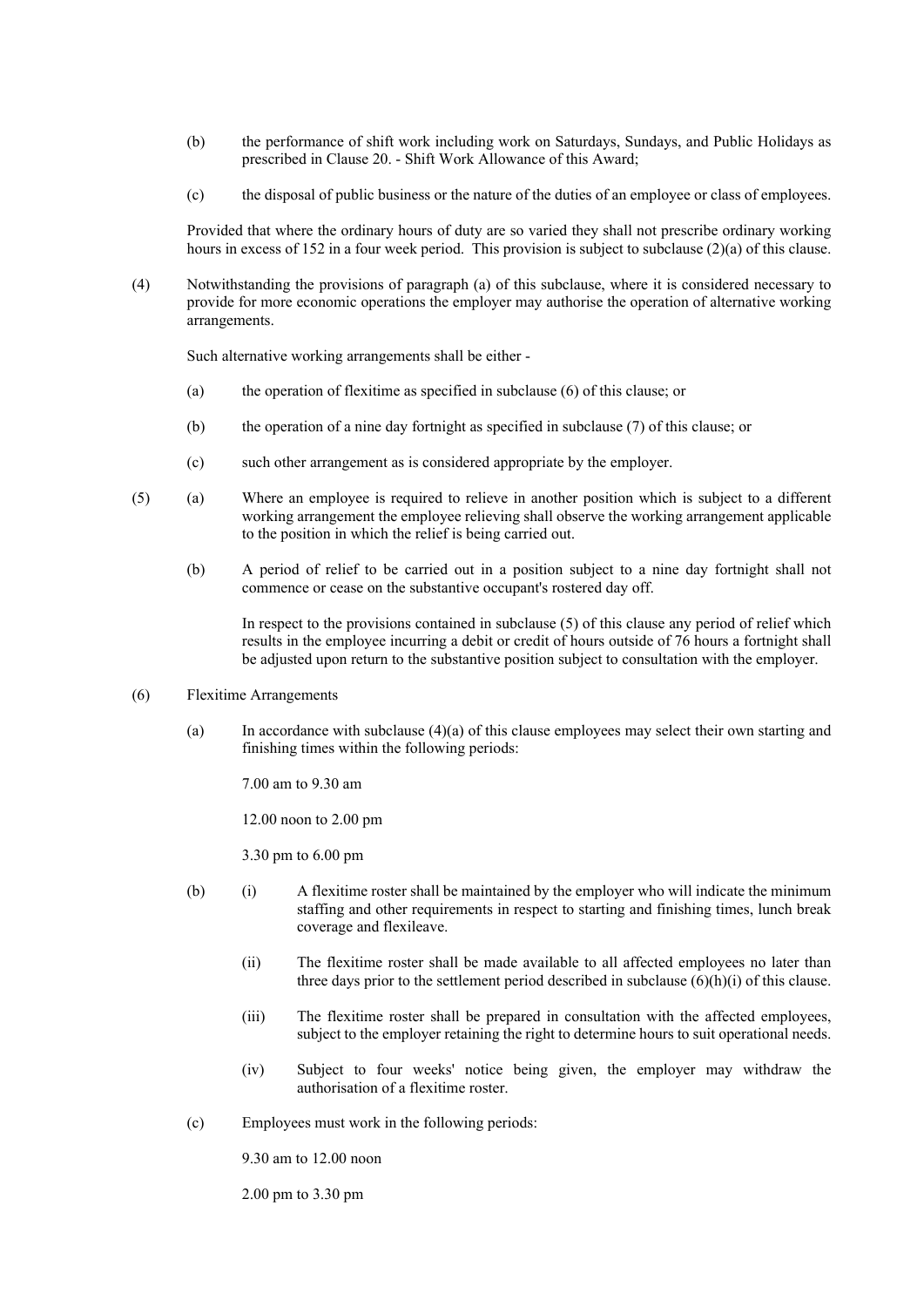For the purposes of this subclause such periods are to be known as core periods.

- (d) An employee shall be allowed a meal break between 12.00 noon and 2.00 pm of not less than 30 minutes but not exceeding 45 minutes except where approved by the employer.
- (e) Notwithstanding any provisions contained in this subclause an employee may be allowed a maximum of two full days or any combination of half days and full days that does not exceed two days in any one settlement period as described in subclause (6)(h)(i) of this clause.
- (f) Flexileave may be taken before accrual subject to such conditions as the employer may impose.
- (g) Full days of flexileave may not be taken on consecutive working days.
- (h) For the purposes of this subclause a settlement period shall
	- (i) consist of four weeks;
	- (ii) commence at the beginning of a pay period;
	- (iii) have the required hours of duty of 152 hours.
- (i) (i) Credit hours a maximum of seven hours 36 minutes shall be allowed at the end of each settlement period and shall be carried forward to the next settlement period.
	- (ii) In the case of credit hours greater than seven hours 36 minutes gained in one settlement period, the hours in excess of seven hours 36 minutes shall be lost.
	- (iii) Credit hours at any point within the settlement period shall not exceed 38.
- (j) (i) Debit hours below the required 152 hours prescribed in paragraph (i) of this subclause to a maximum of four hours shall be allowed at the end of each settlement period and shall be carried forward to the next settlement period.
	- (ii) For debit hours in excess of four hours, employees shall be required to take leave without pay for the period necessary to reduce debit hours to those specified in subclause (j)(i) of this clause.
- (k) Notwithstanding any of the provisions contained in this subclause, maximum of ten hours may be worked in any one day.
- (l) Where study leave as provided in Clause 29. Study Assistance of this Award has been approved credits will be given for education commitments provided in that clause and for which leave is necessary to allow for attendance at formal classes.
- (m) (i) Employees receiving at least one day's prior notice of overtime shall be required to work the prescribed hours of duty determined by the employee under subclause (1) of this clause.
	- (ii) Where an employee is required to work overtime at the conclusion of a day with less than one day's notice, and
		- (aa) where the employee has at the commencement of that day two hours or more flexitime credits, the employee shall be paid overtime after five hours' work on that day or for time worked after 3.30 pm, whichever is the later; or
		- (bb) where that employee has commenced duty prior to 8.30 am and has, at the commencement of that day, less than two hours' flexitime credits, the employee shall be paid overtime, for time worked after the completion of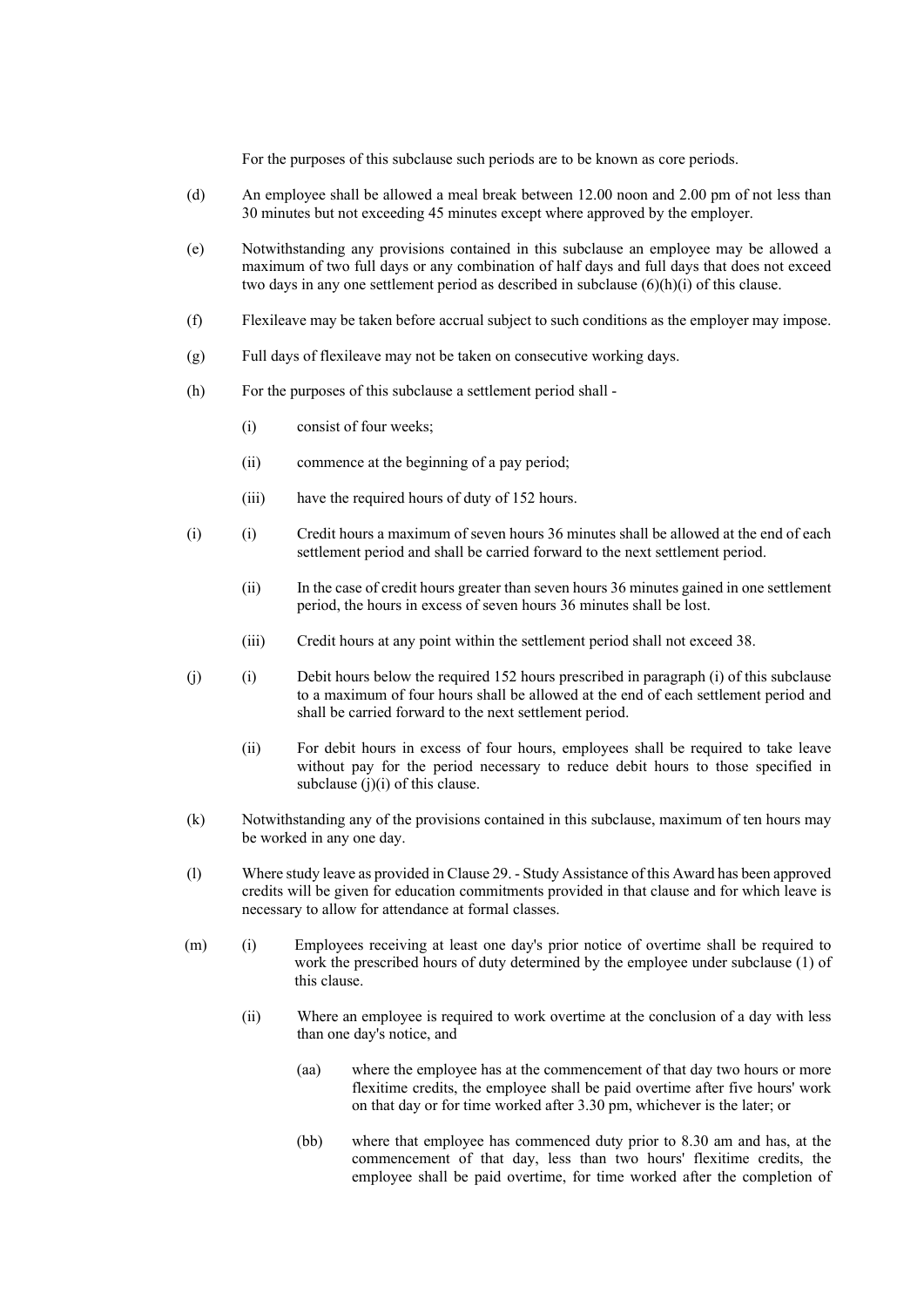prescribed hours of duty or after working seven hours 36 minutes on that day, whichever is the earlier; or

- (cc) where that employee has commenced work after 8.30 am and has, at the commencement of that day, less than two hours' flexitime credits, the employee shall be paid overtime, for time worked after 5.30 pm or after working seven hours 36 minutes, on that day whichever is the earlier.
- (iii) Where an employee is required to work overtime at the beginning of a day with less than one day's notice, that employee shall be paid overtime for any time worked prior to the commencing time for prescribed hours of duty determined by the Dental Health Services under subclause (1) of this clause.
- (7) Nine Day Fortnight
	- (a) In accordance with the provision contained in paragraph (b) of subclause (4) of this clause, the ordinary hours of duty of 76 hours a fortnight may be worked over nine days of the fortnight exclusive of work performed on Saturday, Sunday and the rostered day off.
	- (b) For the purposes of this subclause the ordinary hours of duty to be worked shall be eight hours 20 minutes worked between 7.00 am and 6.00 pm, on five days per week excluding Saturday and Sunday.
	- (c) Each employee shall be allowed one rostered day off per fortnight.
	- (d) When a public holiday falls on a rostered day off that employee shall be granted a day in lieu of the public holiday prior to the conclusion of the current fortnight.
	- (e) In taking annual leave, where a period of leave involves a part day, the part day shall be availed of at the commencement of the period of leave.

#### 20. - SHIFT WORK ALLOWANCE

(1) In this Clause the following expressions shall have the following meaning:

"Day shift" means a shift commencing after 6.00 am and before 12.00 noon.

"Afternoon shift" means a shift commencing at or after 12.00 noon and before 6.00 pm.

"Night shift" means a shift commencing at or after 6.00 pm and before 6.01 am.

"Public holiday" shall mean a holiday provided in Clause 23. - Public Holidays of this Award.

- (2) (a) (i) An employee required to work a weekday afternoon or night shift, will in addition to the ordinary weekly wage rate of pay, be paid a fixed loading of \$21.93 for each shift so worked.
	- (ii) For the purposes of clause  $20(2)(a)(i)$ , "weekly wage" is the ordinary weekly wage payable for the position as listed in Schedule B - Wages.
	- (b) Work performed during ordinary rostered hours on the following days shall be paid for at the following rates, in lieu of the allowance prescribed in clause  $20(2)(a)$ :
		- (i) Saturdays time and one-half;
		- (ii) Sundays time and three quarters; and
		- (iii) Public holidays double time and one half.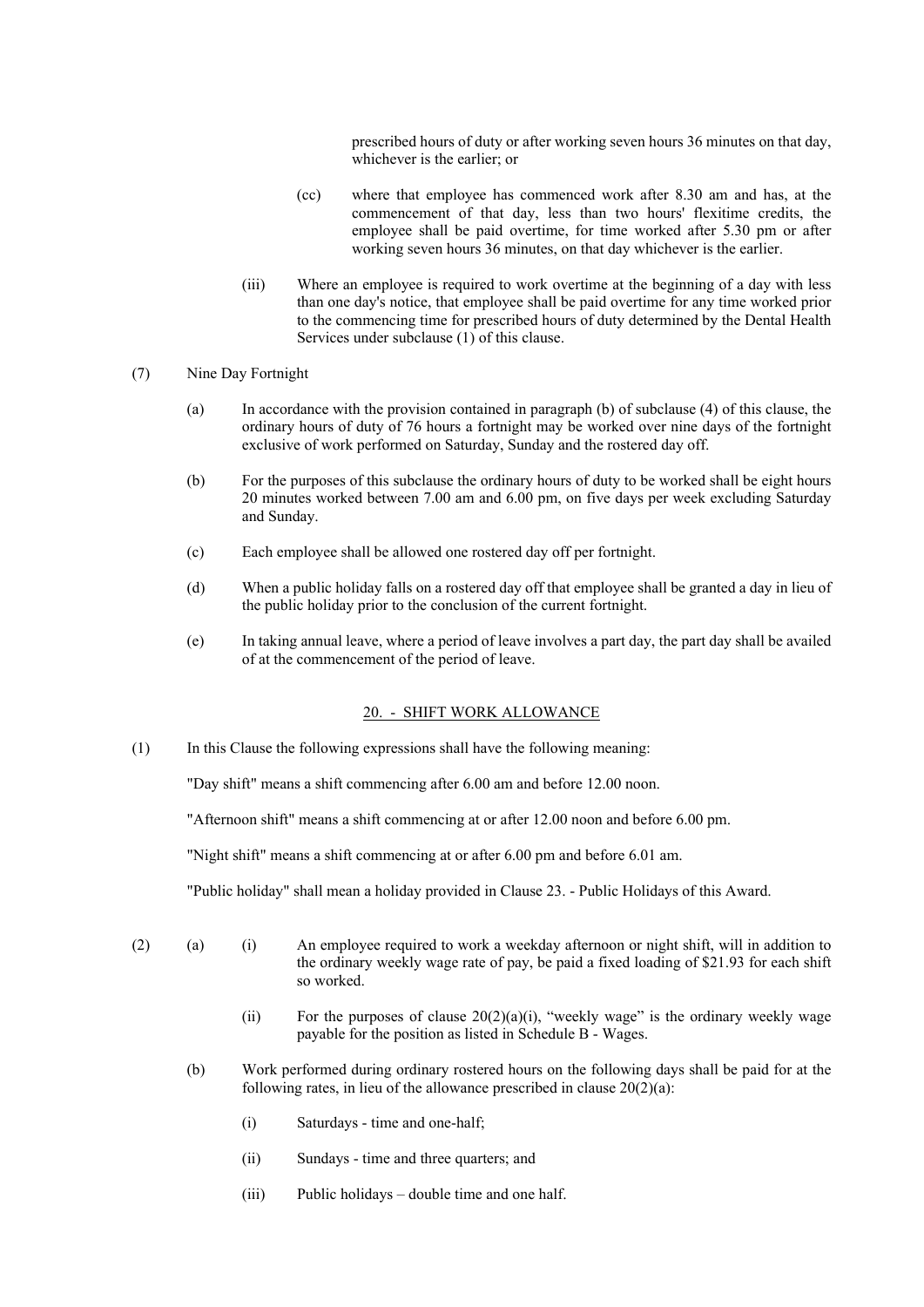Provided that in lieu of the provisions of clause 20(2)(b)(iii) and subject to agreement between the employer and the employee, work performed during ordinary rostered hours on a public holiday shall be paid for at the rate of time and one-half and the employee may, in addition be allowed a day's leave with pay to be added to annual leave to be taken at some other time within a period on one year.

- (c) Weekend Penalty Rates for Casual Employees
	- (i) Notwithstanding the provisions of clause  $10(2)(a)$  Casual Employment, casual employees are entitled to weekend shift penalties. Work performed during ordinary rostered hours on the following days shall be paid for at the following rates:

Saturdays and public holidays - time and one-half (casuals are already paid a loading in lieu of public holidays); and

Sundays - time and three quarters.

- (ii) These rates are paid in addition to but not compounded on the casual loading provided for clause  $10(1)(a)$  – Casual Employment.
- (d) An employee rostered off duty on a public holiday shall be paid at ordinary rates for such day or, subject to agreement between the employer and the employee, be allowed a day's leave with pay in lieu of the holiday to be added to the employee's next annual leave entitlement or taken at a mutually convenient time within a period of one year.
- (e) An employee engaged on shift work who is rostered to work regularly on Sundays and/or public holidays shall be entitled to one week's leave in addition to the employee's normal entitlement to annual leave of absence for recreation.
- (f) Additional leave provided by paragraphs (b) and (d) of this subclause shall not be subject to the annual leave loading prescribed by subclause (12) of Clause 22. - Annual Leave of this Award.
- (g) Work performed by an employee in excess of the ordinary hours of the employee's shift or on a rostered day off shall be paid for in accordance with the overtime provisions of Clause 21. - Overtime of this Award.
- (h) (i) When an employee begins or ceases a shift between the hours of 11.00 pm and 7.00 am and no public transport is available, reimbursement at the appropriate rate of hire prescribed by subclause (4) of Clause 41- Motor Vehicle Allowance of this Award shall be made if the employee's private motor vehicle or cycle is used for the journey between the employee's residence and headquarters and the return journey.

Provided however, that any employee who, elects to be permanently retained on a fixed or non -rotating shift that begins or ceases between or on the hours of 11.00 pm and 7.00 am shall not be eligible to claim this reimbursement.

- (ii) The provisions of this subclause shall only be applied to employees living and working within a radius of 50 km of the Perth City Railway Station.
- (3) Hours of Duty and Rosters
	- (a) An employee engaged on shifts shall work a 76-hour fortnight, exclusive of meal intervals, on the basis of not more than ten (10) shifts per fortnight of not more than seven and hours and 36 minutes duration. Provided that where agreement is reached between the employer and the Association the length and/or number of shifts worked per fortnight may be altered.

Provided that when the agreed length of a shift is extended past seven hours and 36 minutes, overtime shall be payable only for time worked in excess of the rostered shift.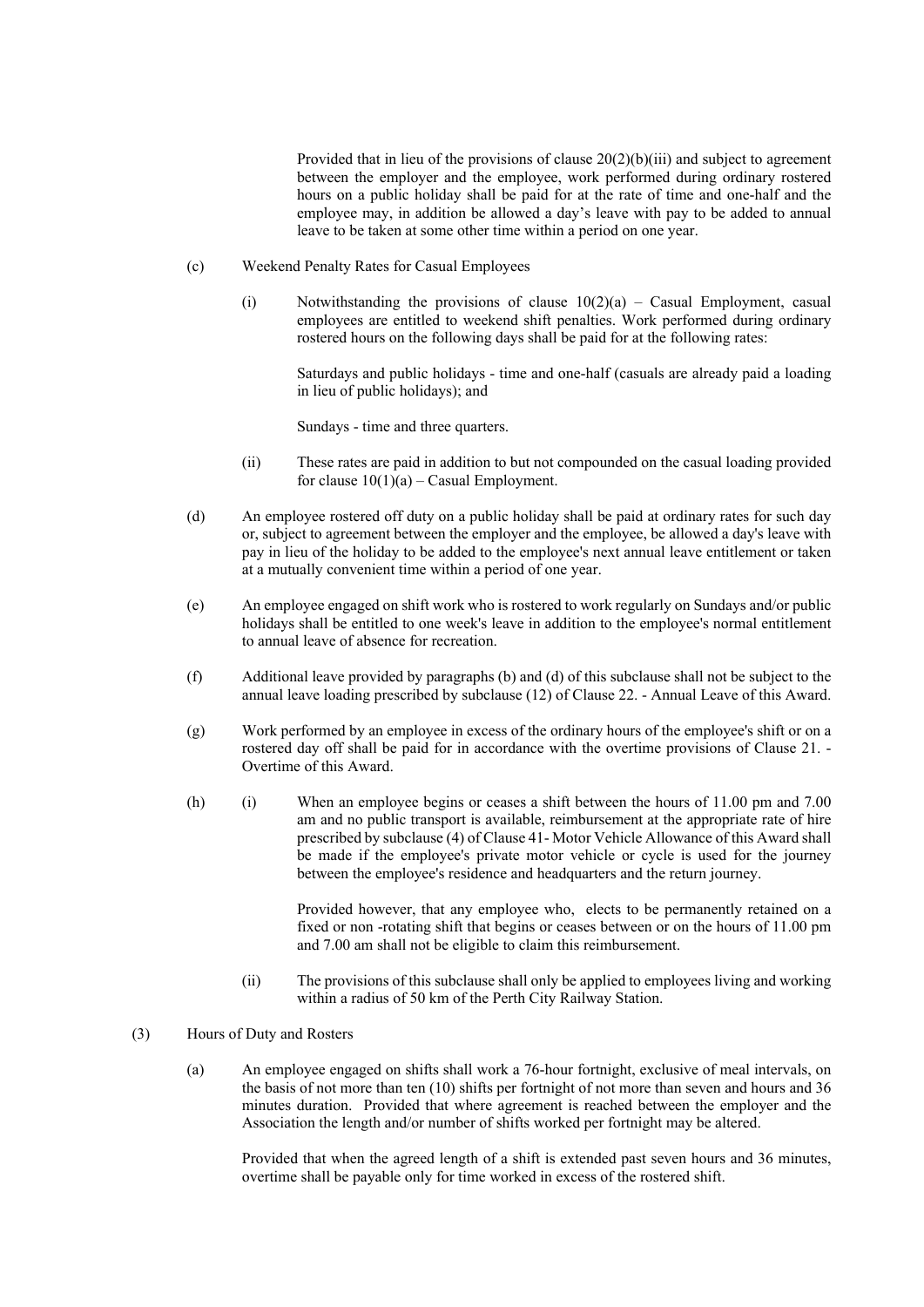Provided also that whenever an agreed alteration to the number of hours per shift has occurred then the allowance per shift shall be varied on a pro rata basis to reflect any variation to other than seven hours and 36 minutes.

- (b) Meal breaks shall be for a period of at least thirty (30) minutes, but not greater than one hour for each meal.
- (c) Employees may be rostered to work on any of the seven days of the week provided that no employee shall be rostered for more than six (6) consecutive days.

Provided that where agreement is reached between the employer and the Association, shift workers may be exempted from this provision.

- (d) The roster period shall commence at the beginning of a pay period and continue for fourteen (14) consecutive days. Rosters shall be available to employees at least five (5) clear working days prior to the commencement of the roster.
- (e) A roster may only be altered on account of a contingency, which the employer could not have been reasonably expected to foresee. When a roster is altered, the employee concerned shall be notified of the changed shift 24 hours before the changed shift commences. Provided that where such notice is not given, the employee shall be paid overtime in accordance with Clause 21. -Overtime Allowance of this Award for the duration of the changed shift. This provision shall not apply to an employee who was absent from duty on the employee's last rostered shift.
- (f) An employee shall not be rostered for duty until at least ten (10) hours have elapsed from the time the employee's previous rostered shift ended. Provided that where agreement is reached between the Association and the employer the ten (10) hour break may be reduced to accommodate special shift arrangements, except that under no circumstances shall such an agreement provide for a break of less than eight (8) hours.
- (g) An employee shall not be retained permanently on one shift unless the employee so elects in writing.
- (h) Employees shall be allowed to exchange shifts or days off with other employees provided the approval of the employer has been obtained and provided further that any excess hours worked shall not involve the payment of overtime.

#### 21. - OVERTIME ALLOWANCE

(1) In this clause the following expressions shall have the following meaning:

"prescribed hours of duty" means the employee's normal working hours as prescribed in Clause 19. - Hours of this Award, or written instruction issued out of that clause.

"public holiday means the days prescribed in Clause 23 – Public Holidays of this Award.

"ordinary travelling time" means the time which an employee would ordinarily spend in travelling by public transport once daily from the employee's home to the employee's usual headquarters and home again. It is the

time elapsing between the time of departure from home and the official time of commencement of duty and the official time of cessation of duty and arrival at home. Where an employee has a continuing approval to use a vehicle for official business, ordinary travelling time means the time spent in travelling by that vehicle from home to headquarters and home again each day.

"a day" shall mean from midnight to midnight.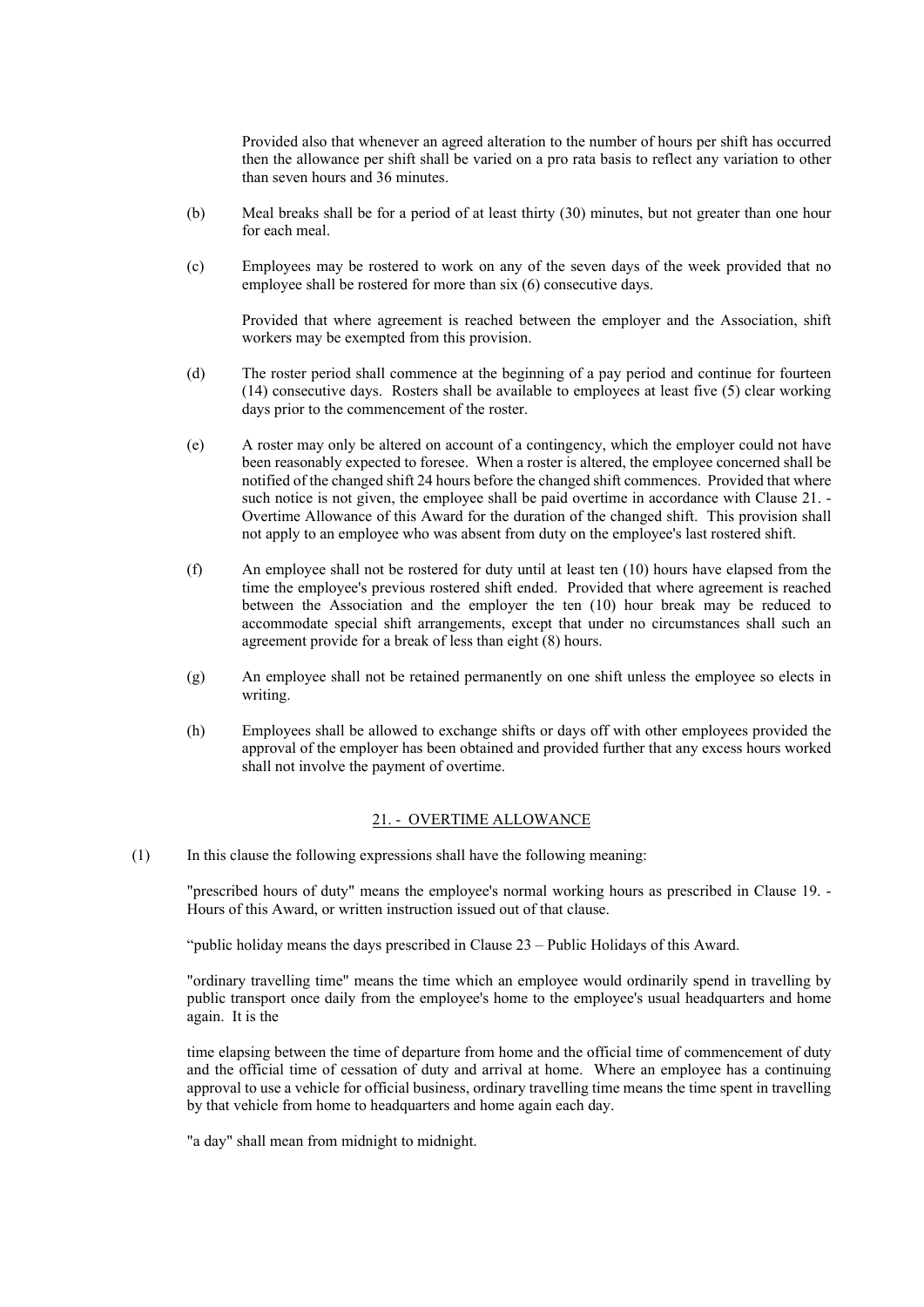- (2) When and as often as it is necessary to overcome arrears of work or to meet pressure of business, any employee may be required by the employer to perform overtime duty at times other than the ordinary hours of attendance applicable to that employee.
- (3) Reasonable Hours of Overtime
	- (a) An employer may require an employee to work reasonable overtime at overtime rates.
	- (b) An employee may refuse to work overtime in circumstances where the working of such overtime would result in the employee working hours which are unreasonable having regard to:
		- (i) any risk to employee health and safety;
		- (ii) the employee's personal circumstances including any family responsibilities;
		- (iii) the needs of the workplace or enterprise;
		- (iv) the notice, if any, given by the employer of the overtime and by the employee of his or her intention to refuse it; and
		- (v) any other relevant matter.
- (4) (a) All work performed by an employee whose hours of attendance are determined in accordance with subclause (1) of Clause 19. - Hours of this Award by direction of the employer:
	- (i) before or after the prescribed hours of duty on a weekday; and
	- (ii) on a Saturday, Sunday or public holiday, shall be classed as overtime and, subject to the provisions of this clause, shall be paid for the hourly rate prescribed in paragraph (b) of this subclause.
	- (b) (i) Payment for overtime shall be calculated on an hourly basis in accordance with the following formula –

#### **Weekdays:**

For the first three hours on any one week day –

Fortnightly wage 76  $\boldsymbol{X}$  $\frac{3}{2}$ 

After the first three hours on any one week day -

Fortnightly wage 76  $\ensuremath{\textnormal{\textbf{X}}}$  $\frac{2}{1}$ 

#### **Saturday:**

First three hours on any Saturday -

| Fortnightly wage |  |
|------------------|--|
| 76               |  |

After the first three hours or after 12.00 noon, whichever is the earlier, on any Saturday -

| Fortnightly wage |  |
|------------------|--|
| 76               |  |

**Sundays:**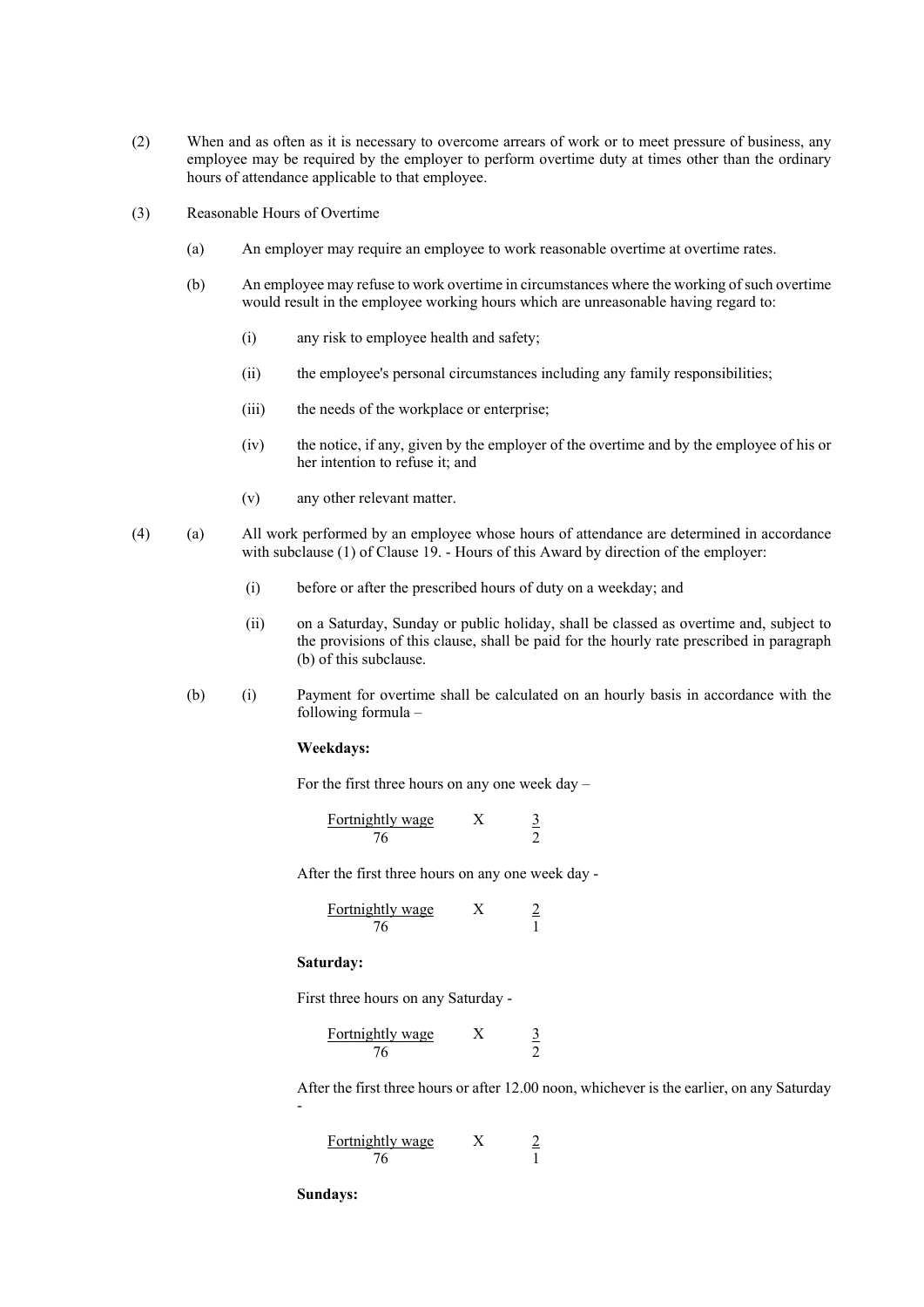| Fortnightly wage |  |
|------------------|--|
| 76               |  |

#### **Public Holidays:**

During prescribed hours of duty

| Fortnightly wage |  |
|------------------|--|
| 76               |  |

in addition to the normal day's pay.

During hours outside of prescribed hours of duty -

| Fortnightly wage |  |
|------------------|--|
| 76               |  |

(i) For the purposes of this clause fortnightly wage shall not include any district allowances, personal allowances, service allowances, special allowances or higher duties allowance, unless otherwise approved by the employer.

> Provided that a special allowance or higher duties allowance shall be included in "fortnightly wage" when overtime is worked on duties for which these allowances are specifically paid.

(c) Subject to prior agreement in writing, time off in lieu of payment may be granted by the employer. Such time off in lieu to be determined on an hourly basis by dividing the normal hourly rate of pay into the amount to which the employee would otherwise have been entitled at the prescribed rate in accordance with paragraph (b) of this subclause.

The employee shall be required to clear accumulated time off in lieu within two months of the overtime being performed. If the employer is unable to release the employee to clear such leave, then the employee shall be paid for the overtime worked.

Provided that by agreement between the employer and the employee, time off in lieu of overtime may be able to be accumulated beyond two months from the time the overtime is performed so as to be taken in conjunction with periods of leave.

- (d) Any time off in lieu of overtime, other than that provided in paragraph (c) of this subclause shall be only negotiated between the employer and the Association.
- (e) No claim for payment of overtime or time off in lieu under the provisions of this clause shall be allowed in respect of any day on which the additional time worked amounts to 30 minutes or less.
- (f) (i) Where an employee having received prior notice is required to return to duty
	- (aa) On a Saturday , Sunday or public holiday otherwise than during prescribed hours of duty the employee shall be entitled to payment at the rate in accordance with paragraph (b) of this subclause for a minimum period of three hours.
	- (bb) Before or after the prescribed hours of duty on a weekday the employee shall be entitled to payment at the rate in accordance with paragraph (b) of this subclause for a minimum period of one hour 30 minutes.
	- (ii) For the purposes of this paragraph, where an employee is required to return to duty more than once, each duty period shall stand alone in respect to the application of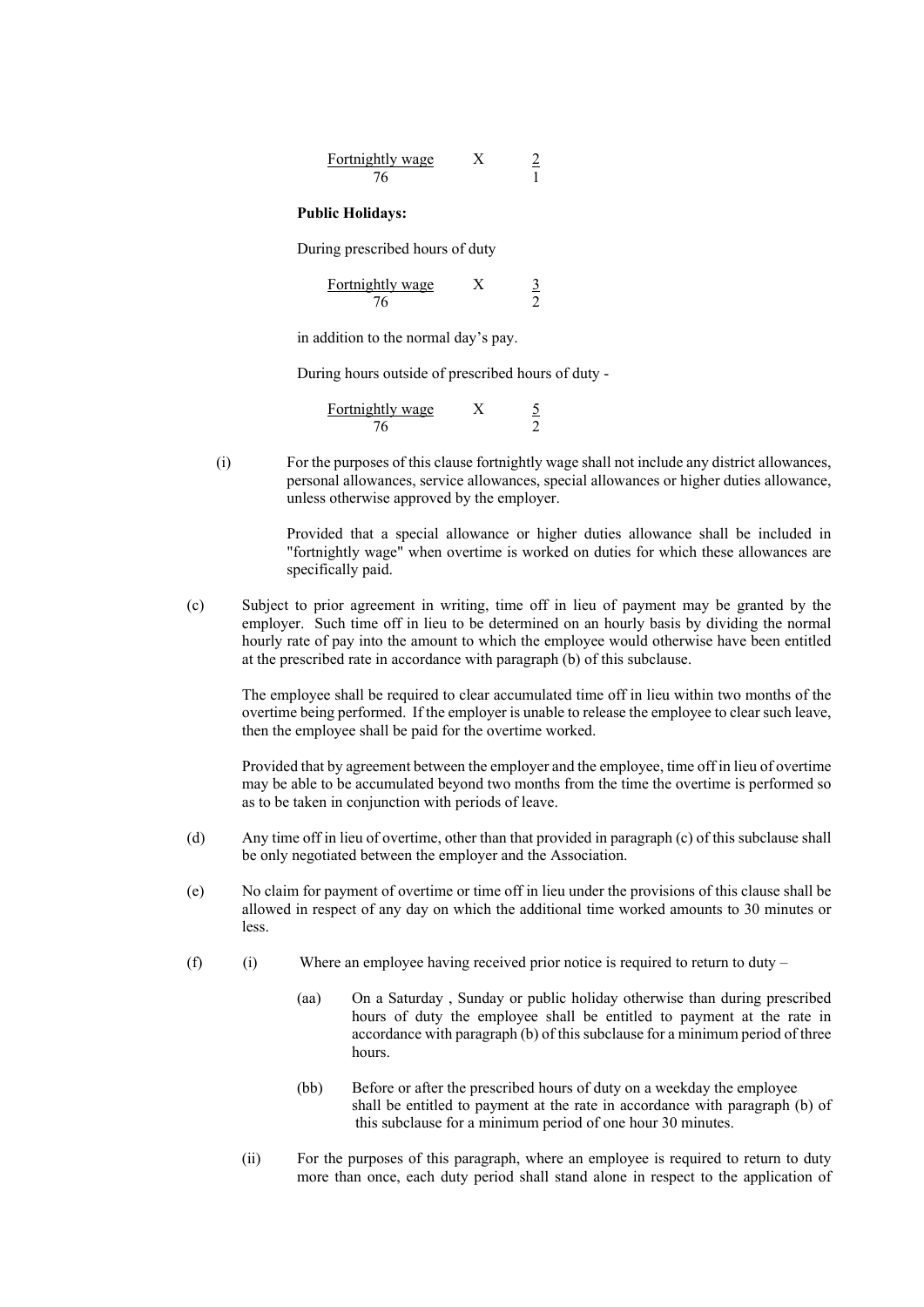minimum period payment except where the second or subsequent return to duty is within any such minimum period.

- (iii) The provisions of this subparagraph shall not apply in cases where it is customary for an employee to return to the employee's place of employment to perform a specific job outside the employee's prescribed hours of duty or where the overtime is continuous (subject to a meal break) with the completion or commencement of prescribed hours of duty.
- (g) When an employee is directed to work overtime at a place other than the usual headquarters, and provided that place where the overtime is to be worked is situated in the area within a radius of 50 kilometres from the usual headquarters, and the time spent in travelling to and from that place is in excess of the time which an employee would ordinarily spend in travelling to and from the usual headquarters, and provided such travel is undertaken on the same day as the overtime is worked, then such excess time shall be deemed to form part of the overtime worked.
- (h) Except as provided in paragraph (b) of subclause (6) and paragraph (b) of subclause (5) of this clause when an employee is directed to work overtime at a place other than the usual headquarters and provided that place where the overtime is to be worked is situated outside the area within the radius of 50 kilometres from the usual headquarters and the time spent in travelling to and from that place is in excess of the time which an employee would ordinarily spend in travelling to and from the usual headquarters, then the employee shall be granted time off in lieu of such excess time spent in actual travel in accordance with subclause (7).
- (i) Except as provided in paragraph (k) of this subclause, payment for overtime, or the granting of time off in lieu of overtime or travelling time, shall not be approved where the employee's work is not subject to close supervision.
- (j) Notwithstanding the provisions of paragraph (i) of this subclause, where from the nature of the duties required or from other relevant circumstances it appears just and reasonable, any such employee as is referred to in that paragraph shall, with the special approval of the employer be paid overtime or granted time off in lieu as prescribed by paragraph (b) or paragraph (c) respectively of this subclause and where in any such case the employer declines to give such special approval the matter may be referred to the Public Service Arbitrator. When an employee not subject to close supervision is directed by the employer to carry out specific duties involving the working of overtime, and provided such overtime can be reasonably determined, then such employee shall be entitled to payment or time off in lieu of overtime worked in accordance with paragraph (b) or paragraph (c) of this subclause.
- (k) (i) Where an employee performs overtime duty after the time at which the employee's normal hours of duty end on one day and before the time at which the employee's normal hours of duty are to commence on the next succeeding day which results in the employee not being off duty between these times for a continuous period of not less than ten hours, the employee is entitled to be absent from duty without loss of wage from the time of ceasing overtime duty, until the employee has been off duty for a continuous period of ten hours.
	- (ii) Provided that where an employee is required to return to or continue work without the break provided in subparagraph (i) of this paragraph then the employee shall be paid at double the ordinary rate until released from duty or until the employee has had ten consecutive hours off duty without loss of wage for ordinary working time occurring during such absence.
	- (iii) The provisions of this paragraph shall not apply to employees included in subclause (5) of this clause.
- (l) Where an employee is required to work a continuous period of overtime which extends passed midnight into the succeeding day the time worked after midnight shall be included with that worked before midnight for the purpose of calculation of payment provided for in paragraph (b) of this subclause.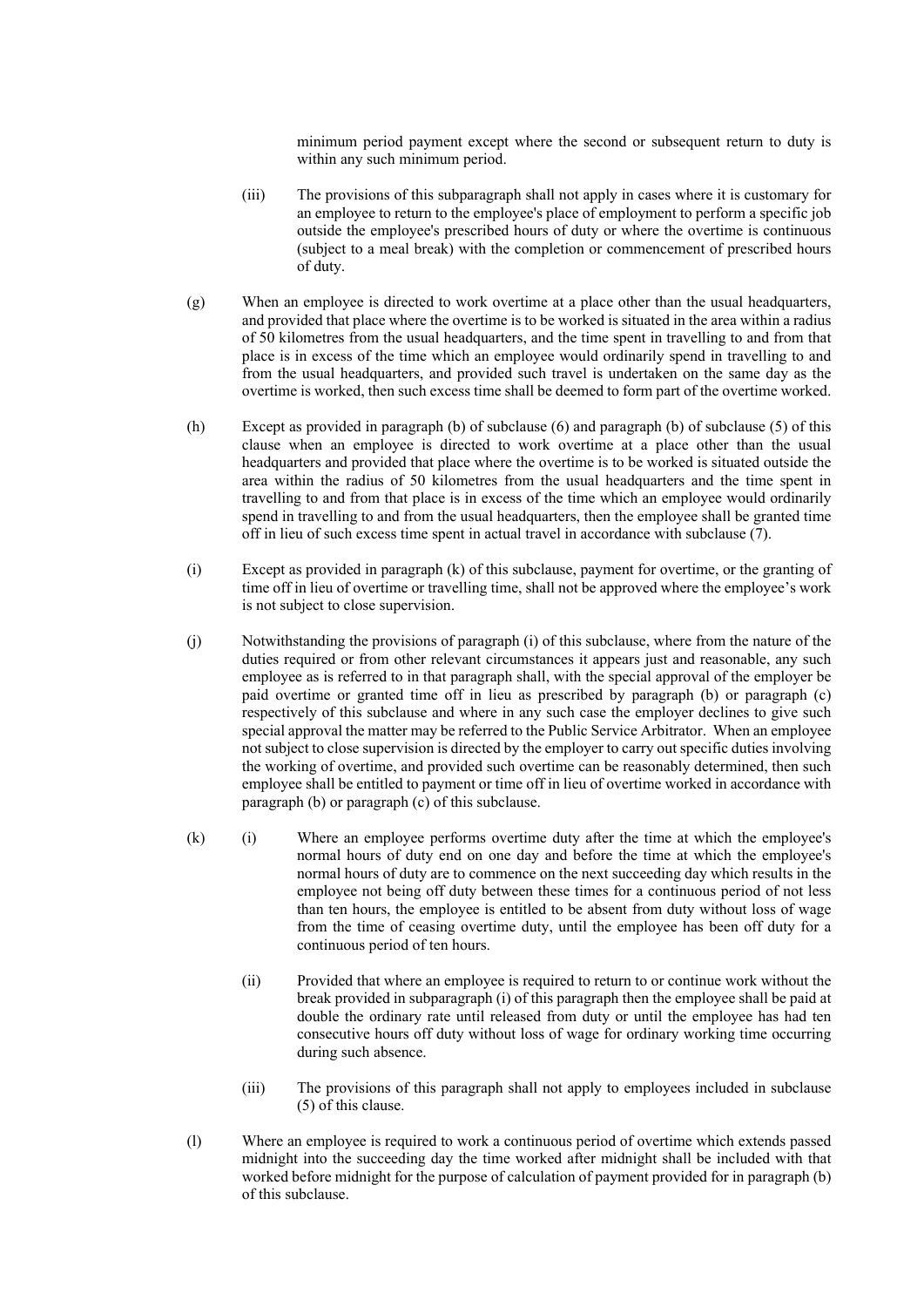(5) (a) For the purpose of this subclause:

"Standby" shall mean a written instruction or other authorised direction by the employer or a duly authorised employee to an employee to remain at the employee's place of employment during any period outside the employee's normal hours of duty, and to perform certain designated tasks periodically or on an irregular basis. Such employee shall be provided with appropriate facilities for sleeping if attendance is overnight, and other personal needs, where practicable.

Other than in extraordinary circumstances, employees shall not be required to perform more than two periods of standby in any rostered week.

This provision shall not replace normal overtime or shift work requirements.

"On Call" shall mean a written instruction or other authorised direction by the employer or a duly authorised employee to an employee rostered to remain at the employee's residence or to otherwise be immediately contactable by telephone or other means outside the employee's normal hours of duty in case of a call out requiring an immediate return to duty.

"Availability" shall mean a written instruction or other authorised direction by the employer or a duly authorised employee to an employee to remain contactable, but not necessarily immediately contactable by telephone or other means, outside the employee's normal hours of duty and be available and in a fit state at all such times for recall to duty.

"Availability" will not include situations in which employees carry telephones or other means or make their telephone numbers or other contact details available only in the event that they may be needed for casual contact or recall to work. Subject to paragraph (i) of subclause (4) of this clause recall to work under such circumstances would constitute emergency duty in accordance with subclause (6) of this clause.

#### Out of Hours Contact

(b) Except as otherwise agreed between the employer and the Association, an employee who is required by the employer to be on "out of hours contact" during periods off duty shall be paid the fixed allowance prescribed in Part 1 - Out Of Hours Contact of Schedule D - Clause 21.– Overtime Allowance, for each hour or part thereof that the employee is on "out of hours contact"

Provided that payment in accordance with this paragraph shall not be made with respect to any period for which payment is made in accordance with the provisions of subclause (4) of this clause when the employee is recalled to work.

- (c) Where an employee is required to be on "on call" or "available" and the means of contact is to be by landline or satellite telephone fixed at the employee's residence the employer shall:
	- (i) Where the telephone is not already installed, pay the cost of such installation;
	- (ii) Where an employee pays or contributes towards the payment of the rental of such telephone, pay the employee 1/52nd of the annual rental paid by the employee for each seven days or part thereof on which an employee is rostered to be on "on call" or "availability";
	- (iii) Provided that where as a usual feature of the duties an employee is regularly rostered to be on "on call" or "availability", pay the full amount of the telephone rental.
	- (iv) When an employee is required to "on call" or "available" and the means of contact is other than a landline/satellite telephone fixed at the employee's residence, the employer shall provide the employee with the means of contact free of charge for the purposes of work related activity.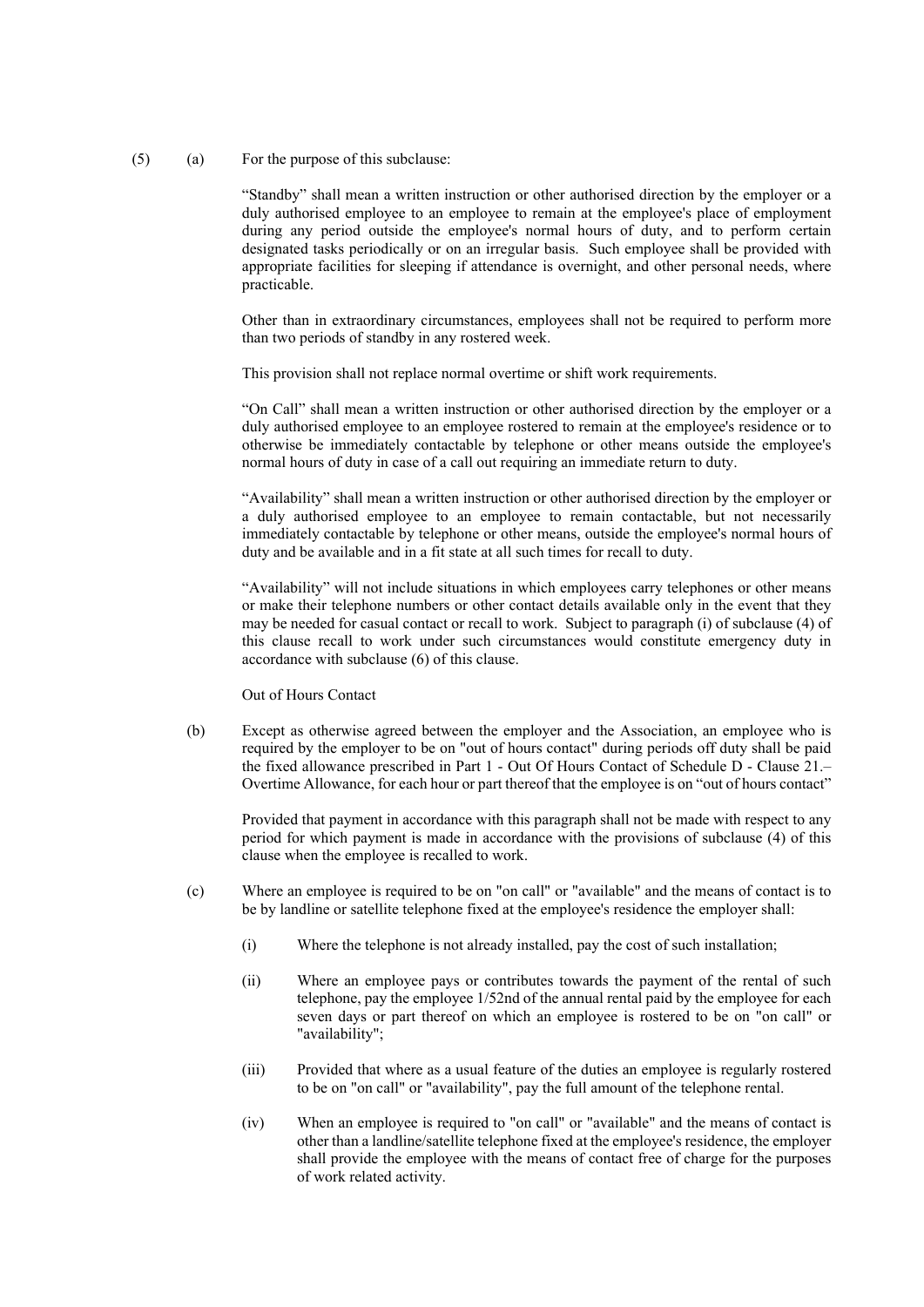- (d) An employee shall be reimbursed the cost of all telephone calls made on behalf of the employer as a result of contact pursuant to paragraph (a) of this subclause.
- (e) Where an employee rostered for "on call" or "availability" is recalled for duty during the period for which the employee is on "out of hours contact" then the employee shall receive payment for hours worked in accordance with paragraph (b) of subclause (4) of this clause.
- (f) Time spent in travelling to and from the place of duty where an employee rostered on "on call" or "availability" is actually recalled to duty, shall be included with actual duty performed for purposes of overtime payment.
- (g) Minimum payment provisions do not apply to an employee rostered for "out of hours contact" duty.
- (h) An employee in receipt of an "out of hours contact" allowance and who is recalled to duty shall not be regarded as having performed emergency duty in accordance with subclause (6) of this clause.
- (i) Employees subject to this clause shall, where practicable, be periodically absented from any requirement to hold themselves on "standby", "on call" or "availability".
- (6) (a) (i) Where an employee is called on duty to meet an emergency at a time when the employee would not ordinarily have been on duty and no notice of such call was given prior to completion of usual duty on the last day of work prior to the day on which the employee is called on duty, then, if called to duty
	- (aa) on a Saturday, Sunday or public holiday otherwise than during the prescribed hours of duty the employee shall be entitled to payment at the rate in accordance with paragraph (b) of subclause (4) of this clause for a minimum period of three hours;
	- (bb) before or after the prescribed hours of duty on a weekday the employee shall be entitled to payment at the rate in accordance with paragraph (b) of subclause (4) of this clause for a minimum period of two hours 30 minutes;
	- (ii) for the purpose of this subclause, where an employee is recalled more than once, each period of emergency duty shall stand alone in respect to the application of the minimum period payment, subject to paragraph (c) of this subclause.
	- (b) Time spent in travelling to and from the place of duty where the employee is actually recalled to perform emergency duty shall be included with actual duty performed for the purposes of overtime payment.
	- (c) An employee recalled to work to perform emergency duty shall not be obliged to work for the minimum period if the work is completed in less time, provided that an employee called out more than once within any such minimum period shall not be entitled to any further payment for the time worked within that minimum period.
- (7) An employee eligible for payment of overtime in accordance with paragraph (j) of subclause (4) of this clause, who is required to travel on official business outside of the employee's normal working hours and away from the employee's usual headquarters, shall be granted time off in lieu of such actual time spent in travelling at equivalent or ordinary rates on weekdays and at time and one half rates on Saturdays, Sundays, and public holidays, provided:-
	- (a) Such travel is undertaken at the direction of the employer.
	- (b) Such travel shall not include
		- (i) time spent in travelling by an employee on duty at a temporary headquarters to the employee's home for weekends for the employee's own convenience;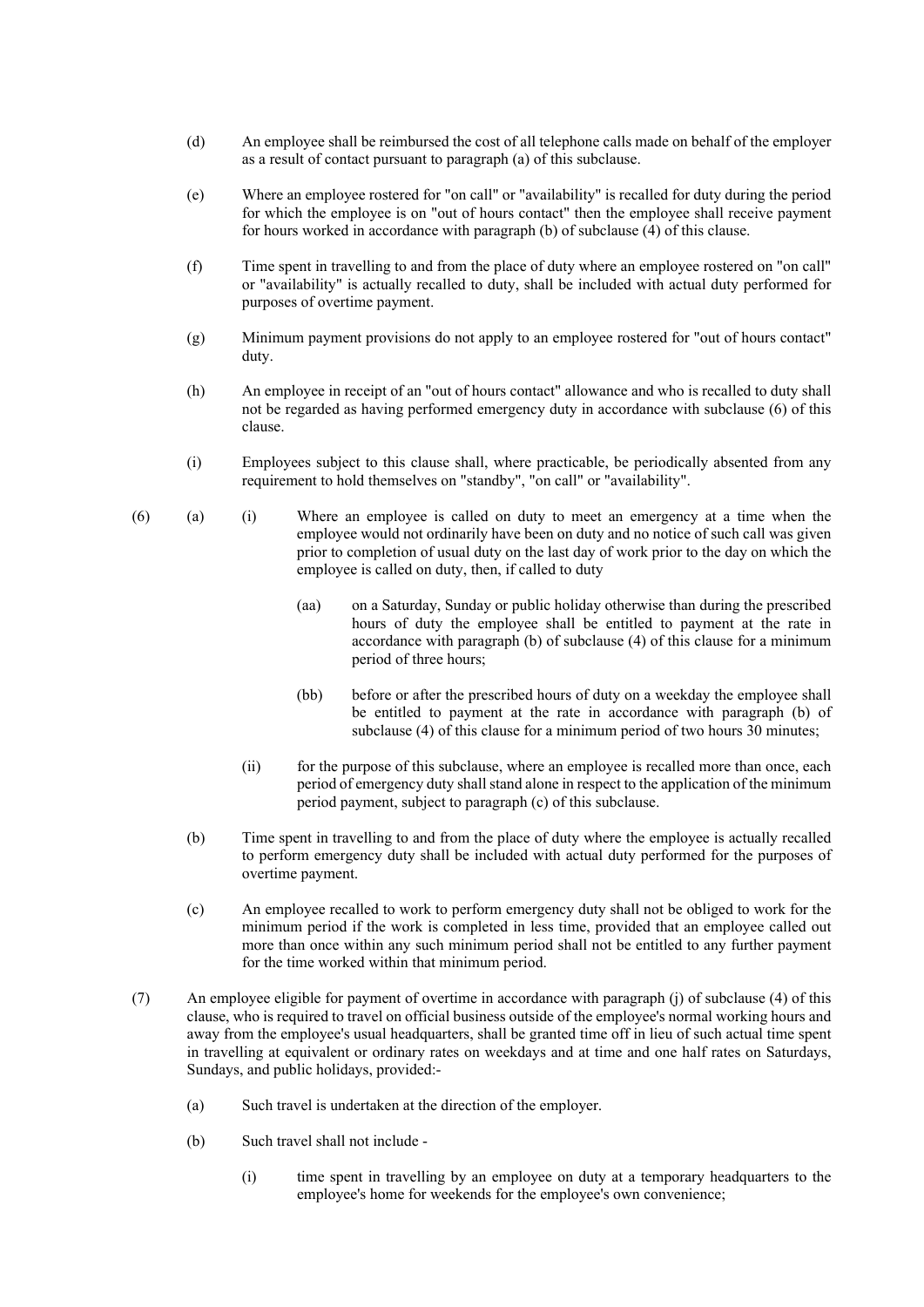- (ii) time spent in travelling by plane between the hours of 11.00 pm and 6.00 am;
- (iii) time spent in travelling by train or coach between the hours of 11.00 pm and 6.00 am;
- (iv) time spent in travelling by ship when meals and accommodation are provided;
- (v) time spent in travel resulting from the permanent transfer or promotion of an employee to a new location;
- (vi) time in travelling in which an employee is required by the employer to drive, outside ordinary hours of duty, an employer's vehicle or to drive the employee's own motor vehicle involving the payment of motor vehicle allowance but such time shall be deemed to be overtime and paid in accordance with paragraph (b) of subclause (4) of this clause.
- (c) Time off in lieu will not be granted for periods of less than thirty minutes.
- (d) Where such travel is undertaken on a normal working day, time off in lieu is granted only for such time spent in travelling before and/or after the usual hours of duty, and where an employee is required to travel during the employee's usual lunch interval such additional travelling time is not to be taken into account in computing the number of hours of travelling time due.
- (e) Where such travel is undertaken on a normal working day, time off in lieu is granted only for such time spent in travelling before and/or after the usual hours of duty which is in excess of the employee's ordinary travelling time.
- (f) Except as provided in paragraph (b) of this subclause, all time spent in actual travel on Saturdays, Sundays, and public holidays provided in Clause 23. - Public Holidays of this Award, shall be deemed to be excess travelling time.
- (8) (a) A break of 30 minutes, shall be made for meals between 12.00 noon and 2.00 p.m. and between 5.00 p.m. and 7.00 p.m. when overtime duty is being performed.

Except in the case of emergency, an employee shall not be compelled to work more than five hours' overtime duty without a meal break. At the conclusion of a meal break the calculation of the five hours limit recommences.

(b) An employee required to work overtime who purchases a meal shall be reimbursed for each meal purchased at the rate prescribed for that meal in Part 2 of Schedule D – Clause 21. – Overtime Allowance of this Award.

Provided that the overtime worked when such a meal is purchased totals not less than two hours, such reimbursement shall be in addition to any payment for overtime to which the employee is entitled.

- (c) If an employee, having received prior notification of a requirement to work overtime, is no longer required, then the employee shall be entitled, in addition to any other penalty, to reimbursement for a meal previously purchased.
- (9) Any group of employees whose duties necessarily entail special conditions of employment shall not be subject to the prescribed hours of duty as defined in subclause (1) of this clause if the employer and the Association so agree.

#### 22. - ANNUAL LEAVE

(1) (a) Except as provided in subclause (10) of this clause, each employee is entitled to four weeks' leave on full pay for each year of service. Annual leave shall be calculated on a calendar year basis commencing on January 1 in each year.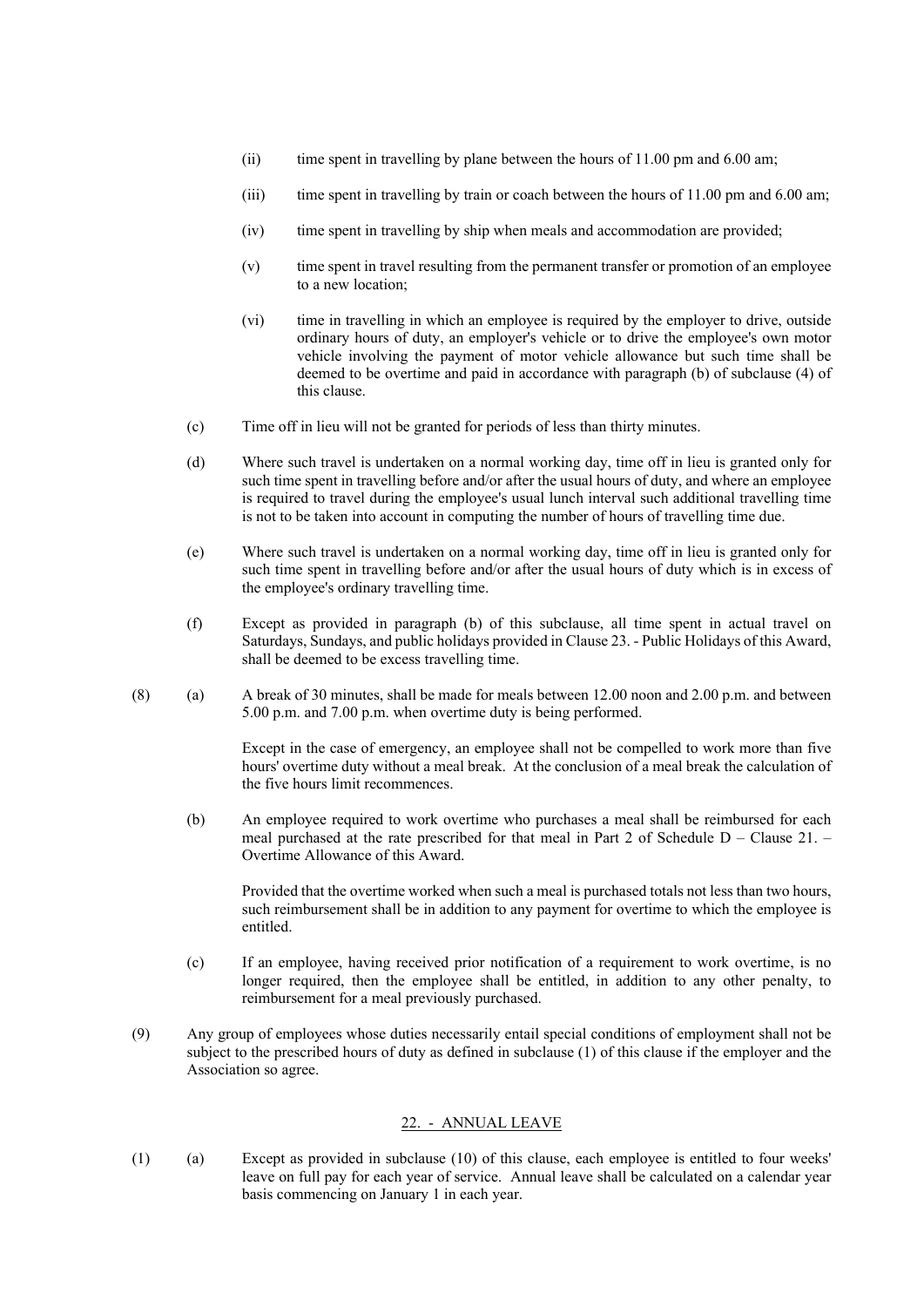- (b) An employee may take annual leave during the calendar year in which it accrues, but the time during which the leave may be taken is subject to the approval of the employer.
- (c) An employee who is first appointed after January 1 is entitled to pro-rata annual leave for that year in accordance with the formula contained in subclause (2) of this clause.
- (d) To assist employees in balancing their work and family responsibilities, an employee may elect, with the consent of the employer, to accrue and carry forward a maximum of two years annual leave from the date of the entitlement.
- (2) Entitlement
	- (a) An employee employed after the first day of January in any year is entitled to pro rata annual leave for that year calculated on a daily basis. At the end of each calendar day of the year the employee will accrue 0.416 hours of paid annual leave provided the maximum accrual will not exceed 152 hours for each completed calendar year of service.
	- (b) Where employers have systems in place which record and report pro rata accrual of annual leave entitlements in a manner other than prescribed by this clause, that method of accrual may continue provided the system provides the same accrual over a full year. Employers must ensure that upon the cessation of employment, all pro rata annual leave entitlements accrued are equivalent to the pro rata annual leave entitlement provided by clause 22(2)(a).
- (3) Annual leave shall be taken in one period unless otherwise approved by the employer.
- (4) On written application, an employee shall be paid wage in advance when proceeding on annual leave.
- (5) (a) When the convenience of the employer is serviced, the employer may approve the deferment of the commencing date for taking annual leave, but such approval shall only remain in force for a period of one year.
	- (b) The employer may renew the approval referred to in subclause (a) of this clause for a further period of a year or further periods of a year but so that an employee does not at any time accumulate more than three years' entitlement.
	- (c) Where the convenience of the employer is served, the employer may approve the deferment of the commencement date for taking leave so that an employee accumulates more than three years' entitlement, subject to any condition which the employer may determine.
	- (d) When an employee who has received approval to defer the commencement date for taking annual leave under paragraph (a), (b) or (c) of this subclause next proceeds on annual leave, the annual leave first accrued shall be the first leave taken.
- (6) An employee who, during an accrual period was subject to variations in ordinary working hours or whose ordinary working hours during the accrual period are less than the employee's ordinary working hours at the time of commencement of annual leave, may elect to take a lesser period of annual leave calculated by converting the average ordinary working hours during the accrual period to the equivalent ordinary hours at the time of commencement of annual leave.
- (7) On application to the employer, a lump sum payment for the money equivalent of any:
	- (a) Accrued annual leave as prescribed by subclause (1) or sub clause (6) of this clause shall be made to an employee who resigns, retires, is retired or in respect of an employee who dies. The provisions of this paragraph shall also apply to an employee who is dismissed unless the misconduct for which the employee has been dismissed occurred prior to the completion of the qualifying period; and
	- (b) Pro rata annual leave shall be made to an employee who resigns, retires, is retired or in respect of an employee who dies but not to an employee who is dismissed.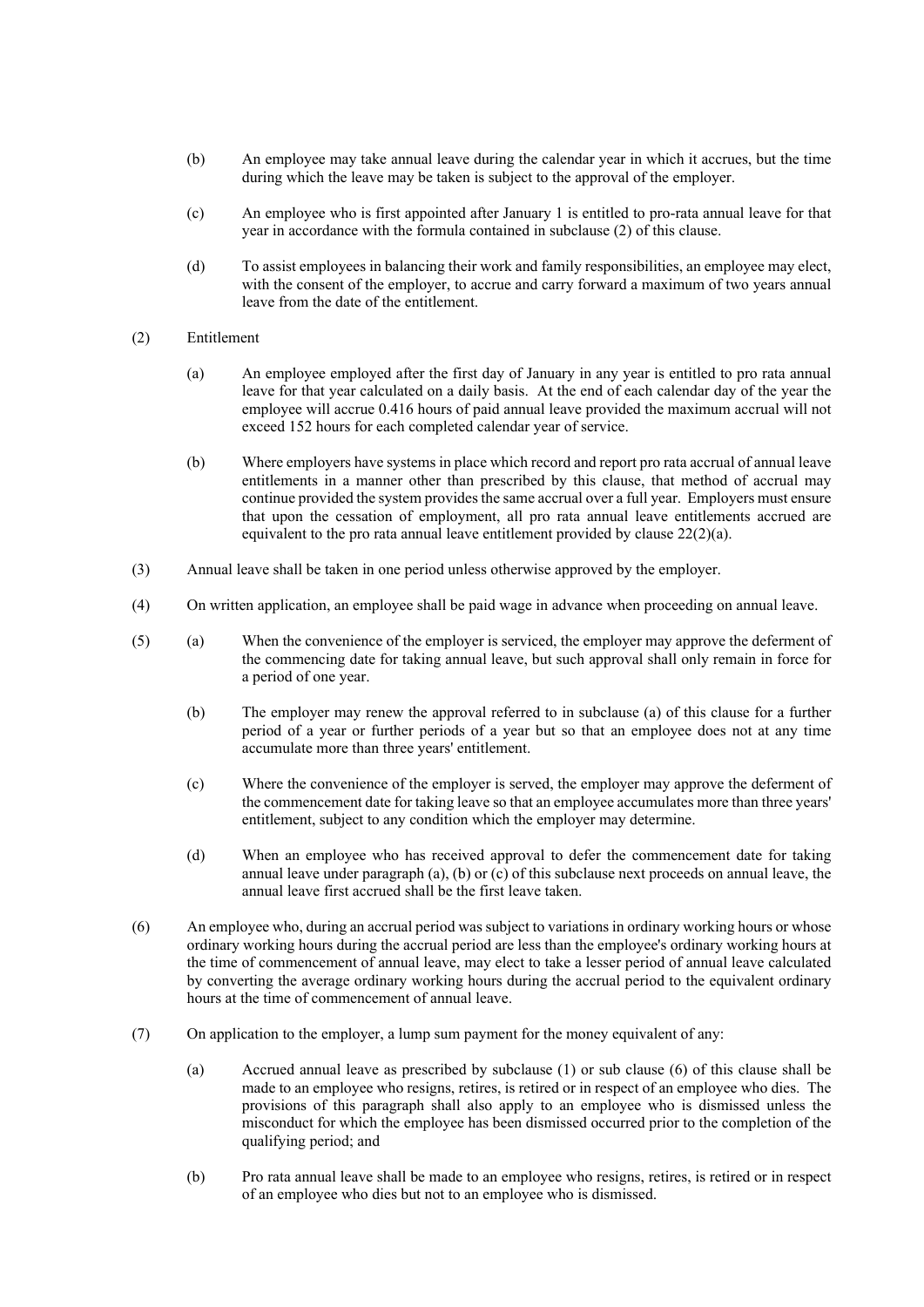- (8) An employee who has been permitted to proceed on annual recreation leave and who ceases duty before completing the required continuous service to accrue the leave must refund the value of the unearned pro rata portion calculated at the rate of wage as at the date the leave was taken, but no refund is required in the event of the death of an employee.
- (9) When computing the annual leave due under this clause, no deduction shall be made from such leave in respect of the period an employee is on annual leave, observing a public holiday prescribed by this award, absence through sickness with or without pay. This provision applies except for that portion of an absence through sickness without pay that exceeds three months, absence on workers' compensation except for that portion of an absence that exceeds six months, or any period exceeding two weeks during which the employee is absent on leave without pay.
- (10) Every employee, to whom the employer has granted annual leave in excess of four weeks because of special circumstances shall be credited with such additional leave on a pro rata basis according to the following formula:-

| Completed Month of<br>Service | Pro rata Annual Leave (working days) |                             |
|-------------------------------|--------------------------------------|-----------------------------|
|                               | Five (5) Additional Days             | Ten (10) Additional<br>Days |
|                               | Nil                                  | Nil                         |
|                               | Nil                                  |                             |
|                               |                                      | 2                           |
| 4                             |                                      | 3                           |
|                               |                                      | 4                           |
| 6                             | 2                                    |                             |
|                               | 2                                    | 5                           |
| 8                             | 3                                    | 6                           |
| 9                             |                                      |                             |
| 10                            |                                      |                             |
|                               |                                      | 9                           |

- (11) Notwithstanding the foregoing, but subject to paragraph (1)(d) of this clause, the employer may direct an employee to take accrued annual leave and may determine the date on which such leave shall commence. Should the employee not comply with the direction, disciplinary action may be taken against the employee.
- (12) (a) Subject to subclauses (2) and (4) of this clause a loading equivalent to  $17\frac{1}{2}\%$  of normal wage is payable to employees proceeding on annual leave, including accumulated annual leave.
	- (b) Subject to the provisions of subclauses (4) of this clause shift workers who are granted an additional week's penalty leave when proceeding on annual leave including accumulated annual leave shall be paid:
		- (i) shift and weekend penalties the employee would have received had the employee not proceeded on annual leave; or
		- (ii) loading equivalent to 20% of normal salary for five weeks' leave;

whichever is greater.

(c) Subject to the provisions of subclause (6) the loading is paid on a maximum of four weeks' annual leave, or five weeks in the case of shift workers who are granted an additional week's penalty leave. Payment of the loading is not made on additional leave granted for any other purpose.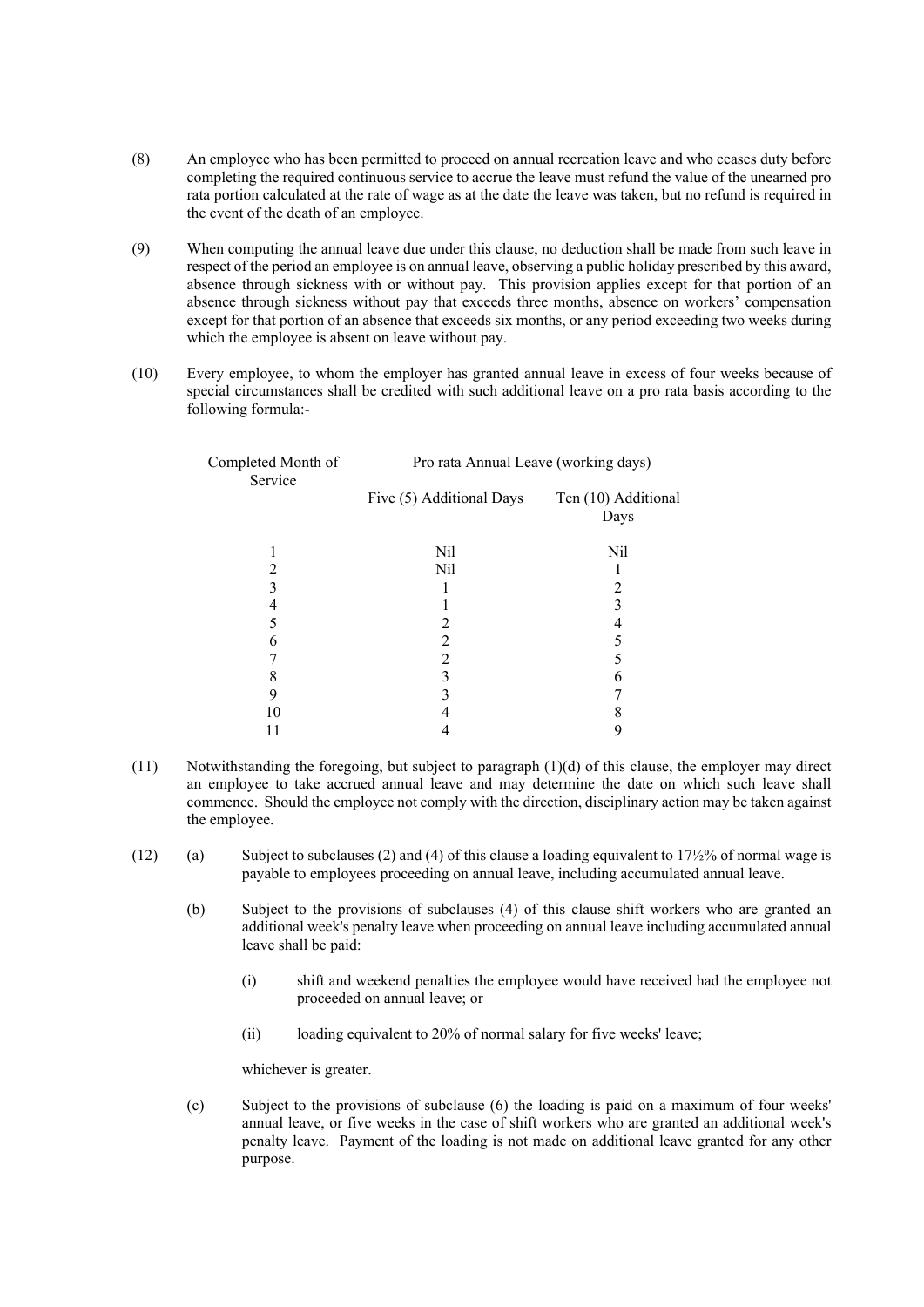- (d) Annual leave commencing in any year and extending without a break into the following year attracts the loading calculated on the wage applicable on the day the leave commenced. The maximum loading payable shall be that applicable on the day the leave is commenced.
- (e) The loading payable on approved accumulated annual leave shall be at the rate applicable at the date the leave is commenced. Under these circumstances an employee can receive up to the maximum loading for the approved accumulated annual leave in addition to the loading for the current year's entitlement.
- (f) A pro rata loading is payable on periods of approved annual leave less than four weeks.
- (g) The loading is calculated on the rate of wage the employee receives at the commencement of leave under Schedule B – Wages of this Award and, where applicable, the wage shall include the following allowances:
	- (i) Protective Clothing Allowance, where it is paid as an annual amount;
	- (ii) Higher Duties Allowance, but only where the specific conditions of Clause 18. Higher Duties Allowance of this Award are satisfied.
- (h) Where payment in lieu of accrued or pro rata annual leave is made on the death, dismissal, resignation or retirement of an employee, a loading calculated in accordance with the terms of this clause is to be paid. Provided that no loading shall be payable in respect of pro rata annual leave paid on resignation or where an employee is dismissed for misconduct.
- (i) Part-time employees shall be paid a pro rata loading at the wage rate applicable.
- (j) An employee who has been permitted to proceed on annual leave and who ceases duty before completing the required continuous service to accrue the leave must refund the value of the unearned pro rata portion. Provided that no refund shall be necessary in the event of the death of an employee.

#### 23. - PUBLIC HOLIDAYS

(1) The following days shall be allowed as holidays with pay:

New Year's Day, Australia Day, Good Friday, Easter Monday, Christmas Day, Boxing Day, Anzac Day, Sovereign's Birthday, Western Australia Day, Labour Day, provided that the employer may approve another day to be taken as a holiday in lieu of any of the above mentioned days.

(2) When any of the days mentioned in subclause (1) of this clause falls on a Saturday or on a Sunday, the holiday shall be observed on the next succeeding Monday.

When Boxing Day falls on a Sunday or Monday, the holiday shall be observed on the next succeeding Tuesday.

In each case the substituted day shall be a holiday without deduction of pay and the day for which it is substituted shall not be a holiday.

# 24. - LONG SERVICE LEAVE

- (1) Subject to subclause (4) of this clause an employee who has completed ten years' continuous service with the employer shall be entitled to 13 weeks' long service leave on full pay.
- (2) For each subsequent period of seven years' service an employee shall be entitled to an additional 13 weeks' long service leave on full pay.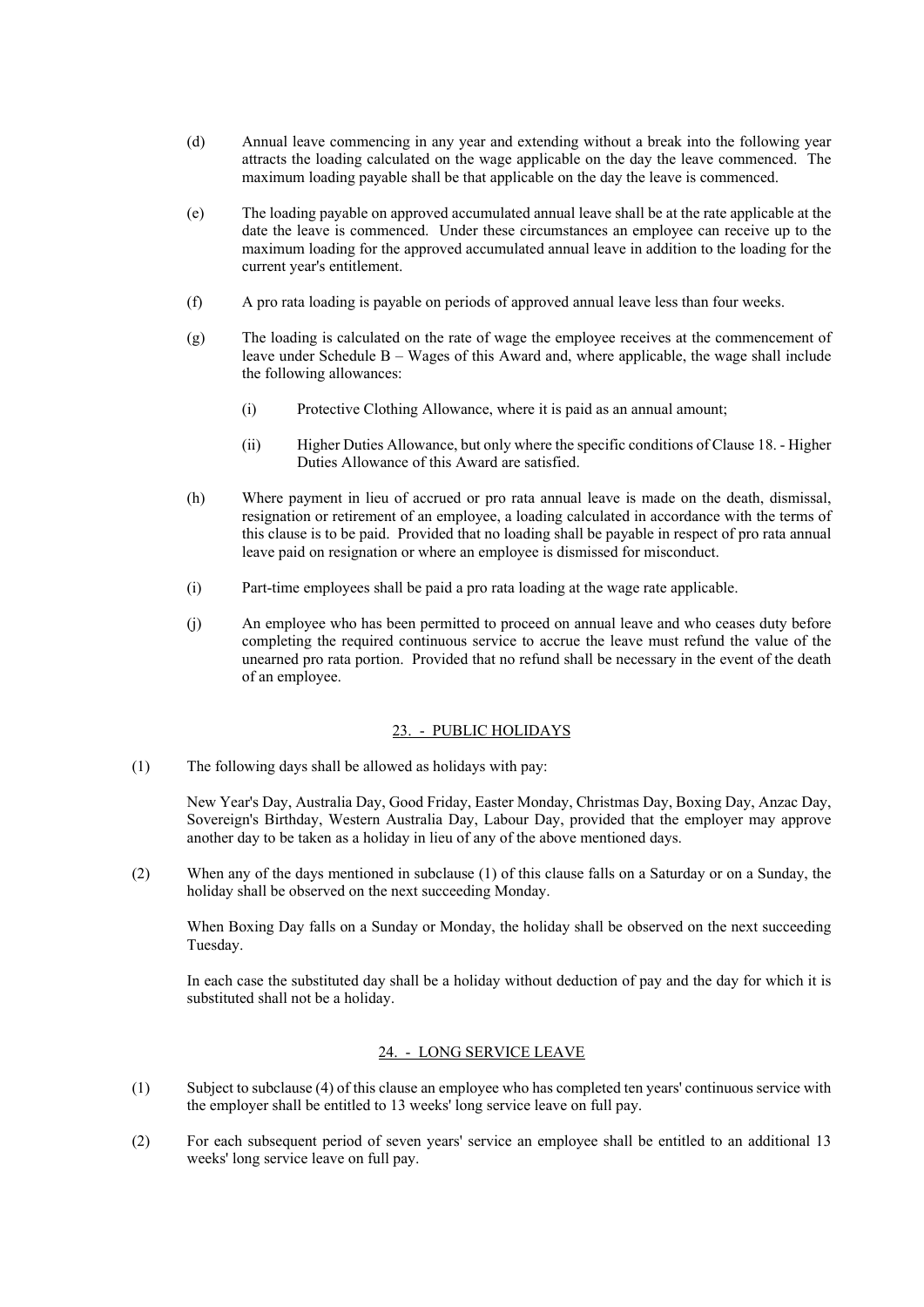- (3) (a) Subject to the employer's convenience, an employer may approve an employee's application to take a complete entitlement of long service leave on full pay or half pay, or may allow the employee to take the leave in minimum periods of one (1) day.
	- (b) Employees may by agreement with their employer, access any portion of an accrued entitlement to long service leave on double pay for half the period accrued. In these circumstances the leave actually taken is 50 percent of the accrued entitlement accessed.
	- (c) Where employees proceed on long service leave on double pay in accordance with this subclause, the entitlement accessed is excised for the purpose of continuous service in accordance with subclause (4).
- (4) For the purposes of determining an employee's long service leave entitlement under the provisions of subclauses (1), (2) and (3) of this clause the expression "continuous service" includes any period during which the employee is absent on full pay or part pay from the employee duties, but does not include:
	- (a) any period exceeding two weeks during which the employee is absent on leave without pay or parental leave without pay, unless the employer determines otherwise;
	- (b) any period during which the employee is taking long service leave entitlement or any portion thereof except in the case of subclause (13) of this clause when the period excised will equate to a full entitlement of 13 weeks;
	- (c) any service by an employee who resigns, is dismissed or whose services are otherwise terminated other than service prior to such resignation, dismissal or termination when that prior service had actually entitled the employee to the long service leave provided under this clause;
	- (d) any period of service that was taken into account in ascertaining the amount of a lump sum payment in lieu of long service leave;
- (5) Any public holiday prescribed in Clause 23. Public Holidays of this Award which occurs during the period an employee is on long service leave shall be treated as part of the long service leave and extra days in lieu thereof shall not be granted.
- (6) (a) Long service leave shall be taken within three years of it becoming due, at the convenience of the employer. Provided that the employer may approve the deferment of long service leave in exceptional circumstances. Provided further that such exceptional circumstances shall include retirement within five years of the date of entitlement.
	- (b) Approval to defer the taking of long service leave may be withdrawn or varied at any time by the employer giving the employee notice in writing of the withdrawal or variation.
- (7) On application to the employer a lump sum payment for the money equivalent of any:
	- (a) long service leave entitlement for continuous service as provided in subclause (1) and subclause (2) of this clause shall be made to an employee who resigns, retires, is retired or is dismissed or in respect of an employee who dies;
	- (b) pro rata long service leave based on continuous service of a lesser period than that provided in subclause (1) and subclause (2) of this clause for a long service leave entitlement shall be made -
		- (i) to an employee who retires at or over the age of 55 years or who is retired on the grounds of ill health, if the employee has completed not less than 12 months' continuous service before the date of retirement;
		- (ii) to an employee who, not having resigned, is retired by the employer for any other cause, if the employee has completed not less than three years' continuous service before the date of retirement; or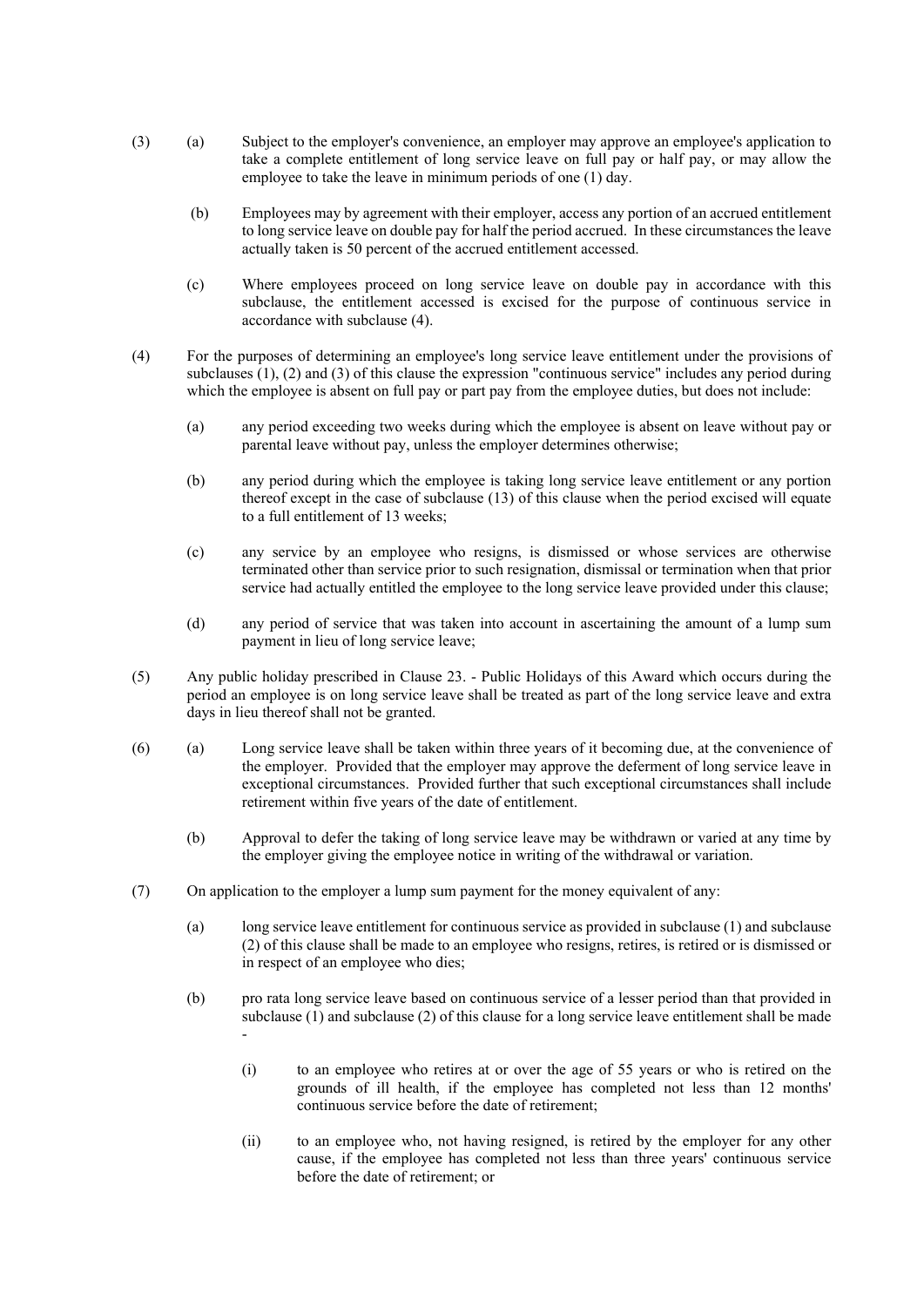- (iii) in respect of an employee who dies, if the employee has completed not less than 12 months' continuous service before the date of death.
- (c) in the case of a deceased employee, payment shall be made to the estate of the employee unless the employee is survived by a legal dependant approved by the employer, in which case payment shall be made to the legal dependant.
- (8) The calculation of the amount due for long service leave accrued and for pro rata long service leave shall be made at the rate of wage of an employee at the date of retirement or resignation or death, whichever applies.
- (9) An employee prior to commencing long service leave may request approval for the substitution of another date for commencement of long service leave and the employer may approve such substitution.
- (10) (a) Notwithstanding the provisions contained in this subclause where an employee was, immediately prior to being employed by the employer, employed in the service of the public in Western Australia or any other state body in Western Australia that employee shall be entitled to long service leave determined in the manner contained in this subclause. Provided that the period immediately prior to being employed in Dental Health Services and the date the employee ceased the previous employment described in this subclause does not exceed one week or a further period as determined by the employer.
	- (b) (i) The pro rata portion of long service leave to which the employee would have been entitled to up to the date of appointment shall be calculated in accordance with the provisions that applied to the previous employment referred to. However in calculating that period of pro rata long service leave, any long service leave taken or any benefit granted in lieu of any such

 long service leave during that employment shall be deducted from any long service leave to which the employee may become entitled to under this clause;

- (ii) The balance of long service leave entitlement of the employee shall be calculated in accordance with the provisions contained in this clause.
- (c) Nothing in this clause confers on any employee previously employed by those bodies specified in subclause  $(10)(a)$  of this clause any entitlement to a complete period of long service leave that accrued in the employee's favour prior to the date on which the employee commenced employment in the public authority.
- (11) An employee who has elected to retire at or over the age of 55 years and who will complete not less than 12 months' continuous service before the date of retirement may make application to take pro rata long service leave before the date of retirement.
- (12) (a) A full time employee who, during a qualifying period towards an entitlement of long service leave was employed continuously on both a full and part time basis may elect to take a lesser period of long service leave calculated by converting the part-time service to equivalent full time service.
	- (b) A full time employee who, during a qualifying period towards an entitlement of long service leave was employed continuously on a part time basis may elect to take a lesser period of long service leave calculated by converting the part time service to equivalent full time service.
- (13) Cash Out of Accrued Long Service Leave Entitlement
	- (a) Employees may by agreement with their employer, cash out any portion of an accrued entitlement to long service leave, provided the employee proceeds on a minimum of ten (10) days annual leave in that calendar year.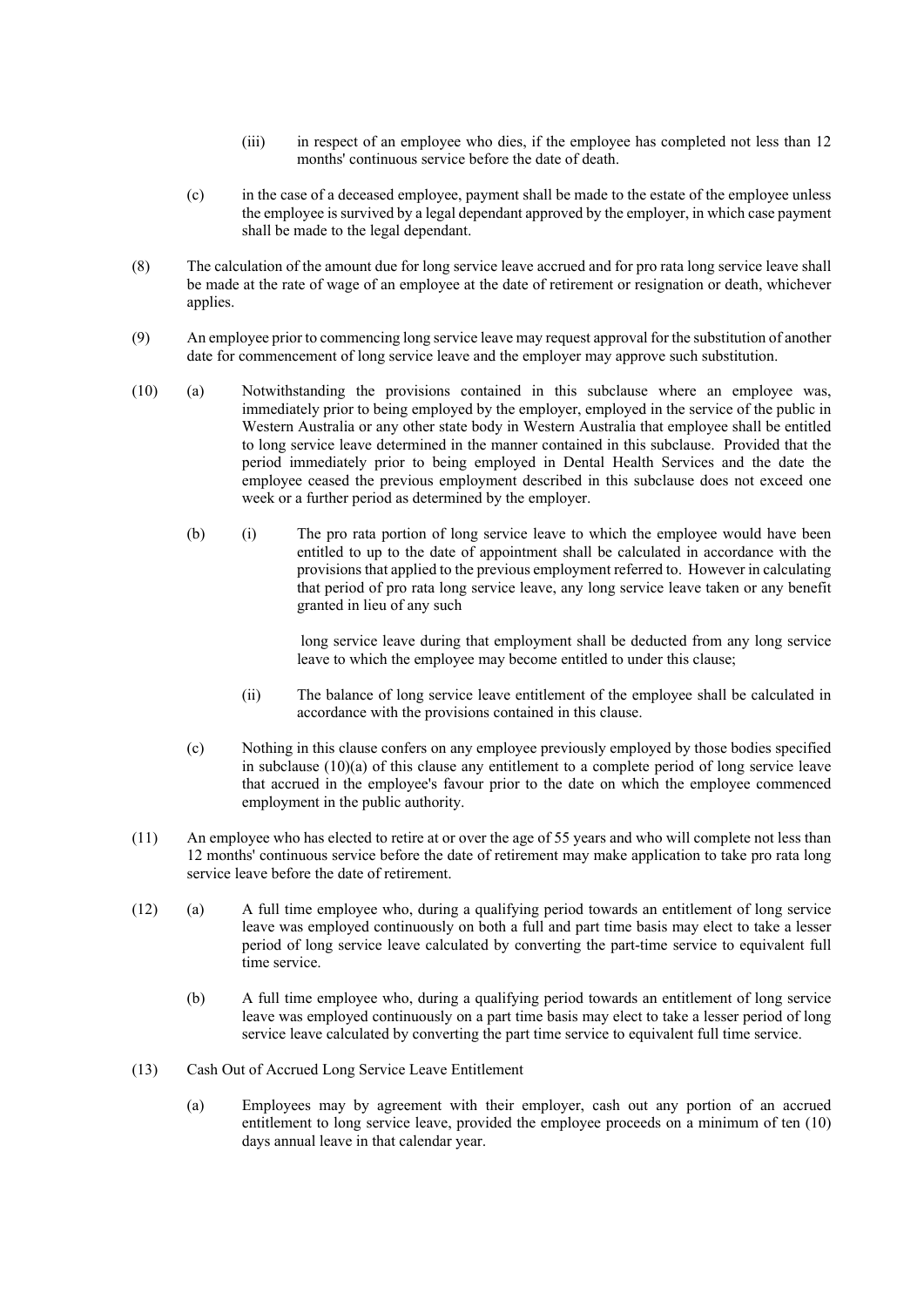(b) Where employees cash out any portion of an accrued entitlement to long service leave in accordance with this subclause, the entitlement accessed is excised for the purpose of continuous service in accordance with subclause (4) of this clause.

### 25. - SICK LEAVE

- (1) For the purposes of this clause "service" shall not include:
	- (a) any period exceeding 14 calendar days during which an employee is absent on leave without pay. In the case of leave without pay which exceeds 14 calendar days, the entire period of such leave without pay is excised in full;
	- (b) any period which exceeds six months in one continuous period during which an employee is absent on workers' compensation. Provided that only that portion of such continuous absence which exceeds six months shall not count as "service";
	- (c) any period which exceeds three months in one continuous period during which an employee is absent on sick leave without pay. Provided that only that portion of such continuous absence which exceeds three months shall not count as "service".
- (2) In the case of personal illness or injury of an employee the employer shall grant the employee leave of absence in accordance with the provisions contained in this clause.
- (3) The basis for determining the entitlement to leave of absence on the grounds of illness which an employee may be granted shall be ascertained by crediting the employee concerned with the following sick leave credits, which shall be cumulative:

|                                                                                                                                        | Leave On full pay<br>(Hours) | Leave On half pay<br>(Hours) |
|----------------------------------------------------------------------------------------------------------------------------------------|------------------------------|------------------------------|
| On date of appointment                                                                                                                 | 38                           | 15.2                         |
| On completion of six months' continuous<br>service                                                                                     | 38                           | 22.8                         |
| On completion of twelve months' continuous<br>service and on completion of each further<br>period of twelve months' continuous service | 76                           | 38                           |

- (4) An application for sick leave exceeding two consecutive working days shall be supported by evidence to satisfy a reasonable person.
- (5) The number of days sick leave which may be granted without production of evidence that would satisfy a reasonable person required by subclause (4) of this clause shall not exceed, in the aggregate, five working days in any one credit year.
- (6) Where an application for sick leave is supported by the certificate of a registered medical practitioner, a further certificate from a registered medical practitioner nominated by the employer may be required and if that certificate does not confirm or substantially confirm the certificate of the medical practitioner, the employee making the application for sick leave shall pay the fee due to the nominated medical practitioner in respect of the certificate.
- (7) Where the employer has occasion to doubt the cause of illness or the reason for the absence the employer may arrange for a registered medical practitioner to visit and examine the employee or may direct the employee to attend the registered medical practitioner for examination. If the report of the medical practitioner does not confirm that the employee is ill or if the employee is not available for examination at the time of the visit of the medical practitioner or if the employee fails, without reasonable cause to attend the medical practitioner when directed to do so, the fee payable for the examination, appointment or visit shall be paid by the employee.
- (8) Where an employee is ill during the period of annual leave for a period of at least seven consecutive calendar days; or long service leave for a period of at least 14 consecutive calendar days and produces at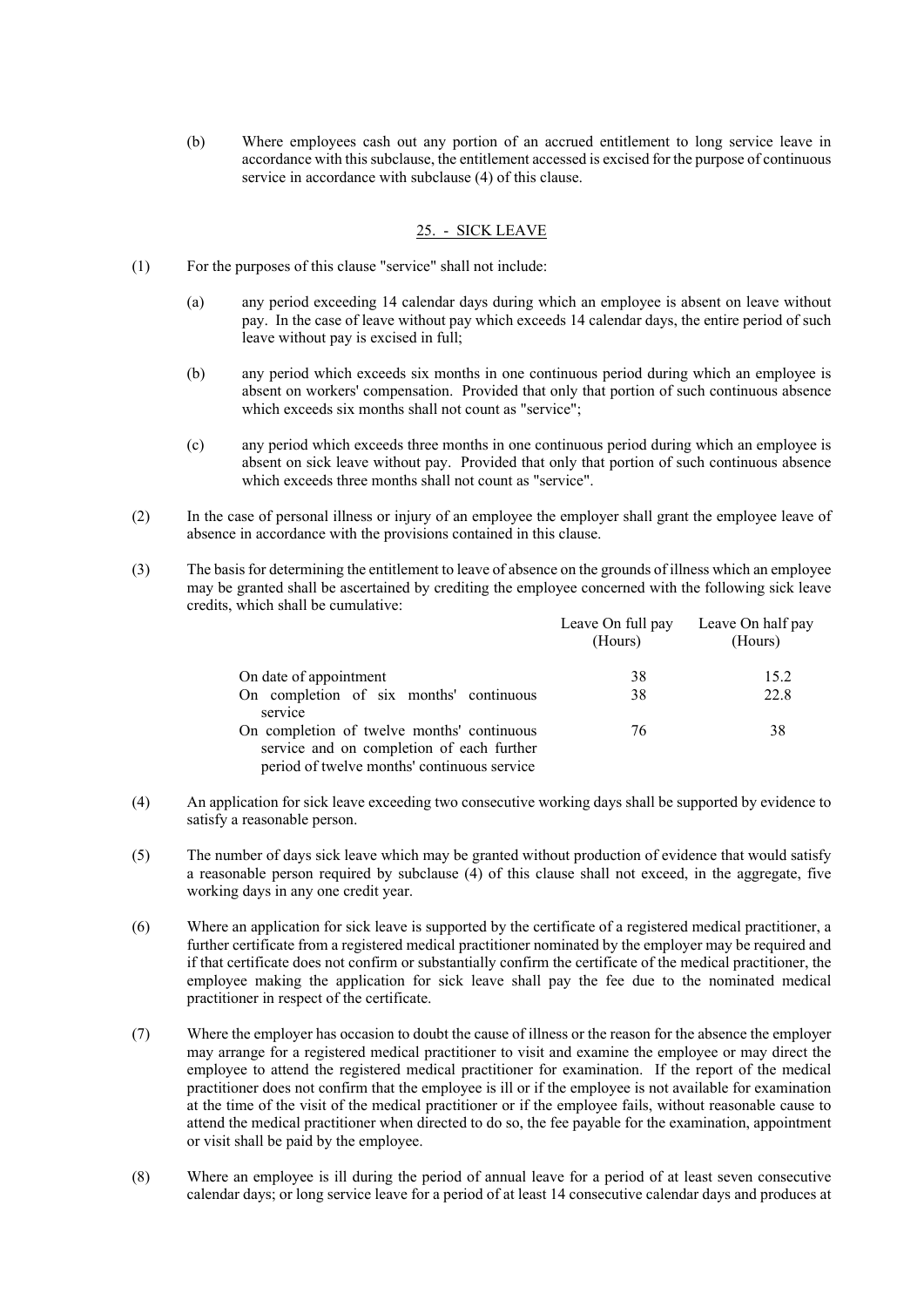the time or as soon as possible thereafter medical evidence satisfactory to the employer that the employee is or was as a result of the illness confined to the employee's place of residence or a hospital, the employer may grant sick leave for the period during which the employee was so confined and reinstate annual or long service leave equivalent to the period of confinement.

- (9) Where an employee is absent on account of illness and that employee's entitlement to sick leave on full pay is exhausted, the employee may elect to convert any part of the entitlement to sick leave on half pay to sick leave on full pay, but so that the employee's sick leave entitlement on half pay is reduced by two hours for each hour of sick leave on full pay that the employee receives by the conversion.
- (10) An employee who is absent on leave without pay is not eligible for sick leave during the currency of that leave without pay.
- (11) No sick leave shall be granted with pay if the illness or injury has been caused by the misconduct of the employee or in any case of absence from duty without sufficient cause.
- (12) An employee, who has resigned, is subsequently reappointed such employee shall for the purposes of this clause be regarded as a new appointee as from the date of reappointment.
- (13) Where an employee who has been retired on medical grounds resumes duty, sick leave credits at the date of retirement shall be reinstated.
- (14) (a) If the employer has reason to believe that an employee is in such a state of health as to render him a danger to fellow employees or the public, the employer may require the employee to obtain and furnish a report as to the employee's condition from a registered medical practitioner or may require the employee to submit him/herself for examination by a medical practitioner nominated by the employer. The fee for any such examination shall be paid by the employer.
	- (b) Upon receipt of the medical report, the employer may direct the employee to be absent from duty for a specified period or, if already on leave of absence, direct the employee to continue on leave for a specified period. Such leave shall be regarded as sick leave.
- (15) (a) Upon report by a registered medical practitioner that, by reason of contact with a person suffering from an infectious disease and through the operation of restrictions imposed by Commonwealth or State law in respect of that disease, an employee is unable to attend for duty, the employee concerned may be granted sick leave or, at the option of the employee, the whole or any portion of the leave may be deducted from accrued annual leave or long service leave.
	- (b) Leave granted under paragraph (a) of this subclause shall not be granted for any period beyond the earliest date at which it would be practicable for the employee to resume duty, having regard to the restrictions imposed by law.
- (16) Where an employee suffers an injury within the meaning of *Section 5* of the *Workers' Compensation and Injury Management Act 1981* (WA), which necessitates that the employee being absent from duty, sick leave with pay shall be granted to the extent of sick leave credits. In accordance with *Section 80(2)* of the *Workers' Compensation and Injury Management Act 1981* (WA) where the claim for workers' compensation is decided in favour of the employee, sick leave credit is to be reinstated and the period of absence shall be granted as sick leave without pay.
- (17) (a) An employee who produces a certificate from the Department of Veterans' Affairs stating that the employee suffers from war caused illness, may be granted special sick leave credits of 15.2 working days per annum on full pay in respect of that war caused illness.

These credits shall accumulate up to a maximum credit of 49.4 working days, and shall be recorded separately to the employee's normal sick leave credits.

(b) Every application for sick leave for war caused illness shall be supported by a certificate from a registered medical practitioner as to the nature of the illness.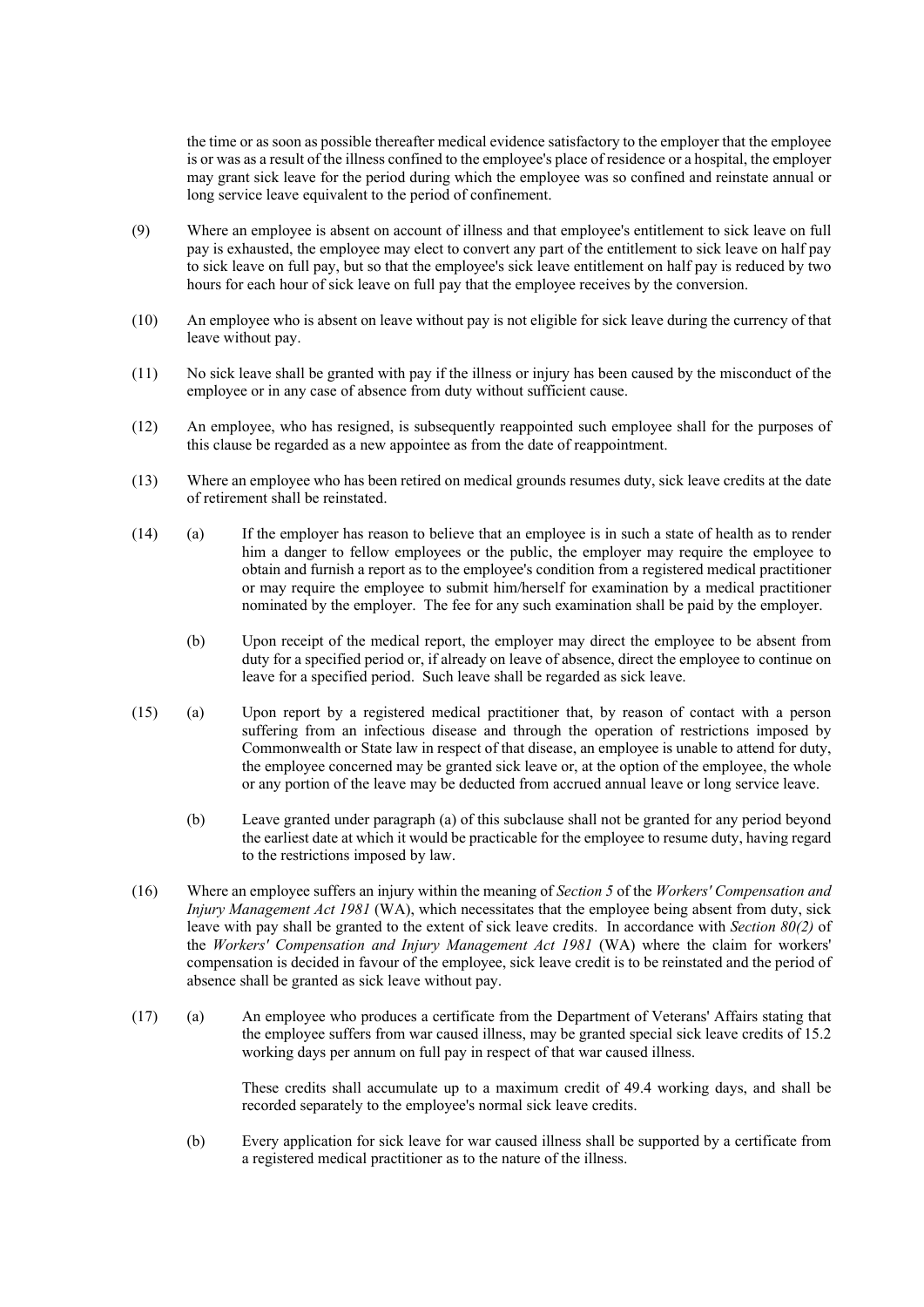(18) Where an employee was, immediately prior to being employed in Dental Health Services, employed in the service of the public service of Western Australia or any other State body of Western Australia and the period between the date when the employee ceased previous employment and the date of commencing employment in Dental Health Services, does not exceed one week or such other period as approved by the employer, the employer may credit that employee additional sick leave credits up to those held at the date the employee ceased previous employment.

# 26. - CARERS LEAVE

- (1) An employee is entitled to use, each year, up to ten (10) days of the employee's sick leave entitlement per year to be the primary care giver of a member of the employee's family or household who is ill or injured and in need of immediate care and attention.
- (2) Employees shall, wherever practical, give the employer notice of the intention to take carers leave and the estimated length of absence. If it is not practicable to give prior notice of absence employees shall notify the employer as soon as possible on the first day of absence.
- (3) Employees shall provide, where required by the employer, evidence to establish the requirement to take carers leave. An application for carers leave exceeding two (2) consecutive working days shall be supported by evidence that would satisfy a reasonable person of the entitlement.
- (4) The definition of family shall be a person who is related to the employee by blood, marriage, affinity or adoption and includes a person who is wholly or mainly dependent on, or is a member of the household of, the employee.
- (5) Carers leave may be taken on an hourly basis or part thereof.

# 27. - PARENTAL LEAVE

(1) Definitions

"Employee" includes full time, part-time, permanent and fixed term contract employees.

"Partner" means a person who is a spouse or de facto partner.

"Primary Care Giver" is the employee who will assume the principal role for the care and attention of a child/children. The employer may require confirmation of primary care giver status.

"Public sector" means an employing authority as defined in Section 5 of the *Public Sector Management Act 1994* (WA).

"Replacement Employee" is an employee specifically engaged to replace an employee proceeding on parental leave.

- (2) Entitlement to Parental and Partner Leave
	- (a) An employee is entitled to a period of up to 52 weeks unpaid parental leave in respect of the:
		- (i) birth of a child to the employee or the employee's partner; or
		- (ii) adoption of a child who is not the child or the stepchild of the employee or the employee's partner; is under the age of five (5); and has not lived continuously with the employee for six (6) months or longer.
		- (b) An employee identified as the primary care giver of a child and who has completed twelve months continuous service in the Western Australian public sector shall be entitled to fourteen (14) weeks paid parental leave which will form part of the 52 week entitlement provided in paragraph (2)(a) of this clause: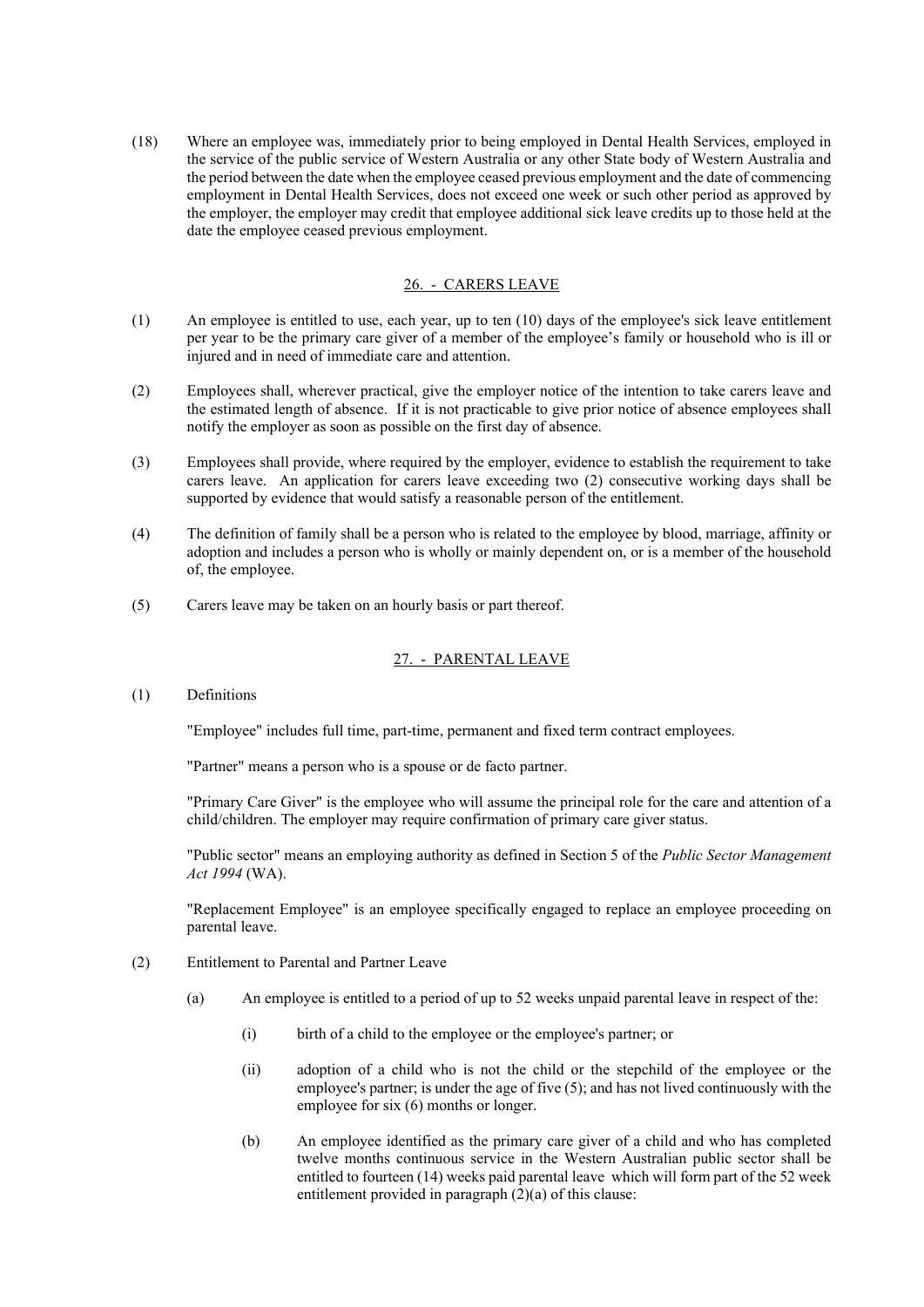- (c) An employee may take the paid parental leave specified in paragraph (2)(b) at half pay for a period equal to twice the period to which the employee would otherwise be entitled
- (d) A pregnant employee can commence the period of paid parental leave any time up to six (6) weeks before the expected date of birth and no later than four (4) weeks after the birth. Any other primary care giver can commence the period of paid parental leave from the birth date or for the purposes of adoption from the placement of the child but no later than four (4) weeks after the birth or placement of the child.
- (e) Paid parental leave for primary care purposes for any one birth or adoption shall not exceed the period specified in paragraphs  $(2)(b)$  and  $(2)(c)$  above.
- (f) The paid and unpaid parental leave entitlement up to a maximum of 52 weeks may be shared between partners assuming the role of primary care giver.
- (g) Parental leave may only be taken concurrently by an employee and his or her partner as provided for in subclause (3) or under special circumstances with the approval of the employer.
- (h) Where less than the standard parental leave is taken the unused portion of the period of paid or unpaid leave cannot be preserved in any way.
- (i) An employee may elect to receive pay in advance for the period of paid parental leave at the time the parental leave commences, or may elect to be paid the entitlement on a fortnightly basis over the period of the paid parental leave.
- (j) An employee is eligible, without resuming duty, for subsequent periods of parental leave in accordance with the provisions of this clause.
- (3) Partner Leave
	- (a) An employee who is not a primary care giver shall be entitled to a period of unpaid partner leave of up to one (1) weeks at the time of the birth of a child/children to his or her partner. In the case of adoption of a child this period shall be increased to up to three (3) weeks unpaid leave.
	- (b) The employee may request to extend the period of unpaid partner leave up to a maximum of eight weeks.
- (4) Birth of a child
	- (a) An employee shall provide the employer with a medical certificate from a registered medical practitioner naming the employee, or the employee's partner confirming the pregnancy and the estimated date of birth.
	- (b) If the pregnancy results in other than a live child or the child dies in the six weeks immediately after the birth, the entitlement to paid parental leave remains intact.
- (5) Adoption of a child
	- (a) An employee seeking to adopt a child shall be entitled to two (2) days unpaid leave to attend interviews or examinations required for the adoption procedure. Employees working or residing outside the Perth metropolitan area are entitled to an additional day's unpaid leave. The employee may take any paid leave entitlement in lieu of this leave.
	- (b) If an application for parental leave has been granted for the adoption of a child, which does not eventuate, then the period of paid or unpaid parental leave is terminated. Employees may take any other paid leave entitlement in lieu of the terminated parental leave or return to work.
- (6) Other leave entitlements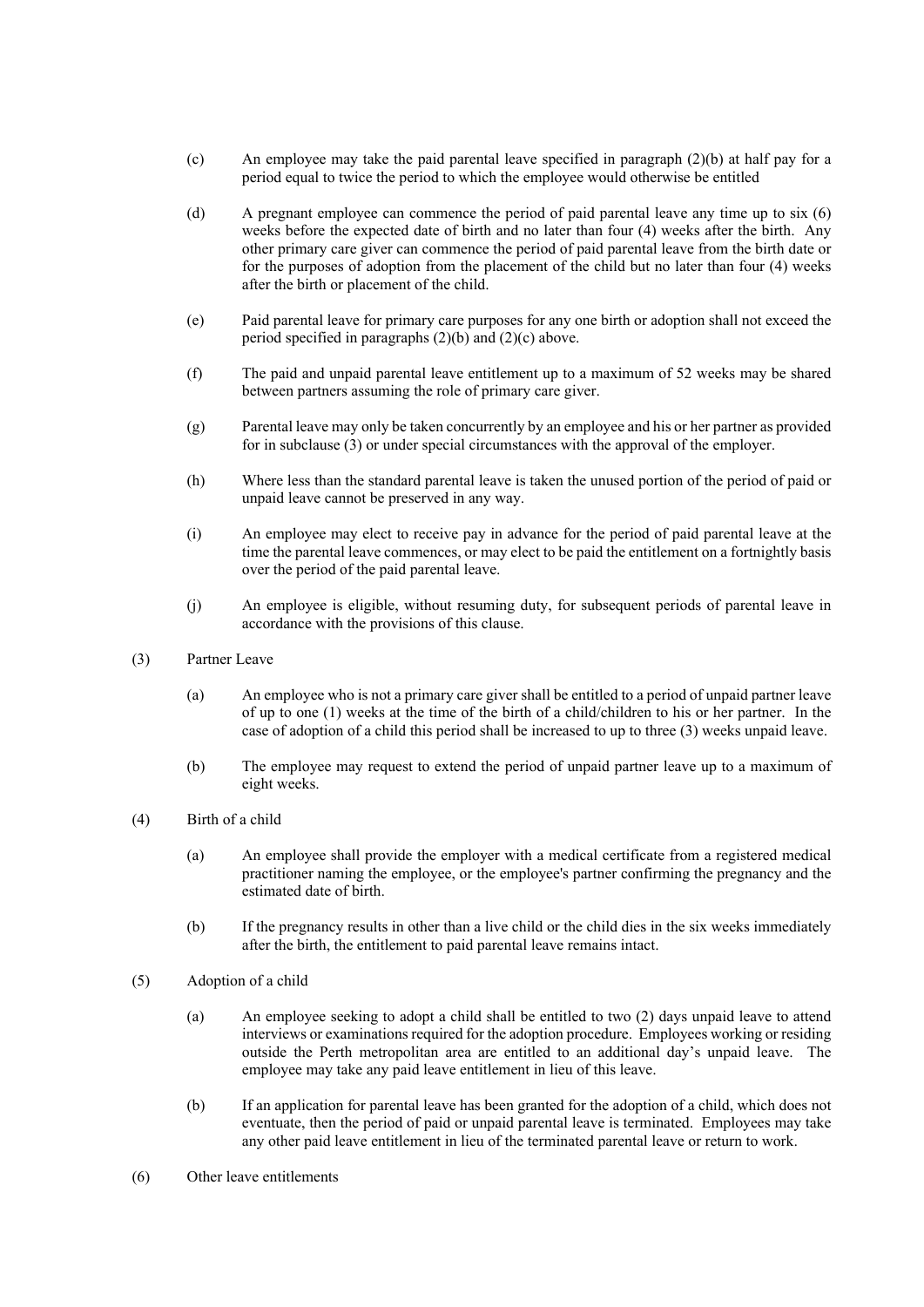- (a) An employee proceeding on unpaid parental leave may elect to substitute any part of that leave with accrued annual leave or long service leave for the whole or part of the period of unpaid parental leave.
- (b) Subject to all other leave entitlements being exhausted an employee shall be entitled to apply for leave without pay following parental leave to extend their leave by up to two (2) years.
- (c) The employer shall only refuse such a request on reasonable grounds related to the effect on the workplace or the employer's business. Such grounds might include:
	- (i) cost;
	- (ii) lack of adequate replacement staff;
	- (iii) loss of efficiency; and
	- (iv) the impact on customer service.
- (d) Any period of leave without pay must be applied for and approved in advance and will be granted on a year-by-year basis. Where both partners work for the employer the total combined period of leave without pay following parental leave will not exceed two (2) years.
- (e) An employee on parental leave is not entitled to paid sick leave and other paid absences other than as specified in paragraphs  $(6)(a)$  and  $(6)(f)$ .
- (f) Should the birth or adoption result in other than the arrival of a living child, the employee shall be entitled to such period of paid sick leave or unpaid leave for a period certified as necessary by a registered medical practitioner. Such paid sick leave cannot be taken concurrently with paid parental leave.
- (g) Where a pregnant employee not on parental leave suffers illness related to the pregnancy or is required to undergo a pregnancy related medical procedure the employee may take any paid sick leave to which the employee is entitled or unpaid leave for a period as certified necessary by a registered medical practitioner.
- (7) Notice and Variation
	- (a) An employee shall give not less than four (4) weeks' notice in writing to the employer of the date the employee proposes to commence paid or unpaid parental leave stating the period of leave to be taken.
	- (b) An employee seeking to adopt a child shall not be in breach of paragraph (7)(a) by failing to give the required period of notice if such failure is due to the requirement of the adoption agency to accept earlier or later placement of a child, or other compelling circumstances.
	- (c) An employee proceeding on parental leave may elect to take a shorter period of parental leave and may at any time during that period elect to reduce or extend the period stated in the original application, provided four (4) weeks written notice is provided.
- (8) Transfer to a Safe Job

Where illness or risks arising out of pregnancy or hazards connected with the work assigned to the pregnant employee make it inadvisable for the employee to continue in her present duties, the duties shall be modified or the employee may be transferred to a safe position at the same classification level until the commencement of parental leave.

- (9) Communication during Parental Leave
	- (a) Where an employee is on parental leave and a definite decision has been made to introduce significant change at the workplace, the employer shall take reasonable steps to: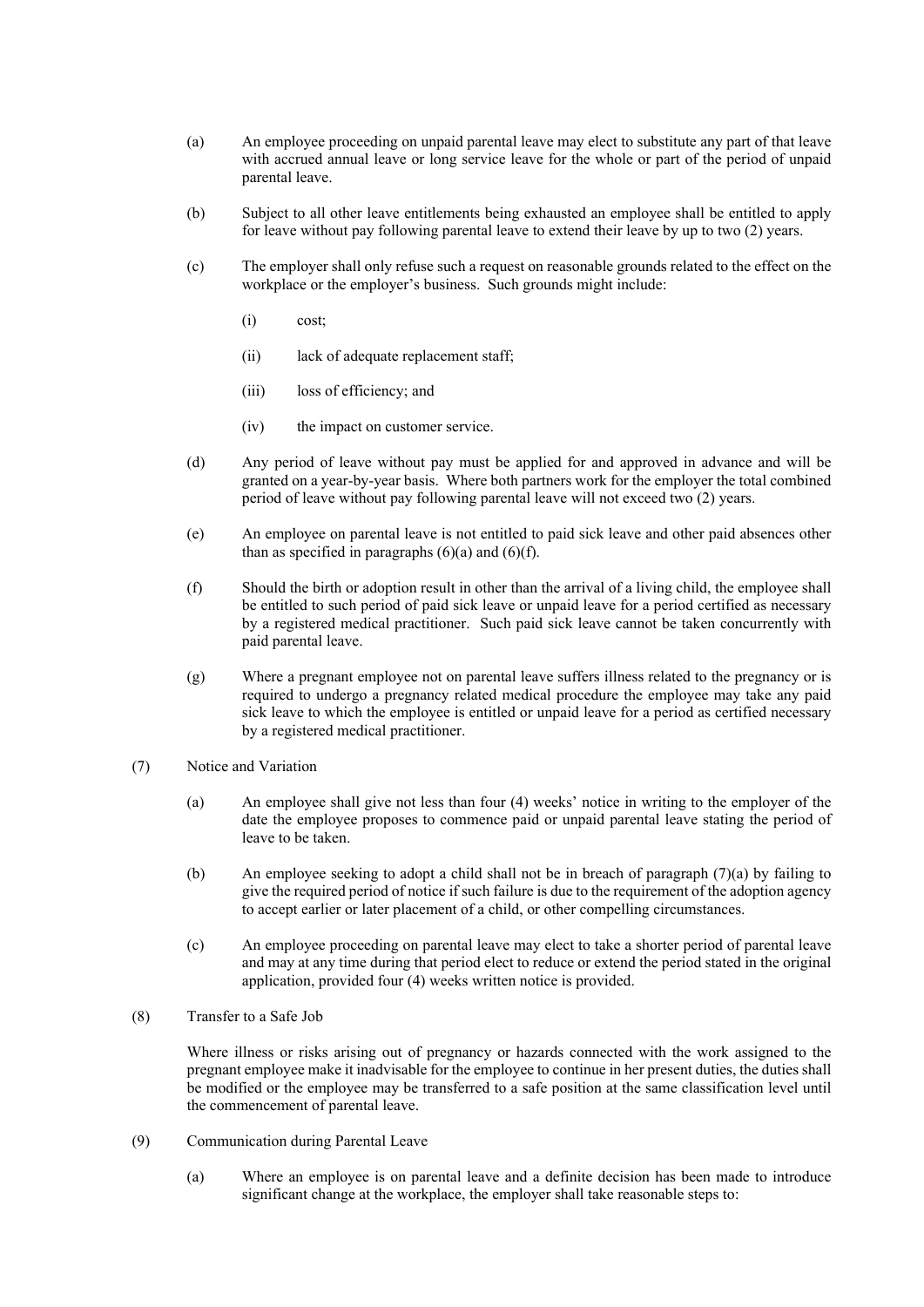- (i) make information available in relation to any significant effect the change will have on the status or responsibility level of the position the employee held before commencing parental leave; and
- (ii) provide an opportunity for the employee to discuss any significant effect the change will have on the status or responsibility level of the position the employee held before commencing parental leave.
- (b) The employee shall take reasonable steps to inform the employer about any significant matter that will affect the employee's decision regarding the duration of parental leave to be taken, whether the employee intends to return to work and whether the employee intends to return to work on a part-time basis.
- (c) The employee shall also notify the employer of changes of address or other contact details which might affect the employer's capacity to comply with paragraph (9)(a).
- (10) Replacement Employee

Prior to engaging a replacement employee the employer shall inform the person of the temporary nature of the employment and the entitlements relating to the return to work of the employee on parental leave.

- (11) Return to Work
	- (a) An employee shall confirm the intention to return to work by notice in writing to the employer not less than four (4) weeks prior to the expiration of parental leave.
	- (b) An employee on return to work from parental leave will be entitled to the same position or a position equivalent in pay, conditions and status and commensurate with the employee's skill and abilities as the substantive position held immediately prior to proceeding on parental leave. Where the employee was transferred to a safe job the employee is entitled to return to the position occupied immediately prior to transfer.
	- (c) An employee may return on a part-time or job-share basis to the substantive position occupied prior to the commencement of leave or to a different position at the same classification level in accordance with Clause 9. – Part-Time Employment of this Award.
	- (d) Employees who return to work on a part-time basis have access to the right of reversion provisions of Clause 9. – Part-Time Employment of this Award.
- (12) Effect of Parental Leave on the Contract of Employment
	- (a) An employee employed for a fixed term contract shall have the same entitlement to parental leave, however the period of leave granted shall not extend beyond the term of that contract.
	- (b) Paid parental leave will count as qualifying service for all purposes of this Award. During paid parental leave at half pay all entitlements will accrue as if the employee had taken the entitlement to paid parental leave at full pay.
	- (c) Absence on unpaid parental leave shall not break the continuity of service of employees but shall not be taken into account in calculating the period of service for any purpose of this Award.
	- (d) An employee on parental leave may terminate employment at any time during the period of leave by written notice in accordance with subclause (2) of Clause 8. – Contract of Service of this Award.
	- (e) An employer shall not terminate the employment of an employee on the grounds of the employee's application for parental leave, or absence on parental leave, but otherwise the rights of the employer in respect of termination of employment are not affected.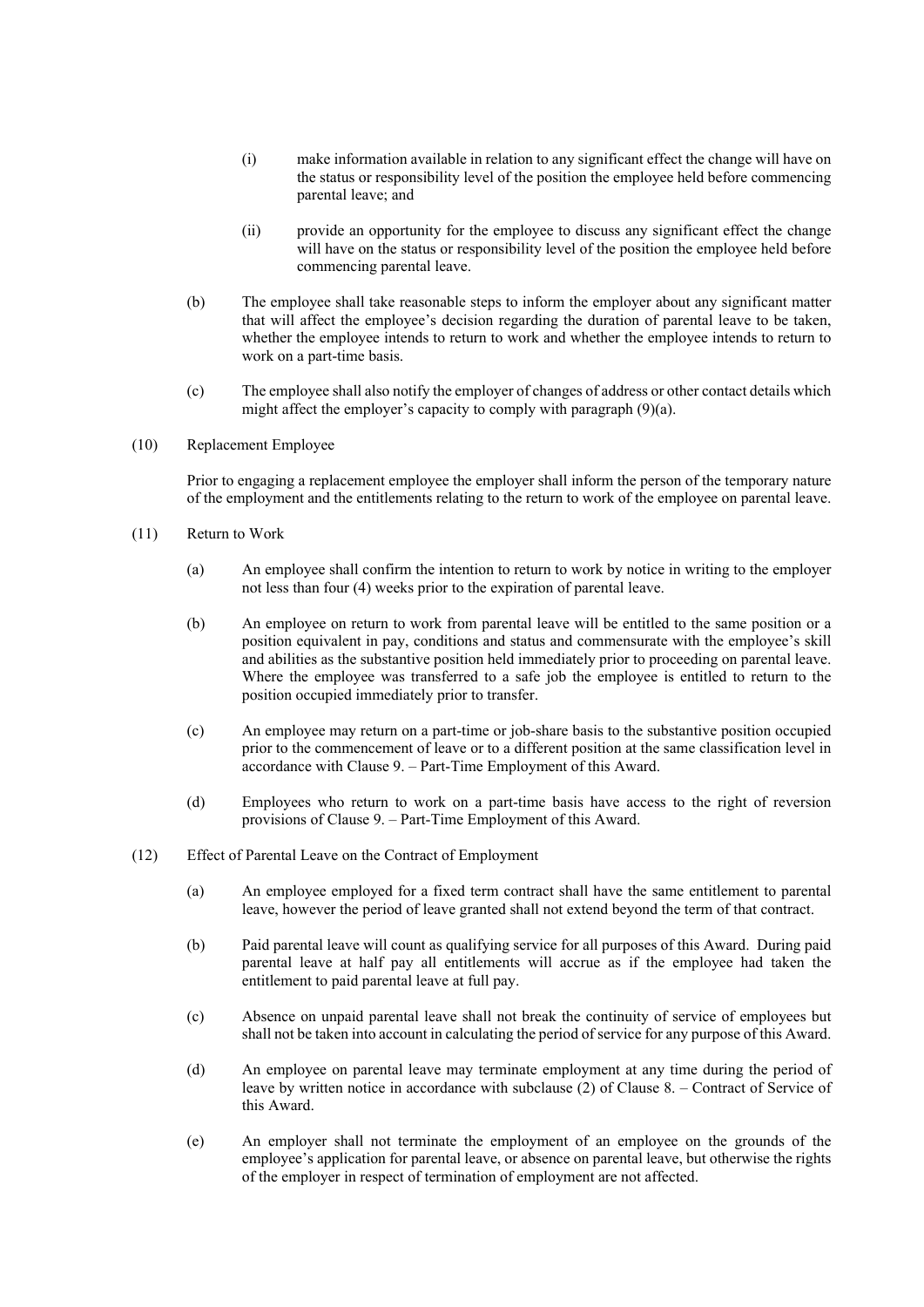### 28. - LEAVE WITHOUT PAY

- (1) Subject to the provisions of subclauses (2) and (3) of this clause, the employer may grant an employee leave without pay for any period and is responsible for that employee on their return.
- (2) Subject to the provisions of subclause (3) every application for leave without pay will be considered on its merits and may be granted provided that the following conditions are met:
	- (a) The work of the Dental Health Services, is not inconvenienced; and
	- (b) All other leave credits of the employee are exhausted.
- (3) An employee shall, upon request be entitled to two days unpaid personal (caring) leave.
- (4) An employee on a fixed term contract may not be granted leave without pay for any period beyond that employee's approved period of engagement.
- (5) Any period that exceeds two weeks during which an employee is on leave of absence without pay shall not, for any purpose, be regarded as part of the period of service of that employee.

### 29. - STUDY ASSISTANCE

- (1) (a) To ensure the maintenance of a trained public sector an employer may provide an employee with paid study leave and/or financial assistance for study purposes in accordance with the provisions of this clause.
	- (b) Employees are not eligible for study assistance if they have previously received study assistance for an approved course from their employer. Further study assistance towards additional qualifications may, however, be granted in special cases, at the discretion of the employer.
- (2) Study Leave
	- (a) An employee may be granted time off with pay for study purposes at the discretion of the employer.
	- (b) In every case the approval of time off to attend lectures and tutorials will be subject to:
		- (i) agency convenience;
		- (ii) employees undertaking an acceptable formal study load in their own time;
		- (iii) employees making satisfactory progress with their studies;
		- $(iv)$  the course being an approved course as defined by clause 29(4);
		- (v) the course being of value to the agency; and
		- (vi) the employer's discretion when the course is only relevant to the employee's career in the service and being of value to the State.
	- (c) Part-time employees are entitled to study leave on the same basis as full time employees, with their entitlement calculated on a pro rata basis. Employees working shift work or on fixed term contracts have the same access to study leave as all other employees.
	- (d) Time off with pay may be granted up to a maximum of five hours per week including travelling time, where subjects of approved courses are available during normal working hours, or where approved study by correspondence is undertaken.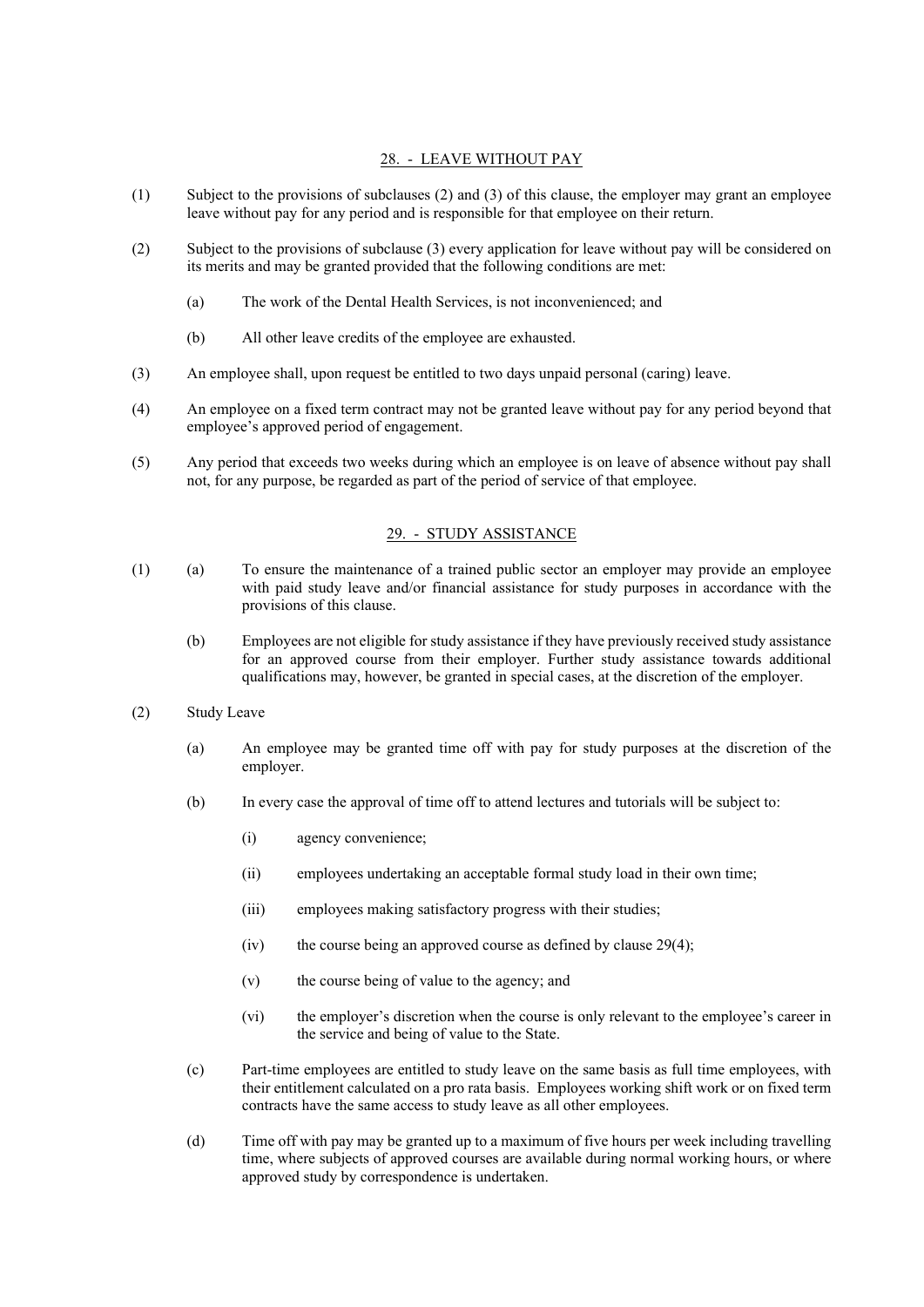- (e) Employees who are obliged to attend educational institutions for compulsory block sessions may be granted time off with pay, including travelling time, up to the maximum annual amount allowed in clause 29(2)(d).
- (f) Where an employee is undertaking approved study via distance education and/or is not required to attend formal classes, an employer may allow the employee to access study leave up to the maximum annual amount allowed in clause 29(2)(d).
- (g) Employees shall be granted sufficient time off with pay to travel to and sit for the examinations of any approved course of study.
- (h) An acceptable part-time study load should be regarded as not less than five hours per week of formal tuition with at least half of the total formal study commitment being undertaken in the employee's own time, except in special cases such as where the employee is in the final year of study and requires less time to complete the course, or the employee is undertaking the recommended part-time year or stage and this does not entail five hours formal study.
- (i) In cases where employees are studying subjects which require fortnightly classes the weekly study load should be calculated by averaging over two weeks the total fortnightly commitment.
- (j) In workplaces which are operating on flexi-time, time spent attending or travelling to or from formal classes for approved courses between 8.15 am and 4.30 pm, less the usual lunch break, and for which "time off" would usually be granted, is to be counted as credit time for the purpose of calculating total hours worked per week.
- (k) Travelling time returning home after lectures or tutorials is to be calculated as the excess time taken to travel home from such classes, compared with the time usually taken to travel home from the employee's normal place of work.
- (l) An employee shall not be granted more than 5 hours' time off with pay per week except in exceptional circumstances where the employer may decide otherwise.
- (m) Time off with pay for those who have failed a unit or units may be considered for one repeat year only.
- (n) An employee performing service with the Australian Defence Force is not entitled to study leave for any period of service with the Australian Defence Force that they receive defence force reserves leave as provided for by clause 38 – Defence Force Reserves Leave.
- (o) A service agreement or bond will not be required.
- (3) Financial Assistance
	- (a) An employer may reimburse an employee for the full or any part of any reasonable cost of enrolment fees, Higher Education Contribution Surcharge, compulsory text books, compulsory computer software and other necessary study materials for studies commenced during their employment.
	- (b) Half of the value of the agreed costs shall be reimbursed immediately following production of written evidence of enrolment and costs incurred, and the remaining half shall be reimbursed following production of written evidence of successful completion of the subject for which reimbursement has been claimed.
	- (c) The employer and employee may agree to alternative reimbursement arrangements.
- (4) Approved Courses for Study Purposes
	- (a) For the purposes of clauses  $29(2)$  and (3), the following are approved courses:
		- (i) Degree or associate diploma courses at a university within the Australia;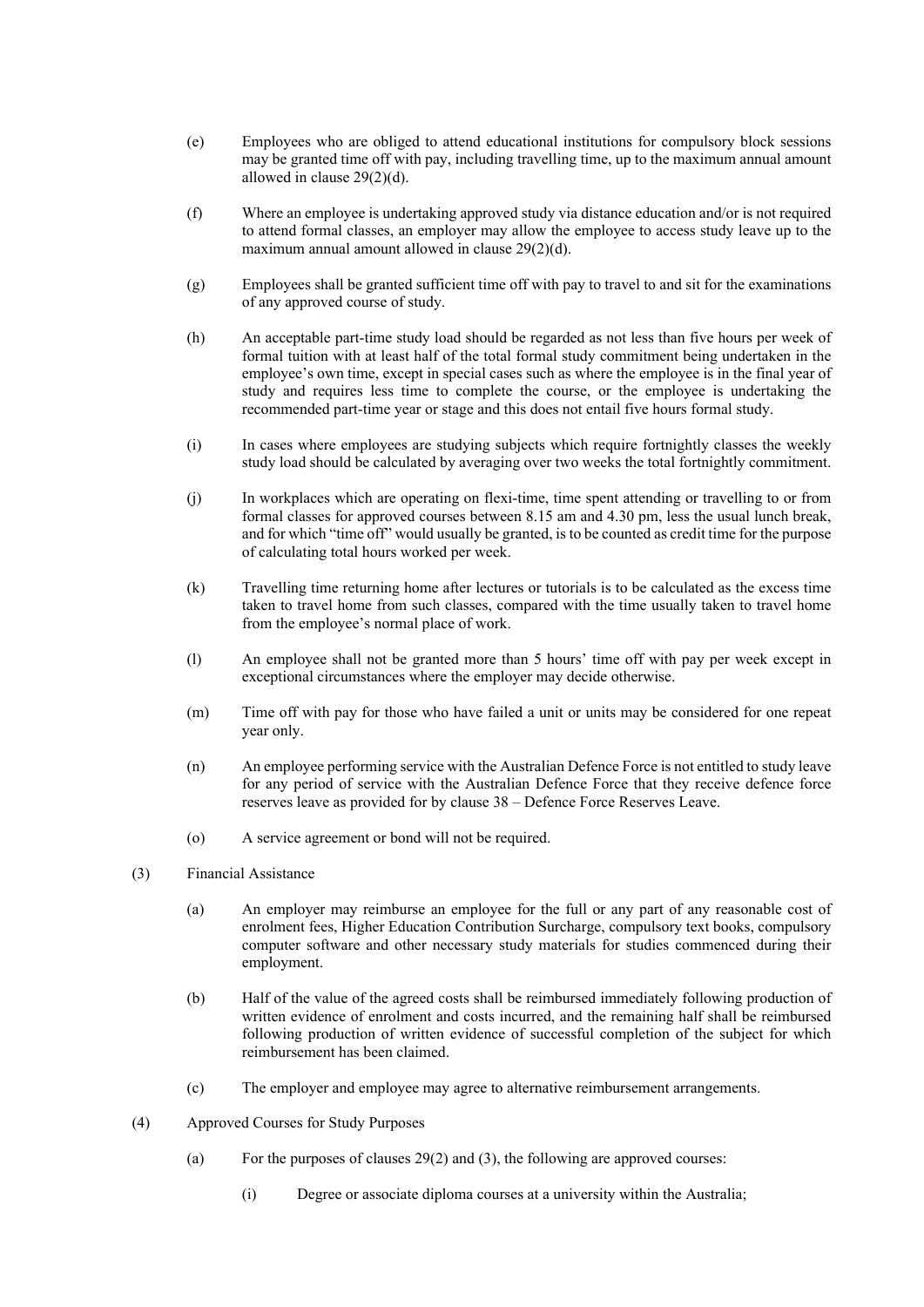- (ii) Degree or diploma courses at an authorised non-university institution;
- (iii) Diploma courses provided by registered training organisations, including TAFE;
- (iv) Two-year full time certificate courses provided by registered training organisations, including TAFE;
- (v) Courses recognised by the National Authority for the Accreditation of translators and Interpreters (NAATI) in a language relevant to the needs of the public sector; and
- (vi) Secondary courses leading to the Tertiary Entrance Examination or courses preparing students for the mature age entrance conducted by the Tertiary Institutions Service Centre.
- (b) For the purposes of clause  $29(4)(a)$ :
	- (i) The term 'university' includes recognised Australian universities and recognised overseas universities as defined by the *Higher Education Act 2004* (WA);
	- (ii) An authorised non-university institution is a non-university institution that is authorised under the *Higher Education Act 2004* (WA) to provide a higher education course; and
	- (iii) A registered training organisation is an organisation that is registered with the Training Accreditation Council or equivalent registering authority and complies with the nationally agreed standards set out in the Australian Quality Training Framework (AQTF).
- (c) An employee who has completed a diploma through TAFE is eligible for study assistance to undertake a degree course at a university within Australia or an authorised non-university institution.
- (d) An employee who has completed a two year full time certificate through TAFE is eligible for study assistance to undertake a diploma course specified in clause  $29(4)(a)(iii)$  or a degree or diploma course specified in clauses  $29(4)(a)(i)$  or (ii).
- (5) Full Time Study
	- (a) Subject to the provisions of clause 29(5)(b), the employer may grant an employee full time study leave with pay to undertake:
		- (i) post graduate degree studies at Australian or overseas tertiary education institutions; or
		- (ii) study tours involving observations and/or investigations; or
		- (iii) a combination of postgraduate studies and study tour.
	- (b) Applications for full time study leave with pay are to be considered on their merits and may be granted provided that the following conditions are met:
		- (i) The course or a similar course is not available locally. Where the course of study is available locally, applications are to be considered in accordance with the provisions of clauses 29(2) and (4) and clause 28 - Leave without Pay.
		- (ii) It must be a highly specialised course with direct relevance to the employee's profession.
		- (iii) It must be highly relevant to the agency's corporate strategies and goals.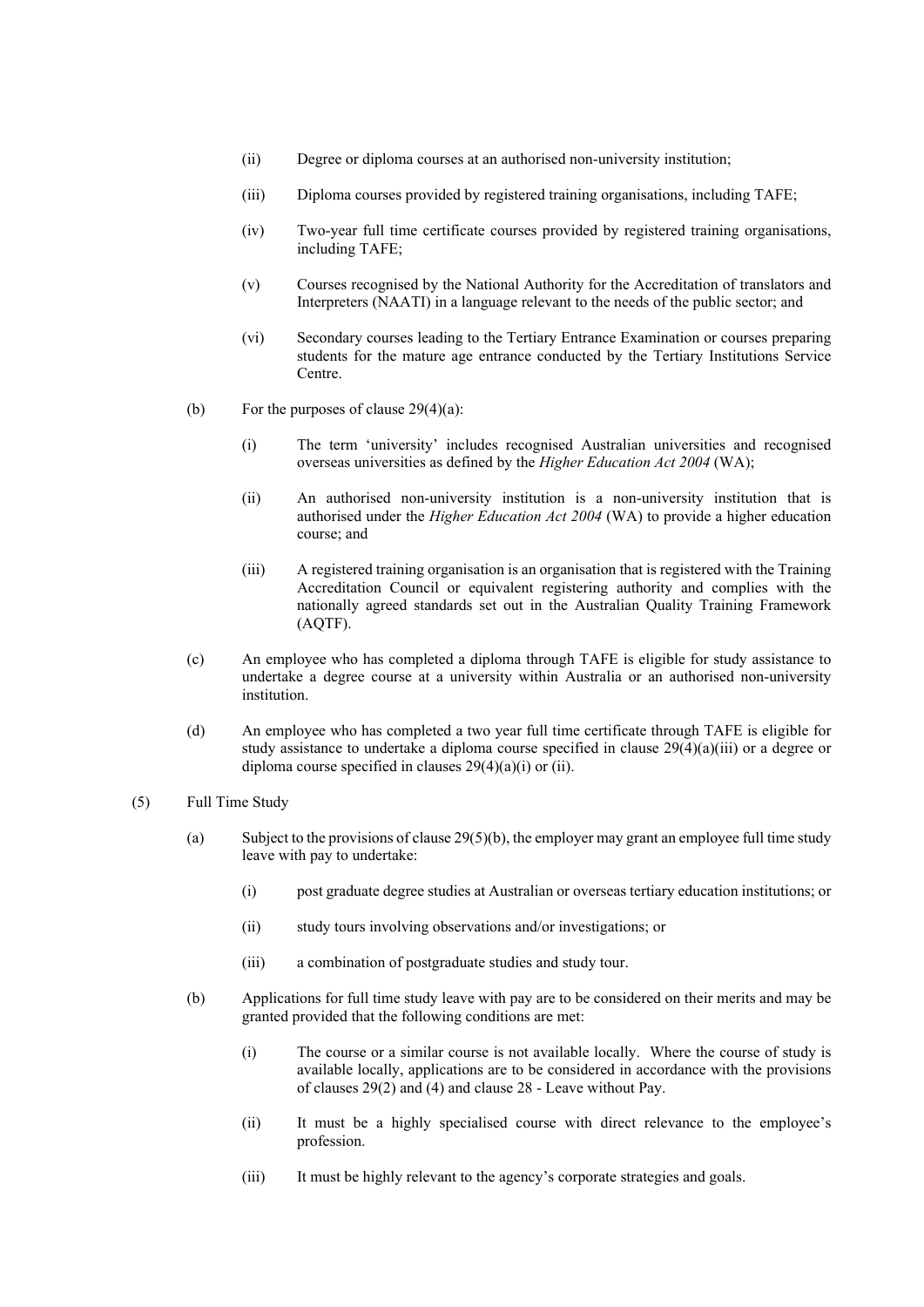- (iv) The expertise or specialisation offered by the course of study should not already be available through other employees employed within the agency.
- (v) If the applicant was previously granted study leave, studies must have been successfully completed at that time. Where an employee is still under a bond, this does not preclude approval being granted to take further study leave if all the necessary criteria are met.
- (vi) A fixed term contract employee may not be granted study leave with pay for any period beyond that employee's approved period of engagement.
- (c) Full time study leave with pay may be approved for more than 12 months subject to a yearly review of satisfactory performance.
- (d) Where an outside award is granted and the studies to be undertaken are considered highly desirable by an employer, financial assistance to the extent of the difference between the employee's normal wage and the value of the award may be considered. Where no outside award is granted and where a request meets all the necessary criteria then part or full payment of wage may be approved at the discretion of the employer.
- (e) The employer supports recipients of coveted awards and fellowships by providing study leave with pay. Recipients normally receive as part of the award or fellowship; return airfares, payment of fees, allowance for books, accommodation or a contribution towards accommodation.
- (f) Where recipients are in receipt of a living allowance, this amount should be deducted from the employee's wage for that period.
- (g) Where the employer approves full time study leave with pay the actual wage contribution forms part of the agency's approved average staffing level funding allocation. Employers should bear this in mind if considering temporary relief.
- (h) Where study leave with pay is approved and the employer also supports the payment of transit costs and/or an accommodation allowance, the employer will gain approval for the transit and accommodation costs as required.
- (i) Where employees travelling overseas at their own expense wish to participate in a study tour or convention whilst on tour, study leave with pay may be approved by the employer together with some local transit and accommodation expenses providing it meets the requirements of clause 29(5)(b). Each case is to be considered on its merits.
- (j) The period of full time study leave with pay is accepted as qualifying service for leave entitlements and other privileges and conditions of service prescribed for employees under the award.

### 30. - SHORT LEAVE

- (1) The employer may, upon sufficient cause being shown, grant an employee leave of absence not exceeding two consecutive working days but any leave of absence granted shall not exceed, in the aggregate, three working days in any one (1) calendar year.
- (2) An employee who desires short leave shall except in emergency situations, make written application, in a form approved by the employer for the purpose, prior to the commencement of such leave.
- (3) Short leave shall not be granted for sick leave purposes.

### 31. - BEREAVEMENT LEAVE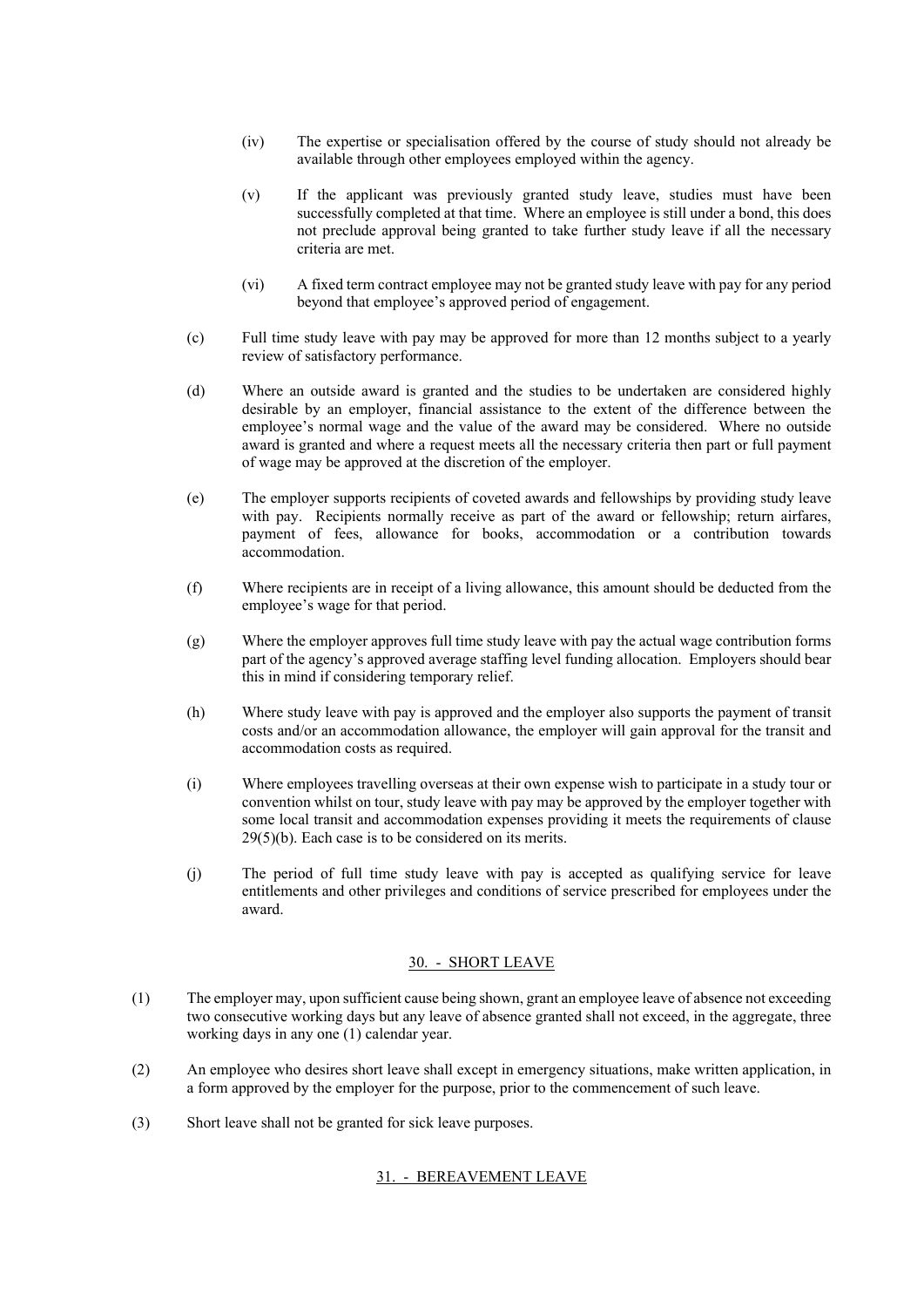- (1) Employees including casuals shall on the death of:
	- (a) the spouse or de-facto partner of the employee;
	- (b) the child, step-child or grandchild of the employee (including an adult child, step-child or grandchild);
	- (c) the parent, step-parent or grandparent of the employee;
	- (d) the brother, sister, step brother or step sister; or
	- (e) any other person who, immediately before that person's death, lived with the employee as a member of the employee's household;

be eligible for up to two (2) days paid bereavement leave, provided that at the request of an employee the employer may exercise a discretion to grant bereavement leave to an employee in respect of some other person with whom the employee has a special relationship.

- (2) The two (2) days need not be consecutive.
- (3) Bereavement leave is not to be taken during any other period of leave.
- (4) Payment of such leave may be subject to the employee providing evidence, if so requested by the employer, of the death or relationship to the deceased, that would satisfy a reasonable person.
- (5) An employee requiring more than two days bereavement leave in order to travel overseas in the event of the death overseas of a member of the employee's immediate family may, upon providing adequate proof, in addition to any bereavement leave to which the employee is eligible, have immediate access to annual leave and/or accrued long service leave or leave without pay provided all accrued leave is exhausted.
- (6) Travelling time for Regional Employees
	- (a) Subject to prior approval from the employer, an employee entitled to bereavement leave and who, as a result of such bereavement, travels to a location within Western Australia that is more than 240 km from their workplace will be granted paid time off for the travel period undertaken in the employee's ordinary working hours up to a maximum of 15 hours per bereavement. The employer will not unreasonably withhold approval.
	- (b) The employer may approve additional paid travel time within Western Australia where the employee can demonstrate to the satisfaction of the employer that more than two days travel time is warranted.
	- (c) The provisions of clause 31(6) are not available to employees whilst on leave without pay or sick leave without pay.
	- (d) The provisions of clauses  $31(6)(a)$  and (b) apply as follows.
		- (i) An employee employed on a fixed term contract for a period greater than 12 months, shall be credited with the same entitlement as a permanent employee for each full year of service and pro rata for any residual portion of employment.
		- (ii) An employee employed on a fixed term contract for a period less than 12 months shall be credited with the same entitlement on a pro rata basis for the period of employment.
		- (iii) A part time employee shall be entitled to the same entitlement as a full time employee for the period of employment, but on a pro rata basis according to the number of ordinary hours worked each fortnight.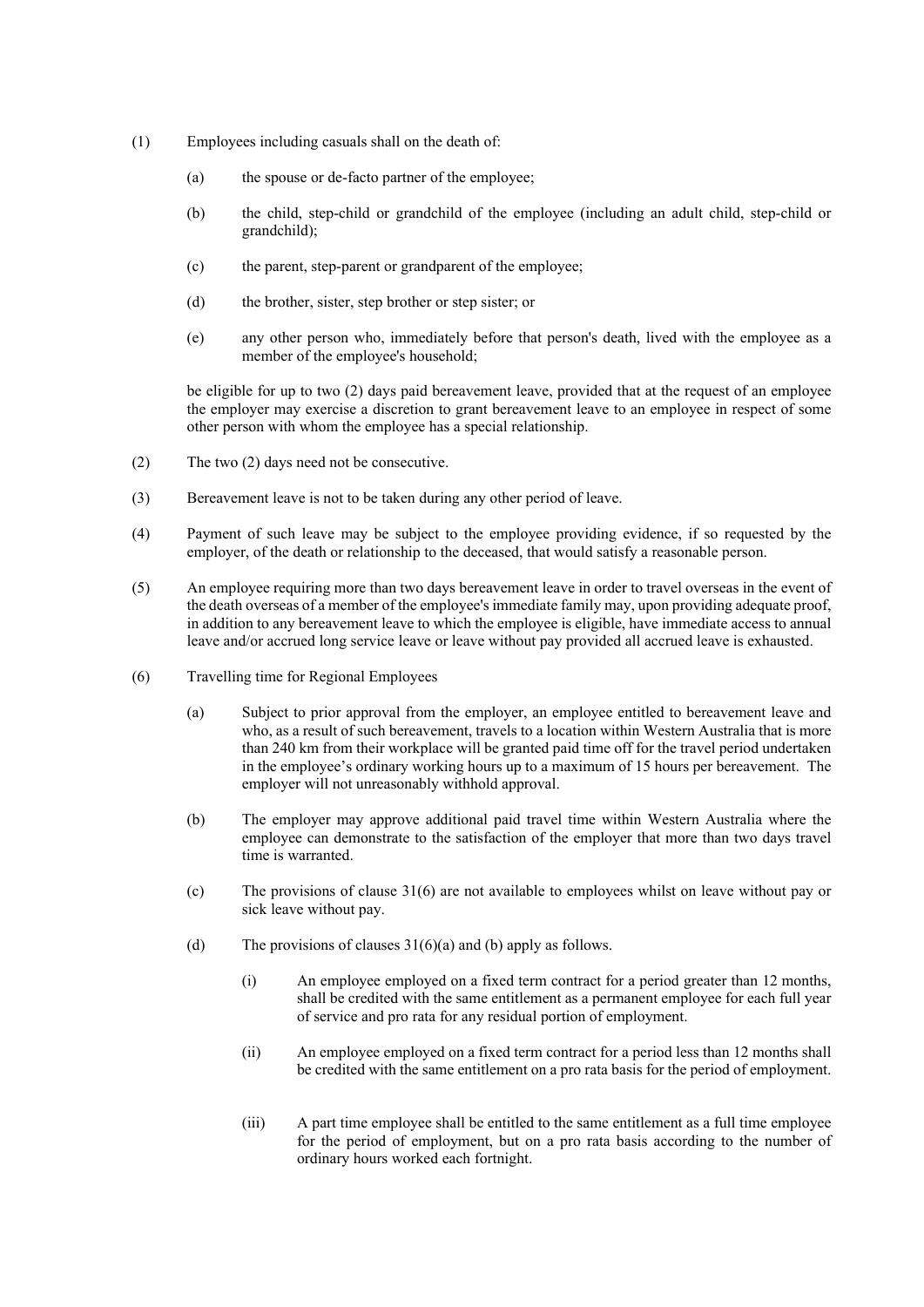(iv) For casual employees, the provisions apply to the extent of their agreed working arrangements.

#### 32. - CULTURAL/CEREMONIAL LEAVE

- (1) Cultural/ceremonial leave shall be available to all employees.
- (2) Such leave shall include leave to meet the employee's customs, traditional law and to participate in cultural and ceremonial activities.
- (3) Employees are entitled to time off without loss of pay for cultural/ceremonial purposes, subject to agreement between the employer and employee and sufficient leave credits being available.
- (4) The employer will assess each application for ceremonial/cultural leave on its merits and give consideration to the personal circumstances of the employee seeking the leave.
- (5) The employer may request reasonable evidence of the legitimate need for the employee to be allowed time off.
- (6) Cultural/ceremonial leave may be taken as whole or part days off. Each day or part thereof, shall be deducted from:
	- (a) the employee's annual leave entitlements;
	- (b) the employee's accrued long service leave entitlements, but in full days only;
	- (c) accrued days off or time in lieu; or
	- (d) short leave when entitlements under subclauses (a), (b) and (c) have been fully exhausted.
- (7) Time off without pay may be granted by arrangement between the employer and the employee for cultural/ceremonial purposes.

#### 33. - BLOOD/PLASMA DONORS LEAVE

- (1) Subject to operational requirements, employees shall be entitled to absent themselves from the workplace in order to donate blood or plasma in accordance with the following general conditions:
	- (a) prior arrangements with the employer have been made and at least two (2) days' notice has been provided; or
	- (b) the employee is called upon by the Red Cross Blood Centre.
- (2) The notification period shall be waived or reduced where the employer is satisfied that operations would not be unduly affected by the employee's absence.
- (3) The employee shall be required to provide proof of attendance at the Red Cross Blood Centre upon return to work.
- (4) Employees shall be entitled to two (2) hours of paid leave per donation for the purpose of donating blood to the Red Cross Blood Centre.

### 34. - EMERGENCY SERVICE LEAVE

(1) Subject to operational requirements, paid leave of absence shall be granted by the employer to an employee who is an active volunteer member of State Emergency Service Units, St John Ambulance Brigade, Volunteer Fire and Rescue Service Brigades, Bush Fire Brigades, Volunteer Marine Rescue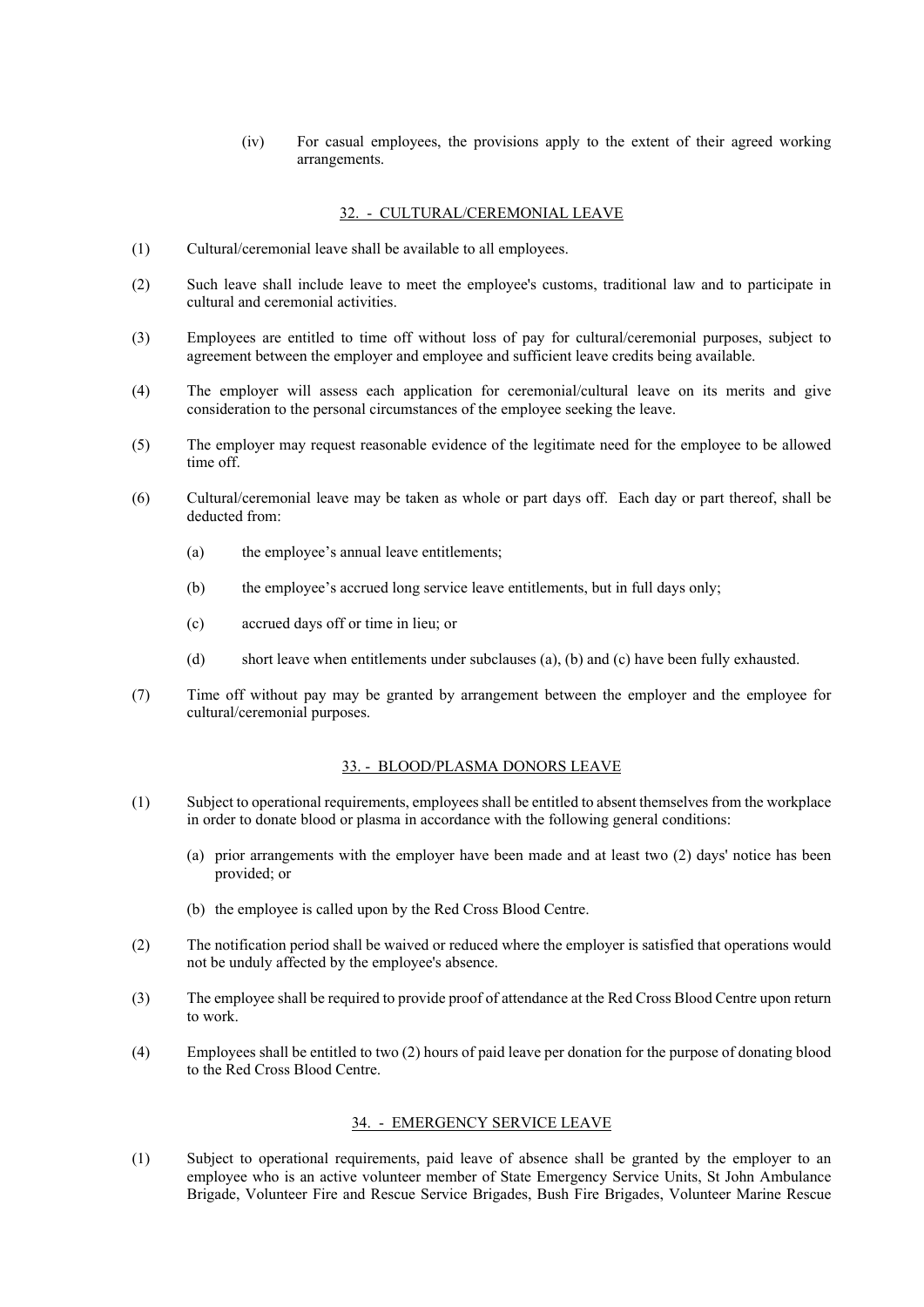Services Groups or Department of Fire and Emergency Service Units, in order to allow for attendance at emergencies as declared by the recognised authority.

- (2) The employer shall be advised as soon as possible by the employee, the emergency service, or other person as to the absence and, where possible, the expected duration of leave.
- (3) The employee must complete a leave of absence form immediately upon return to work.
- (4) The application form must be accompanied by a certificate from the emergency organisation certifying that the employee was required for the specified period.
- (5) An employee, who during the course of an emergency, volunteers their services to an emergency organisation, shall comply with subclauses (2), (3) and (4) of this clause.

### 35. - UNION FACILITIES FOR UNION REPRESENTATIVES

- (1) The employer recognises the rights of the union to organise and represent its members. Union representatives in the agency have a legitimate role and function in assisting the union in the tasks of recruitment, organising, communication and representing members' interests in the workplace, agency and union electorate.
- (2) The employer recognises that, under the union's rules, union representatives are members of an Electorate Delegates Committee representing members within a union electorate. A union electorate may cover more than one agency.
- (3) The employer will recognise union representatives in the agency and will allow them to carry out their role and functions.
- (4) The union will advise the employer in writing of the names of the union representatives in the agency.
- (5) The employer shall recognise the authorisation of each union representative in the agency and shall provide them with the following:
	- (a) Paid time off from normal duties to perform their functions as a union representative such as organising, recruiting, individual grievance handling, collective bargaining, involvement in the electorate delegates committee and to attend union business in accordance with Clause 36. - Leave to Attend Association Business of this Award.
	- (b) Access to facilities required for the purpose of carrying out their duties. Facilities may include but not be limited to, the use of filing cabinets, meeting rooms, telephones, fax, email, internet, photocopiers and stationery. Such access to facilities shall not unreasonably affect the operation of the organisation and shall be in accordance with normal agency protocols.
	- (c) A noticeboard for the display of union materials including broadcast email facilities.
	- (d) Paid access to periods of leave for the purpose of attending union training courses in accordance with Clause 37. - Trade Union Training Leave of this Award. Country representatives will be provided with appropriate travel time.
	- (e) Notification of the commencement of new employees, and as part of their induction, time to discuss the benefits of union membership with them.
	- (f) Access to awards, agreements, policies and procedures.
	- (g) The names of any Equal Employment Opportunity and Occupational Health, Safety and Welfare representatives.
- (6) The employer recognises that it is paramount that union representatives in the workplace are not threatened or disadvantaged in any way as a result of their role as a union representative.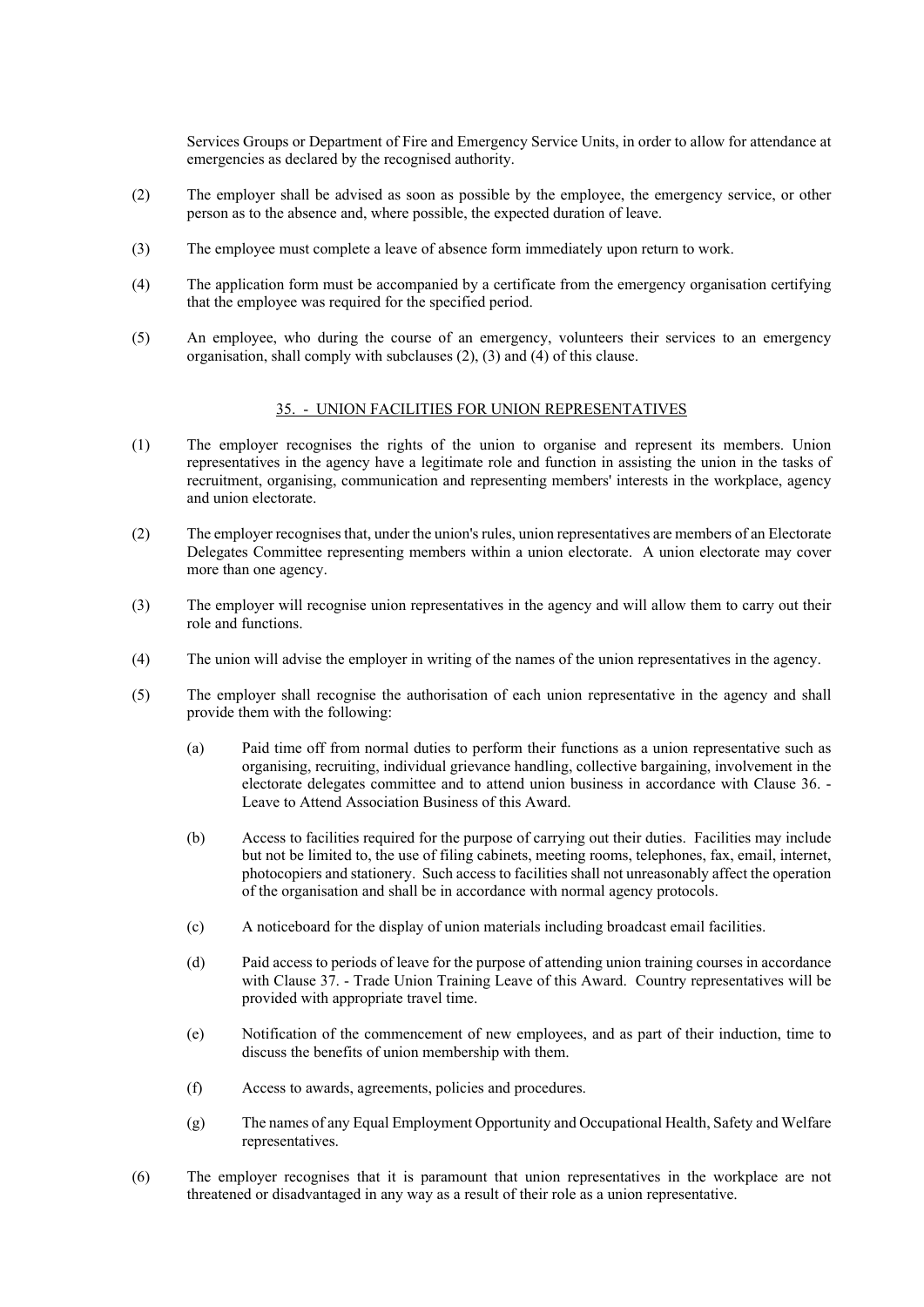### 36. - LEAVE TO ATTEND ASSOCIATION BUSINESS

- (1) The employer shall grant paid leave at the ordinary rate of pay during normal working hours to an employee:
	- (a) who is required to attend or give evidence before any Industrial Tribunal;
	- (b) who as a Union-nominated representative is required to attend any negotiations and/or proceedings before an Industrial Tribunal and/or meetings with Ministers of the Crown, their staff or any other representative of Government;
	- (c) when prior arrangement has been made between the Union and the employer for the employee to attend official Union meetings preliminary to negotiations and/or Industrial Tribunal proceedings; and
	- (d) who as a Union-nominated representative is required to attend joint union/management consultative committees or working parties.
- (2) The granting of leave is subject to convenience and shall only be approved:
	- (a) where reasonable notice is given for the application for leave;
	- (b) for the minimum period necessary to enable the union business to be conducted or evidence to be given; and
	- (c) for those employees whose attendance is essential.
- (3) The employer shall not be liable for any expenses associated with an employee attending to union business.
- (4) Leave of absence granted under this clause shall include any necessary travelling time in normal working hours.
- (5) An employee shall not be entitled to paid leave to attend to union business other than as prescribed by this Clause.
- (6) The provisions of the Clause shall not apply to:
	- (a) special arrangements made with the union which provide for unpaid leave for employees to conduct union business;
	- (b) when an employee is absent from work without the approval of the employer; and
	- (c) casual employees.

### 37. - TRADE UNION TRAINING LEAVE

- (1) Subject to the employer's convenience and the provisions of this clause:
	- (a) The employer shall grant paid leave of absence to employees who are nominated by the Association to attend short courses relevant to the public sector or the role of union workplace representative, conducted by the Civil Service Association.
	- (b) The employer shall grant paid leave of absence to attend similar courses or seminars as from time to time approved by agreement between the employer and the Association.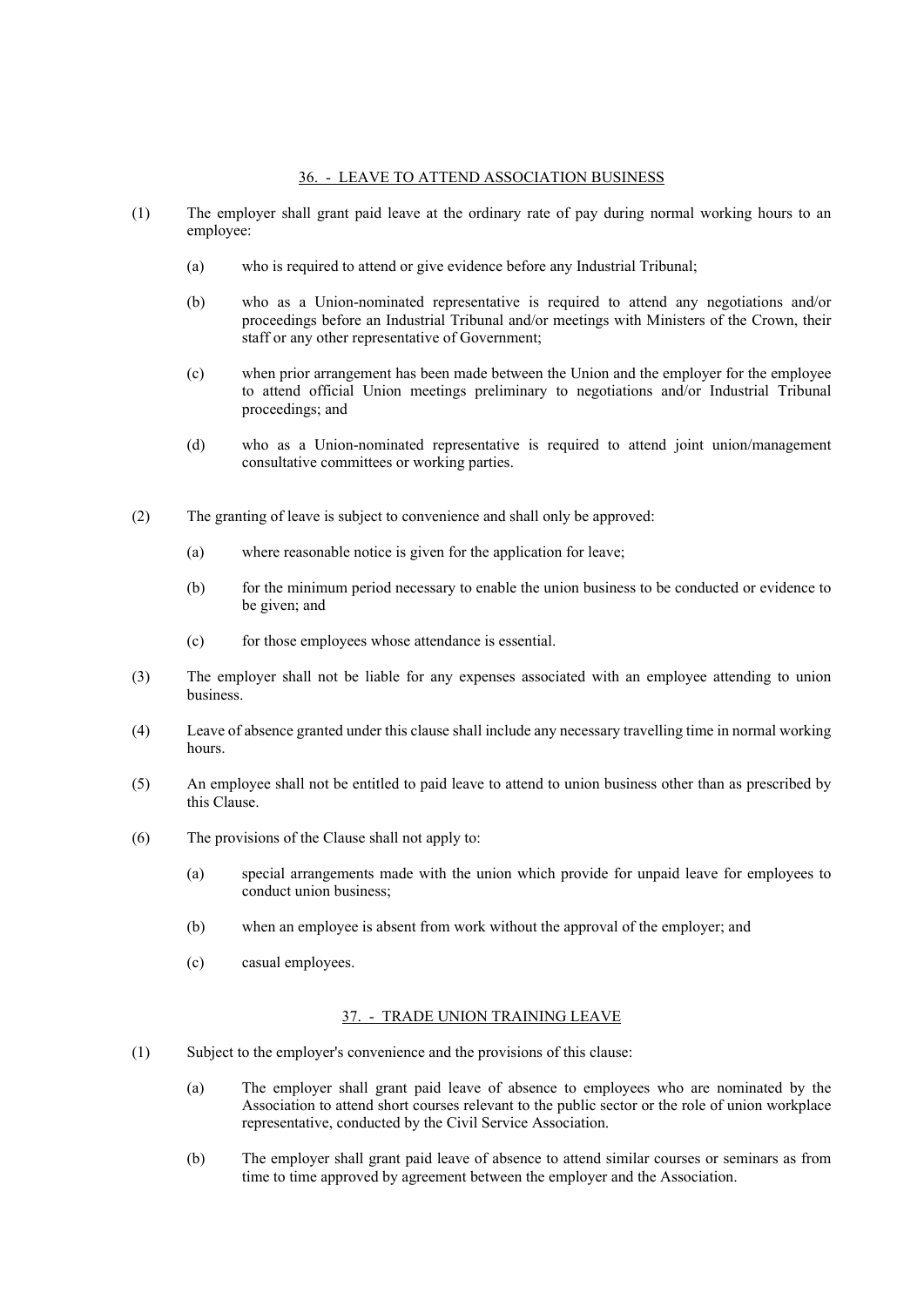(2) An employee shall be granted up to a maximum of five (5) days paid leave per calendar year for trade union training or similar courses or seminars as approved. However, leave of absence in excess of five (5) days and

up to ten (10) days may be granted in any one calendar year provided that the total leave being granted in that year and in the subsequent year does not exceed ten (10) days.

- (3) (a) Leave of absence will be granted at the ordinary rate of pay and shall not include shift allowances, penalty rates or overtime.
	- (b) Where a Public Holiday or rostered day off falls during the duration of a course, a day off in lieu of that day will not be granted.
	- (c) Subject to paragraph (3)(a) of this clause, shift workers attending a course shall be deemed to have worked the shifts they would have worked had leave not been taken to attend the course.
	- (d) Part-time employees shall receive the same entitlement as full time employees, but payment shall only be made for those hours that would normally have been worked but for the leave.
- (4) (a) Any application by an employee shall be submitted to the employer for approval at least four weeks before the commencement of the course unless the employer agrees otherwise.
	- (b) All applications for leave shall be accompanied by a statement from the union indicating that the employee has been nominated for the course. The application shall provide details as to the subject, commencement date, length of course, venue and the authority, which is conducting the course.
- (5) A qualifying period of twelve months service shall be served before an employee is eligible to attend courses or seminars of more than a half-day duration. The employer may, where special circumstances exist, approve an application to attend a course or seminar where an employee has less than twelve months service.
- (6) (a) The employer shall not be liable for any expenses associated with an employee's attendance at trade union training courses.
	- (b) Leave of absence granted under this clause shall include any necessary travelling time in normal working hours immediately before or after the course.

# 38. - DEFENCE FORCE RESERVES LEAVE

- (1) The employer must grant leave of absence for the purpose of Defence service to an employee who is a volunteer member of the Defence Force Reserves or the Cadet Force. Defence service means service, including training, in a part of the Reserves or Cadet Force.
- (2) Leave of absence may be paid or unpaid in accordance with the provisions of this clause.
- (3) Application for leave of absence for Defence service shall, in all cases, be accompanied by evidence of the necessity for attendance. At the expiration of the leave of absence granted, the employee shall provide a certificate of attendance to the employer.
- (4) Paid Leave
	- (a) An employee who is a volunteer member of the Defence Force Reserves or the Cadet Force is entitled to paid leave of absence for Defence service, subject to the conditions set out hereunder.
	- (b) Part-time employees shall receive the same paid leave entitlement as full-time employees, but payment shall only be made for those hours that would normally have been worked but for the leave.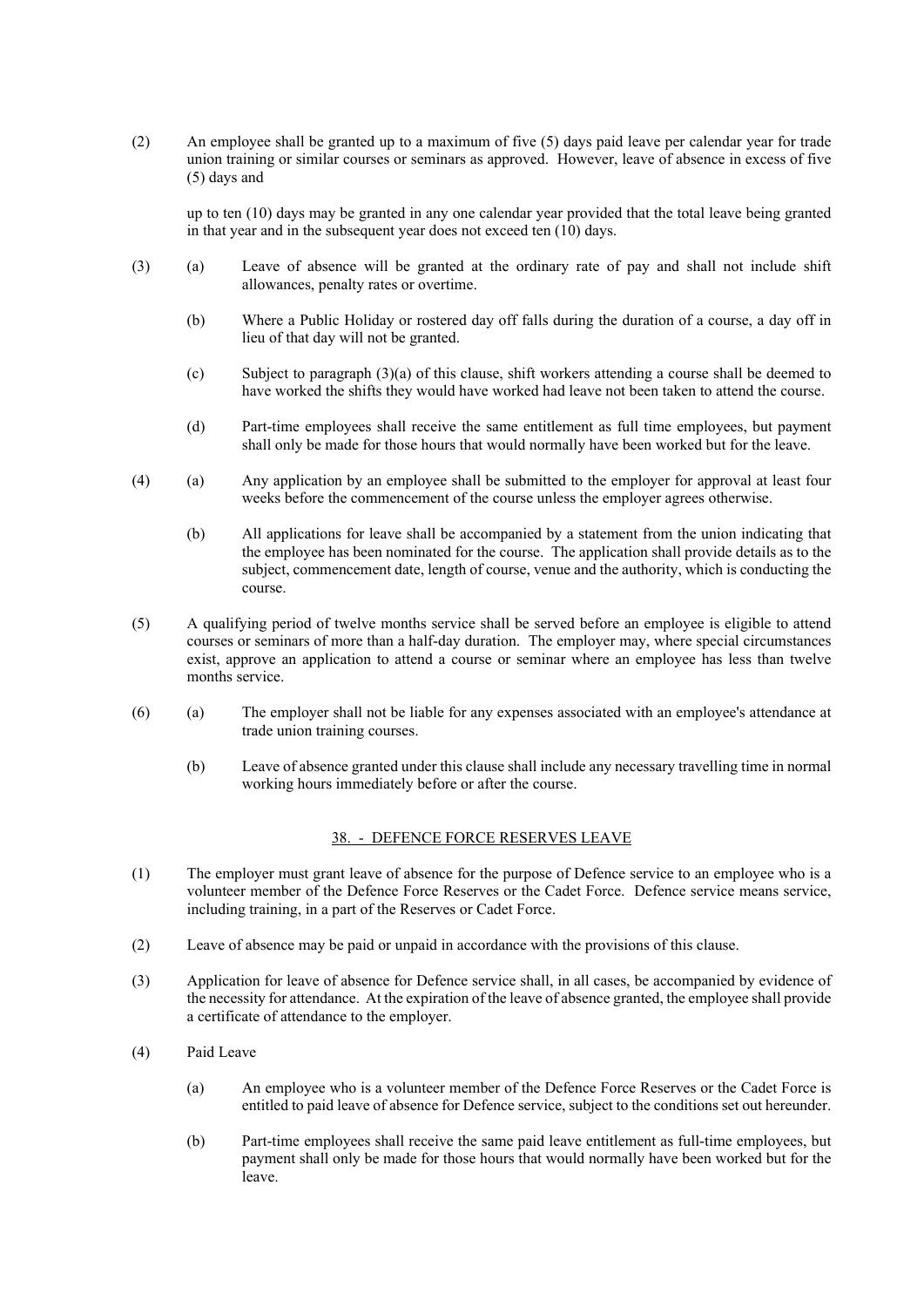- (c) On written application, an employee shall be paid wage in advance when proceeding on such leave.
- (d) Casual employees are not entitled to paid leave for the purpose of Defence service.
- (e) An employee is entitled to paid leave for a period not exceeding 105 hours on full pay in any period of twelve months commencing on 1 July in each year.
- (f) An employee is entitled to a further period of leave, not exceeding 16 calendar days, in any period of twelve months commencing on July 1. Pay for this leave shall be at the rate of the difference between the normal remuneration of the employee and the Defence Force payments to which the employee is entitled if such payments do not exceed normal wage. In calculating the pay differential, pay for Saturdays, Sundays, Public Holidays and rostered days off is to be excluded, and no account is to be taken of the value of any board or lodging provided for the employee.
- (5) Unpaid Leave
	- (a) Any leave for the purpose of Defence service that exceeds the paid entitlement prescribed in subclause (4) of this clause shall be unpaid.
	- (b) Casual employees are entitled to unpaid leave for the purpose of Defence service.
- (6) Use of Other Leave
	- (a) An employee may elect to use annual or long service leave credits for some or all of their absence on Defence service, in which case they will be treated in all respects as if on normal paid leave.
	- (b) An employer cannot compel an employee to use annual leave or long service leave for the purpose of Defence service.

### 39. - WITNESS AND JURY SERVICE

Witness

- (1) An employee subpoenaed or called as a witness to give evidence in any proceeding shall as soon as practicable notify the manager/supervisor who shall notify the employer.
- (2) Where an employee is subpoenaed or called as a witness to give evidence in an official capacity that employee shall be granted by the employer leave of absence with pay, but only for such period as is required to enable the employee to carry out duties related to being a witness. If the employee is on any form of paid leave, the leave involved in being a witness will be reinstated, subject to the satisfaction of the employer. The employee is not entitled to retain any witness fee but shall pay all fees received into the Consolidated Fund. The receipt for such payment with a voucher showing the amount of fees received shall be forwarded to the employer.
- (3) An employee subpoenaed or called as a witness to give evidence in an official capacity shall, in the event of non-payment of the proper witness fees or travelling expenses as soon as practicable after the default, notify the employer.
- (4) An employee subpoenaed or called, as a witness on behalf of the Crown, not in an official capacity shall be granted leave with full pay entitlements. If the employee is on any form of paid leave, this leave shall not be reinstated as such witness service is deemed to be part of the employee's civic duty. The employee is not entitled to retain any witness fees but shall pay all fees received into the Consolidated Fund.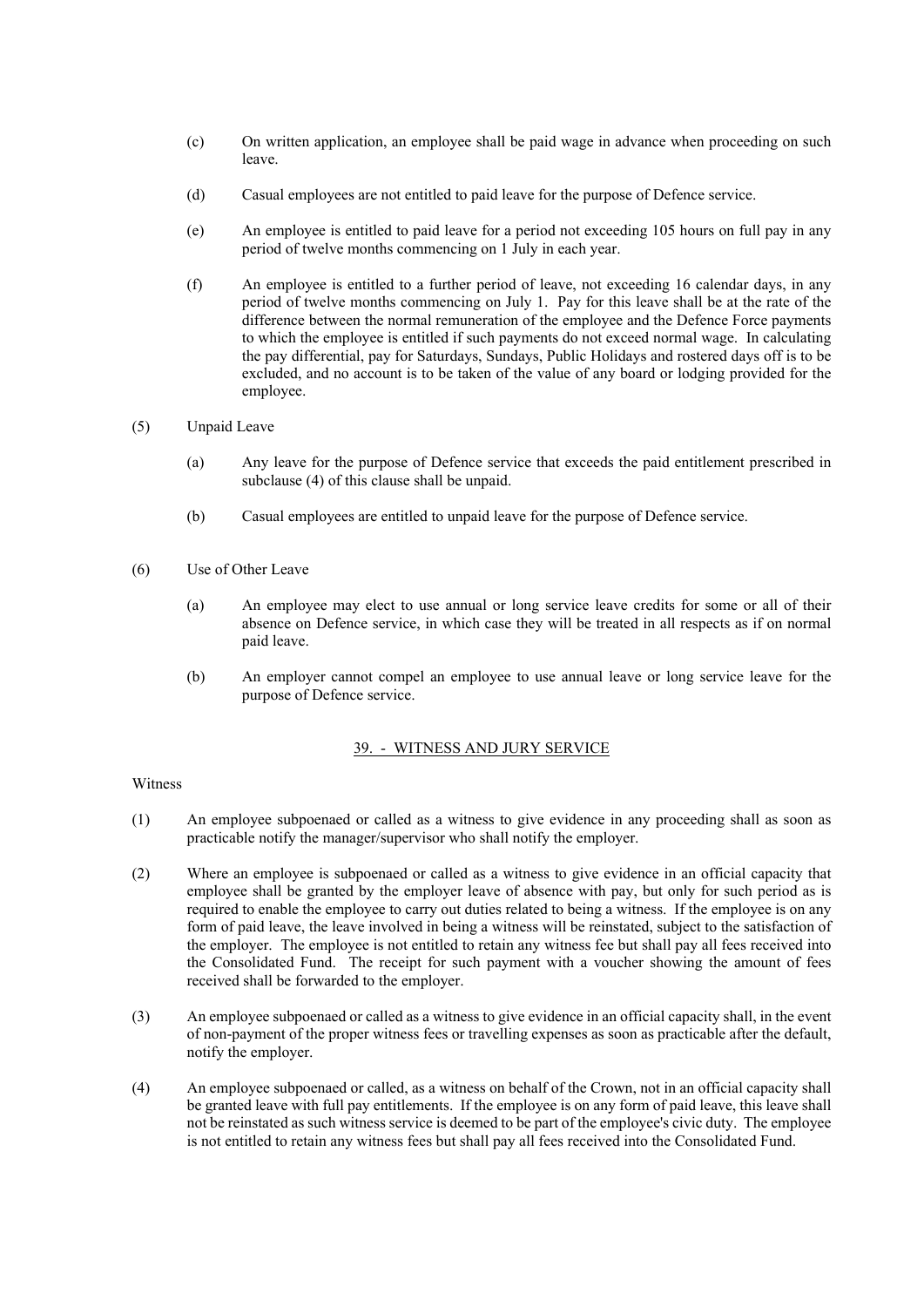(5) An employee subpoenaed or called as a witness under any other circumstances other than specified in subclauses (2) and (4) of this clause shall be granted leave of absence without pay except when the employee makes an application to clear accrued leave in accordance with Award provisions.

Jury

- (6) An employee required to serve on a jury shall as soon as practicable after being summoned to serve, notify the supervisor/manager who shall notify the employer.
- (7) An employee required to serve on a jury shall be granted by the employer leave of absence on full pay, but only for such period as is required to enable the employee to carry out duties as a juror.
- (8) An employee granted leave of absence on full pay as prescribed in subclause 7 of this clause is not entitled to retain any juror's fees but shall pay all fees received into the Consolidated Fund. The receipt for such payment shall be forwarded with a voucher showing the amount of juror's fees received to the employer.

#### 40. - DISTURBANCE ALLOWANCE

- (1) Where an employee is transferred and incurs expenses in the areas referred to in subclause (2) of this clause as a result of that transfer then the employee shall be granted a disturbance allowance and shall be reimbursed by the employer the actual expenditure incurred upon production of receipts or such other evidence as may be required.
- (2) The disturbance allowance shall include
	- (a) costs incurred for telephone installation at the employee's new residence provided that the cost of telephone installation shall be reimbursed only where a telephone was installed at the employee's former residence including Government owned accommodation;
	- (b) costs incurred with the connection or reconnection of services to the employee's household including Government owned accommodation for water, gas or electricity;
	- (c) costs incurred with the redirection of mail to the employee's new residence for a period of no more than three months.

#### 41. - MOTOR VEHICLE ALLOWANCE

(1) For the purposes of this clause the following expressions shall have the following meaning:

"A year" means 12 months commencing on the first day of July and ending on the thirtieth day of June next following.

"Metropolitan area" means that area within a radius of 50 kilometres from the Perth Railway Station.

"Southwest land division" means the South-west Division as defined by Schedule 1, *Land Administration Act 1997* (WA) excluding the area contained within the metropolitan area.

"Rest of the state" means that area south of 23.5 degrees south latitude, excluding the metropolitan area and the southwest land division.

"Term of employment" means a requirement made known to the employee at the time of applying for the position by way of publication in the advertisement for the position, written advice to the employee contained in the offer for the position or oral communication at interview by interviewing employee and such requirement is accepted by the employee either in writing or orally.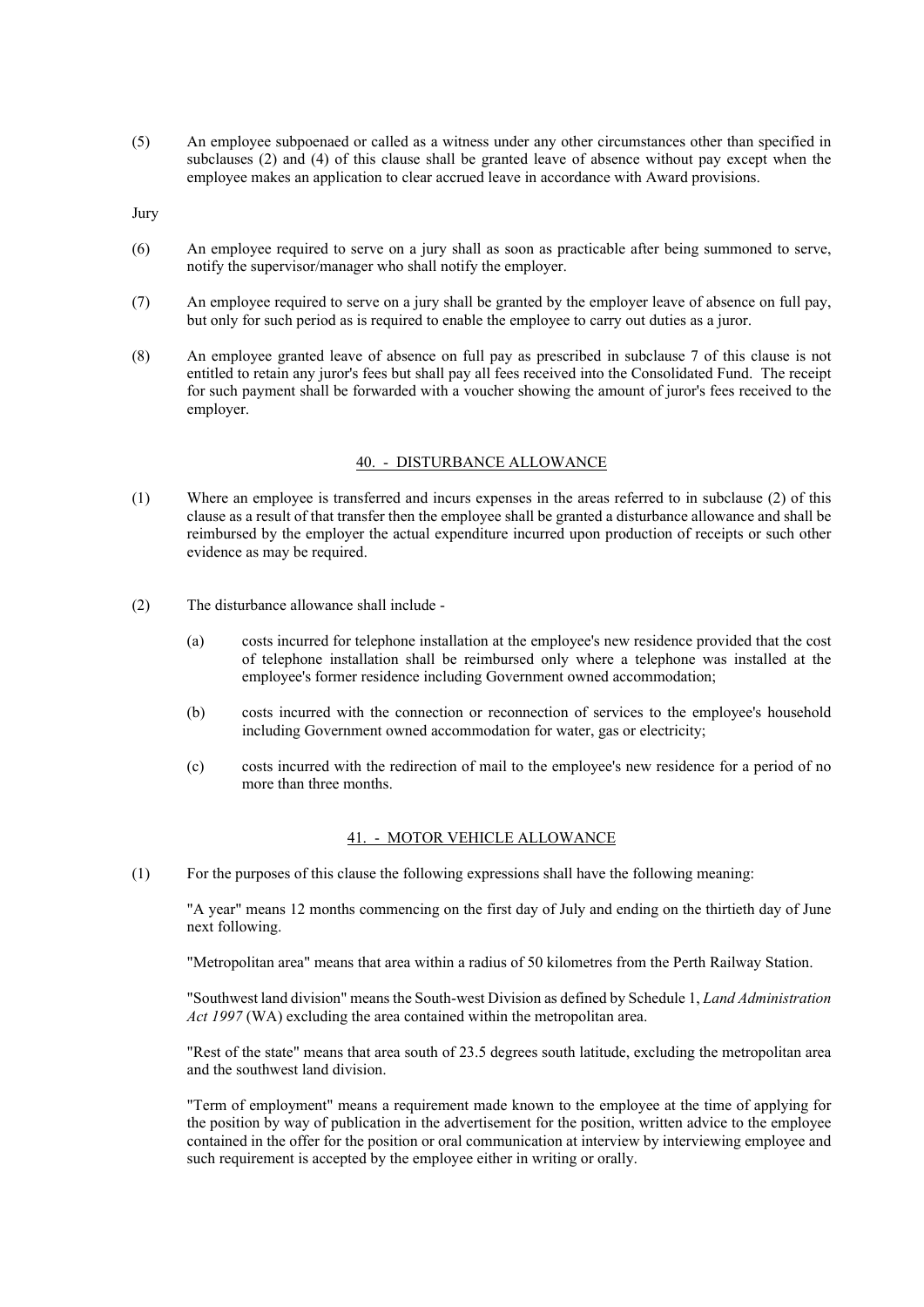"Qualifying service" shall include all service in positions where there is a requirement as a term of employment to supply and maintain a motor vehicle for use on official business but shall exclude all absences which affect entitlements as provided by this Award.

- (2) (a) An employee who is required to supply and maintain a motor vehicle for use when travelling on official business as a term of employment shall be reimbursed in accordance with the appropriate rates set out in Part I of Schedule C – Motor Vehicle Allowance of this Award for journeys travelled on official business and approved by the employer or an authorised employee.
	- (b) An employee who is reimbursed under the provisions of subclause (2)(a) of this clause will also be subject to the following conditions -
		- (i) for the purposes of subclause  $(2)(a)$  of this clause an employee shall be reimbursed with the appropriate rates set out in Part 1 of Schedule C – Motor Vehicle Allowance of this Award for the distance travelled from the employee's residence to the place of duty and for the return distance travelled from place of duty to residence except on a day where the employee travels direct from residence to headquarters and return and is not required to use the vehicle on official business during the day;
		- (ii) where an employee in the course of a journey travels through two or more separate areas, reimbursement shall be made at the appropriate rate applicable to each of the areas traversed as set out in Part 1 of Schedule C – Motor Vehicle Allowance of this Award;
		- (iii) where an employee does not travel in excess of 4000 kilometres in a year an allowance calculated by multiplying the appropriate rate per kilometre by the difference between the actual distance travelled and 4000 kilometres shall be paid to the employee provided that where the employee has less than 12 months' qualifying service in the year then the 4000 kilometre distance will be reduced on a pro rata basis and the allowance calculated accordingly;
		- (iv) where a part-time employee is eligible for a payment of an allowance under subclause  $(2)(b)(iii)$  of this clause such allowance shall be calculated on the proportion of total hours worked in that year by the employee to the annual standard hours had the employee been employed on a full-time basis for the year;
		- (v) an employee who is required to supply and maintain a motor vehicle for use on official business is excused from this obligation in the event of his or her vehicle being stolen, consumed by fire, or suffering a major and unforeseen mechanical breakdown or accident, in which case all entitlement to reimbursement ceases while the employee is unable to provide the motor vehicle or a replacement;
		- (vi) the employer may elect to waive the requirement that an employee supply and maintain a motor vehicle for use on official business, but three months' written notice of the intention so to do shall be given to the employee concerned.
- (3) (a) Subject to subclause (2) of this clause, an employee who is not normally required to supply and maintain a motor vehicle as a term of employment and who is required to relieve an employee required to supply and maintain a motor vehicle as a term of employment shall be reimbursed all expenses incurred in accordance with the appropriate rates set out in Part I of Schedule C– Motor Vehicle Allowance of this Award for all journeys travelled on official business and approved by the employer where the employee is required to use the vehicle on official business whilst carrying out the relief duty.
	- (b) For the purposes of paragraph (a) of this subclause an employee shall be reimbursed all expenses incurred in accordance with the appropriate rates set out in Part I of Schedule C – Motor Vehicle Allowance of this Award for the distance travelled from the employee's residence to place of duty and the return distance travelled from the place of duty to residence except on a day where the employee travels direct from residence to headquarters and return and is not required to use the vehicle on official business during the day.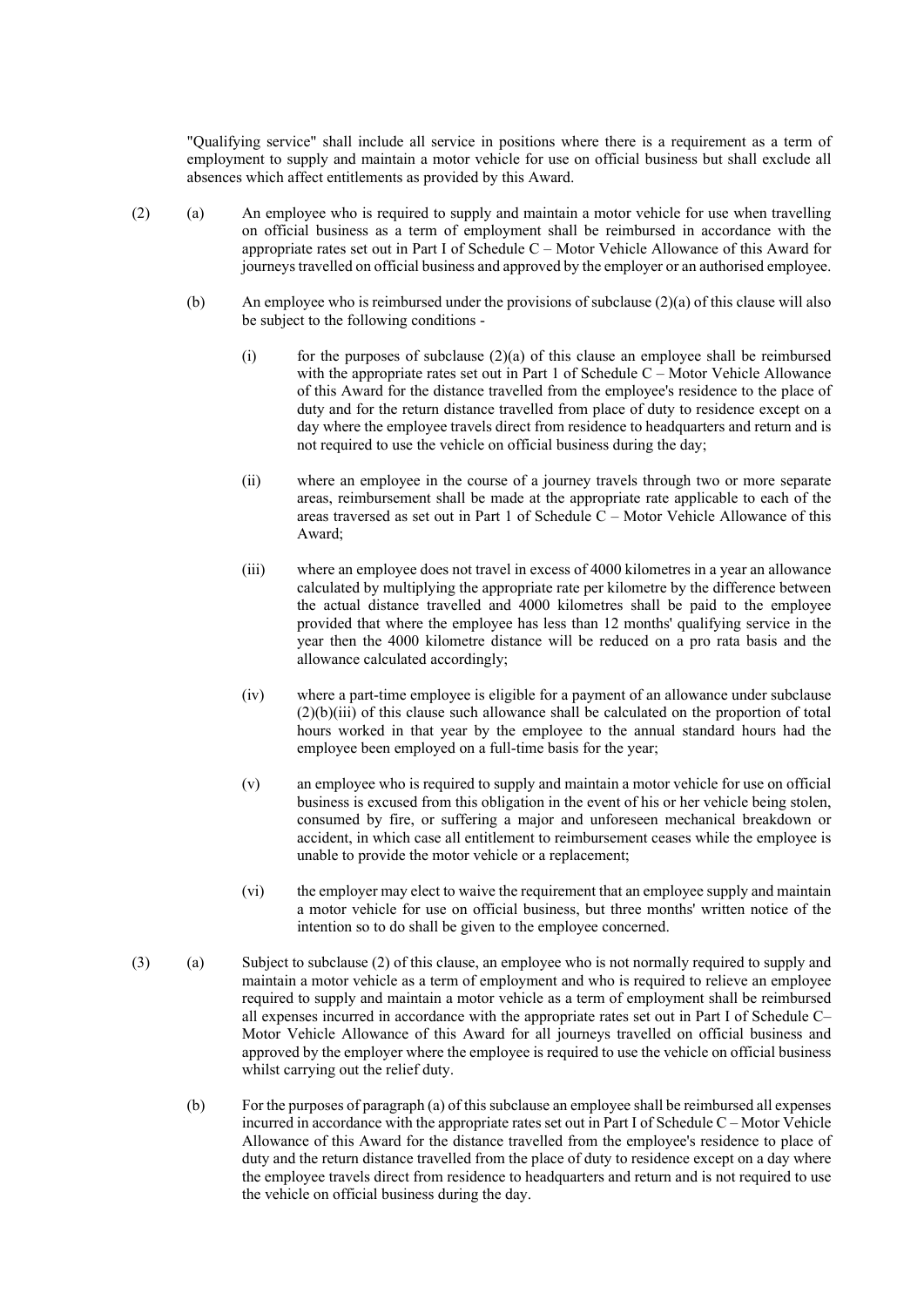- (c) Where an employee in the course of a journey travels through two or more separate areas, reimbursement shall be made at the appropriate rate applicable to each of the areas traversed as set out in Part I of Schedule C – Motor Vehicle Allowance of this Award.
- (d) For the purpose of this subclause the allowance prescribed in subclause  $(2)(b)(iii)$  and (iv) of this clause shall not apply.
- (4) (a) An employee who is not required to supply and maintain a motor vehicle for use when travelling on official business as a term of employment, but when requested by the employer voluntarily consents to use the vehicle shall for journeys travelled on official business approved by the employer be reimbursed all expenses incurred in accordance with the appropriate rates set out in Parts II and III of Schedule C – Motor Vehicle Allowance of this Award.
	- (b) For the purpose of paragraph (a) of this subclause an employee shall not be entitled to reimbursement for any expenses incurred in respect to the distance between the employee's residence and headquarters and the return distance from headquarters to residence.
	- (c) Where an employee in the course of a journey travels through two or more separate areas, reimbursement shall be made at the appropriate rate applicable to each of the areas traversed as set out in Part II of Schedule C – Motor Vehicle Allowance of this Award if applicable.
- (5) Allowance for towing employer's caravan or trailer.

In cases where employees are required to tow the employer's caravans on official business, the additional rate shall be 8.0 cents per kilometre. When the employer's trailers are towed on official business the additional rate shall be 4.0 cents per kilometre.

#### 42. - PROPERTY ALLOWANCE

(1) In this clause the following expressions shall have the following meanings:

"Agent" means a person carrying on business as an estate agent in a State or Territory of the Commonwealth, being, in a case where the law of that State or Territory provides for the registration or licensing of persons who carry on such a business, a person duly registered or licensed under that law.

"Dependant" in relation to an employee means:

- (a) spouse including de facto partner;
- (b) child/children; or
- (c) other dependant family;

who resides with the employee and who relies on the employee for support.

"Expenses" in relation to an employee means all costs incurred by the employee in the following areas -

- (a) legal fees paid to a solicitor, or in lieu thereof fees charged by a settlement agent, for professional costs incurred in respect of the sale or purchase, the maximum fee to be claimed shall be as set out in the Solicitors Cost Determination for non -contentious business matters made under section 275 of the *Legal Profession Act 2008* (WA);
- (b) disbursements duly paid to a solicitor or a settlement agent necessarily incurred in respect of the sale or purchase of the residence;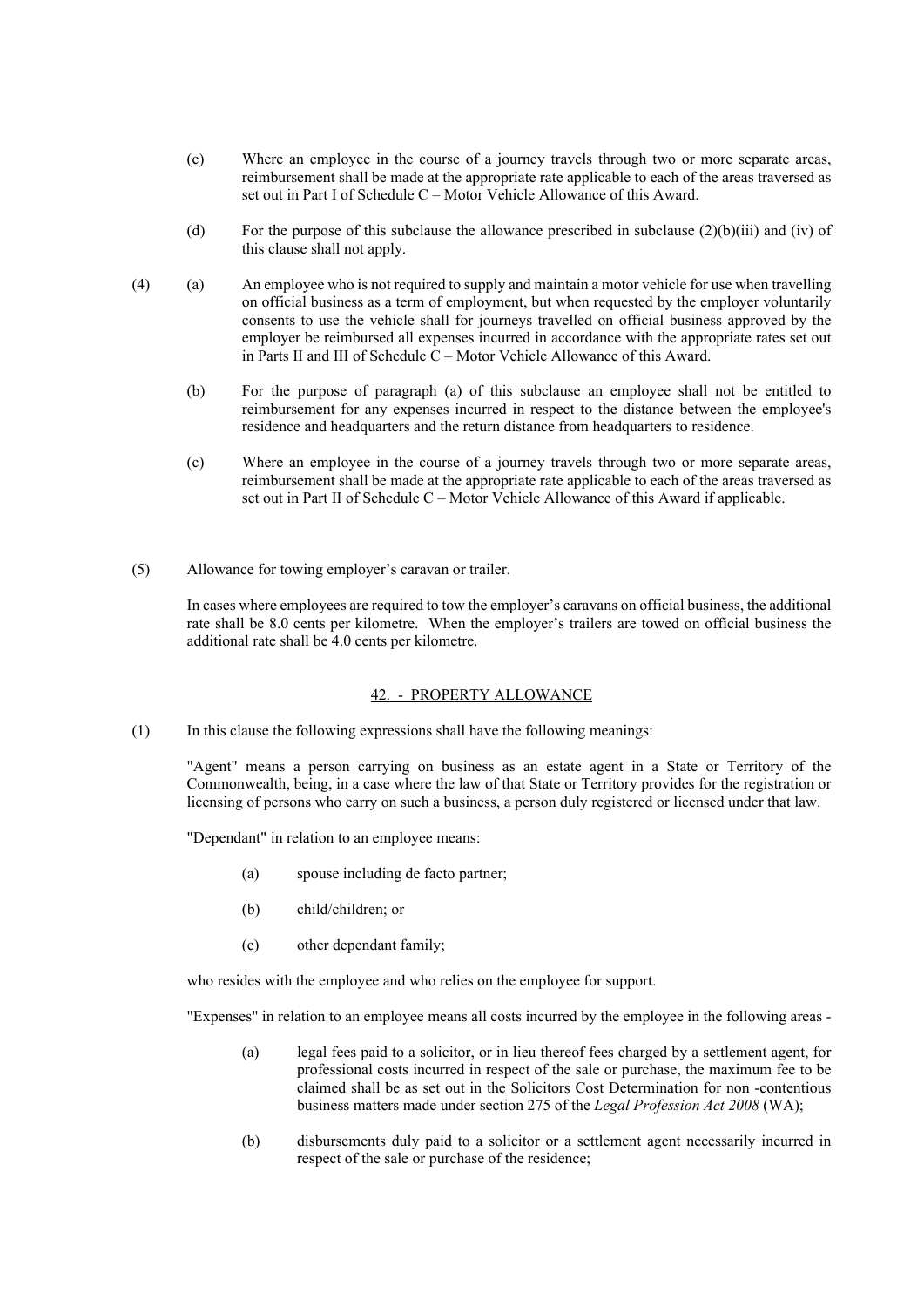- (c) real estate agent's commission in accordance with that fixed by the Real Estate and Business Agents Supervisory Board, acting under Section 61 of the *Real Estate and Business Agents Act 1978* (WA), duly paid to an agent for services rendered in the course of and incidental to the sale of the property, the maximum fee to be claimed shall be fifty percent (50%) as set out under Items 1 or 2 - Sales by Private Treaty or Items 1 or 2 - Sales by Auction of the Maximum Remuneration Notice;
- (d) stamp duty;
- (e) fees paid to the Registrar of Titles or to the employee performing duties of a like nature and for the same purpose in another State of the Commonwealth;
- (f) expenses relating to the execution or discharge of a first mortgage;
- (g) the amount of expenses reasonably incurred by the employee in advertising the residence for sale.

"Locality" in relation to an employee means -

- (a) within the metropolitan area, that area within a radius of 50 kilometres from the Perth City Railway Station, and
- (b) outside the metropolitan area, that area within a radius of 50 kilometres from an employee's headquarters when they are situated outside of the metropolitan area.

"Property" shall mean a "residence" as defined in this clause, including a block of land purchased for the purpose of erecting a residence thereon to the extent that it represents a normal urban block of land for the particular locality.

"Residence" includes any accommodation of a kind commonly known as a flat or a home unit that is, or is intended to be, a separate tenement, including dwelling/house, and the surrounding land, exclusive of any other commercial property, as would represent a normal urban block of land for the particular locality.

"Settlement agent" means a person carrying on business as settlement agent in a State or Territory of the Commonwealth, being, in a case where the law of that State or Territory provides for the registration or licensing of persons who carry on such a business, a person duly registered or licensed under that law.

"Transfer" or "Transferred" means a permanent transfer or permanently transferred.

- (2) When an employee is transferred from one locality to another in the public interest or in the ordinary course of promotion or transfer, or on account of illness due to causes over which the employee has no control, the employee shall be entitled to be paid a property allowance for reimbursement of expenses incurred -
	- (a) In the sale of a residence in the employee's former locality, which, at the date on which the employee received notice of transfer to a new locality -
		- (i) the employee owned and occupied; or
		- (ii) the employee was purchasing under a contract of sale providing for vacant possession; or
		- (iii) the employee was constructing for the employee's own permanent occupation, on completion of construction and
	- (b) In the purchase of residence or land for the purpose of erecting a residence thereon for the employee's own permanent occupation in the new locality.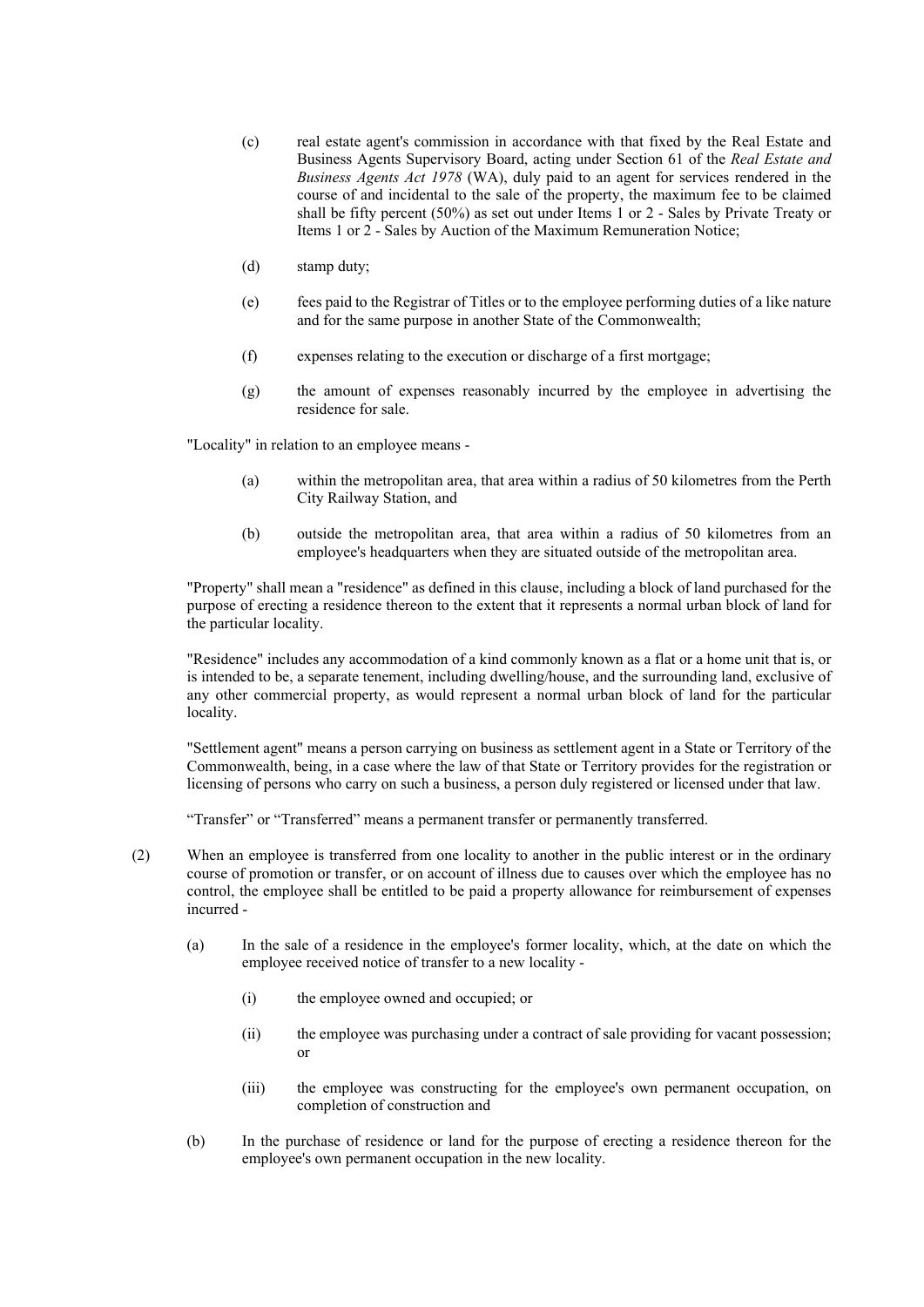- (3) An employee shall be reimbursed such following expenses as are incurred in relation to the sale of a residence:
	- (a) if the employee engaged an agent to sell the residence on the employee's behalf 50% of the amount of the commission paid to the agent in respect of the sale of the residence;
	- (b) if the employee engaged a solicitor to act in connection with the sale of the residence the amount of the professional costs and disbursements necessarily incurred and paid to the solicitor in respect of the sale of the residence;
	- (c) if the land on which the residence is created was subject to a first mortgage and that mortgage was discharged on the sale, then an employee shall, if, in a case where a solicitor acted for the mortgagee in respect of the discharge of the mortgage and the employee is required to pay the amount of the professional costs and disbursements necessarily incurred by the mortgagee in respect of the discharge of the mortgage - the amount so paid by the employee;
	- (d) if the employee did not engage an agent to sell the residence on the employee's behalf the amount of the expenses reasonably incurred by the employee in advertising the residence for sale.
- (4) An employee shall be reimbursed such following expenses as are incurred in relation to the purchase of a residence:-
	- (a) if the employee engaged a solicitor or settlement agent to act in connection with the purchase of the residence - the amount of the professional costs and disbursements necessarily incurred and paid to the solicitor or settlement agent in respect of the purchase of the residence;
	- (b) if the employee mortgaged the land on which the residence was erected in conjunction with the purchase of the residence, then an employee shall, if, in a case where a solicitor acted for the mortgagee and the employee is required to pay and has paid the amount of the professional costs and disbursements (including valuation fees but not a procuration fee payable in connection with the mortgage) necessarily incurred by the mortgagee in respect of the mortgage - the amount so paid by the employee;
	- (c) if the employee did not engage a solicitor or settlement agent to act for him/her in connection with the purchase or such a mortgage - the amount of the expenses reasonably incurred by the employee in connection with the purchase or the mortgage, as the case may be other than a procuration fee paid by the employee in connection with the mortgage.
- (5) An employee is not entitled to be paid a property allowance under subclause (2)(b) unless the employee is entitled to be paid a property allowance under subclause  $(2)(a)$ , provided that the employer may approve the payment of a property allowance under subclause (2)(b) to an employee who is not entitled to be paid a property allowance under subclause  $(2)(a)$  if the employer is satisfied that it was necessary for the employee to purchase a residence or land for the purpose of erecting a residence thereon in the new locality because of the employee's transfer from the former locality.
- (6) For the purpose of this clause it is immaterial that the ownership, sale or purchase carried out on behalf of an employee who owns solely, jointly or in common with:-
	- (a) the employee's spouse, or
	- (b) a dependant relative, or
	- (c) the employee's spouse and a dependant relative.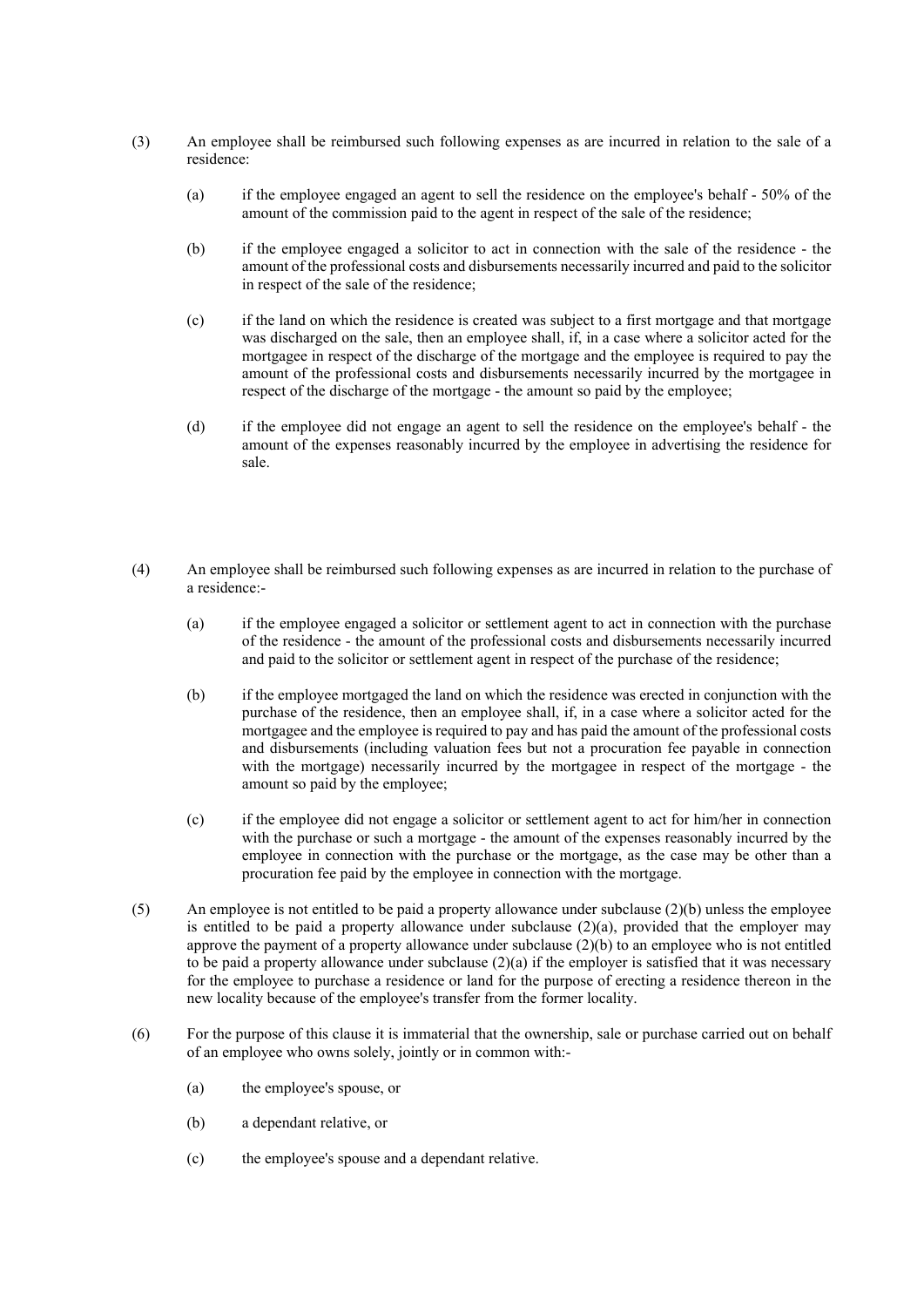- (7) Where an employee sells or purchases a residence jointly or in common with another person not being a person referred to in subclause (6) of this clause - the employee shall be paid only the proportion of the expenses for which the employee is responsible.
- (8) An application by an employee for a property allowance shall be accompanied by evidence of the payment by the employee of the expenses, being evidence that is satisfactory to the employer.
- (9) Notwithstanding the foregoing provisions, an employee is not entitled to the payment of a property allowance -
	- (a) in respect of a sale or purchase prescribed in subclause (1) of this clause which is effected
		- (i) more than 12 months after the date on which the employee took up duty in a new locality; or
		- (ii) after the date on which the employee received notification of the transfer back to the former locality;

provided that the employer may, in exceptional circumstances grant an extension of time for such period as is deemed reasonable.

- (b) Where the employee is transferred from one locality to another solely at the employee's own request or on account of misconduct.
- (10) Where there is a dispute or disagreement concerning
	- (a) the necessity to purchase a residence or land;
	- (b) the amount of the disbursements necessarily incurred and duly paid by the employee;
	- (c) the amount of expenses reasonably incurred by an employee when
		- (i) the employee did not engage an agent to sell the residence on behalf of the employee, or
		- (ii) the employee did not engage a solicitor or settlement agent to act in connection with the purchase or a mortgage, the matter shall be referred to the Public Service Arbitrator.

### 43. - PROTECTIVE CLOTHING ALLOWANCE

An employee engaged on work which requires the provision of protective clothing shall be:

- (a) provided with the requisite protective clothing, with the laundering costs for such protective clothing being at the expense of the employer; or
- (b) provided with an annual allowance, as agreed between the association and the employer, which shall incorporate the cost of purchase and laundry of the requisite protective clothing.

Provided that nothing contained in this clause shall affect the obligations of the employer to provide clothing pursuant to the *Occupational Safety and Health Act 1984* (WA)*.*

### 44. - RELIEVING ALLOWANCE

- (1) An employee who is required to take up duty away from headquarters on relief duty or to perform special duty, and necessarily resides temporarily away from the employee's usual place of residence, shall be reimbursed reasonable expenses on the following basis:-
	- (a) Where the employee is:-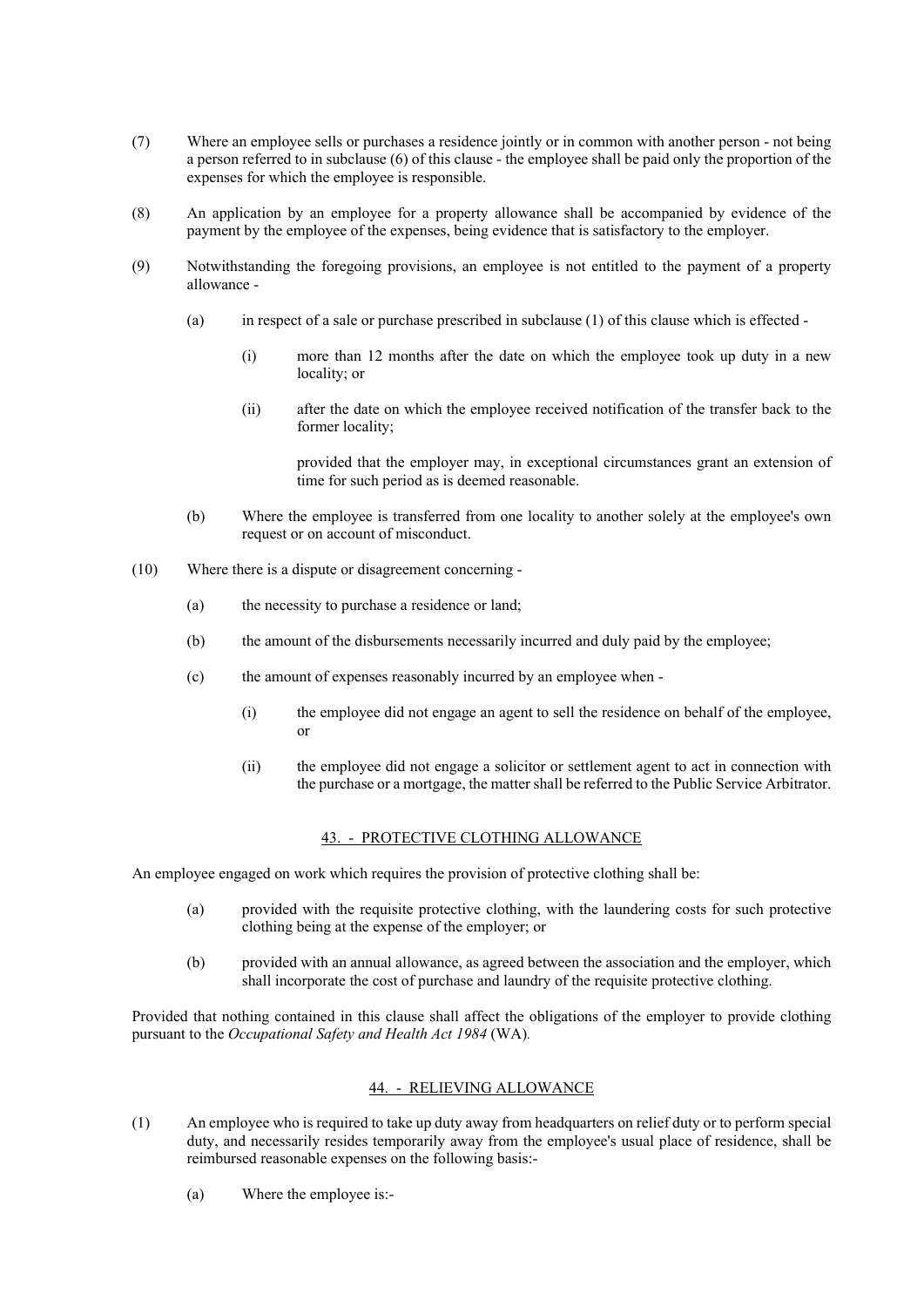- (i) supplied with accommodation and meals free of charge, or
- (ii) accommodated at a Government institution, hostel or similar establishment and supplied with meals, reimbursement shall be in accordance with the rates prescribed in Column A, Items 1, 2 or 3 of Schedule  $E -$  Travelling, Transfer and Relieving Allowance of this Award.
- (b) Where the employee is fully responsible for accommodation, meals and incidental expenses and hotel or motel accommodation is utilised:-
	- (i) For the first 42 days after arrival at the new locality reimbursement shall be in accordance with the rates prescribed in Column A, Items 4 to 8 of Schedule  $E -$ Travelling, Transfer and Relieving Allowance of this Award.
	- (ii) For periods in excess of 42 days after arrival in the new locality reimbursement shall be in accordance with the rates prescribed in Column B. Items 4 to 8 of Schedule  $E -$ Travelling, Transfer and Relieving Allowance of this Award for employees with dependants or Column C, Items 4 to 8 of Schedule E – Travelling, Transfer and Relieving Allowance of this Award for employees without dependants: Provided that the period of reimbursement under this subclause shall not exceed forty nine days without the approval of the employer.
- (c) Where the employee is fully responsible for accommodation, meals and incidental expenses and other than hotel or motel accommodation is utilised reimbursement shall be in accordance with the rates prescribed in Column A, Items 9, 10 or 11 of Schedule  $E - Travelling$ . Transfer and Relieving Allowance of this Award.
- (2) Reimbursement of expenses shall not be suspended should an employee become ill whilst on relief duty, provided leave for the period of such illness is approved in accordance with the provisions of Clause 25. - Sick Leave of this Award and the employee continues to incur accommodation, meal and incidental expenses.
- (3) When an employee, who is required to relieve or perform special duties in accordance with subclause (1) of this clause is authorised by the employer to travel to the new locality in the employee's own motor vehicle such employee shall be reimbursed for the return journey as follows:-
	- (a) An employee who is required to supply and maintain a motor vehicle as a term of employment for the period of relieving or special duties shall be reimbursed the appropriate rate prescribed by subclause (2) of Clause 41. - Motor Vehicle Allowance of this Award for the distance necessarily travelled.
	- (b) Where the employee will not be required to maintain a motor vehicle for the performance of the relieving or special duties reimbursement shall be on the basis of one half of the appropriate rate prescribed by subclause (4) of Clause 41. - Motor Vehicle Allowance of this Award. Provided that the maximum amount of reimbursement shall not exceed the cost of the fare by public conveyance which otherwise would be utilised for such return journey.
- (4) Where it can be shown by the production of receipts or other evidence that an allowance payable under this clause would be insufficient to meet reasonable additional costs incurred, an appropriate rate of reimbursement shall be determined by the employer.
- (5) The provisions of Clause 47. Travelling Allowance of this Award shall not operate concurrently with the provisions of this clause to permit an employee to be paid allowances in respect of both travelling and relieving expenses for the same period: Provided that where an employee is required to travel on official business which involves an overnight stay away from the employee's temporary headquarters the employer may extend the periods specified in paragraph (b) of subclause (1) of this clause by the time spent in travelling.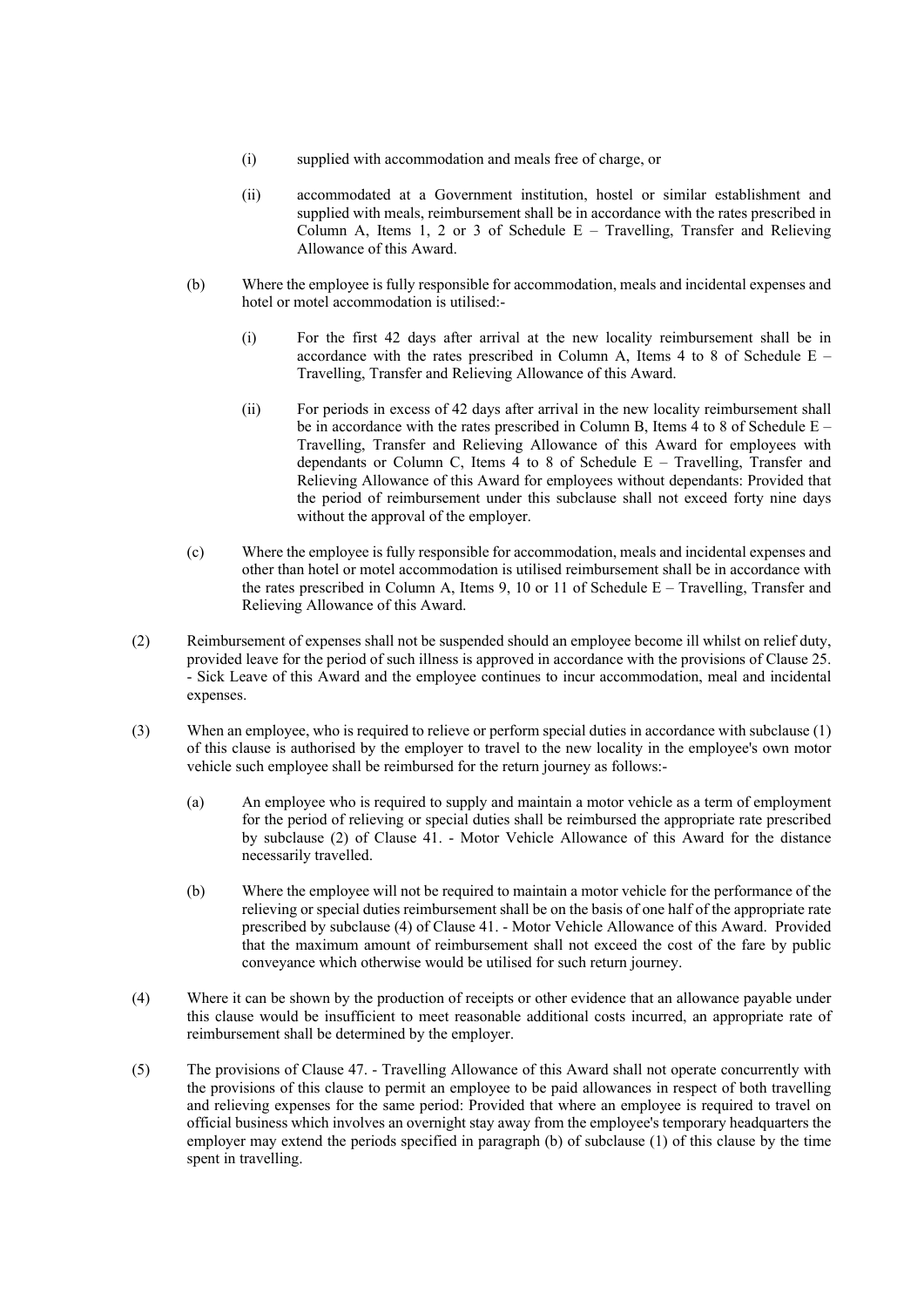(6) An employee who is directed to relieve another employee or to perform special duty away from the employee's usual headquarters and is not required to reside temporarily away from the employee's usual place of residence shall, if the employee is not in receipt of a higher duties or special allowance for such work, be reimbursed the amount of additional fares paid in travelling by public transport to and from the place of temporary duty.

### 45. - REMOVAL ALLOWANCE

- (1) When an employee is transferred in the public interest, or in the ordinary course of promotion or transfer, or on account of illness due to causes over which the employee has no control, the employee shall be reimbursed
	- (a) The actual reasonable cost of conveyance of the employee and dependants.
	- (b) The actual cost (including insurance) of the conveyance of an employee's household furniture effects and appliances up to a maximum volume of 45 cubic metres provided that a larger volume may be approved by the employer in special cases.
	- (c) An allowance of \$572.00 for accelerated depreciation and extra wear and tear on furniture, effects and appliances for each occasion that an employee is required to transport their furniture, effects and appliances provided that the employer is satisfied that the value of household furniture, effects and appliances moved by the employee is at least \$3,429.00.
	- (d) Reimbursement of reasonable expenses in kennelling and transporting of domestic pet or pets up to a maximum amount of \$184.00.

Pets are defined as dogs, cats, birds or other domestic animals kept by the employee or the employee's dependants for the purpose of household enjoyment.

Pets do not include domesticated livestock, native animals or equine animals.

- (2) An employee who is transferred solely at their own request or on account of misconduct must bear the whole cost of removal unless otherwise determined by the employer prior to removal.
- (3) An employee shall be reimbursed the full freight charges necessarily incurred in respect of the removal of the employee's motor vehicle. If authorised by the employer to travel to a new locality in the employee's own motor vehicle, reimbursement shall be as follows:
	- (a) Where the employee will be required to maintain a motor vehicle for use on official business at the new headquarters, reimbursement for the distance necessarily travelled shall be on the basis of the appropriate rate prescribed by clause 41(2) - Motor Vehicle Allowance.
	- (b) Where the employee will not be required to maintain a motor vehicle for use on official business at the new headquarters reimbursement for the distance necessarily travelled shall be on the basis of one half  $\binom{1}{2}$  of the appropriate rate prescribed by subclause clause 41(3) - Motor Vehicle Allowance.
	- (c) Where an employee or their dependants have more than one vehicle, and all the vehicles are to be relocated to the new residence, the cost of transporting or driving up to two vehicles shall be deemed to be part of the removal costs.
	- (d) Where only one vehicle is to be relocated to the new residence, the employee may choose to transport a trailer, boat or caravan in lieu of the second vehicle. The employee may be required to show evidence of ownership of the trailer, boat or caravan to be transported.
	- (e) If the employee tows the caravan, trailer or boat to the new residence, the additional rate per kilometre is to be 3.5 cents per kilometre for a caravan or boat and 2.0 cents per kilometre for a trailer.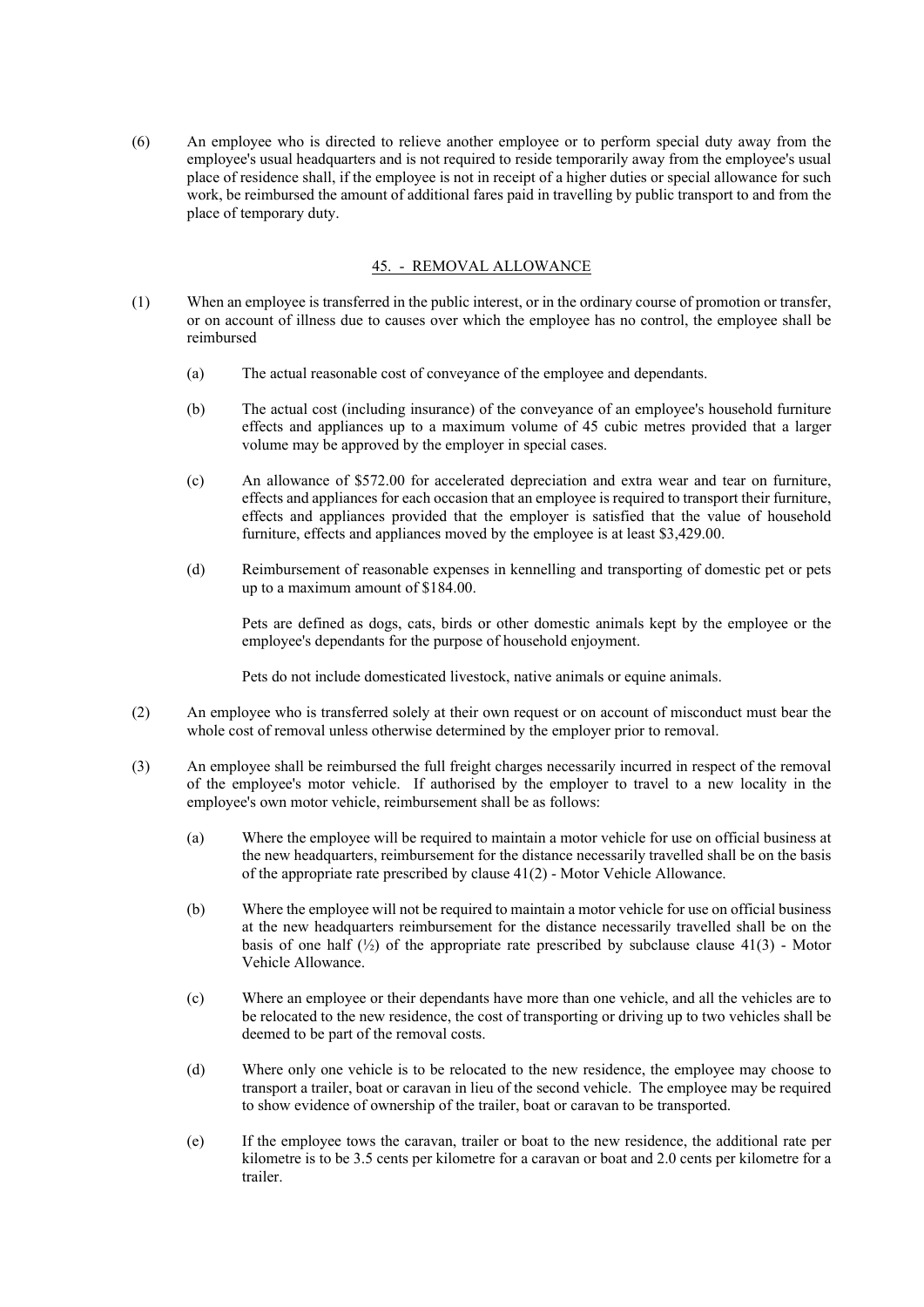- (4) The employee shall, before removal is undertaken obtain quotes from at least two carriers which shall be submitted to the employer, who may authorise the acceptance of the more suitable: Provided that payment for a volume amount beyond 45 cubic metres shall not occur without the prior written approval of the employer.
- (5) The employer may, in lieu of conveyance, authorise payment to compensate for any loss in any case where an employee, with prior approval of the employer, disposes of their household furniture effects and appliances instead of removing them to the new headquarters: Provided that such payments shall not exceed the sum which would have been paid if the employee's household furniture effects and appliances had been removed by the cheapest method of transport available and the volume was 45 cubic metres.
- (6) Where an employee is transferred to government owned or private rental accommodation, where furniture is provided, and as a consequence the employee is obliged to store furniture, the employee shall be reimbursed the actual cost of such storage up to a maximum allowance of \$1,065.00 per annum. Actual cost is deemed to include the premium for adequate insurance coverage for the value of the furniture stored. An allowance under this subclause shall not be paid for a period in excess of four years without the approval of the employer.
- (7) Receipts must be produced for all sums claimed.
- (8) New appointees to the public service shall be entitled to receive the benefits of this clause if they are required by the employer to participate in any training course prior to being posted to their respective positions in the service. This entitlement shall only be available to employees who have completed their training and who incur costs when moving to their first posting.
- (9) An employer may agree to provide removal assistance greater than specified in this award and if in that event that the employee to whom the benefit is granted elects to leave the position, on a permanent basis, within twelve months, the employer may require the employee to repay the additional removal assistance on a pro rata basis. Repayment can be deducted from any monies due to the employee.
- (10) For the purposes of clause 45(9), "elects to leave the position," means the employee freely chooses to leave the position in the ordinary course of promotion, transfer or resignation and this necessitates the employer obtaining a replacement employee.

### 46. - TRANSFER ALLOWANCE

- (1) Subject to subclauses (2) and (5) of this clause, an employee who is transferred to a new locality in the public interest, or in the ordinary course of promotion or transfer, or on account of illness due to causes over which the employee has no control, shall be paid at the rates prescribed in Column A, Items 4, 5 or 6 of Schedule E– Travelling, Transfer and Relieving Allowance of this Award for a period of 14 days after arrival at new headquarters within Western Australia or Column A, Items 7 and 8 of Schedule E - Travelling, Transfer and Relieving Allowance of this Award for a period of 21 days after arrival at new headquarters in another State of Australia. Provided that if an employee is required to travel on official business during the said periods, such period will be extended by the time spent in travelling. Under no circumstances, however, shall the provisions of this subclause operate concurrently with those of Clause 47- Travelling Allowance of this Award to permit an employee to be paid allowances in respect of both travelling and transfer expenses for the same period.
- (2) Prior to the payment of an allowance specified in subclause (1), the employer shall:
	- (a) require the employee to certify that permanent accommodation has not been arranged or is not available from the date of transfer. In the event that permanent accommodation is to be immediately available, no allowance is payable; and
	- (b) require the employee to advise the employer that should permanent accommodation be arranged or become available within the prescribed allowance periods, the employee shall refund a pro rata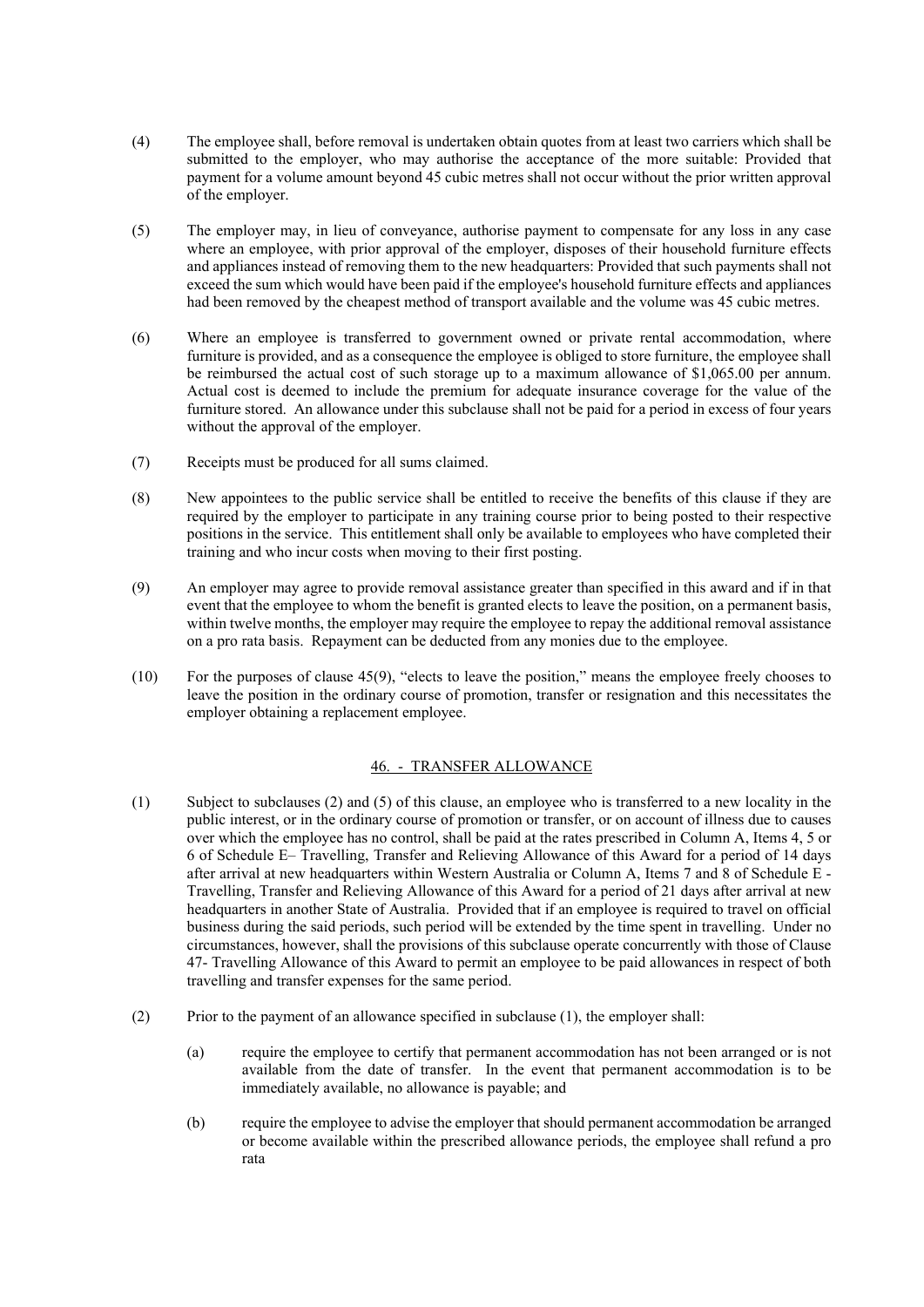amount of the allowance for that period the occupancy in permanent accommodation takes place prior to the completion of the prescribed allowance periods.

Provided also that should an occupancy date which falls within the specified allowance periods be notified to the employer prior to the employee's transfer, the payment of a pro rata amount of the allowance should be made in lieu of the full amount.

- (3) If an employee is unable to obtain reasonable accommodation for the transfer of the employee's home within the prescribed period referred to in subclause (1) of this clause and the employer is satisfied that the employee has taken all possible steps to secure reasonable accommodation, such employee shall, after the expiration of the prescribed period to be paid in accordance with the rates prescribed by Column B, Items  $4, 5, 6, 7$  or 8 of Schedule  $E -$  Travelling, Transfer and Relieving Allowance of this Award as the case may require, until such time as reasonable accommodation has been secured: Provided that the period of reimbursement under this subclause shall not exceed 77 days without approval of the employer.
- (4) When it can be shown by the production of receipts or other evidence that an allowance payable under this clause would be insufficient to meet reasonable additional costs incurred by an employee on transfer, an appropriate rate of reimbursement shall be determined by the employer.
- (5) An employee who is transferred to Government owned accommodation shall not be entitled to reimbursement under this clause: Provided that -
	- (a) where entry into the Government owned accommodation is delayed through circumstances beyond the employee's control an employee may, subject to the production of receipts, be reimbursed actual reasonable accommodation and meal expenses for the employee and dependants less a deduction for normal living expenses prescribed in Column A, Items 15 and 16 of Schedule E – Travelling, Transfer and Relieving Allowance of this Award; and provided that:-
	- (b) if any costs are incurred under subclause (2) of Clause 40. Disturbance Allowance of this Award they shall be reimbursed by the employer.

# 47. - TRAVELLING ALLOWANCE

An employee who travels on official business shall be reimbursed reasonable expenses on the following basis:

- (1) When a trip necessitates an overnight stay away from headquarters and the employee:
	- (a) is supplied with accommodation and meals free of charge; or
	- (b) attends a course, conference, etc., where the fee paid includes accommodation and meals; or
	- (c) travels by rail and is provided with a sleeping berth and meals; or
	- (d) is accommodated at a Government institution, hostel or similar establishment and supplied with meals;

reimbursement shall be in accordance with the rates prescribed in Column A, Items 1, 2 or 3 of Schedule E - Travelling, Transfer and Relieving Allowance of this Award.

- (2) When a trip necessitates an overnight stay away from the employee's headquarters and the employee is fully responsible for the provision of accommodation, meals and incidental expenses:
	- (a) where hotel or motel accommodation is utilised reimbursement shall be in accordance with the rates prescribed in Column A, Items 4 to 8 of Schedule E - Travelling, Transfer and Relieving Allowance of this Award;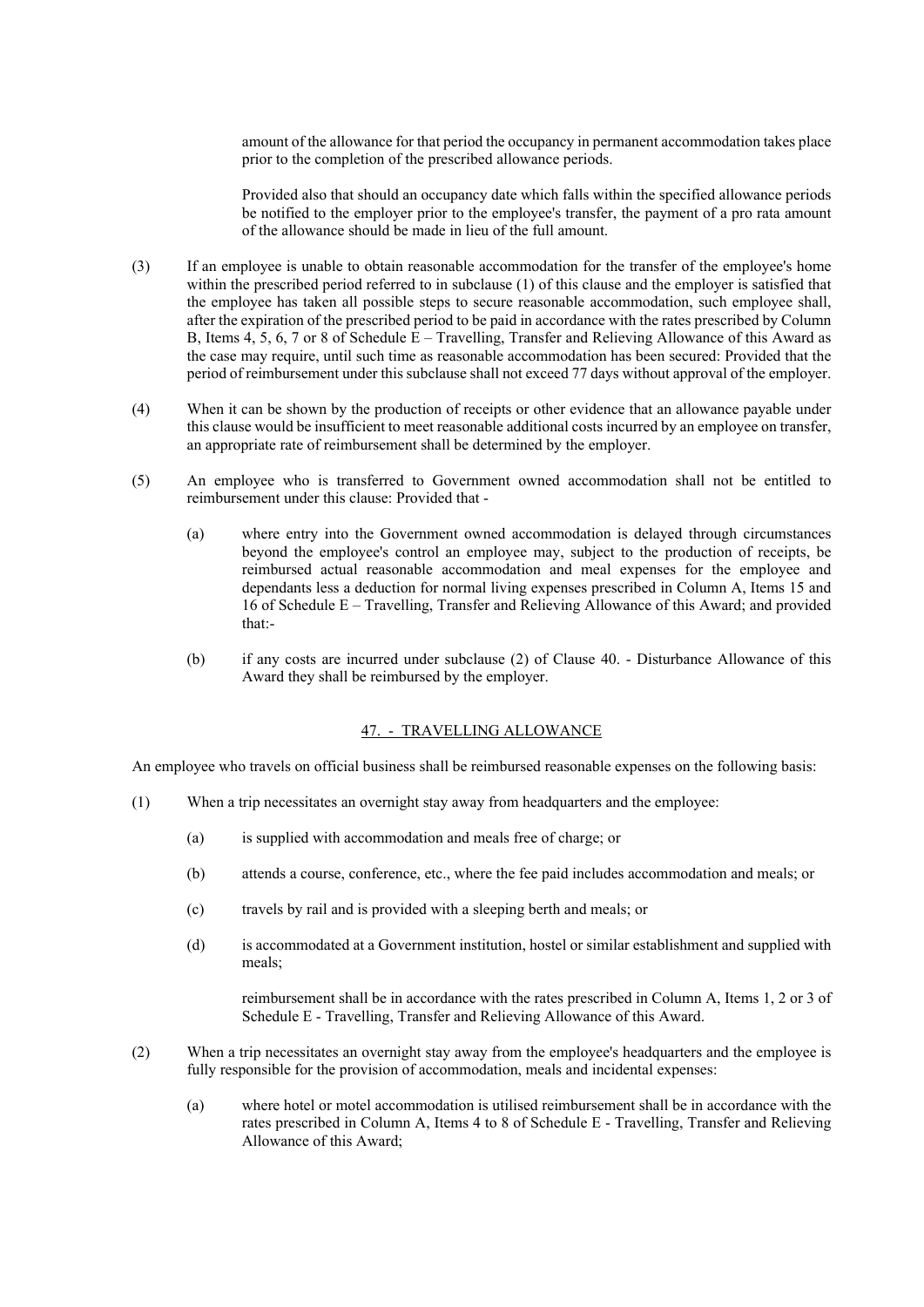- (b) where other than hotel or motel accommodation is utilised reimbursement shall be in accordance with rates prescribed in Column A, Items 9, 10 or 11 of Schedule E – Travelling, Transfer and Relieving Allowance of this Award.
- (3) When a trip necessitates an overnight stay away from headquarters and accommodation only is provided at no charge to the employee, reimbursement shall be made in accordance with the rates prescribed in Column A, Items 1, 2 or 3 and Items 12, 13 or 14 of Schedule  $E - Travelling$ . Transfer and Relieving Allowance of this Award subject to the employees' certification that each meal claimed was actually purchased.
- (4) To calculate reimbursement under subclauses (1) and (2) for a part of a day, the following formula shall apply-
	- (a) If departure from headquarters is:

before 8.00am - 100% of the daily rate.

8.00am or later but prior to 1.00pm - 90% of the daily rate.

1.00pm or later but prior to 6.00pm - 75% of the daily rate.

6.00pm or later - 50% of the daily rate.

(b) If arrival back at headquarters is:

8.00am or later but prior to 1.00pm - 10% of the daily rate.

1.00pm or later but prior to 6.00pm - 25% of the daily rate.

6.00pm or later but prior to 11.00pm - 50% of the daily rate.

11.00pm or later - 100% of the daily rate.

- (5) When an employee travels to a place outside a radius of 50 kilometres measured from the employee's headquarters, and the trip does not involve an overnight stay away from headquarters, reimbursement for all meals claimed shall be at the rates set out in Column A, Items 12 or 13 of Schedule  $E - Travelling$ , Transfer and Relieving Allowance of this Award subject to the employee's certification that each meal claimed was actually purchased. Provided that when an employee departs from headquarters before 8.00am and does not arrive back at headquarters until after 11.00pm on the same day reimbursement shall be at the appropriate rate prescribed in Column A, Items 4 to 8 of Schedule E – Travelling, Transfer and Relieving Allowance of this Award.
- (6) When it can be shown to the satisfaction of the employer by the production of receipts that reimbursement in accordance with Schedule E – Travelling, Transfer and Relieving Allowance of this Award does not cover an employee's reasonable expenses for a whole trip the employee shall be reimbursed the excess expenditure.
- (7) In addition to the rates contained in Schedule E Travelling, Transfer and Relieving Allowance of this Award an employee shall be reimbursed reasonable incidental expenses such as train, bus and taxi fares, official telephone calls, laundry and dry cleaning expenses, on production of receipts.
- (8) If, on account of lack of suitable transport facilities, an employee necessarily engages reasonable accommodation for the night prior to commencing travelling on early morning transport the employee shall be reimbursed the actual cost of such accommodation.
- (9) Reimbursement of expenses shall not be suspended should an employee become ill whilst travelling, provided leave for the period of such illness is approved in accordance with the provisions of this Award and the employee continues to incur accommodation, meal and incidental expenses.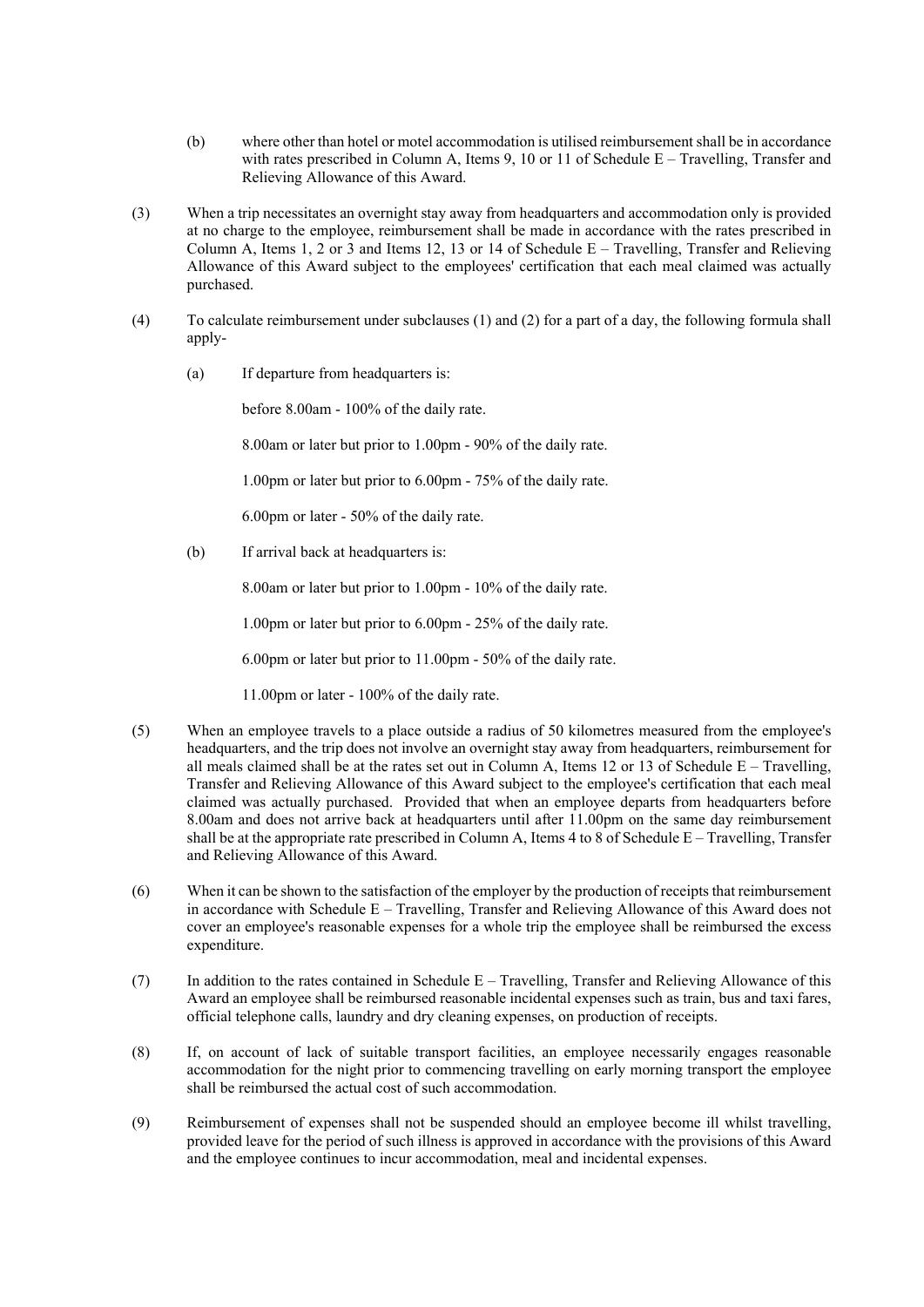- (10) Reimbursement claims for travelling in excess of 14 days in one month shall not be passed for payment by a certifying employee unless the employer has endorsed the account.
- (11) An employee who is relieving at or temporarily transferred to any place within a radius of 50 kilometres measured from the employees headquarters shall not be reimbursed the cost of midday meals purchased, but an employee travelling on duty within that area which requires absence from the employees headquarters over the usual midday meal period shall be paid at the rate prescribed by Item 17 of Schedule E - Travelling, Transfer and Relieving Allowance of this Award for each meal necessarily purchased, provided that:
	- (a) such travelling is not a normal feature in the performance of the employee's duties;
	- (b) such travelling is not within the suburb in which the employee resides; and
	- (c) total reimbursement under this subclause for any pay period shall not exceed the amount prescribed by Item 18 of Schedule  $E - Tr$ avelling, Transfer and Relieving Allowance of this Award.

#### 48. - WEEKEND ABSENCE FROM RESIDENCE

- (1) An employee who is temporarily absent from normal headquarters on relieving duty or travelling on official business outside a radius of 320 kilometres measured from normal headquarters, and is necessarily absent from his or her residence and separated from dependants, shall be granted an additional day's leave for every group of three consecutive weekends so absent provided that each weekend shall be counted as a member of only one group. Provided that:
	- (a) the relief duty or travelling on official business is within Australia and the employee is not directed to work on the weekend by the employer;
	- (b) an additional day's leave shall not be allowed if the employer has approved the employee's family accompanying the employee during the period of relief or travelling;
	- (c) additional leave under this subclause shall be commenced within one month of the period of relief duty or travelling being completed unless the employer approves otherwise;
	- (d) the annual leave loading provided by subclause (12) of Clause 22. Annual Leave of this Award shall not apply to any leave entitlement under this clause.
- (2) An employee who is temporarily absent from normal headquarters on relieving duty or travelling on official business outside a radius of 320 and up to 400 kilometres measured from normal headquarters, may elect to have the benefit of concessions provided by subclause (3) of this clause in lieu of those provided by subclause (1). Kalgoorlie, Albany and Geraldton shall be regarded as being within a radius of 400 kilometres for the purposes of this subclause in the case of an employee resident in the metropolitan area.
- (3) An employee who is temporarily absent from normal headquarters on relieving duty or travelling on official business within a radius of 320 kilometres measured from normal headquarters, and such relief duty or travel would normally necessitate the employee being absent from the employee's residence for a weekend, shall be allowed to return to the residence for the weekend. Provided that:
	- (a) an employee who is directed to work on a weekend by the employer shall not be entitled to the concessions provided by this subclause;
	- (b) all travelling to and from the employee's residence shall be undertaken outside of the hours of duty prescribed by Clause 19. - Hours of this Award;
	- (c) an employee, who has obtained the approval of the employer for the family to accompany the employee during the period of relief or travelling shall not be entitled to the concessions provided by this subclause;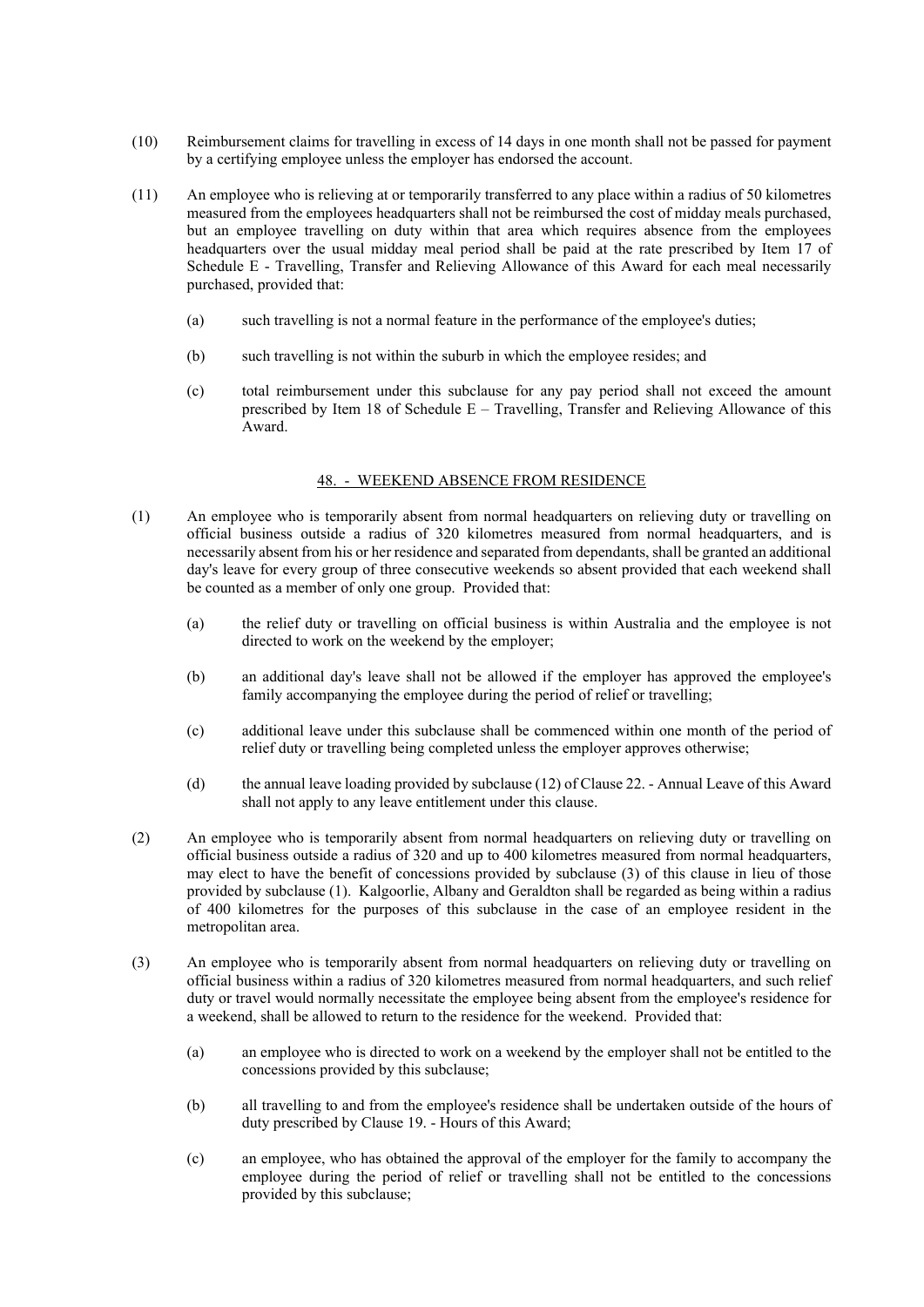- (d) when an employee is authorised by the employer to use the employee's own motor vehicle to travel to the locality where the relief duty is being performed or when travelling on official business the employee shall be reimbursed on the basis of one half of the appropriate rate prescribed by subclause (4) of Clause 41. - Motor Vehicle Allowance of this Award, for the journey to the employee's residence for the weekend and the return to the place of relief duty. Provided that the maximum amount of reimbursement shall not exceed the cost of the rail or bus fare by public conveyance which otherwise would be utilised for such journey and payment shall be made only to the owner of such vehicle;
- (e) when an employee has been authorised by the employer to use the employer's motor vehicle in connection with the relief duty or travelling on official business, the employee shall be allowed to use that vehicle for the purpose of returning to the employee's residence for the weekend;
- (f) an employee who does not use a private motor vehicle or the employer's motor vehicle as provided by paragraphs (d) and (e) of this subclause, shall be reimbursed the cost of the fare by public conveyance by road or rail for the journey, to and from the employee's residence for the weekend;
- (g) an employee who does not make use of the provisions of this subclause shall be paid travelling allowance or relieving allowance as the case may require in accordance with the provisions of Clause 47. - Travelling Allowance of this Award or Clause 44. - Relieving Allowance of this Award;
- (h) employees who return to their residence for the weekend in accordance with the provisions of this subclause shall not be entitled to the reimbursement of any expenses allowed by Clause 44. - Relieving Allowance and Clause 47. - Travelling Allowance of this Award during the period from the time when the employee returns to the employee's other residence to the time of departing from such residence to travel to resume duty at the place away from the residence.

# 49. - PRESERVATION OF RIGHTS

As a result of this Award, nothing herein contained shall in itself operate so as to detrimentally alter the conditions of employment or wage that is the minimum prescribed in this Award or any benefit superior to any contained herein.

### 50. - KEEPING OF AND ACCESS TO EMPLOYMENT RECORDS

Employers must ensure that the keeping of employment records and access to employment records of employees is in accordance with *Industrial Relations Act 1979* (WA) Part II *Division 2F Keeping of and access to employment records*. If the employer maintains a personal or other file on an employee subject to the employer's convenience, the employee shall be entitled to examine all material maintained on that file.

# 51. - NOTIFICATION OF CHANGE

- (1) (a) Where an employer has made a definite decision to introduce major changes in production, programme, organisation, structure or technology that are likely to have significant effects on employees, the employer shall notify the employees who may be affected by the proposed changes and the Association.
	- (b) For the purpose of this clause "significant effects" include termination of employment; major changes in the composition, operation or size of the employer's workforce or in the skills required; elimination or diminution of job opportunities, promotion opportunities or job tenure; the alteration of hours of work; the need for retraining or transfer of employees to other work or locations and restructuring of jobs.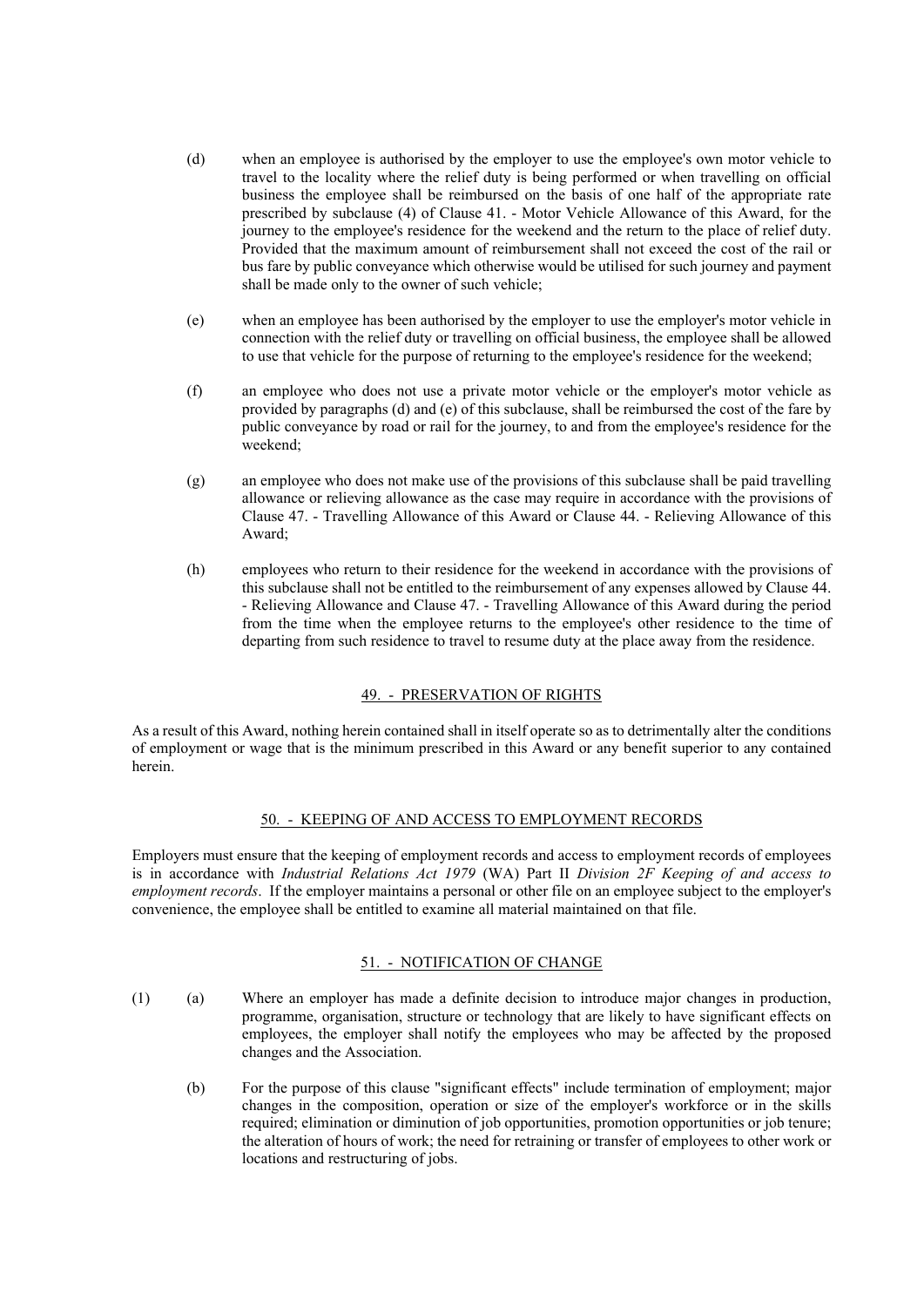Provided that where this Award or any other Award or Agreement makes provision for alteration of any of the matters referred to in this clause an alteration shall be deemed not to have significant effect.

- (2) (a) The employer shall discuss with the employees affected and the Association, inter alia, the introduction of the changes referred to in subclause (1) of this clause, the effects the changes are likely to have on employees, measures to avert or mitigate the adverse effects of such changes on employees and shall give prompt consideration to matters raised by the employees and/or the Association in relation to the changes.
	- (b) The discussion shall commence as early as practicable after a firm decision has been made by the employer to make the changes referred to in subclause (1) of this clause, unless by prior arrangement, the Association is represented on the body formulating recommendations for change to be considered by the employer.
	- (c) For the purposes of such discussion an employer shall provide to the employees concerned and the Association all relevant information about the changes including the nature of the changes proposed, the expected effects of the changes on employees and any other matters likely to affect employees. Provided that any employer shall not be required to disclose confidential information, the disclosure of which would be inimical to the employer's interest.

### 52. - RIGHT OF ENTRY AND INSPECTION BY AUTHORISED REPRESENTATIVES

The parties shall act consistently with the terms of the Division 2 G - Right of Entry and *Inspection by Authorised Representatives* - of the *Industrial Relations Act 1979* (WA).

An authorised representative shall on notification to the employer have the right to enter any premises where relevant employees covered by this award work during working hours, including meal breaks, for the purpose of holding discussions at the premises with relevant employees covered by the award who wish to participate in those discussions, the legitimate business of the Association or for the purpose of investigating complaints concerning the application of this Award, but shall in no way unduly interfere with the work of employees.

#### 53. - COPIES OF AWARD

Every employee shall be entitled to have access to a copy of this Award. Sufficient copies shall be made available by the employer for this purpose and shall be located in each of the employer's premises.

#### 54. - ACCESS TO INFORMATON AND RESOURCES

- (1) The parties recognise that information technology resources have major implications for industrial and human resource functions within the workplace.
- (2) The employer recognises the need to provide appropriate information to all employees, so it is accessible in the workplace in either electronic or hard copy format.
- (3) Where the employer utilises information technology as the means of communicating to employees, the employer must ensure that where employees do not have access to technology, then alternative methods of providing this information will be used.
- (4) The information includes, but is not limited to policies and practice guidelines, human resource manuals, awards and agreements, internal agency news bulletins and updates and job opportunities.

## 55. - ESTABLISHMENT OF CONSULTATIVE MECHANISMS

The parties to this Award are required to establish a consultative mechanism/s and procedures appropriate to their size, structure and needs, for consultation and negotiation on matters affecting the efficiency and productivity of the Dental Health Service.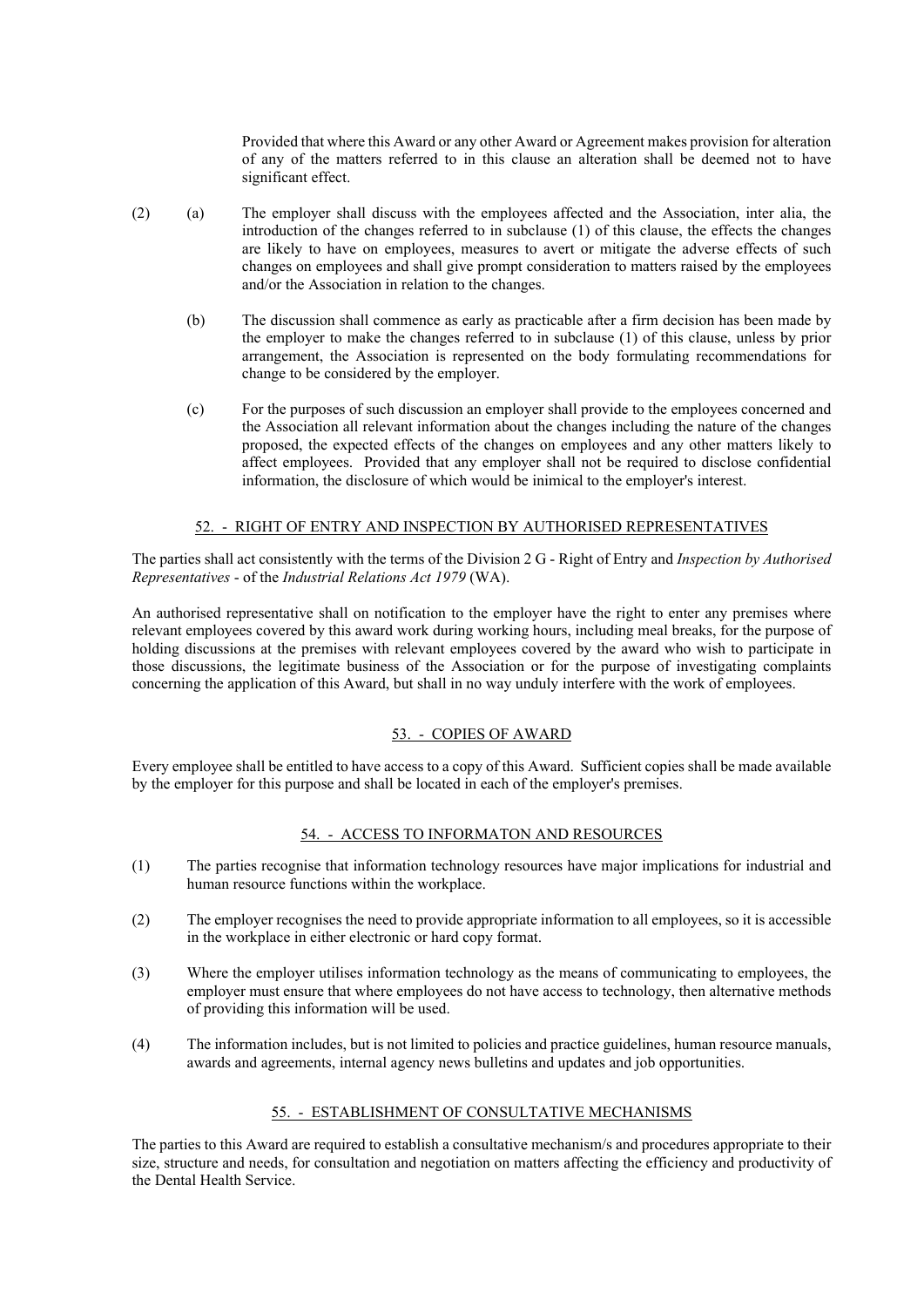### 56. – DISPUTE SETTLEMENT PROCEDURE

- (1) Any questions, difficulties or disputes arising under this Award of employees bound by the award shall be dealt with in accordance with this clause.
- (2) The employee/s and the manager with whom the dispute has arisen shall discuss the matter and attempt to find a satisfactory solution, within three (3) working days.
- (3) If the dispute cannot be resolved at this level, the matter shall be referred to and be discussed with the relevant manager's supervisor and an attempt made to find a satisfactory solution, within a further three (3) working days.
- (4) If the dispute is still not resolved, it may be referred by the employee/s or Association representative to the employer or his or her nominee.
- (5) Where the dispute cannot be resolved with five (5) working days of the Association representatives' referral of the dispute to the employer or his or her nominee, either party may refer the matter to the Western Australian Industrial Relations Commission.
- (6) The period for resolving a dispute may be extended by agreement between the parties.
- (7) At all stages of the procedure the employee may be accompanied by an Association representative.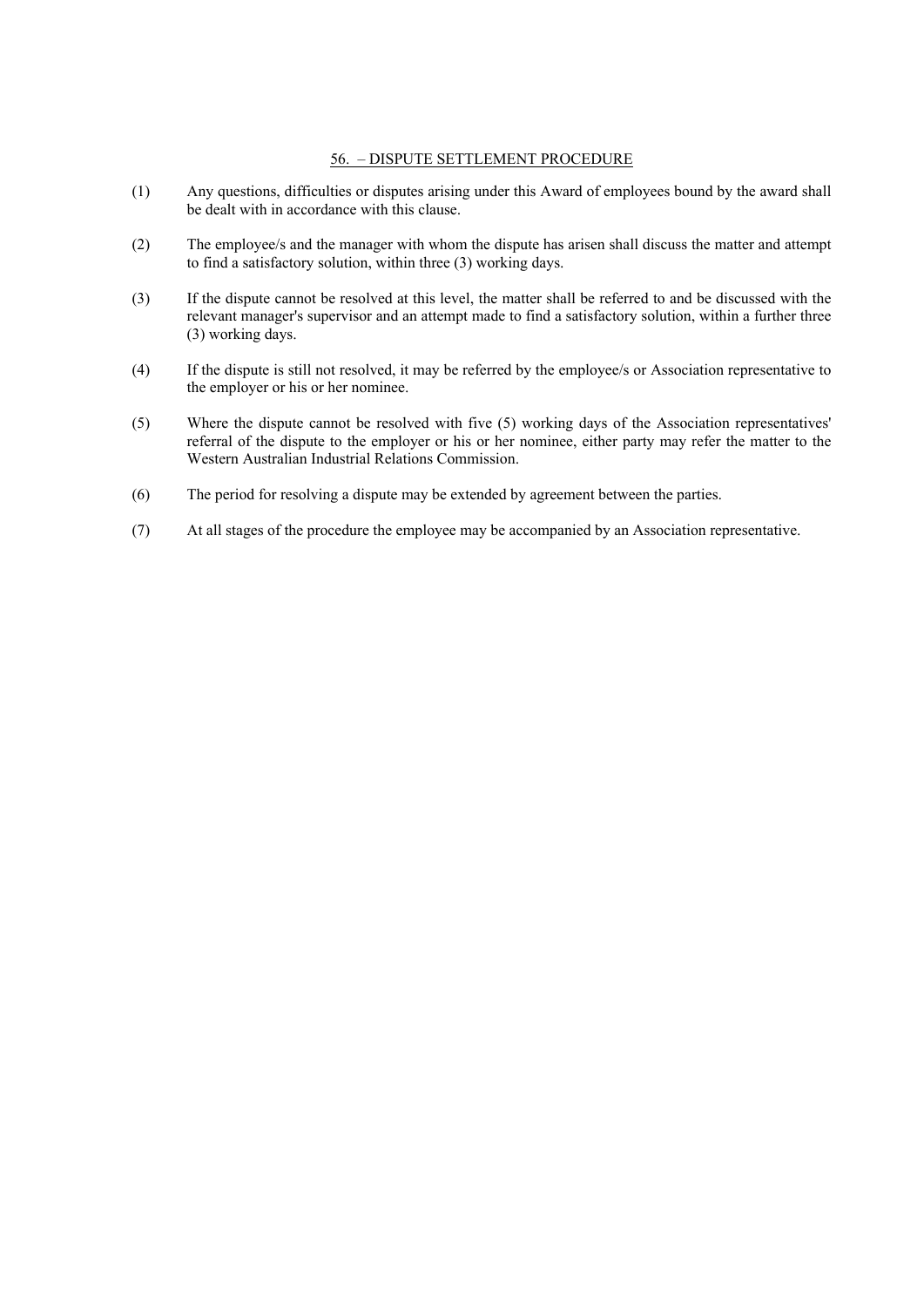# SCHEDULE A – RESPONDENT EMPLOYER

The Employer party to and bound by this Award is the North Metropolitan Health Service.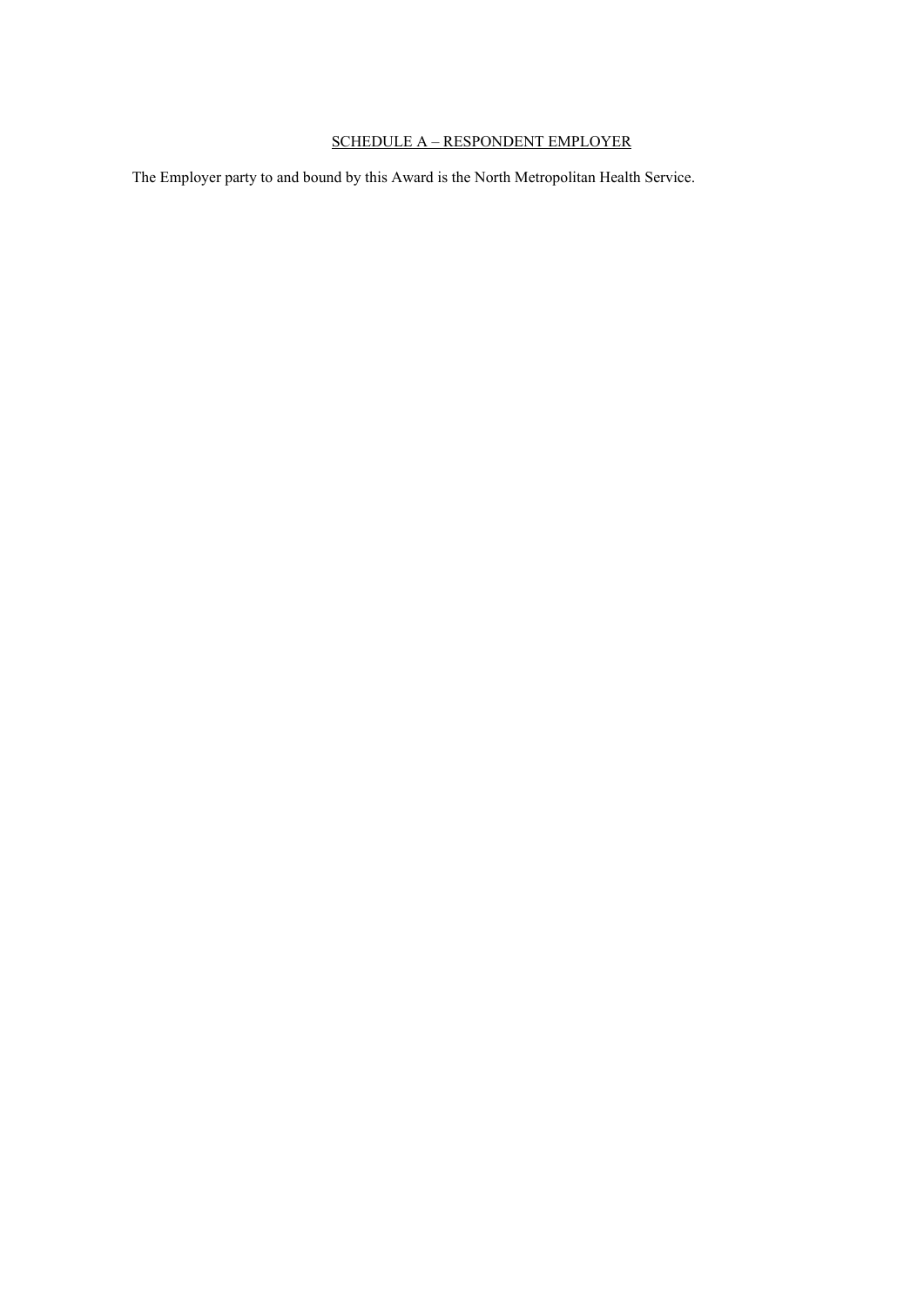| <b>SCHEDULE B</b><br>ר.⊣ז<br>u. |
|---------------------------------|
|---------------------------------|

| $\left(1\right)$<br>The weekly wage applicable to employees covered by this Award. |              |
|------------------------------------------------------------------------------------|--------------|
|                                                                                    | Registration |
|                                                                                    |              |
| Apprentice Dental Technician Year 1                                                | 391.70       |
| Apprentice Dental Technician Year 2                                                | 512.90       |
| Apprentice Dental Technician Year 3                                                | 699.40       |
| Apprentice Dental Technician Year 4                                                | 820.60       |
|                                                                                    |              |
| Adult Apprentice Dental Technician (21 years and over) Years 1, 2 and<br>3         | 699.40       |
| Adult Apprentice Dental Technician (21 years and over) Year 4                      | 820.60       |
|                                                                                    |              |
| Dental Technician Year 1                                                           | 932.50       |
| Dental Technician Year 2                                                           | 948.80       |
| Dental Technician Year 3                                                           | 965.70       |
| Dental Technician Year 4                                                           | 983.70       |
|                                                                                    |              |
| Dental Technician Advanced Level 1 Year 1                                          | 957.40       |
| Dental Technician Advanced Level 1 Year 2                                          | 972.60       |
| Dental Technician Advanced Level 1 Year 3                                          | 988.60       |
| Dental Technician Advanced Level 1 Year 4                                          | 1014.00      |
|                                                                                    |              |
| Dental Technician Advanced Level 2 Year 1                                          | 983.40       |
| Dental Technician Advanced Level 2 Year 2                                          | 1001.70      |
| Dental Technician Advanced Level 2 Year 3                                          | 1021.50      |
| Dental Technician Advanced Level 2 Year 4                                          | 1041.60      |

# (1) The weekly wage applicable to employees covered by this Award.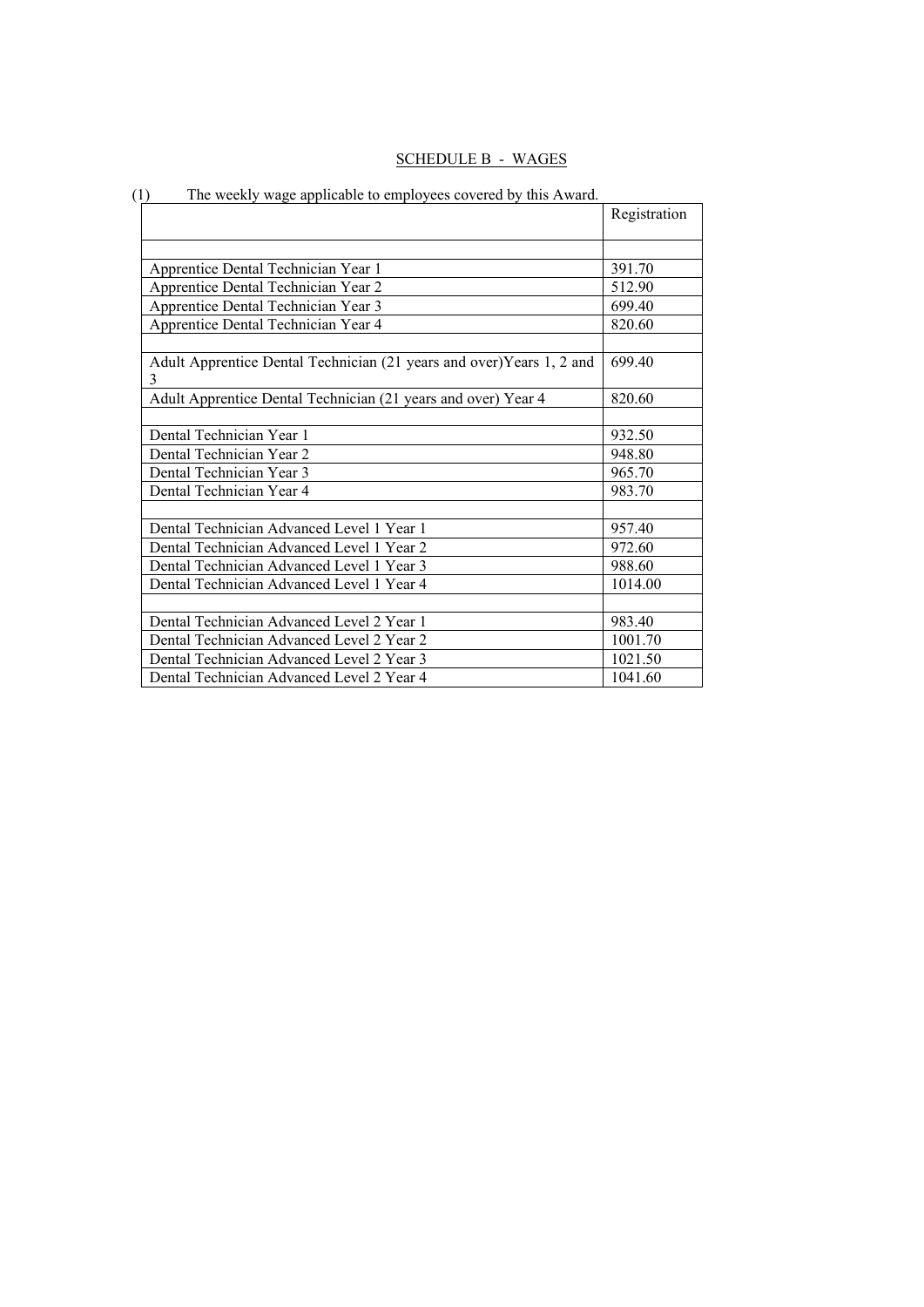# SCHEDULE C - MOTOR VEHICLE ALLOWANCE

# Part 1 - Motor Car

| Area Details                  | Rate (cents) per kilometre<br>Engine Displacement (in cubic centimetres) |                          |                     |
|-------------------------------|--------------------------------------------------------------------------|--------------------------|---------------------|
|                               | Over 2600cc                                                              | Over 1600cc to<br>2600cc | 1600cc and<br>under |
| Metropolitan Area             |                                                                          |                          |                     |
| First 4000 kilometres         | 185.5                                                                    | 127.4                    | 101.0               |
| Over 4000 up to 8000 kms      | 80.7                                                                     | 58.8                     | 48.9                |
| Over 8000 up to 16000 kms     | 45.8                                                                     | 35.9                     | 31.5                |
| Over 16000 kms                | 50.6                                                                     | 38.1                     | 32.4                |
| South West Land Division      |                                                                          |                          |                     |
| First 4000 kilometres         | 187.4                                                                    | 128.6                    | 102.2               |
| Over 4000 up to 8000 kms      | 82.2                                                                     | 59.6                     | 49.7                |
| Over 8000 up to 16000 kms     | 47.1                                                                     | 36.6                     | 32.2                |
| Over $16000$ kms              | 51.9                                                                     | 38.7                     | 33.0                |
| North of 23.5° South Latitude |                                                                          |                          |                     |
| First 4000 kilometres         | 203.9                                                                    | 139.4                    | 110.7               |
| Over 4000 up to 8000 kms      | 89.1                                                                     | 64.3                     | 53.5                |
| Over 8000 up to 16000 kms     | 50.8                                                                     | 39.3                     | 34.4                |
| Over 16000 kilometres         | 53.9                                                                     | 40.4                     | 34.5                |
| <b>Rest of State</b>          |                                                                          |                          |                     |
| First 4000 kilometres         | 194.7                                                                    | 133.1                    | 105.3               |
| Over 4000 up to 8000 kms      | 85.2                                                                     | 61.6                     | 51.1                |
| Over 8000 up to 16000 kms     | 48.7                                                                     | 37.7                     | 33.1                |
| Over 16000 kilometres         | 52.7                                                                     | 39.4                     | 33.6                |

### Part 2 - Motor Car

| Area Details<br>Rate (cents) per kilometre |               |                                            |            |
|--------------------------------------------|---------------|--------------------------------------------|------------|
|                                            |               | Engine Displacement (in cubic centimetres) |            |
|                                            | Over $2600cc$ | Over 1600cc to                             | 1600cc and |
|                                            |               | 2600 <sub>cc</sub>                         | under      |
| Metropolitan Area                          | 89.5          | 64.5                                       | 53.2       |
| South West Land Division                   | 91.0          | 65.4                                       | 54.0       |
| North of 23.50 South Latitude              | 98.6          | 70.6                                       | 58.3       |
| Rest of the State                          | 94.3          | 67.5                                       | 55.6       |

Part 3 - Motor Cycle

Rate - Cents per kilometre 31.0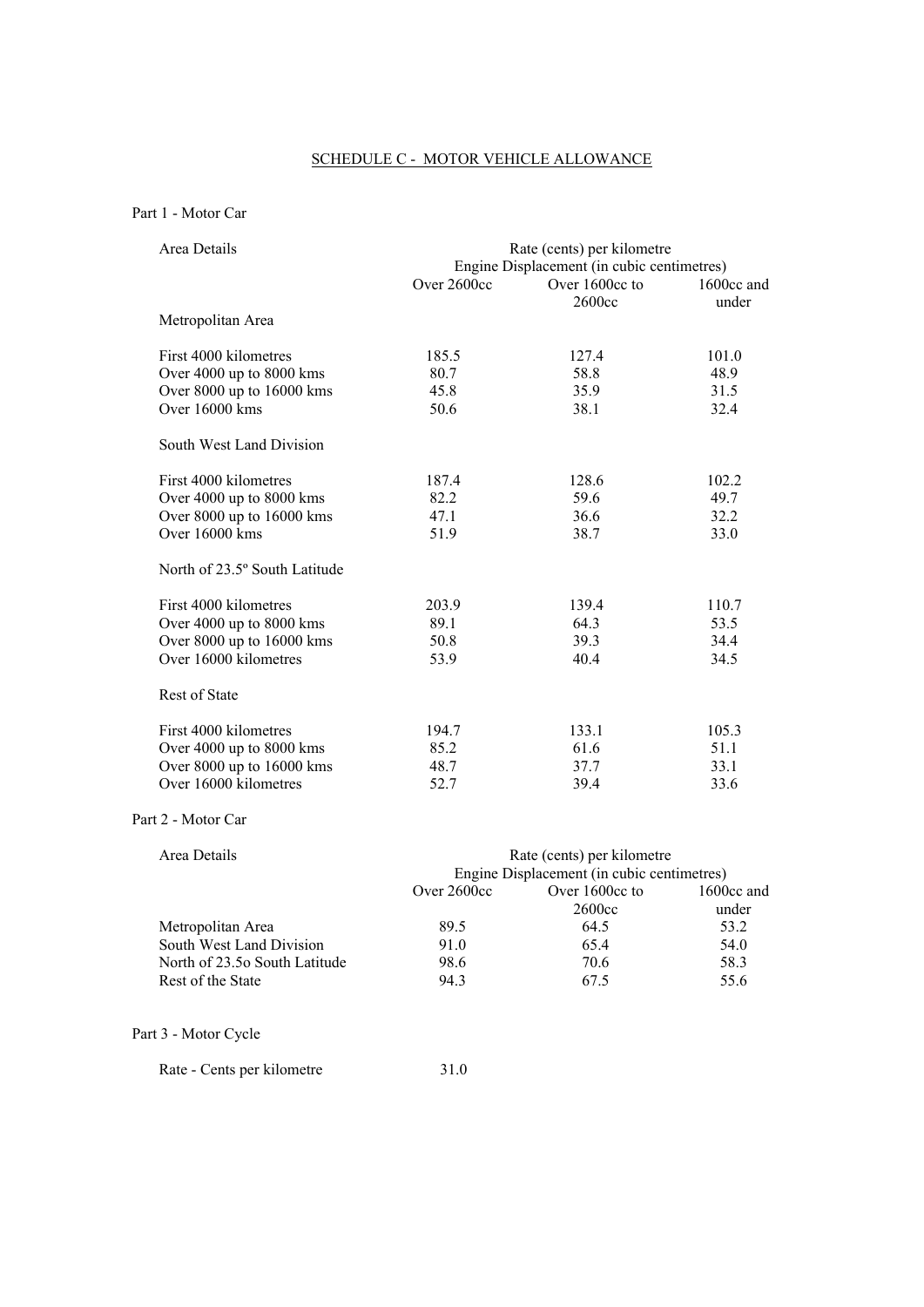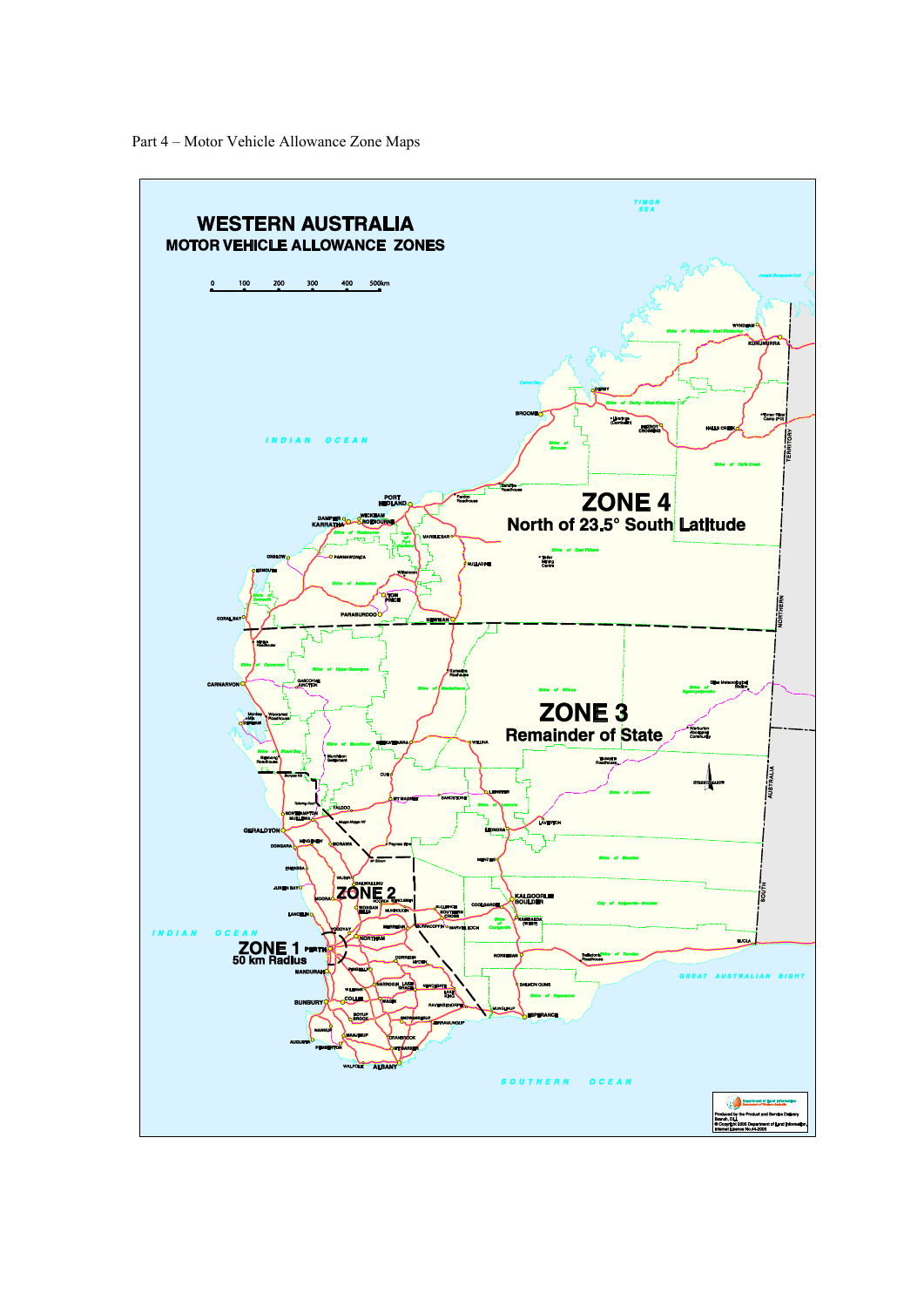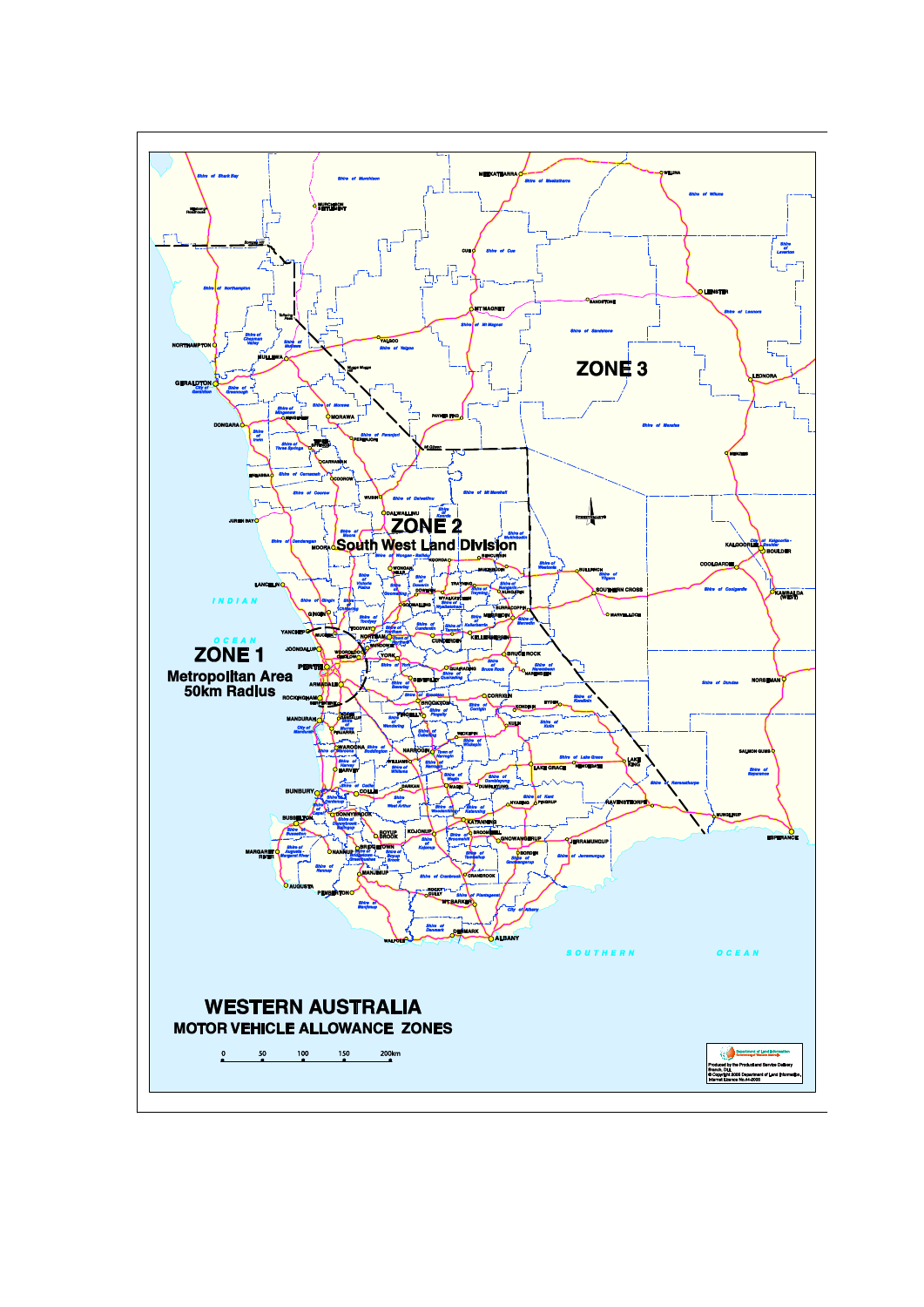# SCHEDULE D - CLAUSE 21. - OVERTIME ALLOWANCE

# PART 1 - OUT OF HOURS CONTACT

| Standby      | \$8.90 per hour  |
|--------------|------------------|
| On Call      | \$4.45 per hour  |
| Availability | $$2.22$ per hour |

# PART 2 - MEALS

| <b>Breakfast</b> | \$10.80 per meal |
|------------------|------------------|
| Lunch            | \$13.30 per meal |
| Evening Meal     | \$15.95 per meal |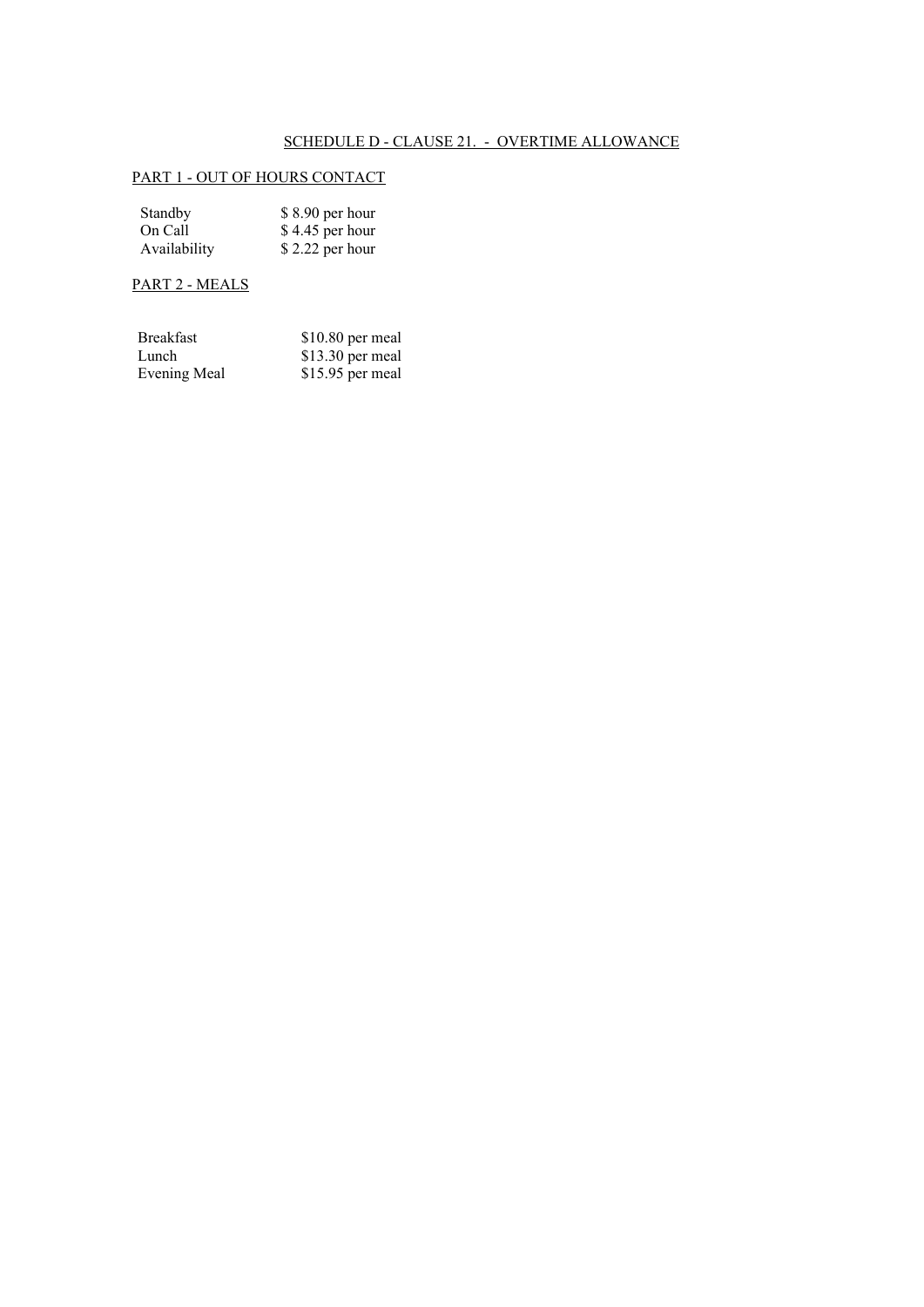# SCHEDULE E - TRAVELLING, TRANSFER AND RELIEVING ALLOWANCE

|             |                                       | <b>COLUMN A</b> | <b>COLUMN B</b>                                               | <b>COLUMN C</b>          |
|-------------|---------------------------------------|-----------------|---------------------------------------------------------------|--------------------------|
| <b>ITEM</b> | <b>PARTICULARS</b>                    | <b>DAILY</b>    | <b>DAILY RATE</b>                                             | <b>DAILY RATE</b>        |
|             |                                       | <b>RATE</b>     | <b>EMPLOYEES WITH</b>                                         | <b>EMPLOYEES WITHOUT</b> |
|             |                                       |                 | DEPENDENTS RELIEVING                                          | <b>DEPENDENTS</b>        |
|             |                                       |                 | <b>ALLOWANCE FOR</b>                                          | <b>RELIEVING</b>         |
|             |                                       |                 | PERIOD IN EXCESS OF 42                                        | <b>ALLOWANCE FOR</b>     |
|             |                                       |                 | DAYS (CLAUSE 44 $(1)(b)$                                      | PERIOD IN EXCESS OF      |
|             |                                       |                 | (ii)) TRANSFER                                                | 42 DAYS (CLAUSE 44       |
|             |                                       |                 | <b>ALLOWANCE FOR</b>                                          | $(1)(b)$ (ii))           |
|             |                                       |                 | PERIOD IN EXCESS OF<br>PRESCRIBED PERIOD                      |                          |
|             |                                       |                 | (CLAUSE 46(3))                                                |                          |
|             | ALLOWANCE TO MEET INCIDENTAL EXPENSES |                 |                                                               |                          |
|             |                                       | \$              | \$                                                            | \$                       |
|             | WA - South of 26°                     |                 |                                                               |                          |
| (1)         | South Latitude                        | 14.55           |                                                               |                          |
|             | WA - North of $26^{\circ}$            |                 |                                                               |                          |
| (2)         | South Latitude                        | 21.70           |                                                               |                          |
| (3)         | Interstate                            | 21.70           |                                                               |                          |
|             |                                       |                 | ACCOMMODATION INVOLVING AN OVERNIGHT STAY IN A HOTEL OR MOTEL |                          |
|             |                                       | \$              | \$                                                            | \$                       |
|             | WA - Metropolitan                     |                 |                                                               |                          |
| (4)         | Hotel or Motel                        | 305.45          | 152.70                                                        | 101.80                   |
|             |                                       |                 |                                                               |                          |
| (5)         | Locality South of 26°                 | 208.55          | 104.30                                                        | 69.50                    |
|             | South Latitude                        |                 |                                                               |                          |
|             | Locality North of 26°                 |                 |                                                               |                          |
| (6)         | South Latitude                        |                 |                                                               |                          |
|             |                                       |                 |                                                               |                          |
|             | <b>Broome</b>                         | 456.70          | 228.35                                                        | 152.25                   |
|             | Carnarvon                             | 255.15          | 127.55                                                        | 85.05                    |
|             | Dampier                               | 366.70          | 183.35                                                        | 122.25                   |
|             | Derby                                 | 342.20          | 171.10                                                        | 114.05                   |
|             | Exmouth                               | 292.70          | 146.35                                                        | 97.55                    |
|             | <b>Fitzroy Crossing</b>               | 370.20          | 185.10                                                        | 123.40                   |
|             | Gascoyne Junction                     | 291.70          | 145.85                                                        | 97.25                    |
|             | Halls Creek                           | 247.20          | 123.60                                                        | 82.40                    |
|             | Karratha                              | 445.70          | 222.85                                                        | 148.55                   |
|             | Kununurra                             | 331.70          | 165.85                                                        | 110.55                   |
|             | Marble Bar                            | 271.70          | 135.85                                                        | 90.55                    |
|             | Newman                                | 338.95          | 169.50                                                        | 113.00                   |
|             | Nullagine                             | 256.70          | 128.35                                                        | 85.55                    |
|             | Onslow                                | 273.30          | 136.65                                                        | 91.10                    |
|             | Pannawonica                           | 192.70          | 96.35                                                         | 64.25                    |
|             | Paraburdoo                            | 259.70          | 129.85                                                        | 86.55                    |
|             | Port Hedland                          | 367.15          | 183.55                                                        | 122.40                   |
|             | Roebourne                             | 241.70          | 120.85                                                        | 80.55                    |
|             | Shark Bay                             | 240.20          | 120.10                                                        | 80.05                    |
|             | Tom Price                             | 320.20          | 160.10                                                        | 106.75                   |
|             | <b>Turkey Creek</b>                   | 235.70          | 117.85                                                        | 78.55                    |
|             | Wickham                               | 508.70          | 254.35                                                        | 169.55                   |
|             | Wyndham                               | 254.70          | 127.35                                                        | 84.90                    |
| (7)         | Interstate - Capital                  |                 |                                                               |                          |
|             | City                                  |                 |                                                               |                          |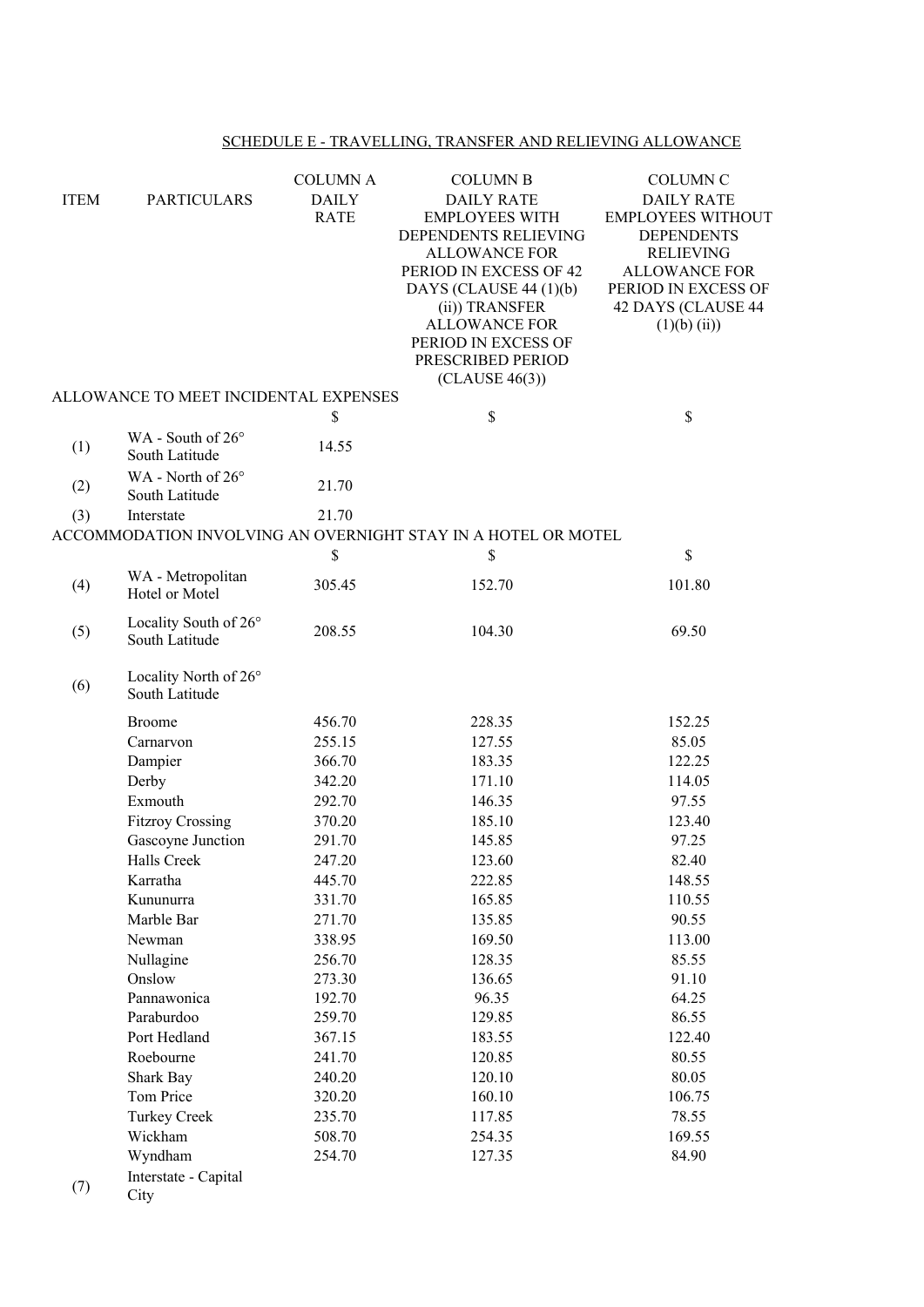|     | Sydney             | 304.90 | 152.45 | 101.60 |
|-----|--------------------|--------|--------|--------|
|     | Melbourne          | 288.55 | 144.30 | 96.15  |
|     | Other Capitals     | 270.10 | 135.05 | 89.95  |
| (8) | Interstate - Other |        |        |        |
|     | than Capital City  | 208.55 | 104.30 | 69.50  |

# ACCOMMODATION INVOLVING AN OVERNIGHT STAY AT OTHER THAN A HOTEL OR MOTEL

| (9)  | WA - South of $26^{\circ}$<br>South Latitude | 93.65  |
|------|----------------------------------------------|--------|
| (10) | WA - North of $26^{\circ}$<br>South Latitude | 128.25 |
| (11) | Interstate                                   | 128.25 |

### TRAVEL NOT INVOLVING AN OVERNIGHT STAY OR TRAVEL INVOLVING AN OVERNIGHT STAY WHERE ACCOMODATION ONLY IS PROVIDED.

| (12) | WA - South of 26° South Latitude: |
|------|-----------------------------------|
|      |                                   |

| 16.30 |
|-------|
| 16.30 |
| 46.50 |
|       |

(13) WA - North of 26° South Latitude

|      | <b>Breakfast</b>                              | 21.20                                                                |
|------|-----------------------------------------------|----------------------------------------------------------------------|
|      | Lunch                                         | 33.20                                                                |
|      | Dinner                                        | 52.20                                                                |
| (14) | Interstate                                    |                                                                      |
|      | <b>Breakfast</b>                              | 21.20                                                                |
|      | Lunch                                         | 33.20                                                                |
|      | Dinner                                        | 52.20                                                                |
|      |                                               | DEDUCTION FOR NORMAL LIVING EXPENSES (Clause 52. Transfer Allowance) |
| (15) | Each Adult                                    | 26.25                                                                |
| (16) | Each Child                                    | 4.50                                                                 |
|      | MIDDAY MEAL (Clause 53. Travelling Allowance) |                                                                      |
| (17) | Rate per meal                                 | 6.35                                                                 |
|      | Maximum                                       |                                                                      |
|      |                                               |                                                                      |

(18) reimbursement per pay 31.75period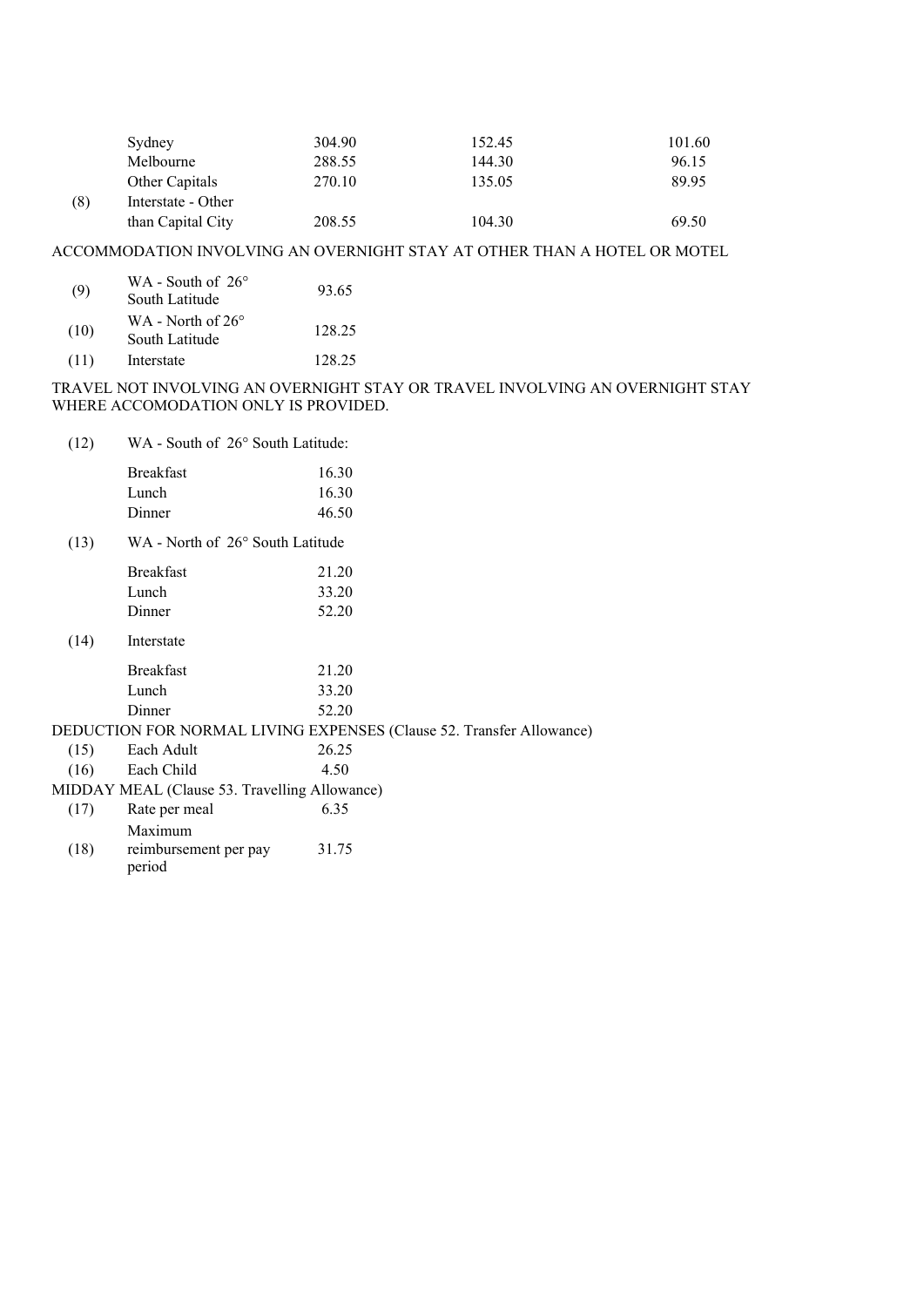## SCHEDULE F - SHIFT WORK ALLOWANCE

An employee required to work a weekday afternoon or night shift of 7.6 hours worked, will in addition to the ordinary rate of salary, be paid an allowance of \$21.93 is payable for each afternoon or night shift of 7.6 hours worked.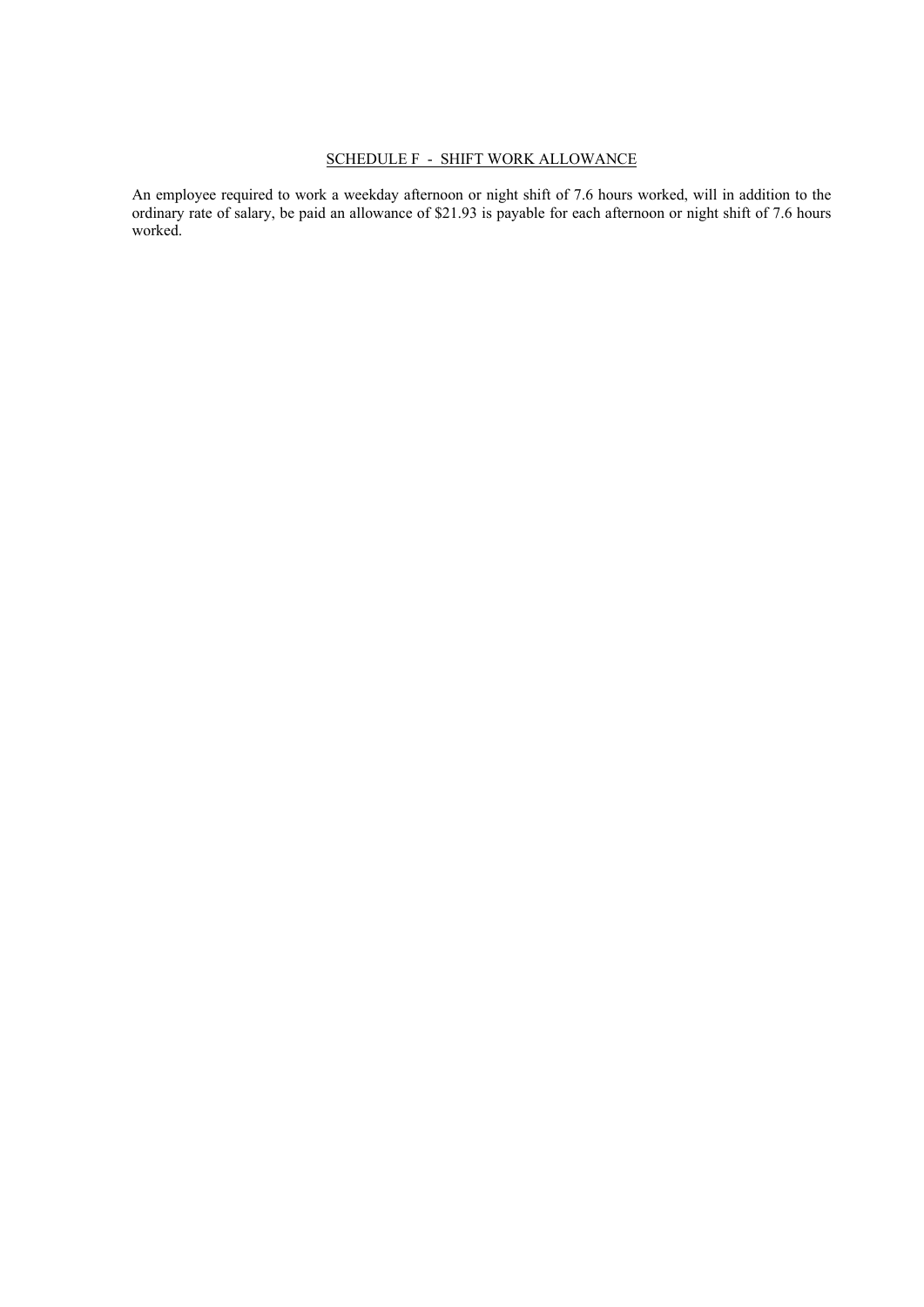### SCHEDULE G - NAMED UNION PARTY

The Civil Service Association of Western Australia Incorporated.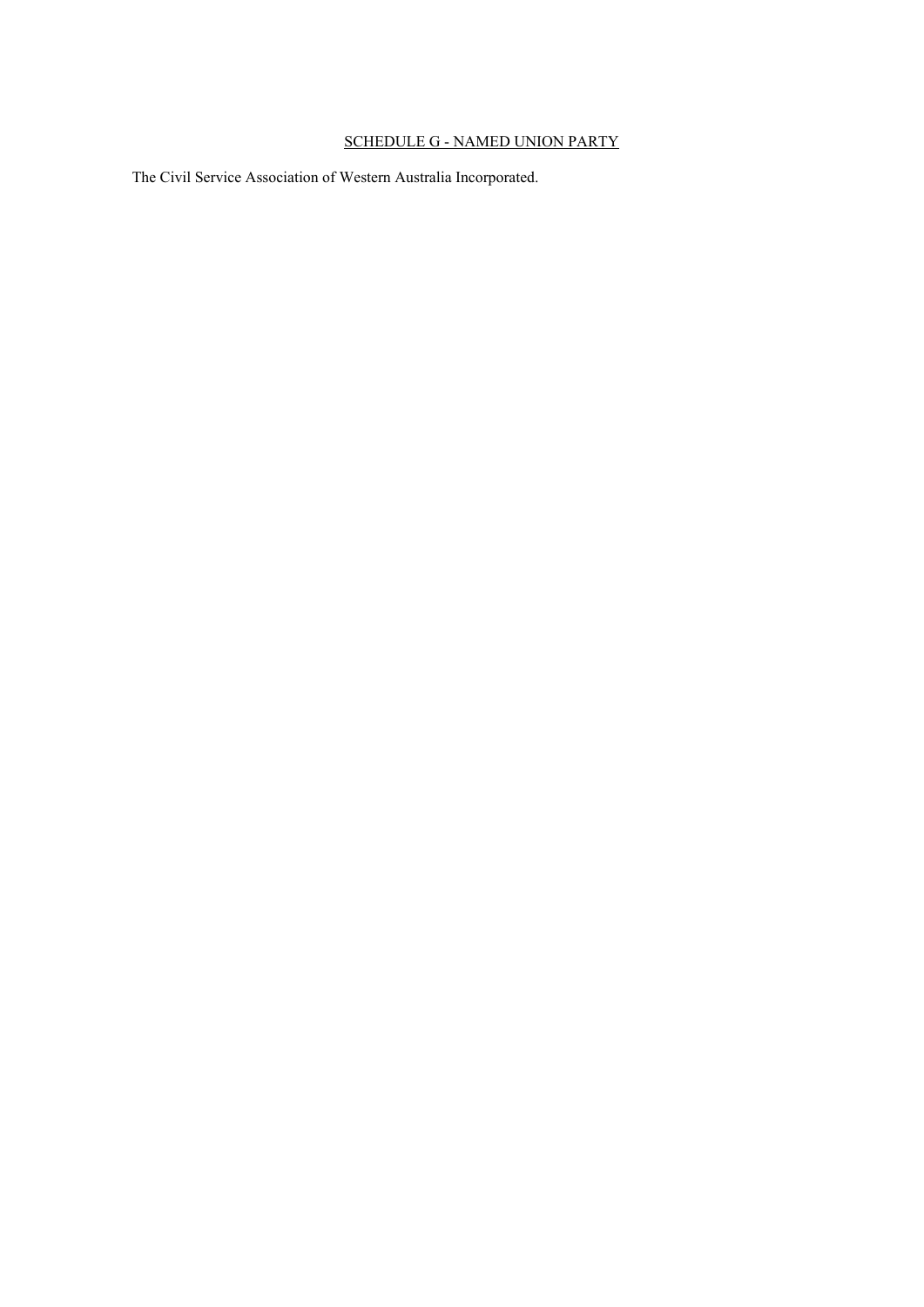# **V A R I A T I O N R E C O R D**

#### **WA HEALTH DENTAL TECHNICIANS (DENTAL HEALTH SERVICES) AWARD 2016**

## **PSA A 1 OF 2016**

#### **DELIVERED 21/12/2016**

| <b>CLAUSE</b><br>NO. | <b>EXTENT OF VARIATION</b> | ORDER NO. | <b>OPERATIVE</b><br><b>DATE</b> | <b>GAZETTE REFERENCE</b> |
|----------------------|----------------------------|-----------|---------------------------------|--------------------------|
|                      |                            |           |                                 |                          |
| 1.                   | Title                      |           |                                 |                          |
|                      |                            |           |                                 |                          |
| 1B.                  | Minimum Adult Award Wage   |           |                                 |                          |
|                      | Cl.                        | $1/17$    | 01/07/17                        | 97 WAIG 1293             |
|                      | Cl.                        | 1/18      | 01/07/18                        | 98 WAIG 263 & 1016       |
|                      | Cl                         | 1/19      | 01/07/19                        | 99 WAIG 509 & 1344       |
|                      |                            |           |                                 |                          |
| 2.                   | Arrangement                |           |                                 |                          |
|                      |                            |           |                                 |                          |
| 3.                   | Area of Operation          |           |                                 |                          |
|                      |                            |           |                                 |                          |
| 4.                   | Scope                      |           |                                 |                          |
|                      |                            |           |                                 |                          |
| 5.                   | Term of Award              |           |                                 |                          |
|                      |                            |           |                                 |                          |
| 6.                   | Definitions                |           |                                 |                          |
|                      |                            |           |                                 |                          |
| 7.                   | Certificate of Service     |           |                                 |                          |
|                      |                            |           |                                 |                          |
| $8. \,$              | Contract of Service        |           |                                 |                          |
|                      |                            |           |                                 |                          |
| 9.                   | Part-Time Employment       |           |                                 |                          |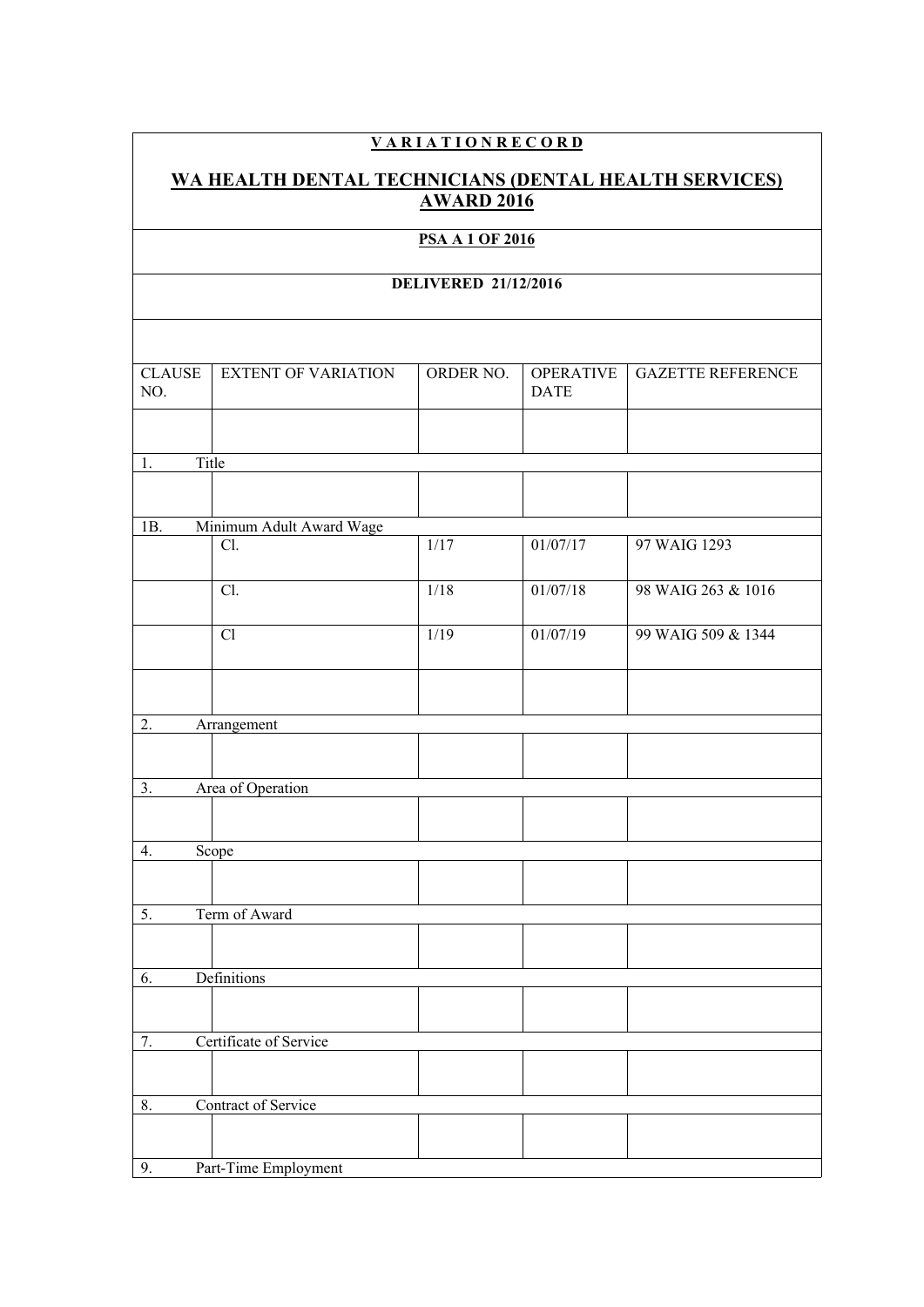| 10.               | Casual Employment                             |  |  |  |
|-------------------|-----------------------------------------------|--|--|--|
|                   |                                               |  |  |  |
|                   |                                               |  |  |  |
| 11.               | Wages                                         |  |  |  |
|                   |                                               |  |  |  |
| 12.               | Purchased Leave - 44/52 Salary Arrangement    |  |  |  |
|                   |                                               |  |  |  |
| 13.               | Purchased Leave - Deferred Salary Arrangement |  |  |  |
|                   |                                               |  |  |  |
| $\overline{14}$ . | <b>Salary Packaging Arrangement</b>           |  |  |  |
|                   |                                               |  |  |  |
|                   |                                               |  |  |  |
| $\overline{15}$ . | Supported Wage                                |  |  |  |
|                   |                                               |  |  |  |
| 16.               | Apprentices                                   |  |  |  |
|                   |                                               |  |  |  |
| 17.               | Annual Increments                             |  |  |  |
|                   |                                               |  |  |  |
|                   |                                               |  |  |  |
| 18.               | <b>Higher Duties Allowance</b>                |  |  |  |
|                   |                                               |  |  |  |
| 19.               | Hours                                         |  |  |  |
|                   |                                               |  |  |  |
|                   |                                               |  |  |  |
| 20                | Shift Work Allowance                          |  |  |  |
|                   |                                               |  |  |  |
| 21.               | Overtime Allowance                            |  |  |  |
|                   |                                               |  |  |  |
| 22.               | Annual Leave                                  |  |  |  |
|                   |                                               |  |  |  |
|                   |                                               |  |  |  |
| 23.               | Public Holidays                               |  |  |  |
|                   |                                               |  |  |  |
| 24.               | Long Service Leave                            |  |  |  |
|                   |                                               |  |  |  |
| 25.               | <b>Sick Leave</b>                             |  |  |  |
|                   |                                               |  |  |  |
|                   |                                               |  |  |  |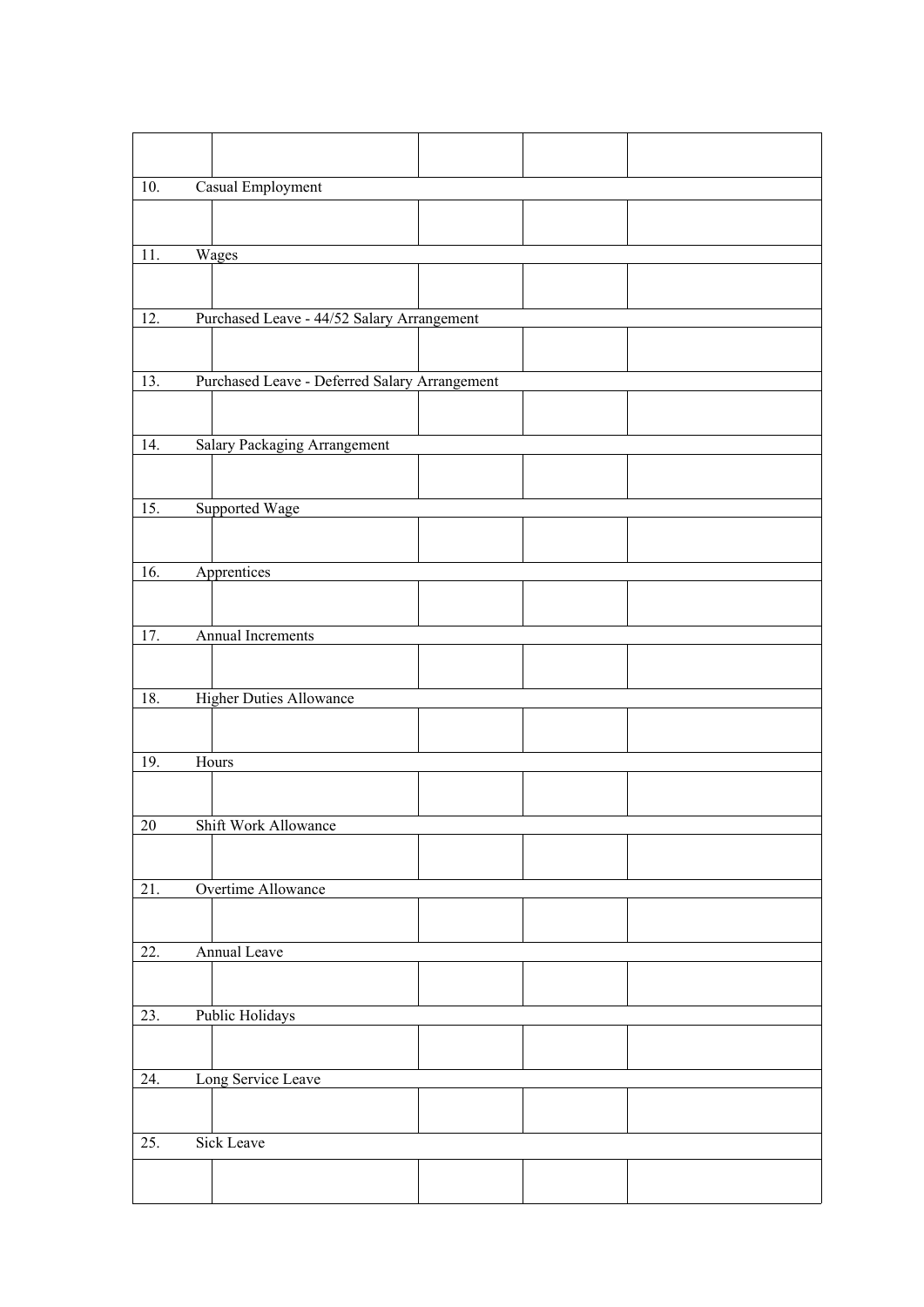| 26. | Carers Leave                               |  |  |
|-----|--------------------------------------------|--|--|
|     |                                            |  |  |
|     |                                            |  |  |
| 27. | Parental Leave                             |  |  |
|     |                                            |  |  |
|     |                                            |  |  |
| 28. | Leave Without Pay                          |  |  |
|     |                                            |  |  |
| 29. | <b>Study Assistance</b>                    |  |  |
|     |                                            |  |  |
|     |                                            |  |  |
| 30. | Short Leave                                |  |  |
|     |                                            |  |  |
|     |                                            |  |  |
|     |                                            |  |  |
| 31. | <b>Bereavement Leave</b>                   |  |  |
|     |                                            |  |  |
|     |                                            |  |  |
| 32. | Cultural/Ceremonial Leave                  |  |  |
|     |                                            |  |  |
| 33. | Blood/Plasma Donors Leave                  |  |  |
|     |                                            |  |  |
|     |                                            |  |  |
| 34. | Emergency Service Leave                    |  |  |
|     |                                            |  |  |
|     |                                            |  |  |
| 35. | Union Facilities For Union Representatives |  |  |
|     |                                            |  |  |
|     |                                            |  |  |
| 36. | Leave to Attend Association Business       |  |  |
|     |                                            |  |  |
|     |                                            |  |  |
| 37. | Trade Union Training Leave                 |  |  |
|     |                                            |  |  |
| 38. | Defence Force Reserves Leave               |  |  |
|     |                                            |  |  |
|     |                                            |  |  |
| 39. | Witness and Jury Service                   |  |  |
|     |                                            |  |  |
|     |                                            |  |  |
|     |                                            |  |  |
| 40. | Disturbance Allowance                      |  |  |
|     |                                            |  |  |
|     |                                            |  |  |
| 41. | Motor Vehicle Allowance                    |  |  |
|     |                                            |  |  |
|     |                                            |  |  |

 $\mathbf{I}$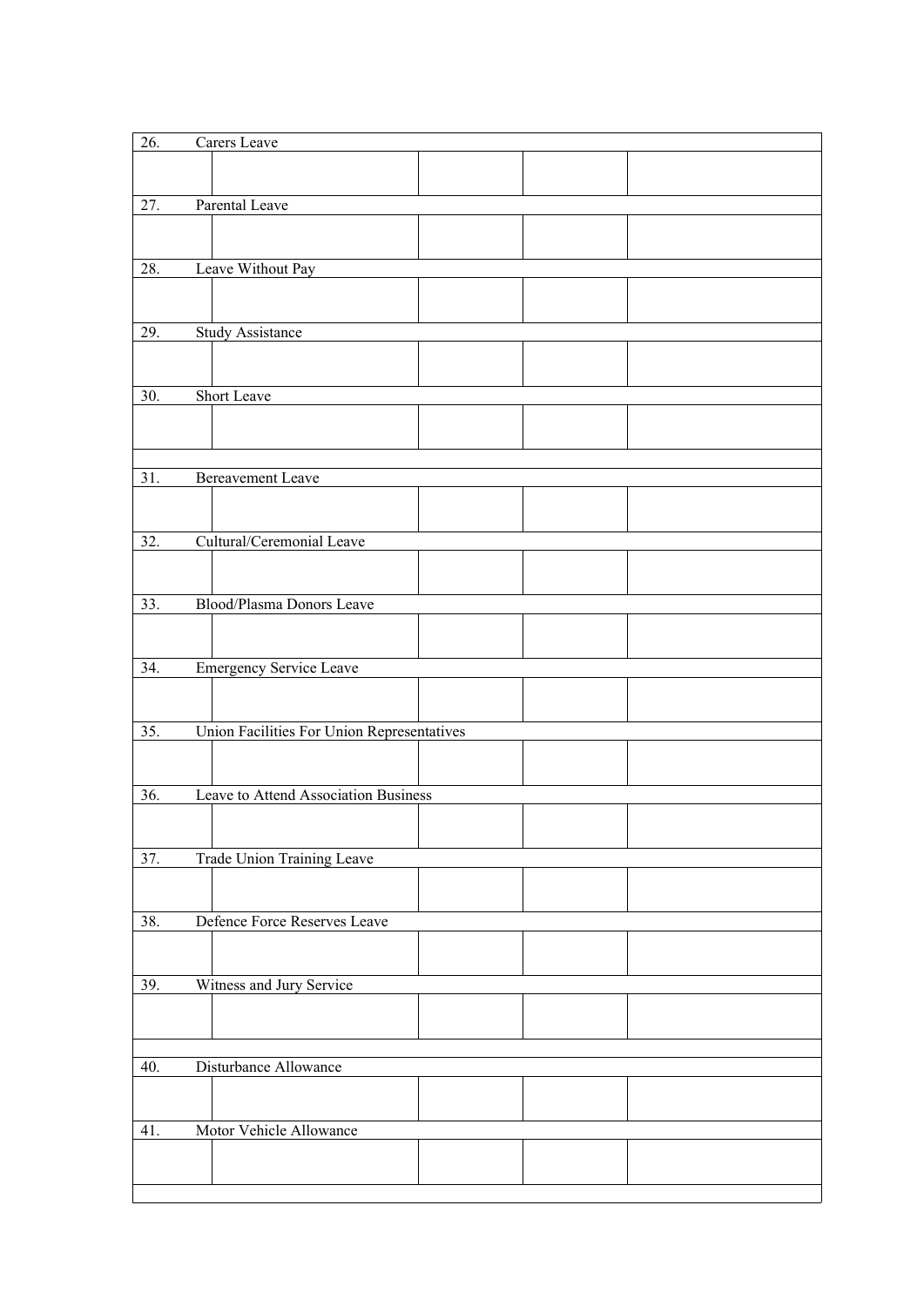| 42.                               | Property Allowance                                          |  |  |  |  |
|-----------------------------------|-------------------------------------------------------------|--|--|--|--|
|                                   |                                                             |  |  |  |  |
|                                   |                                                             |  |  |  |  |
| 43.                               | Protective Clothing Allowance                               |  |  |  |  |
|                                   |                                                             |  |  |  |  |
|                                   |                                                             |  |  |  |  |
| 44.                               | Relieving Allowance                                         |  |  |  |  |
|                                   |                                                             |  |  |  |  |
|                                   |                                                             |  |  |  |  |
| 45.                               | Removal Allowance                                           |  |  |  |  |
|                                   |                                                             |  |  |  |  |
|                                   |                                                             |  |  |  |  |
| 46.                               | <b>Transfer Allowance</b>                                   |  |  |  |  |
|                                   |                                                             |  |  |  |  |
|                                   |                                                             |  |  |  |  |
| 47.                               | <b>Travelling Allowance</b>                                 |  |  |  |  |
|                                   |                                                             |  |  |  |  |
|                                   |                                                             |  |  |  |  |
| 48.                               | Weekend Absence from Residence                              |  |  |  |  |
|                                   |                                                             |  |  |  |  |
|                                   |                                                             |  |  |  |  |
|                                   |                                                             |  |  |  |  |
| 49.                               | Preservation of Rights                                      |  |  |  |  |
|                                   |                                                             |  |  |  |  |
|                                   |                                                             |  |  |  |  |
| $\overline{50}$ .                 | Keeping of and Access to Employment Records                 |  |  |  |  |
|                                   |                                                             |  |  |  |  |
|                                   |                                                             |  |  |  |  |
| 51.                               | Notification of Change                                      |  |  |  |  |
|                                   |                                                             |  |  |  |  |
|                                   |                                                             |  |  |  |  |
| 52.                               | Right of Entry and Inspection by Authorised Representatives |  |  |  |  |
|                                   |                                                             |  |  |  |  |
|                                   |                                                             |  |  |  |  |
| 53.                               | Copies of Award                                             |  |  |  |  |
|                                   |                                                             |  |  |  |  |
|                                   |                                                             |  |  |  |  |
| 54.                               | Access to Information and Resources                         |  |  |  |  |
|                                   |                                                             |  |  |  |  |
|                                   |                                                             |  |  |  |  |
| 55.                               | <b>Establishment of Consultative Mechanisms</b>             |  |  |  |  |
|                                   |                                                             |  |  |  |  |
|                                   |                                                             |  |  |  |  |
| 56.                               | Dispute Settlement Procedure                                |  |  |  |  |
|                                   |                                                             |  |  |  |  |
|                                   |                                                             |  |  |  |  |
|                                   |                                                             |  |  |  |  |
| Schedule A<br>Respondent Employer |                                                             |  |  |  |  |
|                                   |                                                             |  |  |  |  |
|                                   |                                                             |  |  |  |  |
| Schedule B                        | Wages                                                       |  |  |  |  |